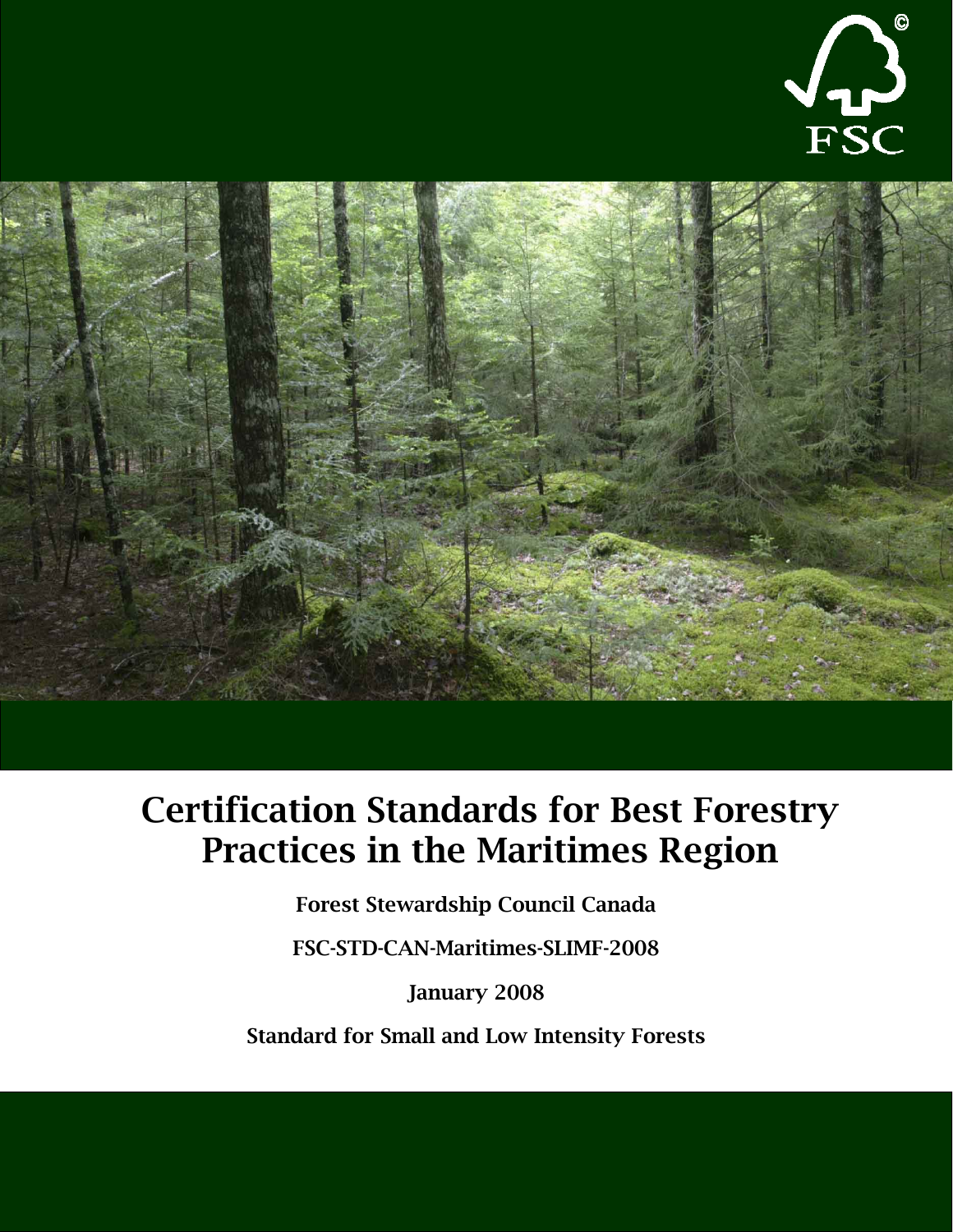

**This standard was developed by the Maritime Regions Steering Committee for Forest Stewardship Council Canada, and accredited by FSC International in January 2008.** 

**Questions or suggestions for revision can be sent to FSC Canada at:** 

> **400-70 The Esplanade Toronto, Ontario M5E 1R2 Tel: 1-877-571-1133 Fax: 416-778-0044 Email: [standards@fsccanada.org](mailto:standards@fsccanada.org)**

> > **www.fsccanada.org**

Cover photo © Jeff Amos, of Owl Wood, Lunenburg County, NS, an FSC-certified forest. Prints available through TREES Gallery [www.treesgallery.com](http://www.treesgallery.com/)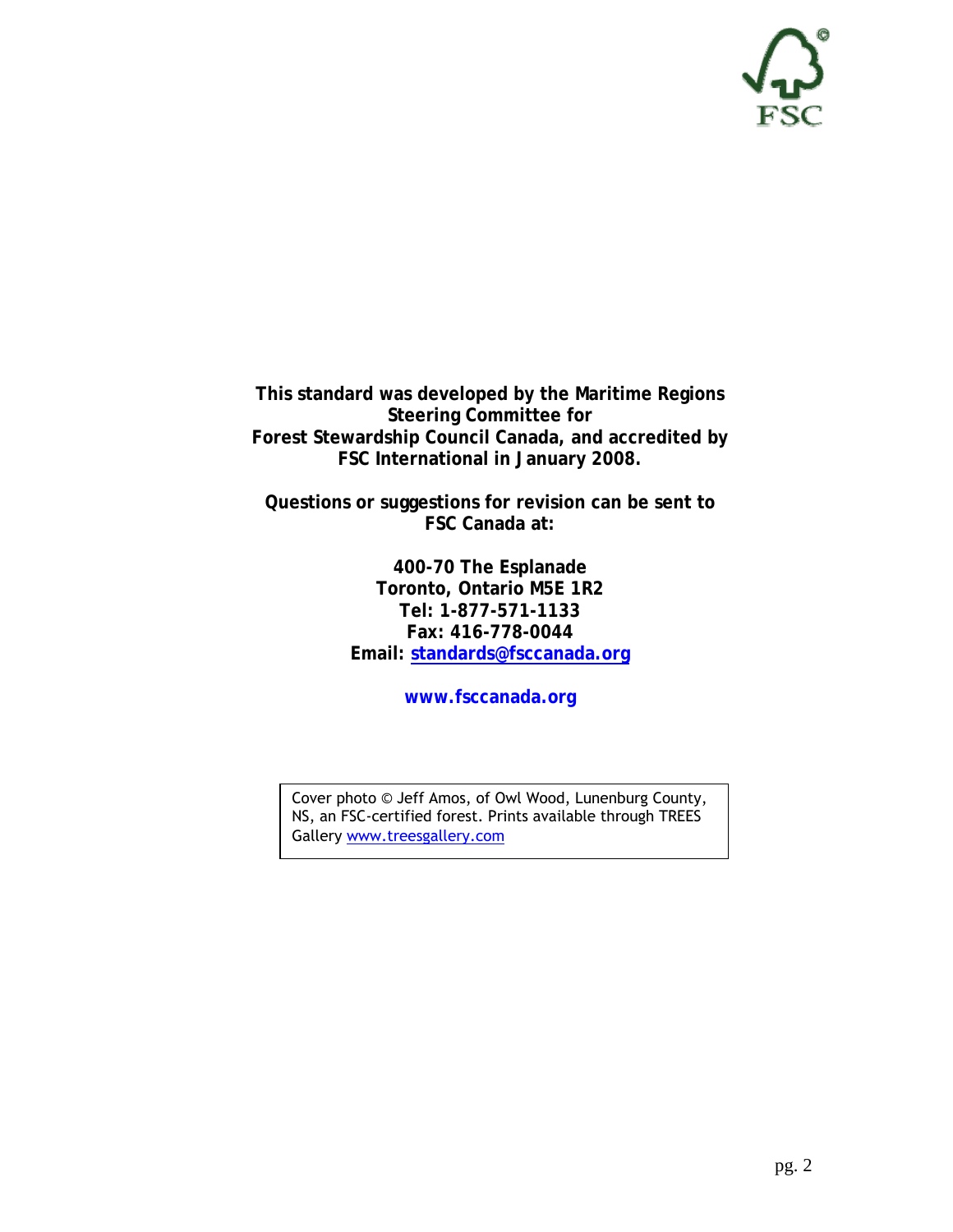# C کہہ√<br>FSC

## Table of Contents

| Introduction |                                                     | Pg.4 |
|--------------|-----------------------------------------------------|------|
| Principle 1  | Compliance with Laws and FSC Principles             | 8    |
| Principle 2  | Tenure and Use Rights and Responsibilities          | 11   |
| Principle 3  | Indigenous Peoples' Rights                          | 13   |
| Principle 4  | <b>Community Relations and Worker's Rights</b>      | 15   |
| Principle 5  | Benefits From the Forest                            | 19   |
| Principle 6  | Environmental Impact                                | 23   |
| Principle 7  | Management Plan                                     | 36   |
| Principle 8  | Monitoring and Assessment                           | 40   |
| Principle 9  | Maintenance of High Conservation Value Forests      | 43   |
| Principle 10 | <b>Plantations</b>                                  | 45   |
| Appendix A   | Applicable Provincial and Federal Requirements      | 51   |
| Appendix B   | Applicable International Agreements                 | 55   |
| Appendix C   | Information sources for Species at Risk listings    | 59   |
| Appendix D   | <b>Provincial Riparian Requirements</b>             | 60   |
| Appendix E   | <b>Highly Hazardous Pesticides</b>                  | 70   |
| Appendix F   | High Conservation Value Forest Assessment Framework | 72   |
| Appendix G   | Glossary                                            | 76   |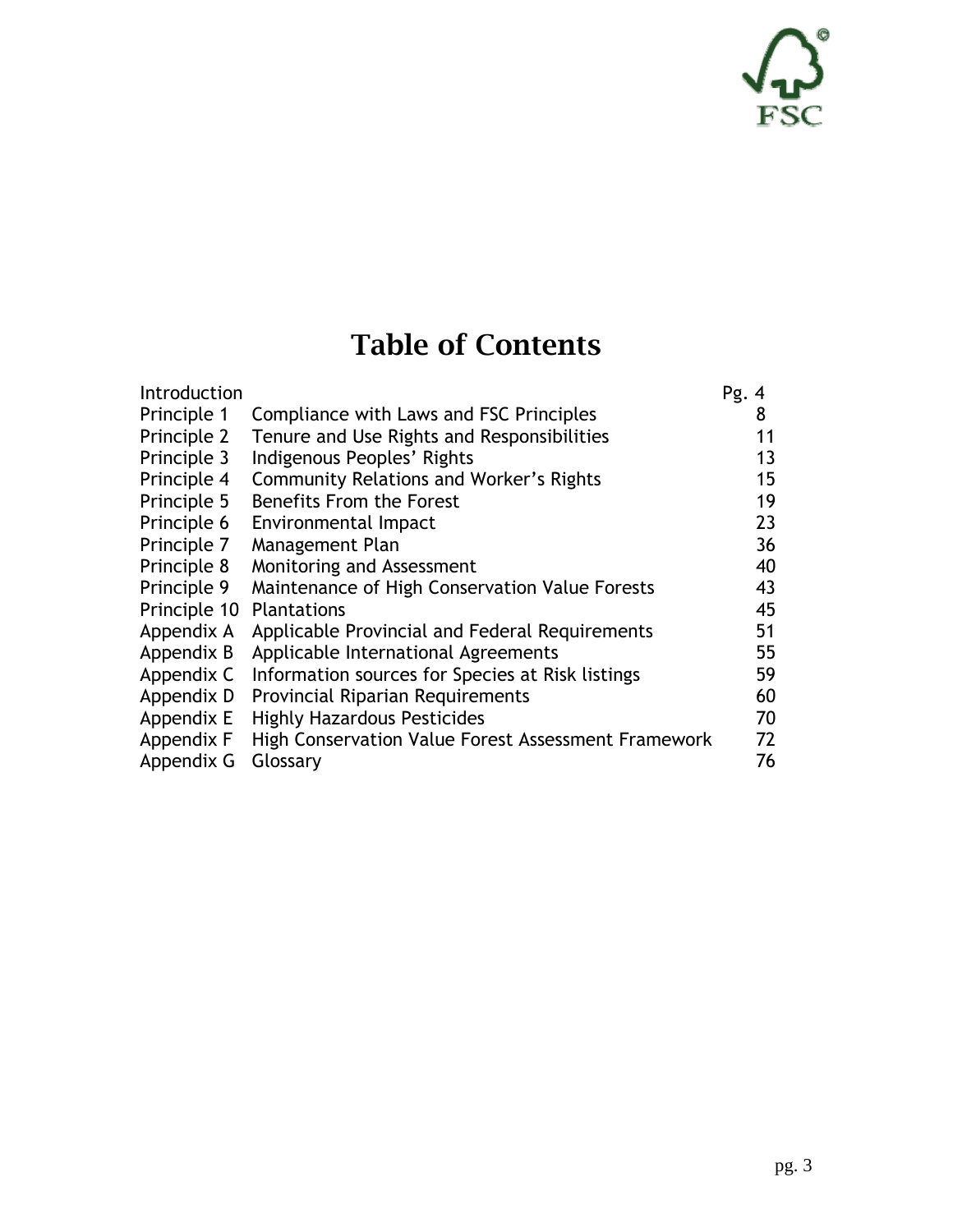

### Introduction

This standard applies in the Maritime Provinces of Canada – Nova Scotia, New Brunswick and Prince Edward Island. These three provinces are found within the Acadian Forest Region which also extends north to Québec and east into the northeastern U.S.A. The varied climate, topography and soils of the Acadian Forest have resulted in a number of distinct stand types. These include rich hardwood stands similar to hardwood forests to the south and boreal-like stands found on sites where growing conditions are less favourable. Most of the region's natural forests, however, contain a distinct mix of softwood and hardwood species that are long-lived and shade tolerant. The occurrence of red spruce within these mixed woods is a characteristic of the region. It is estimated that in its natural state most of the Acadian Forest was composed of mature and old growth stands where small-scale disturbances including wind, insects and disease would affect individual or small groups of trees. Large scale disturbances such as stand-replacing fires were relatively uncommon.

For millennia, aboriginal people utilized the resources of the Acadian forest as a source of food, shelter, and spiritual enlightenment. Mi'kmaw, Maliseet and Pasamaquody people traversed the region's woodlands and waterways to meet their daily needs and engage in trade. European-descended immigrants – Acadians, Planters, Loyalists – arrived and claimed the land between the late  $17<sup>th</sup>$  and late 18<sup>th</sup> centuries. They saw the forest largely as trees to be cut for market, and wilderness to be cleared for farms. Their activities dramatically changed the landscape, with many river valleys being cleared for farming, dams being installed on rivers to assist with the log drives and the first forest roads being constructed. Old growth softwoods provided the raw material for a regional economy based on shipbuilding and lumber exports. Deer, moose, grouse, and bear became important sources of food, while other small furbearers (beaver, fisher, marten, fox) supported a growing fur trade industry.

Over 300 years after the first settlers arrived the region's economy is still highly dependant on the Acadian Forest to supply a diversity of products and services. The region's main forest products are softwood lumber, pulp, newsprint and other paper products. There are also significant smaller-scale operations based on hardwood species including hardwood lumber and flooring. There are more than 30,000 direct forest-related jobs in the region, and the value of forest product exports exceeds \$3.5 billion annually. Non-timber forest products (including fiddleheads, maple syrup and ground hemlock) have emerged as important seasonal economic opportunities for many rural residents. The forest continues to be widely used in an informal manner as a source of fuel-wood, food and medicines, as it has been used by aboriginal people for millennia.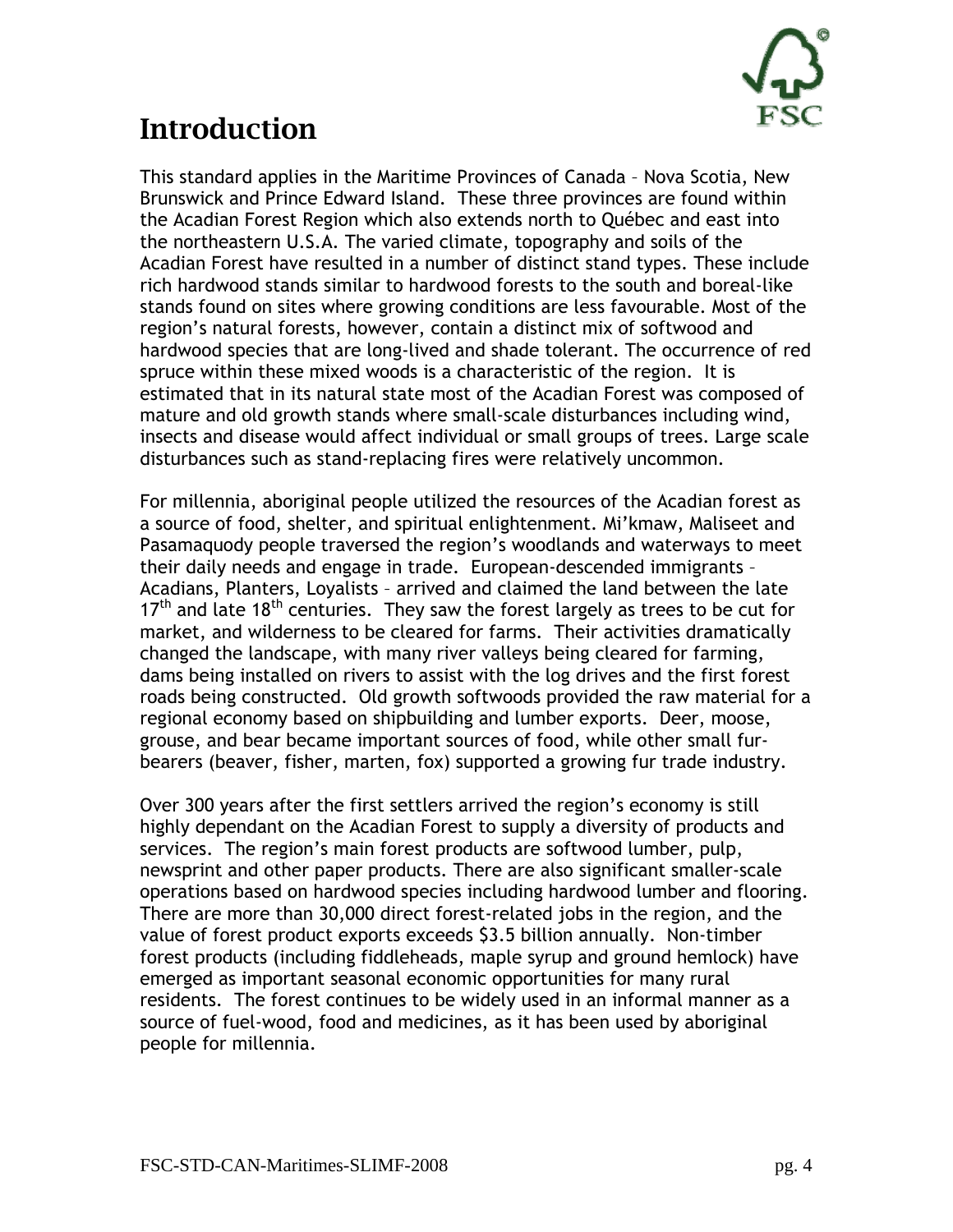

Nova Scotia has 4.35 million hectares of forest and wooded land that is 68% privately owned. Prince Edward Island's 270,000 hectares of forest is 91% privately owned. New Brunswick's 6.21 million hectares of forest is made up of small private woodlots (30%), industrial freehold land (20%) and Crown land (50%). Private woodlots are generally 25 to 100 hectares in size and on average change ownership every 10 years. Industrial freehold and Crown land are predominantly larger parcels of land, in some cases several hundred thousand hectares in size.

Throughout the Acadian forest region the natural character of the forest has been altered through repeated harvesting activities. Practices such as high grading and the inappropriate use of clear-cutting have typically focussed on extracting the immediate economic value of the forest rather than maintaining its natural diversity or long term economic value. In much of the region these practices continue to be commonplace. In some cases forest stewardship has maintained many of the natural elements of the Acadian Forest, but original forests or those having characteristics of old growth forests are very rare. The extensive alteration of native forests in the region has made the protection and restoration of the native Acadian forest a conservation priority for provincial, national and international conservation organizations.

In order to reduce the threat to the Acadian Forest, the Forest Stewardship Council's Maritime Region Standard requires that certified forest management operations work towards restoration of the natural features of the Acadian Forest. Two fundamental aspects of the restoration approach are ensuring a diverse and site-appropriate mixture of native species is maintained or restored, and that natural disturbance regimes are followed.

**Application of this edition of the FSC Canada Maritimes Standard** This edition of the standard is designed to be applied exclusively in forests designated as Small or Low Intensity Forests (SLIMF). The criteria for whether or not a forest can be designated as a Small or Low Intensity Forest are as follows: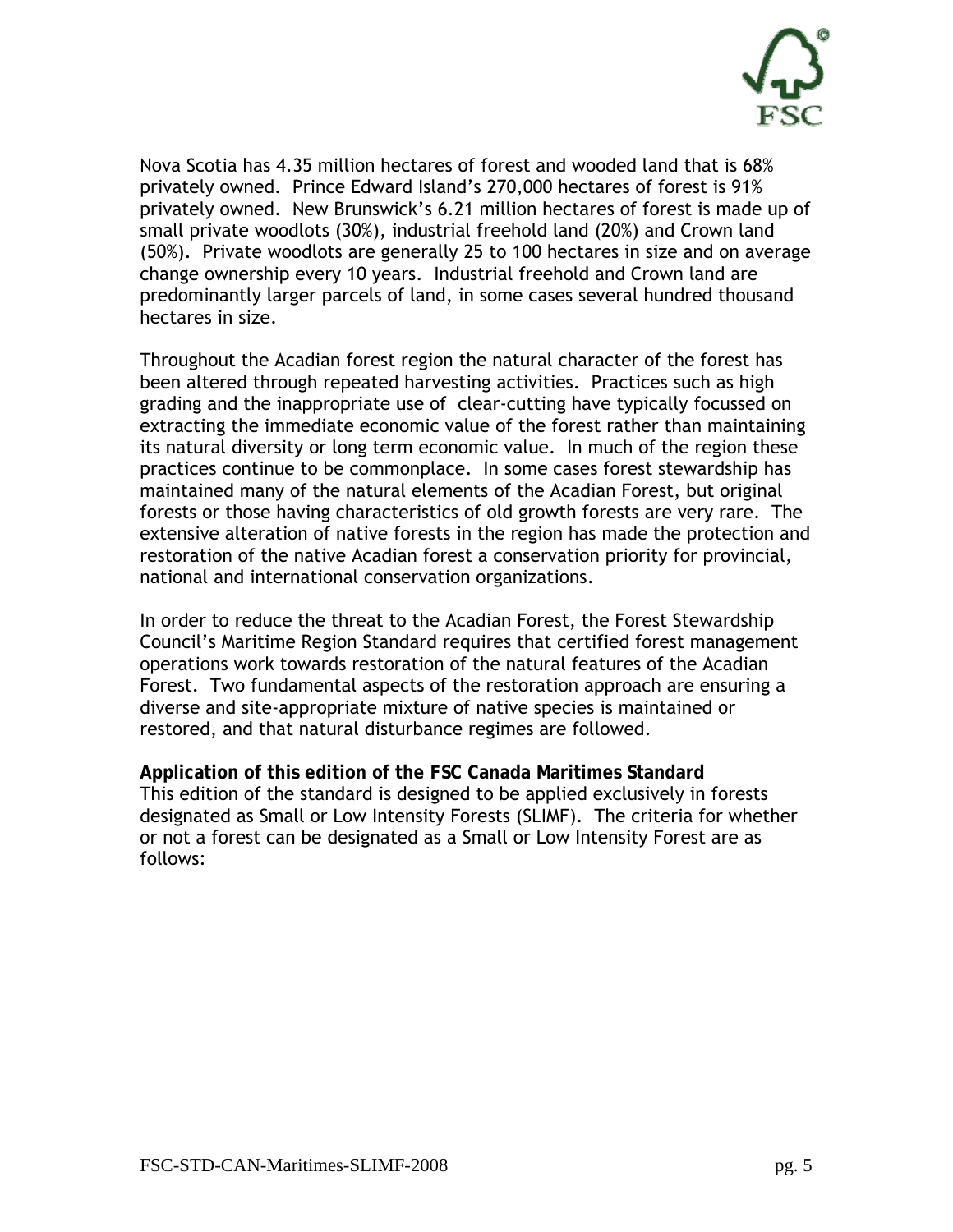

| Small forest            | Total forest area is less than 1,000 hectares            |
|-------------------------|----------------------------------------------------------|
| Low intensity           | Timber: The rate of harvest is less that 20% of the mean |
| forest                  | annual increment, and the annual harvest from the total  |
|                         | production forest area is no more than 5,000 cubic       |
|                         | metres $(m^3)$                                           |
|                         | Non-timber: Natural forests not exceeding 50,000         |
|                         | hectares, managed exclusively for non-timber forest      |
|                         | products, and with no NTFP plantations exceeding 100     |
|                         | hectares                                                 |
| <b>Groups of SLIMFs</b> | Small groups have 50 or fewer members, with the total    |
|                         | combined area less that 25,000 hectares                  |
|                         | Large groups have 50 or more members, and/or a total     |
|                         | forest area exceeding 25,000 hectares                    |

**Any forests that are NOT eligible to be considered a SLIMF according to the above category must refer to the separate standard describing the general requirements for the Maritimes region.** 

There are several advantages for the owners/managers of small or low intensity forests to form or join groups for the purpose of FSC certification. The benefits include economies of scale when it comes to preparing multiple management plans, as well as sharing the costs of preparing for, obtaining and managing certification. If a Resource Manager is providing centralized management services some requirements, especially relating to Principles 1, 3 and 9 can be met at the group level. Often members of group certifications share a common management philosophy and have similar management goals.

More information about group certification can be obtained from FSC Canada at [www.fsccanada.org](http://www.fsccanada.org/)

In order to avoid confusion when comparing this standard with the "Main" FSC Maritimes standard, the following protocols have been adopted:

- a) Where a requirement in the "Main" standard is not applicable to any Small or Low Intensity Forests (SLIMFs) the Indicator is deleted but the number is retained, along with a notation that the Indicator does not apply to SLIMFs. This is done in order to ensure that the numbering system is consistent between both versions of the standard.
- b) Where a requirement applies to some but not all SLIMFs (such as to large groups but not to small groups or individual small forests) the Indicator is retained but a note is added in a text box to specify the applicability.
- c) In the case of Principle 3 the requirements for SLIMFs are significantly different than they are in the Main standard. For this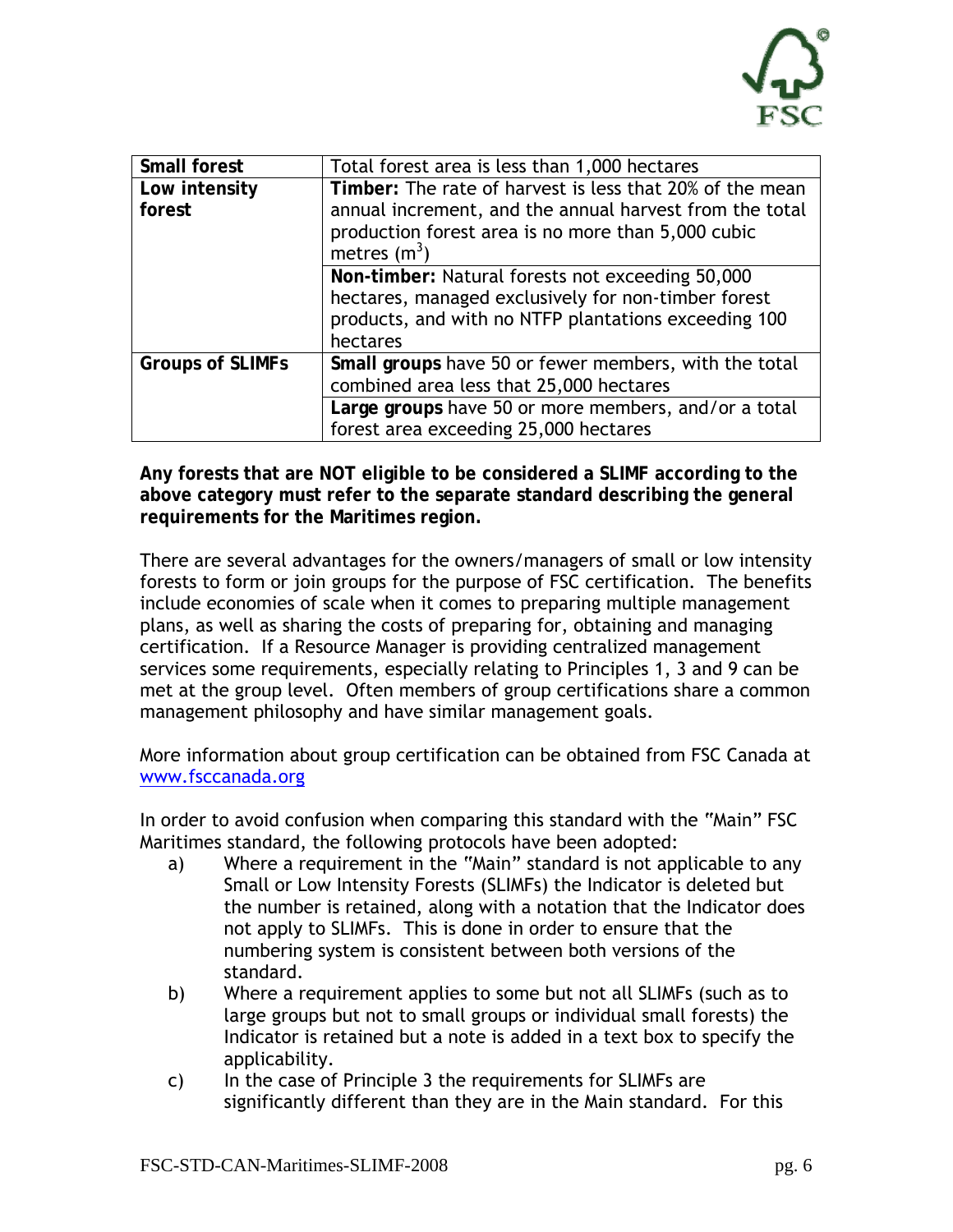

reason all SLIMF Indicators in Principle 3 have the letter "a" added, in order to distinguish them from Indicators in the Main standard.

d) Where there is a slight difference between an Indicator in the Main standard and the equivalent Indicator in the SLIMF version, that difference is not specifically noted

 It's also worth noting that some Indicators apply only in public forests. These distinctions are made in both versions of the standard.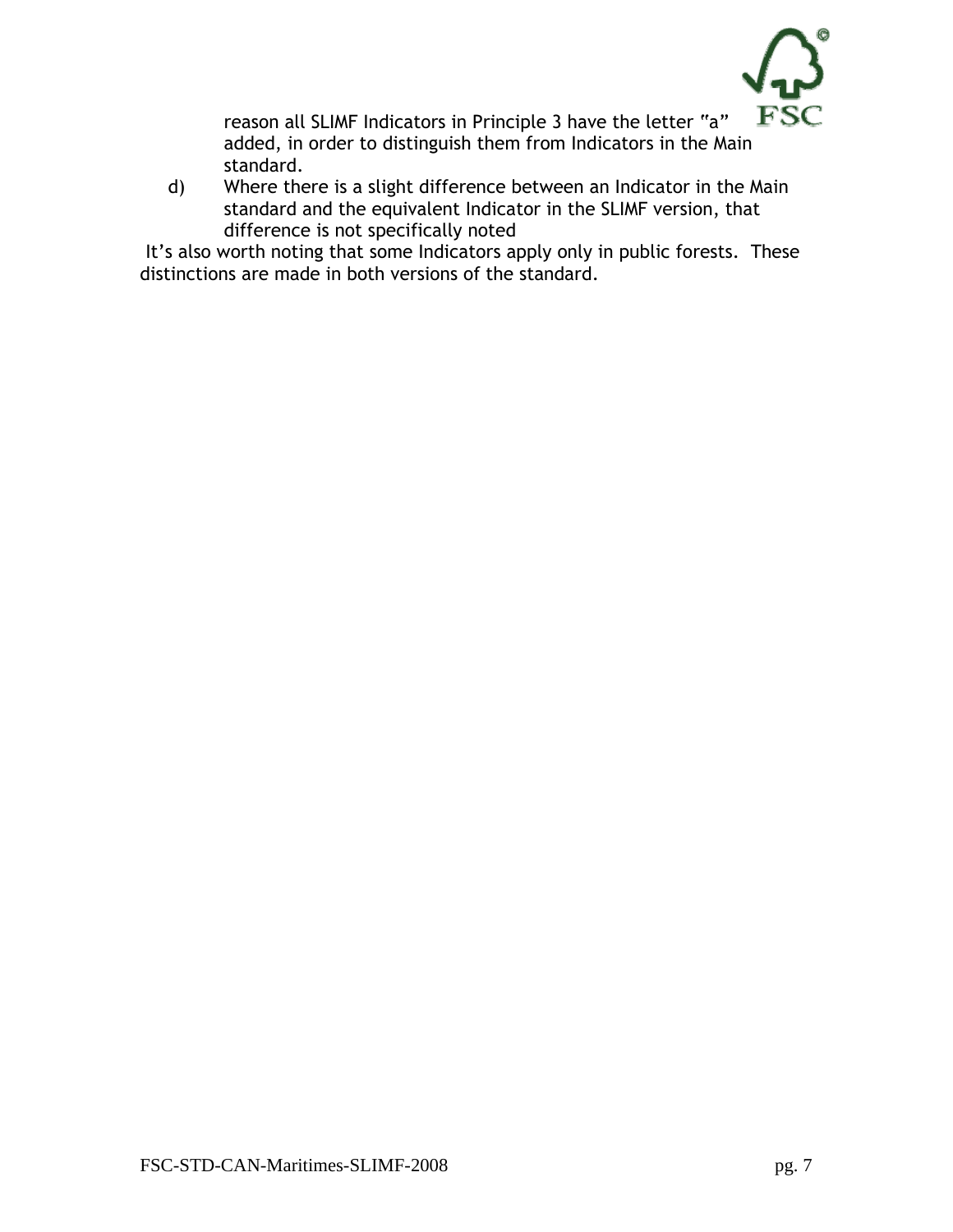#### Principle 1: Compliance with Laws and FSC Principles

**Forest management shall respect all applicable laws of the country in which they occur, and international treaties and agreements to which the country is a signatory, and comply with all FSC Principles and Criteria.** 

**1.1 Forest management shall respect all national and local laws and administrative requirements.** 

See Appendix A for references to applicable provincial and federal requirements.

- 1.1.1 The operation complies with all applicable federal, provincial, county, municipal and local legislation.
- 1.1.2 Forest workers are aware of regulations relevant to their work and their legal responsibilities regarding them.
- 1.1.3 Up-to-date copies of such regulations are maintained and accessible to staff members.
- 1.1.4 Compliance inspections are performed periodically and kept on record.
- 1.1.5 Where non-compliances are identified and recorded, corrective actions are implemented.

**1.2 All applicable and legally prescribed fees, royalties, taxes and other charges shall be paid.** 

1.2.1 Information regarding legally prescribed fees, royalties, taxes and other charges and their payment is maintained up-to-date and accessible and provisions have been made to meet the costs of future charges.

**1.3 In signatory countries, the provisions of all binding international agreements such as CITES, ILO Conventions, ITTA, and Convention on Biological Diversity, shall be respected.** 

1.3.1 The applicant is aware of and understands their legal and administrative obligations with respect to international agreements.

See Appendix B for references to relevant international agreements.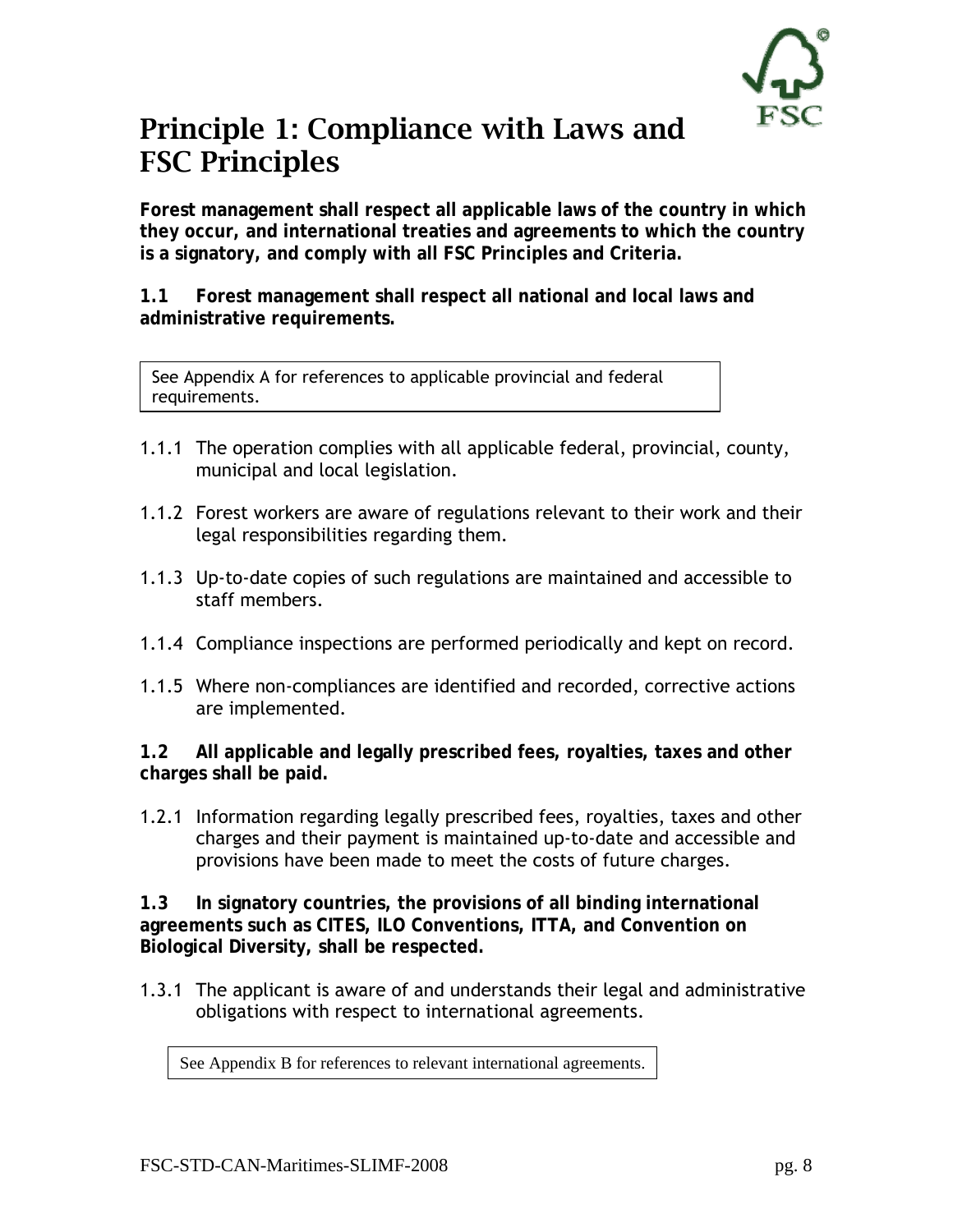

**1.4 Conflicts between laws, regulations, and the FSC Principles and Criteria shall be evaluated for the purposes of certification, on a case by case basis, by the certifiers and the involved or affected parties.** 

- 1.4.1 Any identified conflicts and actions taken to address them are documented.
- 1.4.2 Involved and affected parties are consulted and kept informed.

**1.5 Forest management areas should be protected from illegal harvesting, settlement and other unauthorized activities.** 

1.5.1 A system exists for documenting and reporting to the appropriate authorities instances of illegal harvesting, settlement, occupation or other unauthorized activities.

Means of verification:

- Procedures for recording illegal activities
- Records of illegal activities (if any)
- Interviews with law enforcement agencies/individuals
- 1.5.2 The applicant has effective measures in place, consistent with the nature of the perceived threat, intended to prevent illegal and unauthorized activities.

Means of verification:

- Documented procedures for preventing illegal activities
- Field inspections of procedures
- Interviews with staff of the applicant and enforcement personnel from other relevant agencies

**1.6 Forest managers shall demonstrate a long-term commitment to adhere to the FSC Principles and Criteria.** 

1.6.1 The management plan clearly and succinctly states the owner's endorsement of all the Principles and Criteria of the FSC, as well as the standards of the Maritime Forest Region; and discloses all forest areas over which the owner/manager has some responsibility, whether as owner (including share or partial ownership), manager, consultant or other responsibility. If the area being certified does not include all of the forest areas in which the owner/manager is involved, then the reason for this shall be stated.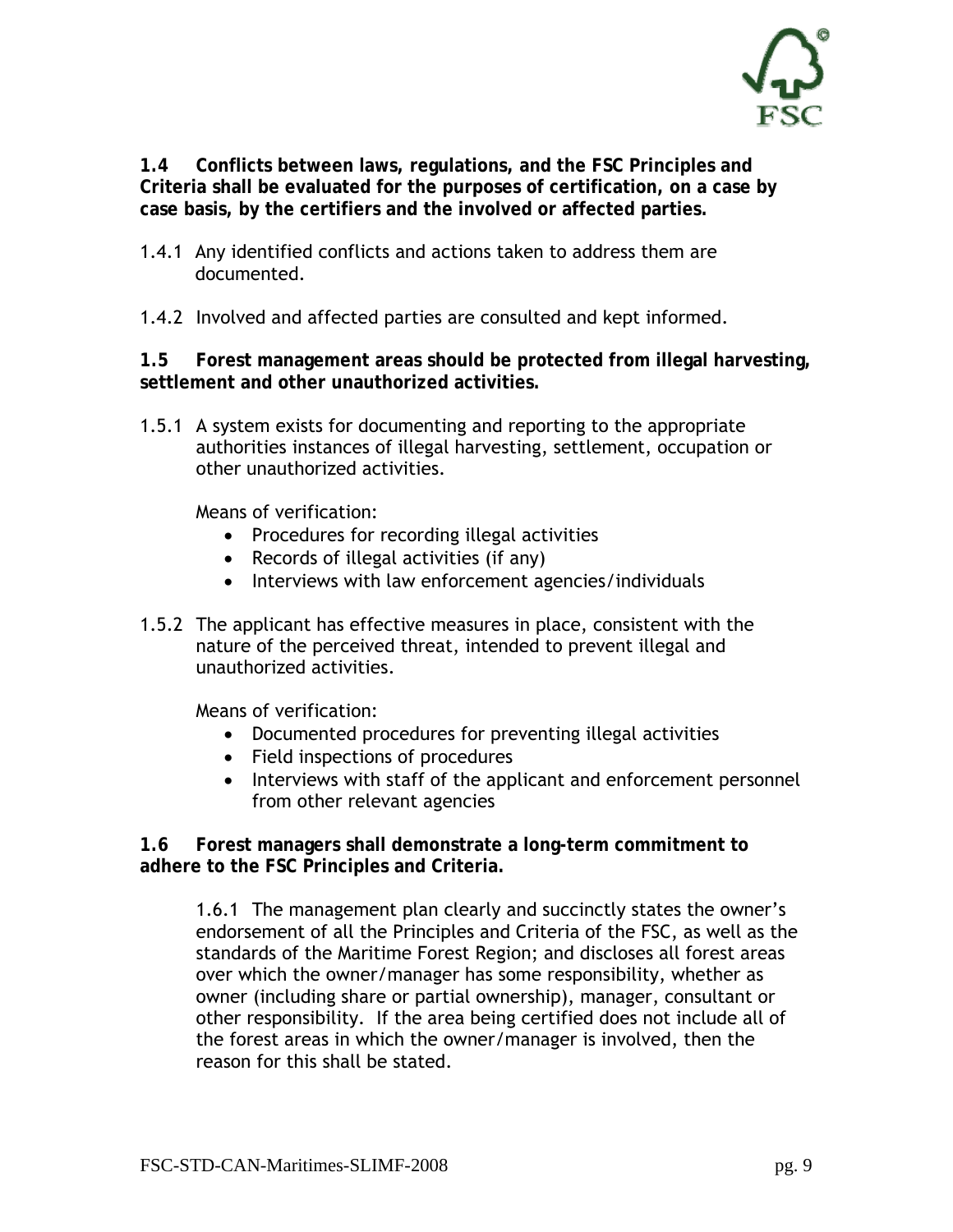

- Documented commitment of the operation to FSC Principles and Criteria and to the Maritime Regional Standards that has been communicated to all staff members, and made publicly available
- 1.6.2 The manager demonstrates a long-term commitment to adhere to the FSC Principles and Criteria.

Means of verification:

- A written plan or strategy for moving all of the owner/manager's forested lands toward FSC certification
- Management planning based on ecological time frames of at least 100 years

**Intent of 1.6.2:** FSC does not require a forest management enterprise to apply to have all of its forest operations certified, nor to agree to a timetable for such evaluation. It is the goal of FSC Canada to encourage certificate holders to move towards having all of their holdings FSC certified.

A manager can further demonstrate a long-term commitment to the FSC Principles and Criteria by meeting the FSC standard for controlled wood, i.e. not being involved in harvesting or handling wood that originates from areas where traditional or civil rights are violated; from forests where high conservation values are threatened; from genetically modified (GM) trees; from illegal harvesting or wood from areas which have been converted from natural forest to plantations or nonforest uses (see FSC-STD-30-010).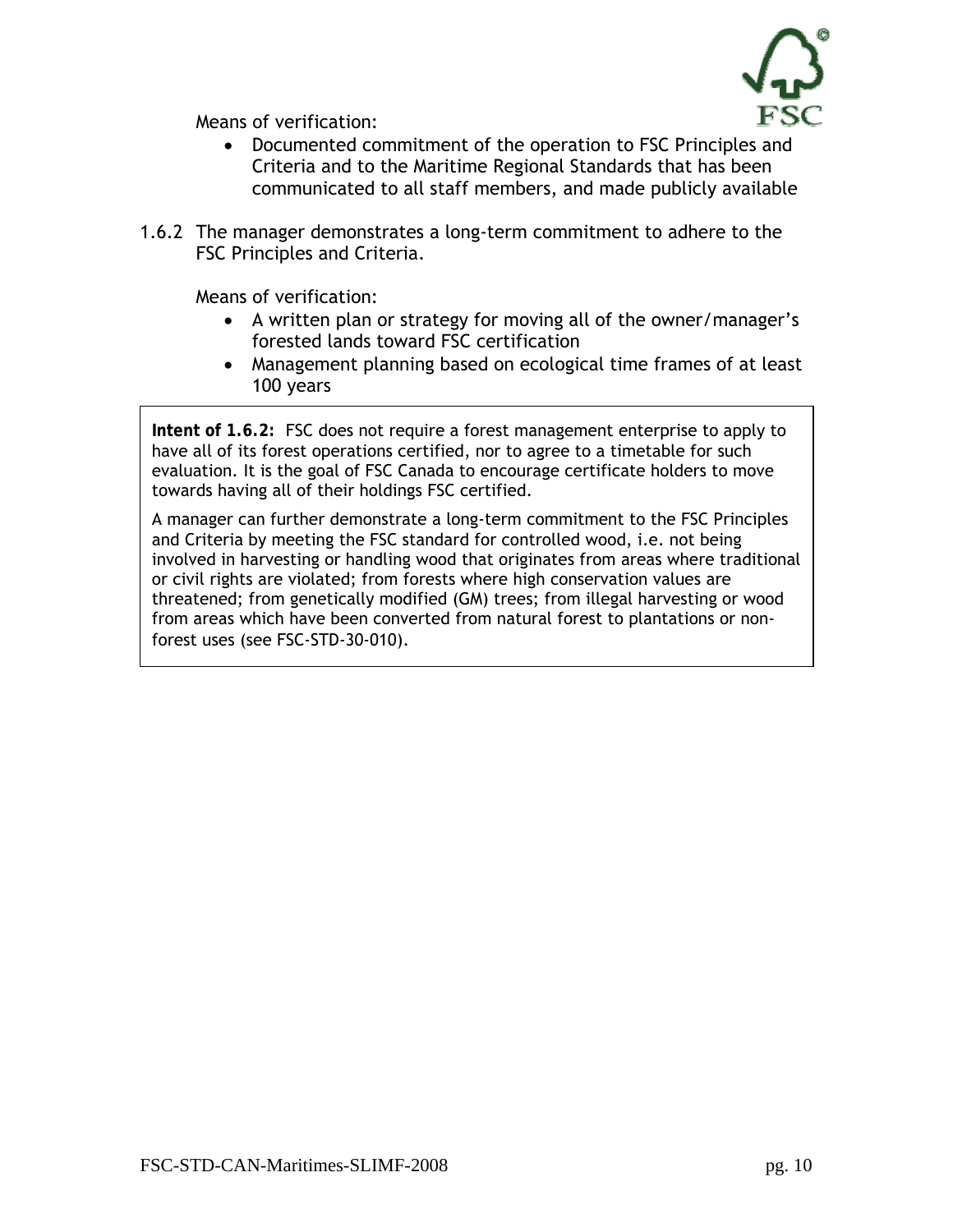

#### Principle 2: Tenure and Use Rights and Responsibilities

**Long-term tenure and use rights to the land and forest resources shall be clearly defined, documented and legally established.** 

**2.1 Clear evidence of long term forest use rights to the land (e.g. land title, customary rights, or lease agreements) shall be demonstrated.** 

2.1.1 Ownership of the land by the applicant is demonstrated or the applicant has obtained the legal right to manage the lands and to utilize the forest resources for which certification is sought.

Means of verification:

- Documentation showing the legal status of all land and forest that demonstrates legal, long-term (or renewable) rights to manage the land and/or utilize forest resources
- Documentation on the extent of any First Nations' claims or other claims to forest lands (mining, trap line, water permits, easements, etc)
- Evidence of due diligence in establishing clear title

**2.2 Local communities with legal or customary tenure or use rights shall maintain control, to the extent necessary to protect their rights or resources, over forest operations unless they delegate control with free and informed consent to other agencies.** 

2.2.1 Aboriginal communities, local communities or other stakeholders who have recognized legal or customary tenure, or traditional use rights, have been identified.

Means of verification:

- Identification in the management plan of Treaty lands, municipal boundaries, water licenses and permits, community watersheds, trap lines, traditional hunting or gathering areas, etc.
- 2.2.2 The impacts of proposed forest management operations (including access management) on such uses are evaluated.

Means of verification:

• Information available to all holders of usage rights about current and proposed management activities that may affect their use rights.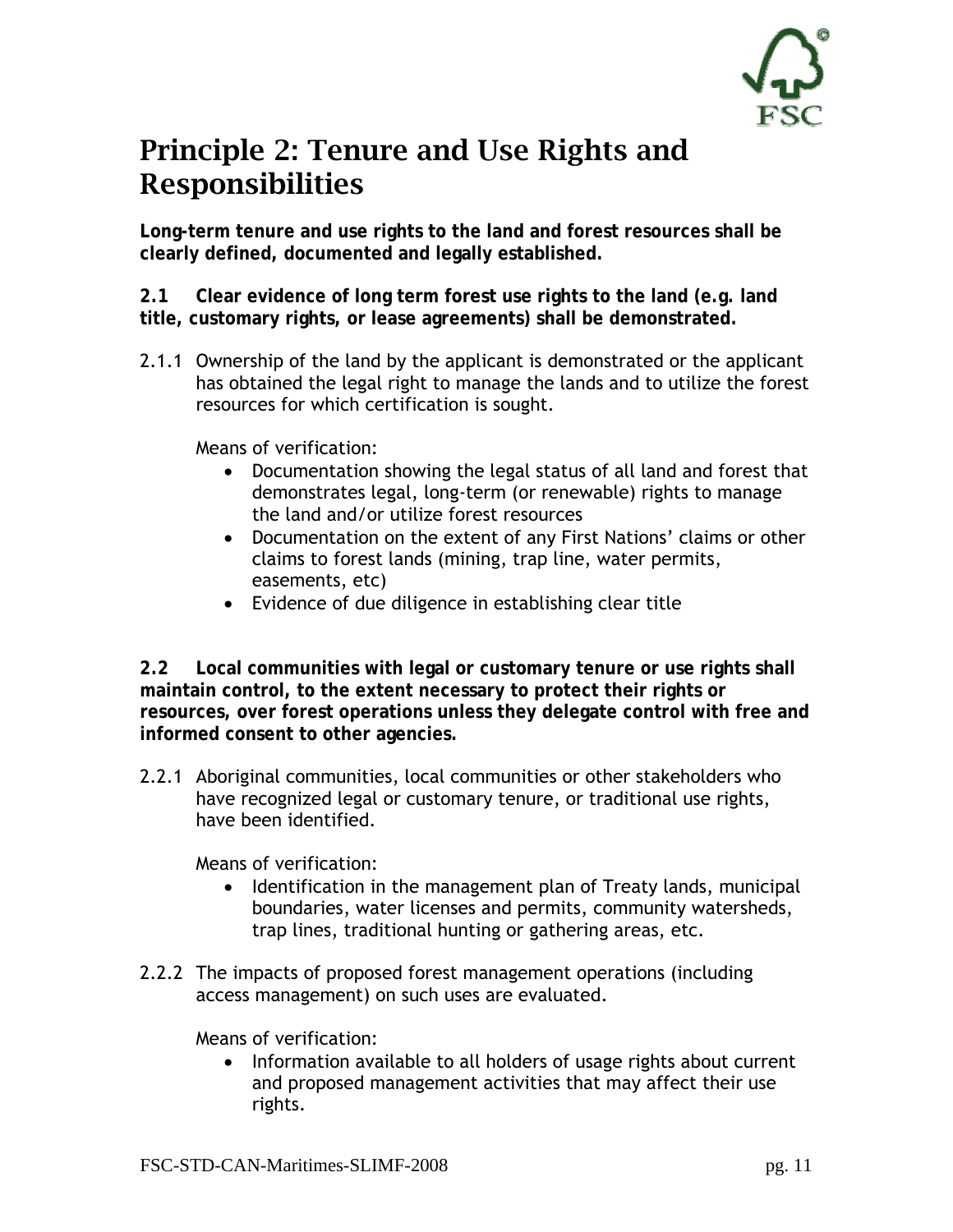

2.2.3 There is evidence that free and informed consent to forest management activities affecting legal, customary, or traditional use rights has been given by groups and individuals holding such rights and that their interests have been accommodated.

Means of verification:

• Documentation or other evidence.

Indicator 2.2.3 is normally addressed during the management planning process, including the public participation process outlined in 4.4.

**2.3 Appropriate mechanisms shall be employed to resolve disputes over tenure claims and use rights. The circumstances and status of any outstanding disputes will be explicitly considered in the certification evaluation. Disputes of substantial magnitude involving a significant number of interests will normally disqualify an operation from being certified.** 

2.3.1 Where there is a dispute over tenure claim and use rights the manager is implementing a process to resolve the dispute as it pertains to the manager.

- Dispute resolution process
- Interim measures agreement
- Interviews with disputants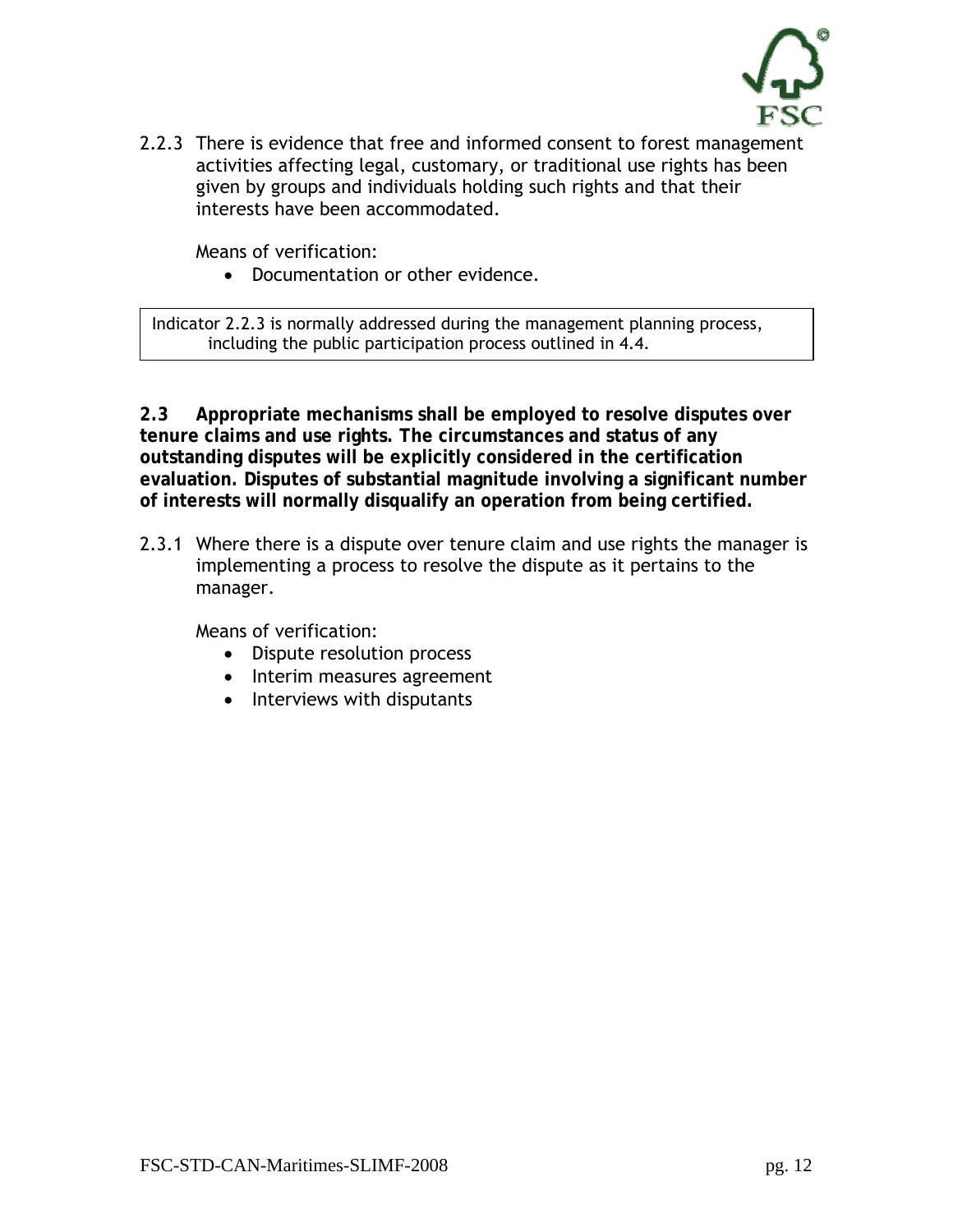

### Principle 3: Indigenous Peoples' Rights

**The legal and customary rights of Indigenous peoples to own, use and manage their lands, territories, and resources shall be recognized and respected.** 

**3.1 Indigenous peoples shall control forest management on their lands and territories unless they delegate control with free and informed consent to other agencies.** 

3.1.1a First Nation's experience, knowledge, practices and insights are to be fairly considered in planning and operations. Rights of First Nations shall be formally recognized and given fair accommodation.

Means of verification:

- There is documented evidence that efforts have been made to get First Nation participation in the forest management decisionmaking process
- The owner/manager has a program/procedure for consulting with First Nations
- Decision-making incorporates and respects the traditional knowledge of First Nations
- Local First Nations have not challenged the management plan in court
- 3.1.2a Where the extent of the rights are in dispute, an appropriate, explicit and documented process for addressing and resolving grievances is in place and is being followed.

Means of verification:

• Where conflicts are likely to occur, the owner/manager has developed a mechanism to resolve grievances

**3.2 Forest management shall not threaten or diminish, either directly or indirectly, the resources or tenure rights of indigenous peoples.** 

3.2.1a Forest planning and management processes shall consider and meet obligations with respect to duly established Aboriginal and Treaty rights

- Local First Nations are involved in forest management processes
- First Nations have jobs in forest-based businesses on their lands, territories and resources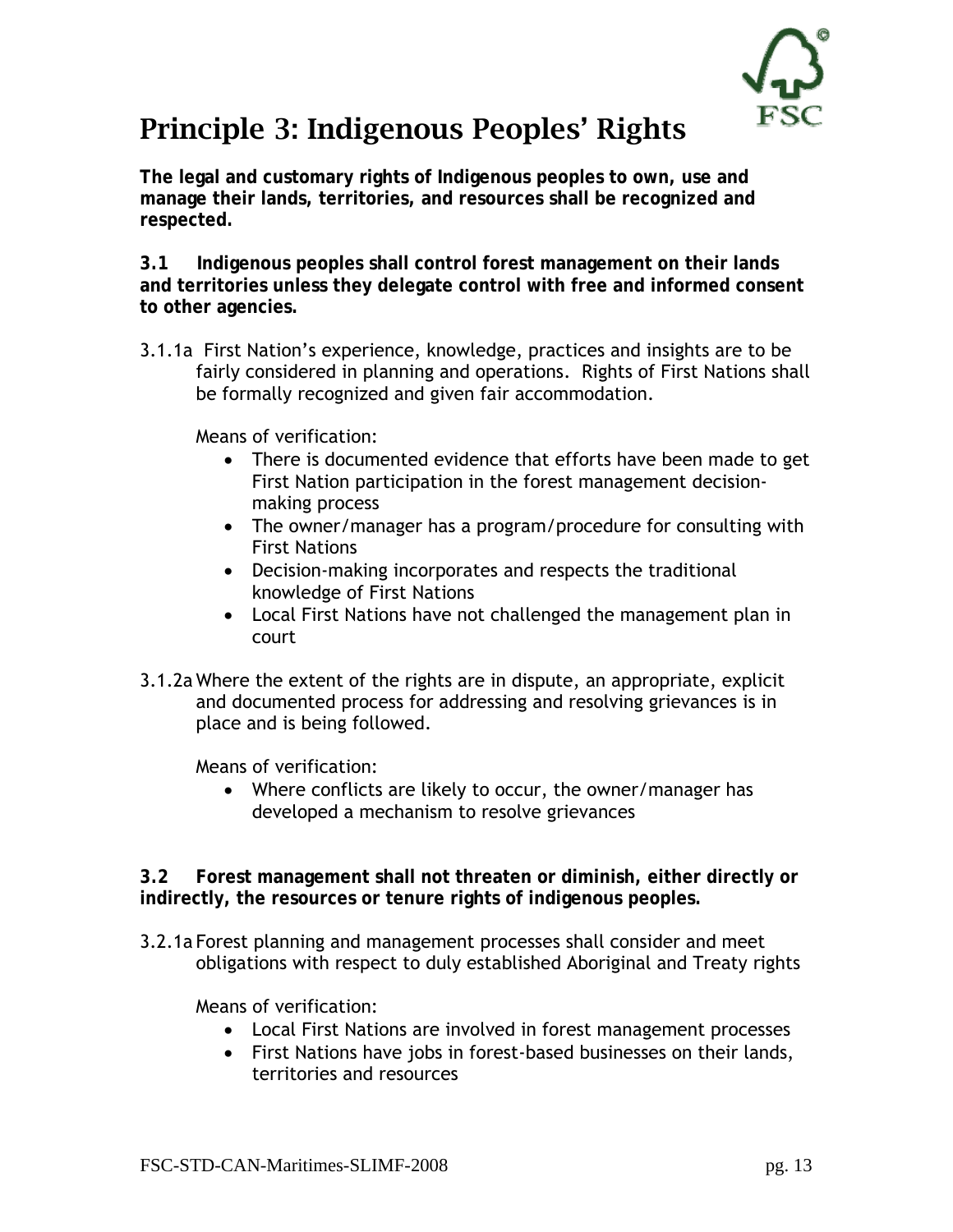

**3.3 Sites of special cultural, ecological, economic or religious significance to Indigenous People(s) shall be clearly identified in cooperation with such Peoples, and recognized and protected by forest managers.** 

3.3.1a Areas of cultural sensitivity shall be identified and incorporated in forest management/operational plans.

Means of verification:

- Local First Nations have participated in the identification of Native Values and in the production of native background information reports
- The protection of sites with unique or sign of First Nations social, cultural or spiritual values are addressed in the planning process and within the management itself
- Areas of significant cultural sensitivity are delineated on maps and forest workers are aware of their location

3.3.2a Informed consent by First Nations to any operations on culturally significant areas shall be granted.

**3.4 Indigenous Peoples shall be compensated for the application of their traditional knowledge regarding the use of forest species or management systems in forest operations. This compensation shall be formally agreed upon with their free and informed consent before forest operations commence.** 

3.4.1a First Nations shall be compensated for the application of their traditional knowledge regarding the use of forest species or management systems in forest operations. This compensation shall be formally agreed upon with their free and informed consent before forest operations commence.

Means of verification

• There is evidence that First Nations communities were informed and that compensation was provided as agreed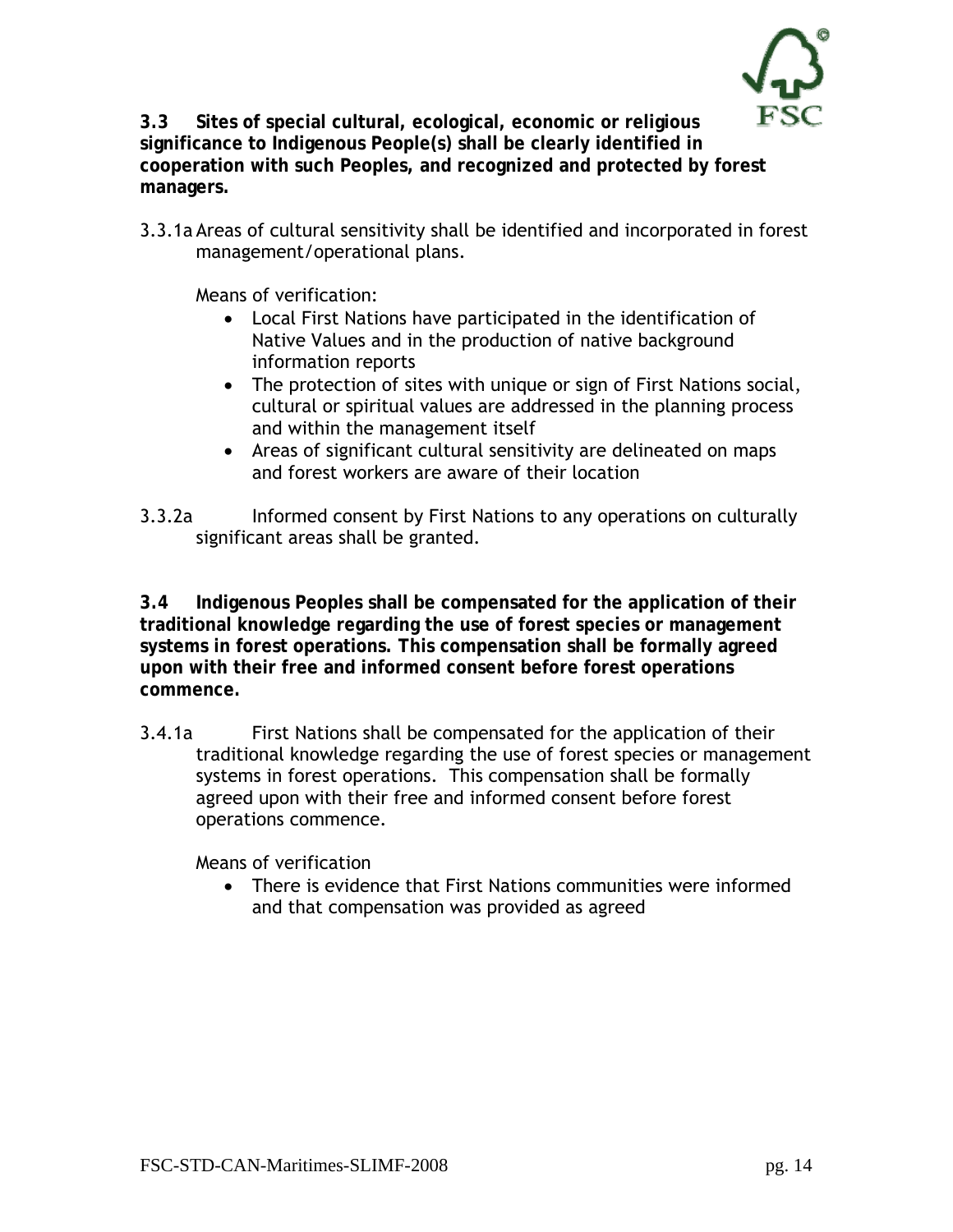#### Principle 4: Community Relations and Worker's Rights

**Forest management operations shall maintain or enhance the long-term social and economic well-being of forest workers and local communities** 

**4.1 The communities within, or adjacent to, the forest management area should be given opportunities for employment, training and other services.** 

- 4.1.1 On public lands the owner/manager supports the pursuit by local people or the public of well established traditional, non-timber, environmentally appropriate uses that do not threaten native plant or animal populations or ecological functions. Typical examples include, but are not necessarily limited to:
	- a) fishing and hunting;
	- b) recreational use;
	- c) wildcrafting; and
	- d) wild food gathering.

Means of verification:

- Evidence of sustained, traditional, non-timber, and environmentally appropriate uses of the forest
- Evidence of support for ecologically sustainable recreation and wildcrafting uses
- 4.1.2 The landowner demonstrates support for the local community.

Means of verification:

Evidence of support for:

- Local processing and value-added manufacturers
- Local businesses
- Local hiring, education and training
- Local infrastructure, facilities, and social programs, at a level appropriate to the scale of the forest operation
- Employment process and employee composition that demonstrate the operation's commitment to the local people
- Affiliations made as local as possible, and justified where not local
- Awareness in local communities of the opportunity for active involvement in services at a level appropriate to the scale of the forest operation
- 4.1.3 The applicant provides employment and training opportunities to forest workers and contractors from local and affected communities.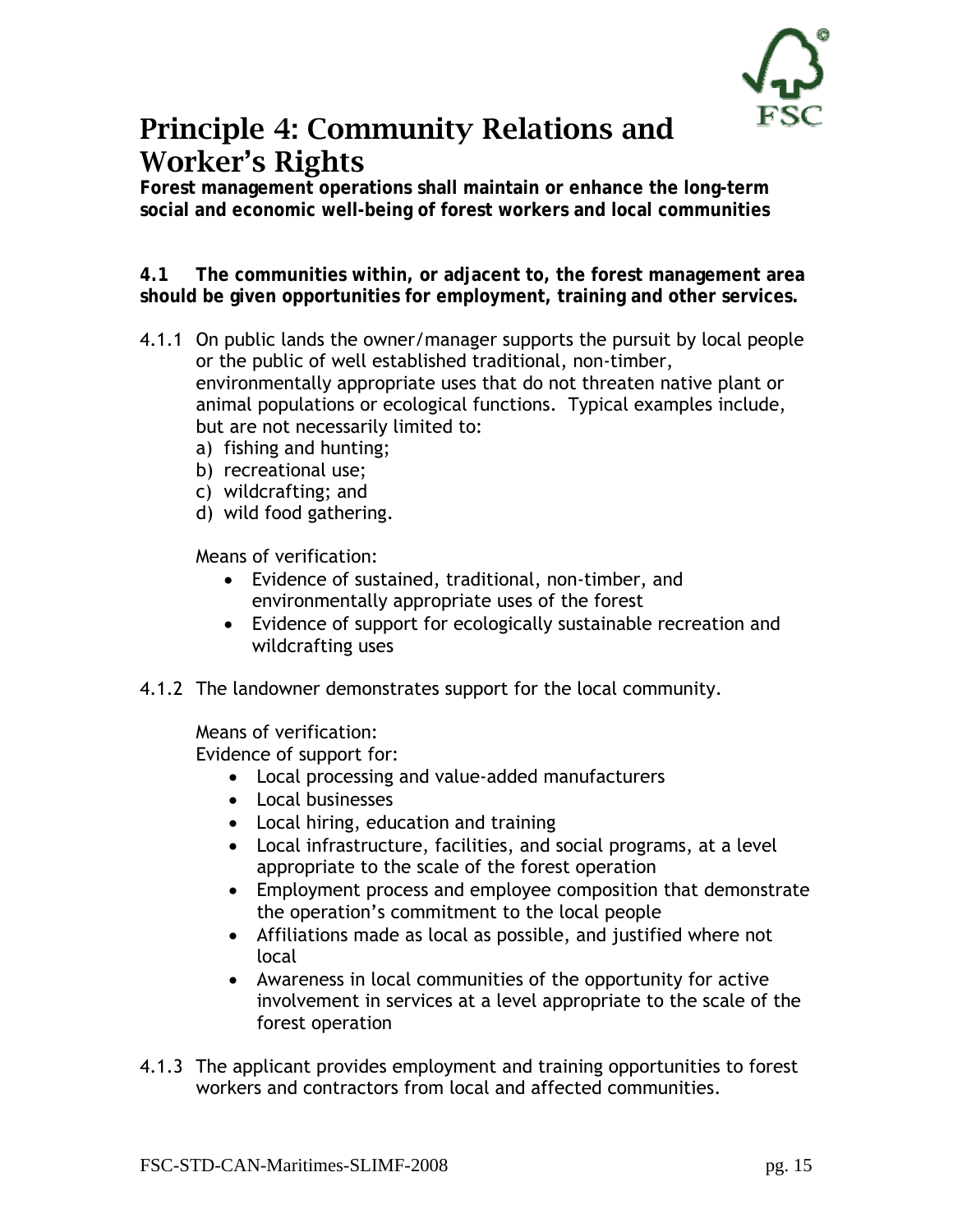

• Evidence of opportunities provided to forest workers and/or contractors from local communities (newspaper ads, use of local employment services, etc)

**4.2 Forest management should meet or exceed all applicable laws and/or regulations covering health and safety of employees and their families.**

4.2.1 The owner/manager ensures that all forest workers comply with all relevant provincial occupational health and safety requirements.

Means of verification:

- Safety policy
- Worker interviews
- Written contracts or understandings with contractors or other employers of forest workers
- 4.2.2 The applicant has developed and is implementing a program of worker safety. Where the owner/manager has more than six workers the program includes, but is not limited to:
	- a) a comprehensive safety policy;
	- b) a program to monitor the condition and functionality of equipment;
	- c) identification of safety training needs and the provision of safety training;
	- d) the use of appropriate safety equipment by forest workers; and
	- e) periodic review of the safety program to keep it up-to-date and comprehensive.

Means of verification:

- Documented safety policy
- Safety inspection records
- Equipment and plant inspection records
- Worker interviews
- Safety training records
- Records of lost time injuries
- Records of safety audit
- Inspection/review of first aid training and facilities
- 4.2.3 Forest workers are aware of relevant regulations and their responsibilities in implementing them.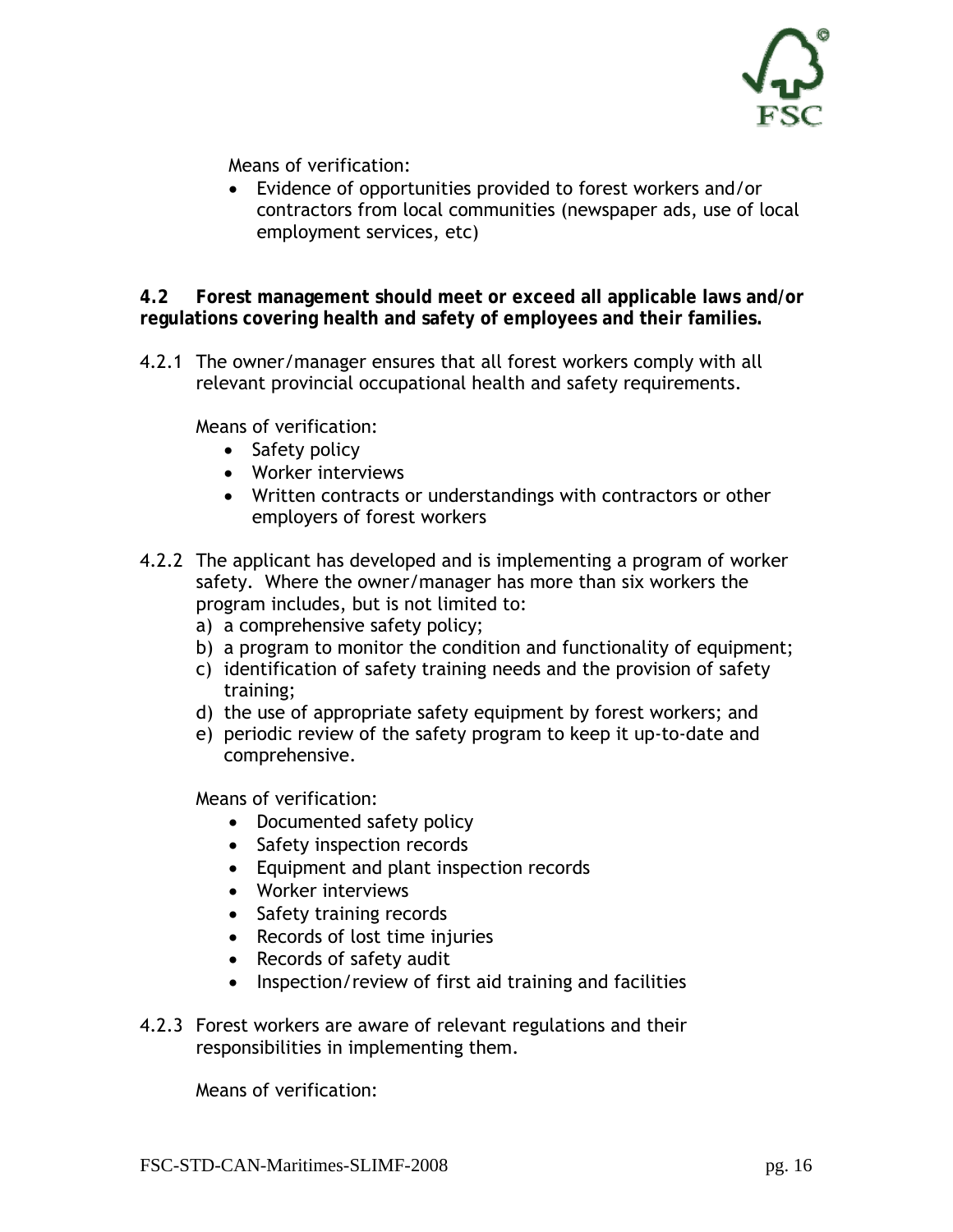

• Interviews with forest workers

**4.3 The rights of workers to organize and voluntarily negotiate with their employers shall be guaranteed as outlined in Conventions 87 and 98 of the International Labour Organization (ILO).** 

4.3.1 The rights of workers to organize and voluntarily negotiate with their employers shall be guaranteed as outlined in Conventions 87 and 98 of the International Labour Organization (ILO).

Means of verification:

- No evidence of interference in unionization activities
- Interviews with employees

**4.4 Management and planning operations shall incorporate the results of evaluations of social impact. Consultations shall be maintained with people and groups (both men and women) directly affected by management operations.** 

4.4.1 Employees must be given opportunities to participate in, and give feedback on, major management decisions, policy formulation and onthe-ground practices.

Means of verification:

- Efforts to make all employees aware of such opportunities and to encourage follow up
- Documents available on response of feedback on decisions, policies and practices
- Mechanisms in place for anonymous reporting of non-compliance
- 4.4.2 Local communities and community organizations directly affected by forestry activities must be given an opportunity to participate in the setting of forest management goals and in forest management planning.

Means of verification:

- Publications on the operation's activities and objectives (i.e. through literature, mailings, workshops, and/or advertisements)
- Documented evidence that community feedback was considered in management planning

4.4.2 does not apply in the case of small forests; it does apply for lowintensity forests.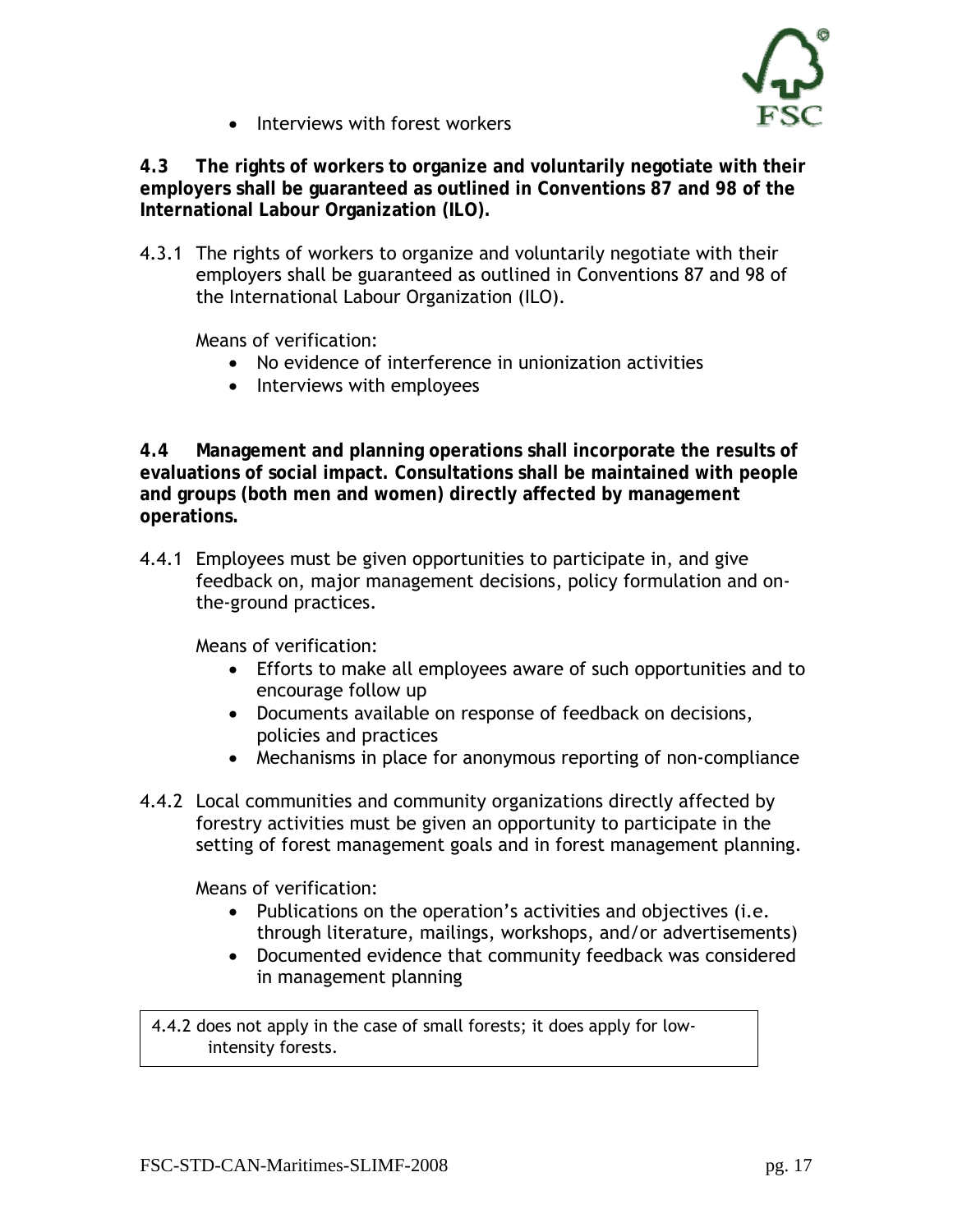

4.4.3 When carrying out major operations within 30 metres of a boundary line, and/or within 100 m of a dwelling, the owner(s) of adjacent land(s) must be given a minimum of 30 days notice and their concerns considered prior to the commencement of the activity.

Means of verification:

- Evidence that such owners were given a minimum of 30 days notice
- Evidence that concerns were considered prior to commencement of the activity
- 4.4.4 The owner/managers(s) shall demonstrate their cooperation, support, or assistance to other sustainable management initiatives within the region, appropriate to the scale and intensity of the operation, upon which their operation may have an influence.

Means of verification

- A list maintained by the owner/manager of other sustainable management initiatives within the region
- Documentation of consultation and support provided
- Adjustments to forest operations to accommodate other community interests
- 4.4.5 Harvest operations and road designs must consider impacts on visual and sound quality in the vicinity of high use areas.

Means of verification:

• Evidence of efforts made to address community concerns (e.g., noise abatement measures, avoidance of conflicts with recreational users, etc).

**4.5 Appropriate mechanisms shall be employed for resolving grievances and/or for providing fair compensation in the case of loss or damage affecting the legal or customary rights, property, resources, or livelihoods of local people. Measures shall be taken to avoid such loss or damage.** 

4.5.1 The applicant has a process in place for fairly resolving disputes with employees as well as disputes with other resource users and the general public that result from forest planning and operations.

- Written documentation of the dispute resolution process
- Documentation of the resolution of disputes
- Interviews with former disputants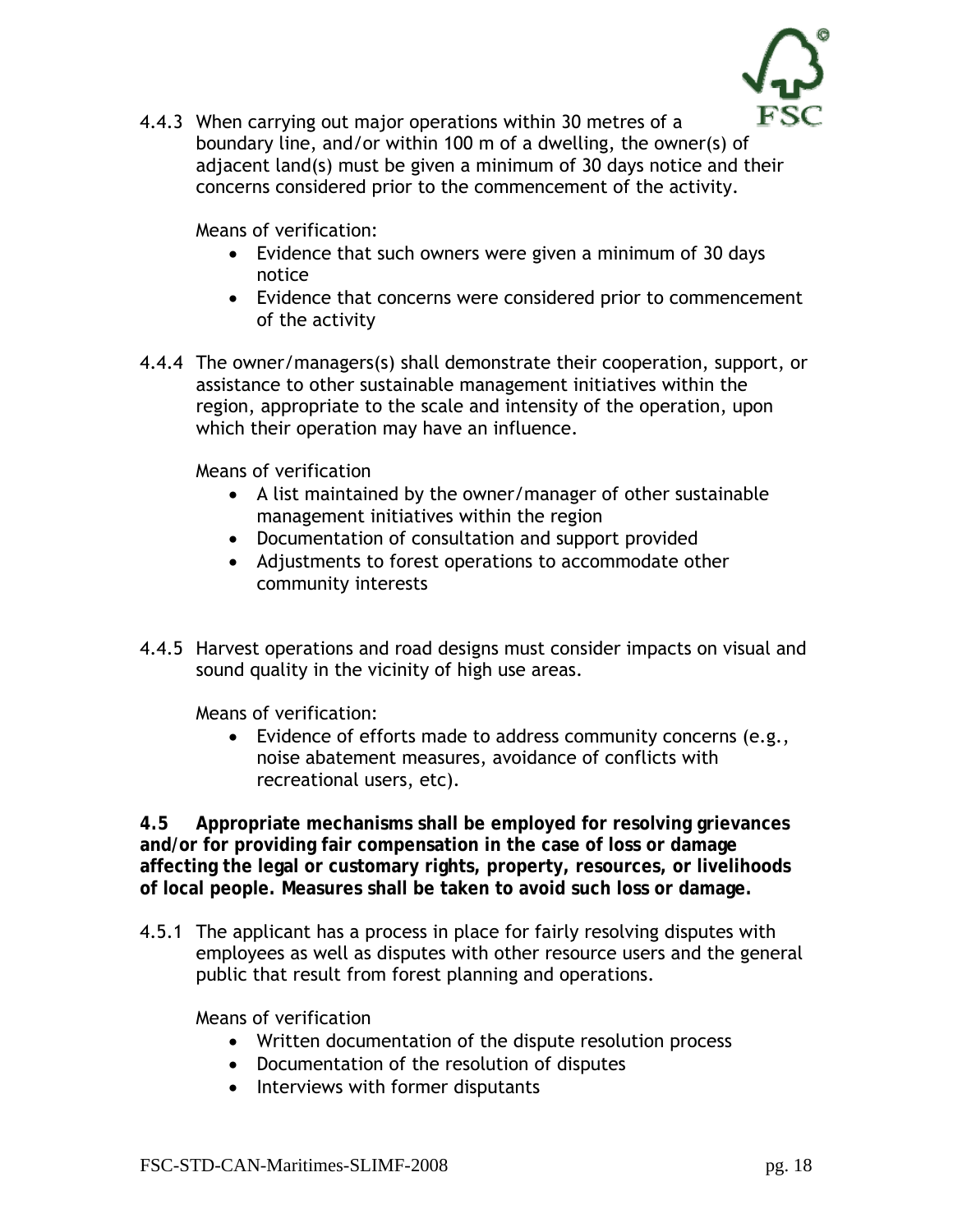

#### Principle 5: Benefits from the Forest

**Forest management operations shall encourage the efficient use of the forest's multiple products and services to ensure economic viability and a wide range of environmental and social benefits.** 

**5.1 Forest management should strive toward economic viability while taking into account the full environmental, social and operational costs of production, and ensuring investments necessary to maintain the ecological productivity of the forest.** 

- 5.1.1 (Does not apply to SLIMFs)
- 5.1.2 The owner/manager provides for reinvestment to enhance economic, social and forest value for the long term.

Means of verification:

- Documentation of reinvestment (e.g., upgrades, training, silviculture, etc)
- Investments in stand improvement
- 5.1.3 (Does not apply to SLIMFs)
- 5.1.4 Stumpage rates and roundwood prices being paid to landowners and governments by a landowner or mill seeking certification should be fair and equitable given logging conditions, timber quality, volume, and local experience with comparable log markets.

Means of verification:

• Evidence that prices paid are consistent with those paid in comparable log markets

**5.2 Forest management and marketing operations should encourage the optimal use and local processing of the forest's diversity of products.** 

- 5.2.1 (Does not apply to SLIMFs)
- 5.2.2 Without high grading, the manager captures the optimal value of forest products throughout the production cycle (e.g., planning, harvesting, stand management, sorting, merchandising).

Means of verification:

• Forest product sales records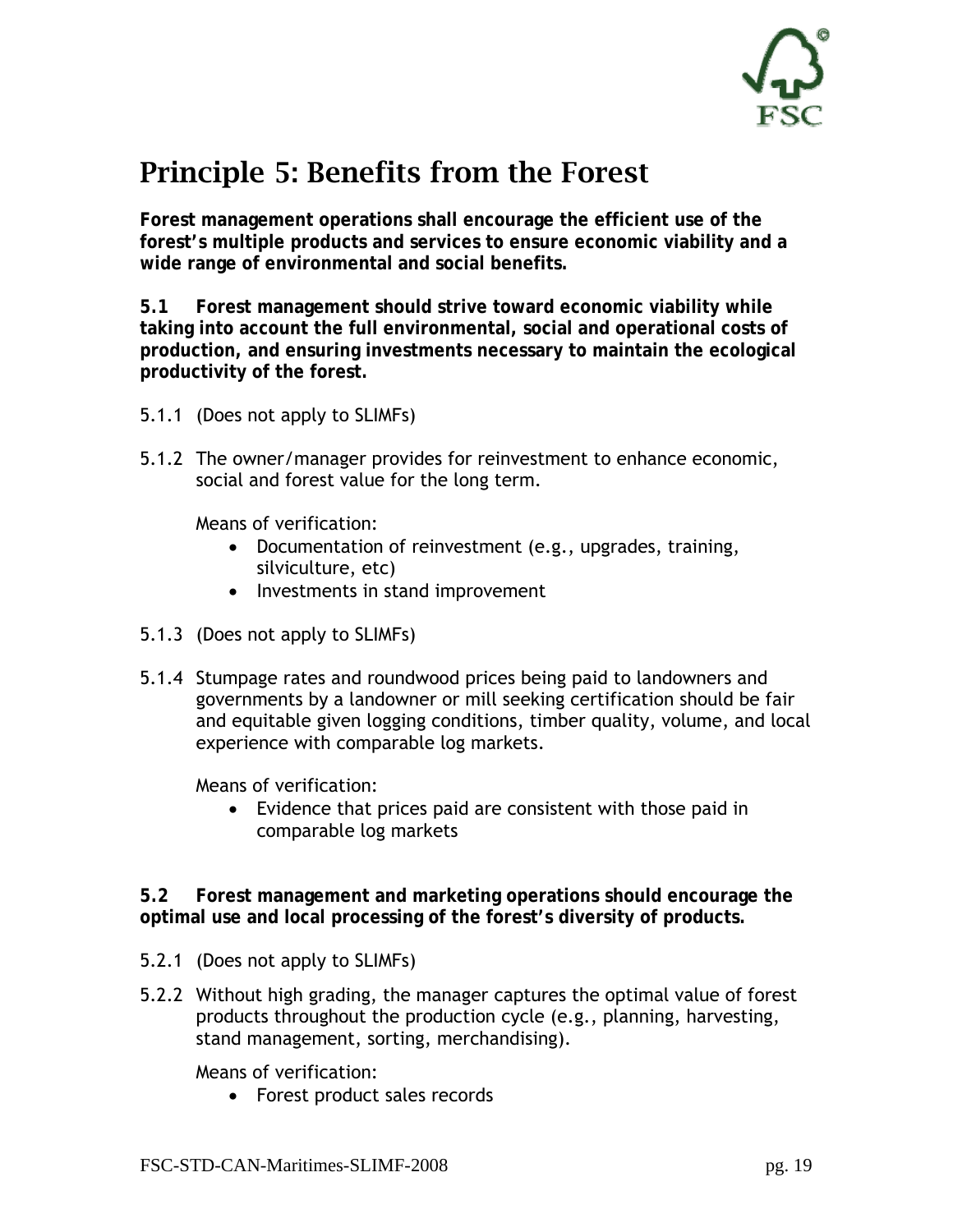

- Interviews with value-added processors and competitive log markets in the area
- Management plan objectives related to optimizing value of forest products
- 5.2.3 The manager evaluates different options for enhancing the optimal use of forest products from the management unit and implements measures to achieve optimal use.

**5.3 Forest management should minimize waste associated with harvesting and on-site processing operations and avoid damage to other forest resources.** 

5.3.1 All harvested merchantable and marketable timber is utilized, unless left on-site to provide site-specific environmental benefits, as defined by the owner/manager.

Means of verification:

- Utilization levels as determined by field inspection
- Compliance records related to utilization
- Utilization standards are clearly stated in operating guidelines and are comparable to industry best-management practices.
- 5.3.2 Standard Operating Procedures shall be in place and implemented to minimize the damage to the residual stand, including nonmerchantable/non-marketable trees and trees being left for future harvest.

Means of verification:

- Damage to residual trees as determined by field inspection
- Compliance/inspection reports
- Directions (SOPs or other written materials) provided to operators related to preventing damage
- Training materials related to reducing damage
- Appropriateness of harvesting and silvicultural equipment to site conditions
- Harvesting layout and procedures

**5.4 Forest management should strive to strengthen and diversify the local economy, avoiding dependence on a single forest product.**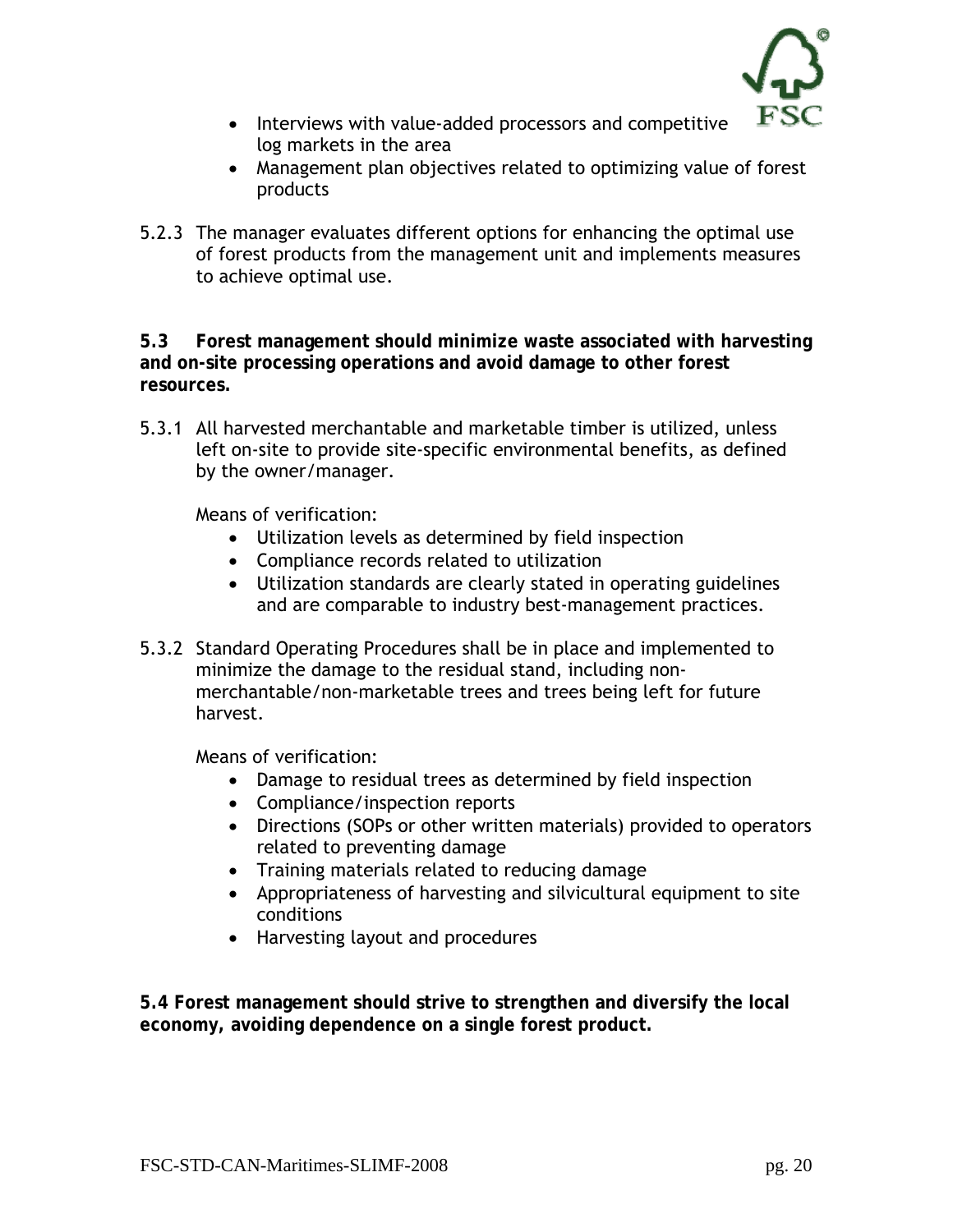

5.4.1 A diversity of timber and non-timber forest products, compatible with site conditions and local economic objectives for strengthening and diversifying the local economy over time, are produced at present, and predicted to continue under management plan objectives/forecasts.

Means of verification:

- Interviews with forest-dependent businesses and local people
- Adjustments to forest management practices to accommodate strengthening and diversifying the management unit's contribution to the local economy from non-timber forest uses, fish and wildlife
- 5.4.2 In response to interest from the local community, the manager evaluates proposed production of non-timber forest products within the management unit, and identifies and implements forest management practices that allow for the production of a diversity of non-timber forest products compatible with site conditions and local objectives for strengthening and diversifying the local economy over time.

Means of verification:

- Documentation of forest management practices that are consistent with strengthening and diversifying the management unit's contribution to the local economy from non-timber forest products
- Interviews with local timber and non-timber forest product companies regarding cooperation by the manager in economic diversification

**5.5 Forest management operations shall recognize, maintain and, where appropriate, enhance the forest services and resources such as watersheds and fisheries.** 

- 5.5.1 The manager identifies forest services provided by the management unit including, but not necessarily limited to, watersheds, fisheries and recreation, drawing on existing information (e.g., relevant assessments, inventories, studies) and public consultation as applicable.
- 5.5.2 The manager assesses and describes existing and potential impacts of forest management activities on forest services.
- 5.5.3 The manager identifies and implements measures required to maintain or enhance the range of forest services provided by the management unit.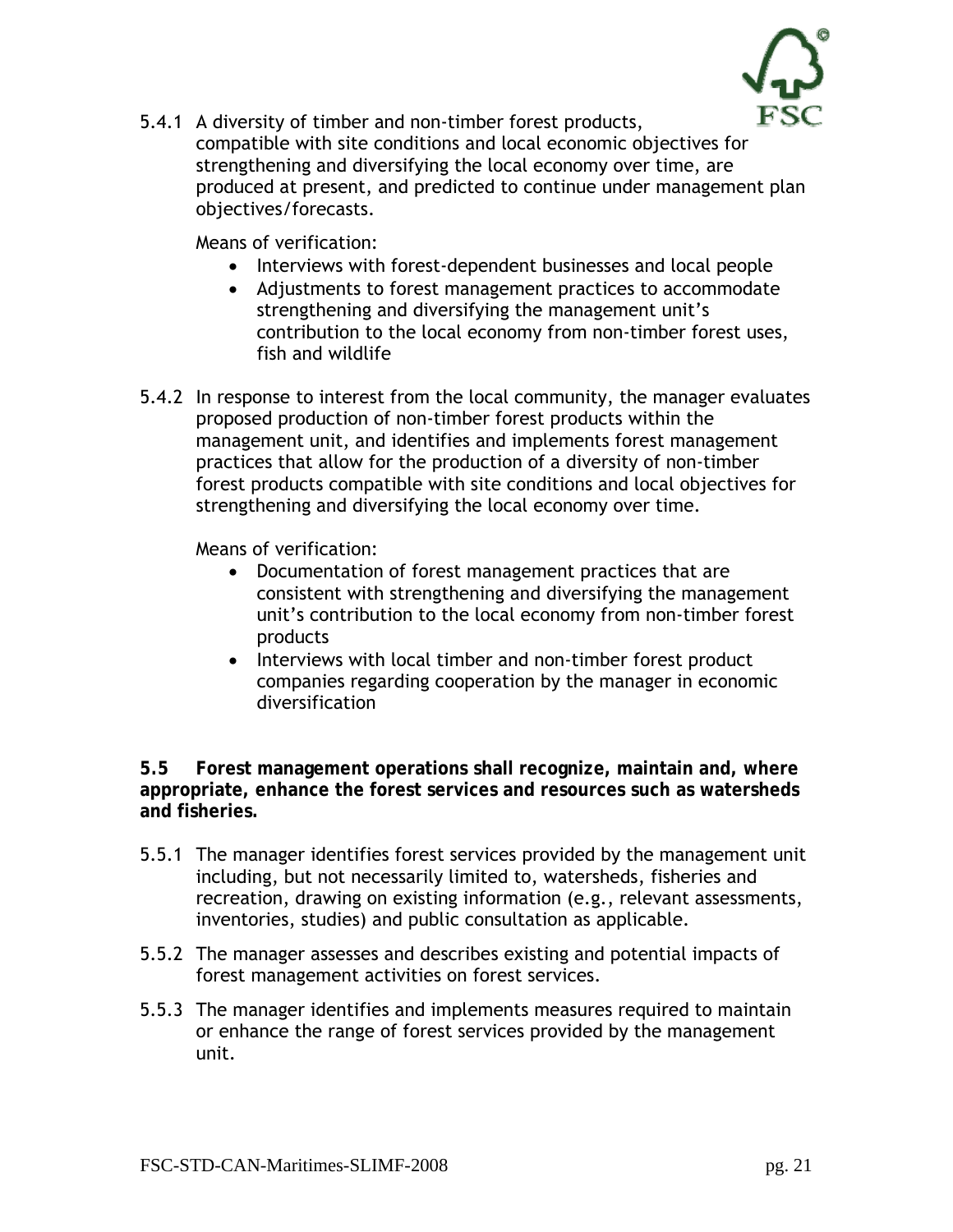

• Interviews with local people regarding whether forest services have been adequately maintained

**5.6 The rate of harvest of forest products shall not exceed levels which can be permanently sustained**.

- 5.6.1 (Does not apply to SLIMFs)
- 5.6.2 Rates of harvest of any forest product shall be sustainable within ecological limits, and harvest levels shall be set within a justifiable growth period and growth area.

- Harvest rates that are based on conservative growth and yield data
- 5.6.3 A pre-harvest assessment shall be implemented.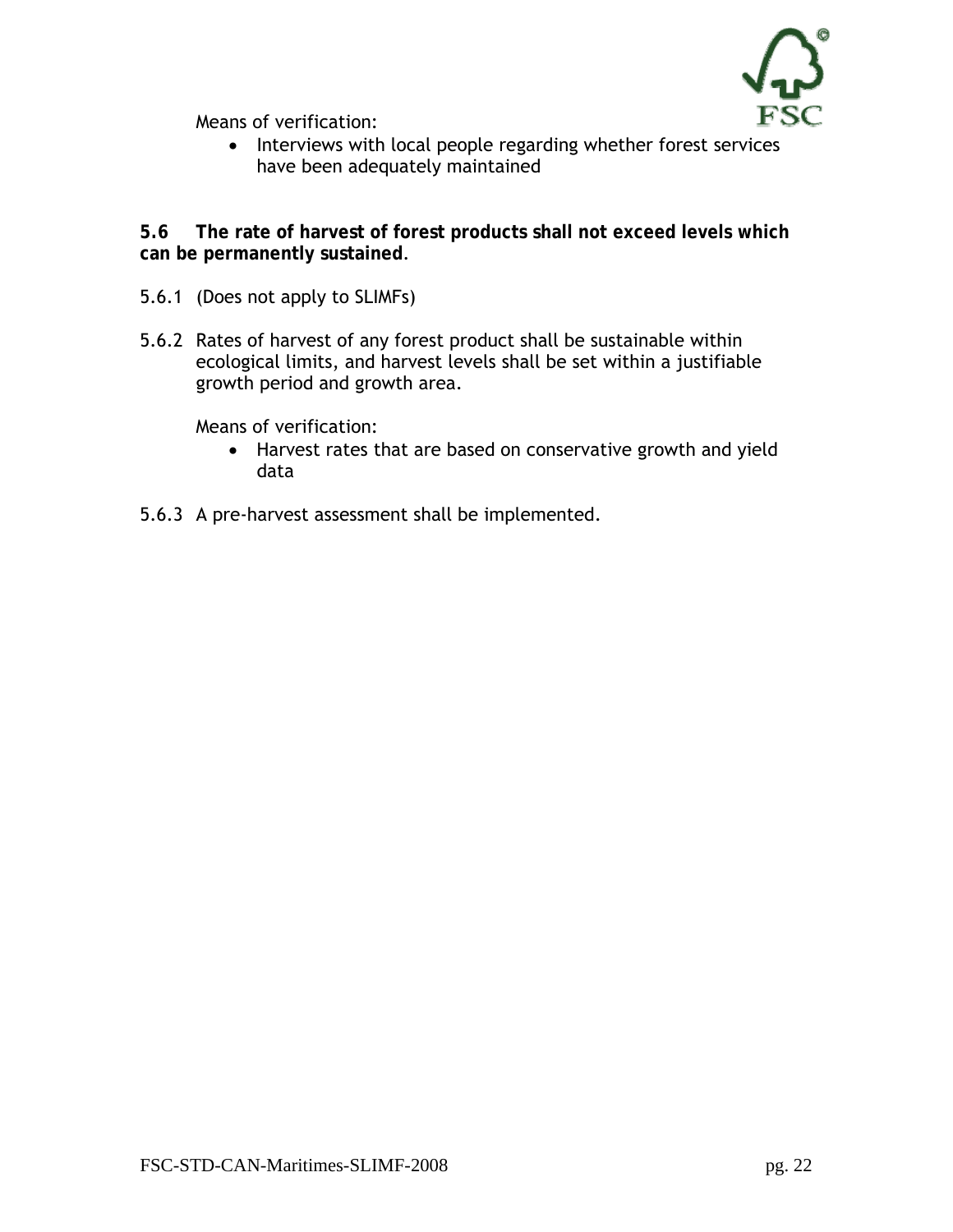

#### Principle 6: Environmental Impact

**Forest management shall conserve biological diversity and its associated values, water resources, soils and unique and fragile ecosystems and landscapes, and, by so doing, maintain the ecological functions and integrity of the Forest.** 

**6.1 Assessment of environmental impact shall be completed - appropriate to the scale, intensity of forest management and the uniqueness of the affected resources -- and adequately integrated into management systems. Assessments shall include landscape level considerations as well as the impacts of on-site processing facilities. Environmental impacts shall be assessed prior to commencement of sitedisturbing operations.** 

6.1.1 Environmental impacts shall be assessed prior to and following the commencement of site-disturbing activities. Assessments shall include landscape level considerations as well as the impacts of onsite processing facilities.

Means of verification:

- Records of assessments
- Interviews with owner/managers
- 6.1.2 The owner/manager demonstrates a good knowledge of the variety and extent of soil types in their landholdings and uses this knowledge in its management plans, including road system design and silviculture design.

Means of verification:

- Evidence that the forest manager can identify ecosites with severe operating limitations
- Evidence that the forest manager can identify indicator plants
- Selection of road sites that reflects understanding of soil types
- Silvicultural design that reflects knowledge of soil types

**6.2 Safeguards shall exist which protect rare, threatened and endangered species and their habitats (e.g. nesting and feeding areas). Conservation zones and protection areas shall be established, appropriate to the scale and intensity of forest management and the uniqueness of the affected resources. Inappropriate hunting, fishing, trapping and collecting shall be controlled.** 

6.2.1 Threatened and endangered species (as listed by provincial and federal bodies) and their habitat shall be protected or managed in accordance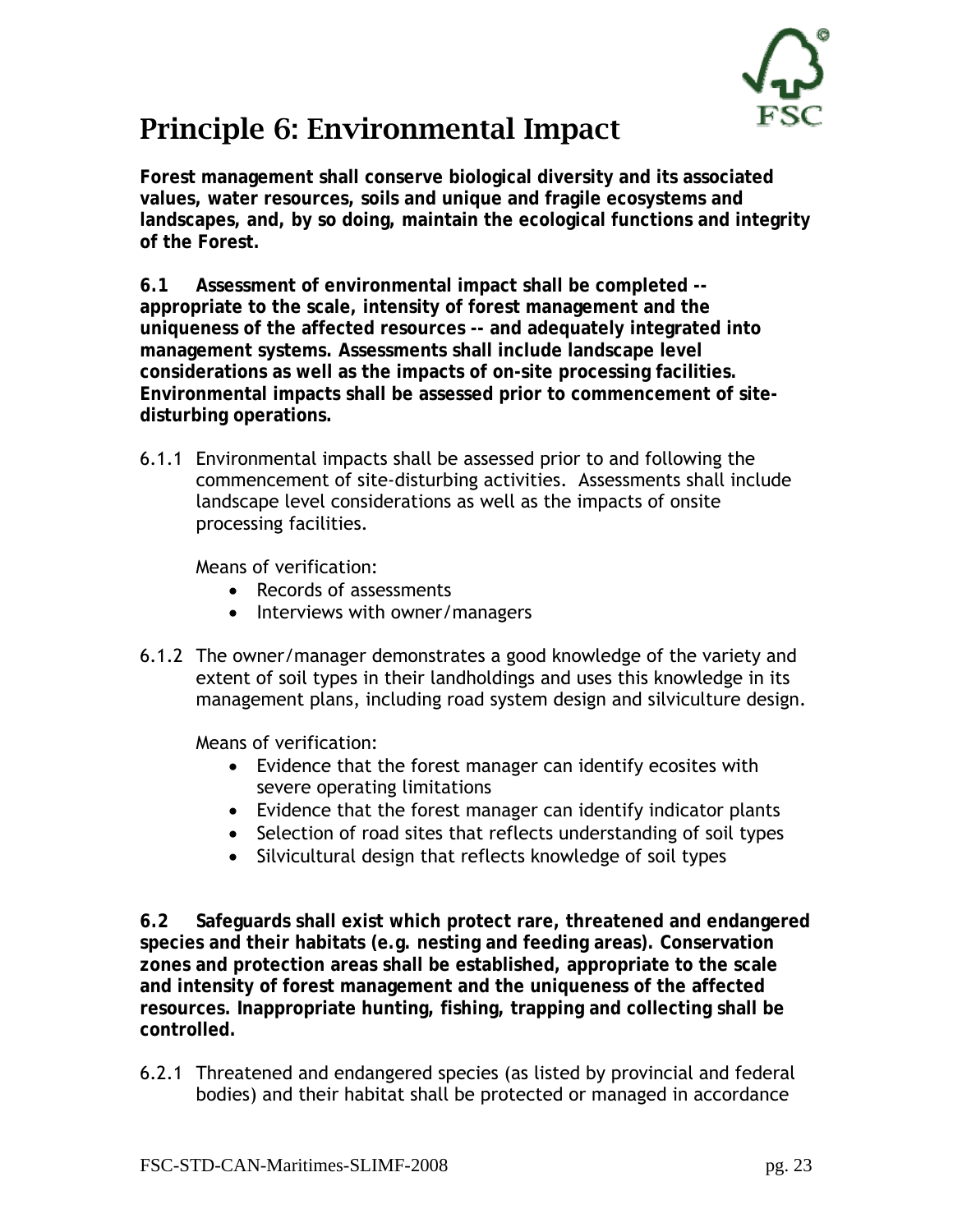

with approved recovery plans. Where recovery plans are not yet approved, a precautionary approach should be taken to avoid disturbance and protect the species and their habitats. Means of verification:

- Inventories of areas (for such species) carried out before harvesting stand improvement or road-building activities (appropriate to the scale and intensity of the operation)
- Management plan addressing the protection of such species, including habitat requirements
- Evidence that disturbance of such species and their critical habitat, where known to occur, is minimized
- Evidence that forest workers are aware of known occurrences of such species and are following the management plan with respect to protecting such species and their critical habitat
- Evidence that Management staff are aware of those species that may occur locally

Refer to Appendix C for sources of information about federally and provincially listed species at risk, including rare, vulnerable, threatened and endangered species.

6.2.2 Forest owner/managers shall identify and implement measures within their sphere of influence to reduce the threat (from both timber and non-timber activities) to species that are rare, vulnerable or under investigation by COSEWIC or their provincial equivalents.

Means of verification:

- Management plan addressing the protection of such species, including habitat requirements
- Evidence that disturbance of such species and their critical habitat, where known to occur, is minimized
- Evidence that forest workers are aware of known occurrences of such species and are following the management plan with respect to protecting such species and their critical habitat
- Evidence that Management staff are aware of those species that may occur locally
- 6.2.3 Primordial forests, where such forests exist on the management unit, shall be included in the High Conservation Value Forest assessment described in Principle 9. Conservation zones shall be established in these primordial forests and identified on maps, and shall not be harvested.

- Results of HCVF assessment
- Primordial stands identified on management plan maps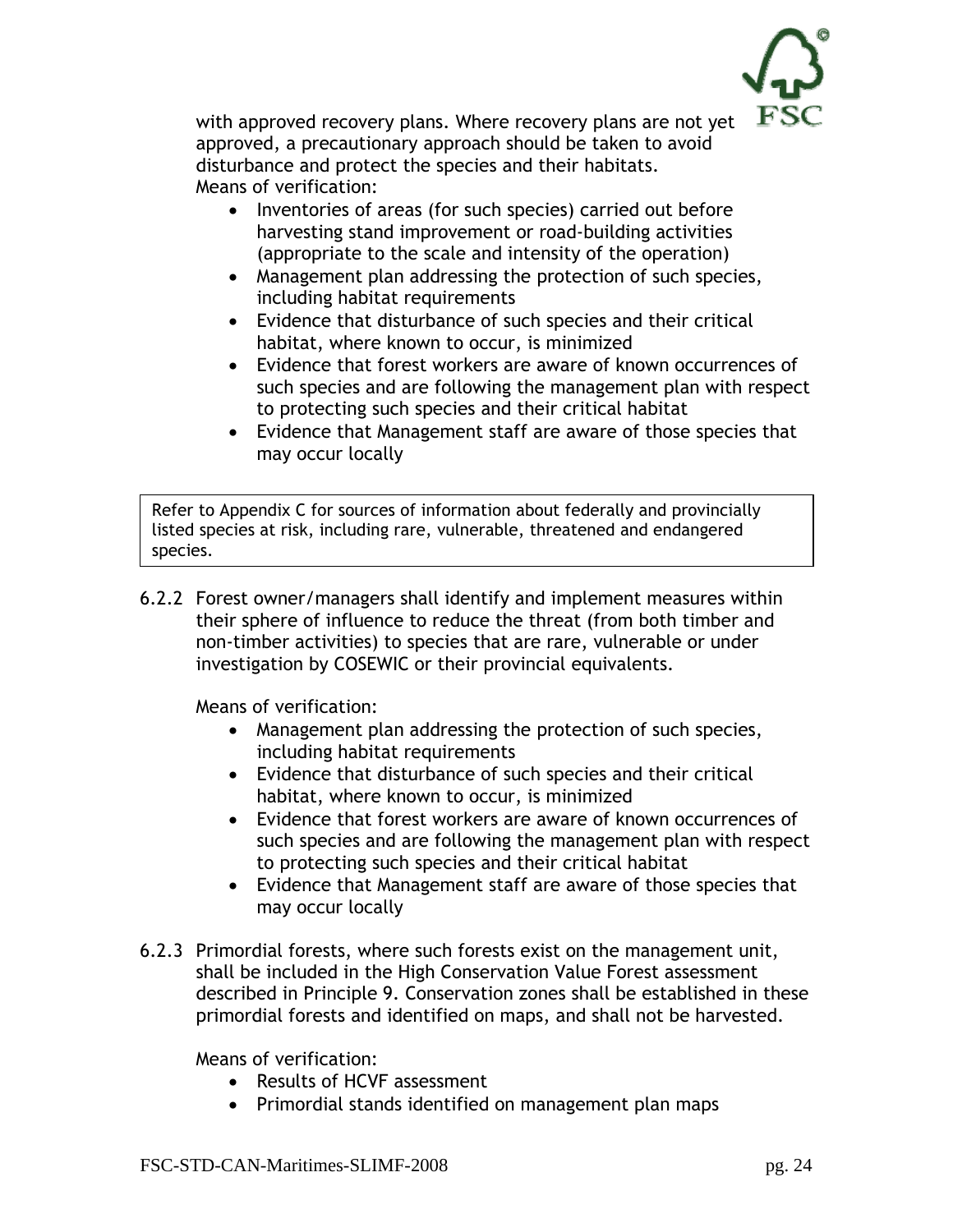

- Evidence that Management and forest workers are aware of the existence of primordial stands and their characteristics
- 6.2.4 The owner/manager cooperates fully with resource management agencies in the efforts to control illegal hunting, trapping and fishing.

- Documentation of monitoring and reporting
- Control measures undertaken by owner/manager (e.g. closures, signage, patrols, etc)

**6.3 Ecological functions and values shall be maintained intact, enhanced or restored, including:**

- **a) Forest regeneration and succession;**
- **b) Genetic, species and ecosystem diversity; and**
- **c) Natural cycles that affect the productivity of the forest ecosystem.**

**Stand Level Objectives (Indicators 6.3.1 to 6.3.6)**

These Indicators require that the owner/manager undertake practices that protect natural Acadian forest conditions, or restore them if lost on the site. They include consideration of the range of ecosystem conditions such as seral stage distribution, patch size distribution, stand structure, disturbance regimes (i.e., frequency, intensity, spatial extent and heterogeneity of disturbances) and species diversity. It is of course impossible to determine the historic range of natural variability with complete precision; the owner/manager is expected to make use of the most relevant and reliable available information.

Uneven aged stand management is consistent with the natural disturbance pattern of most of the Acadian Forest; however, clear-cutting or other aspects of even-aged management may be appropriate when they are used as the best tools to restore the natural forest type, (including non-timber forest values), appropriate to the site (see the references provided in the Glossary definition of "eco-site"). This would apply to natural forest types such as jack pine, black spruce or black spruce/balsam fir and in scenarios such as over-mature white spruce fields, catastrophic insect infestation, or catastrophic wind-throw. If clear-cutting is used it is intended to restore natural forest types to natural configurations on the landscape rather than being intended to mimic catastrophic disturbances.

It is recognized that achieving forest restoration is a long term process that can take more than one rotation to fully achieve. The manager is expected to demonstrate commitment to restoration by showing continual progress over time.

6.3.1 The present and projected silviculture, harvest and regeneration methods shall result in a mix of tree species, stand types, landscape ecology and stand structures that mimic the natural variability and historic local pattern of the Acadian Forest.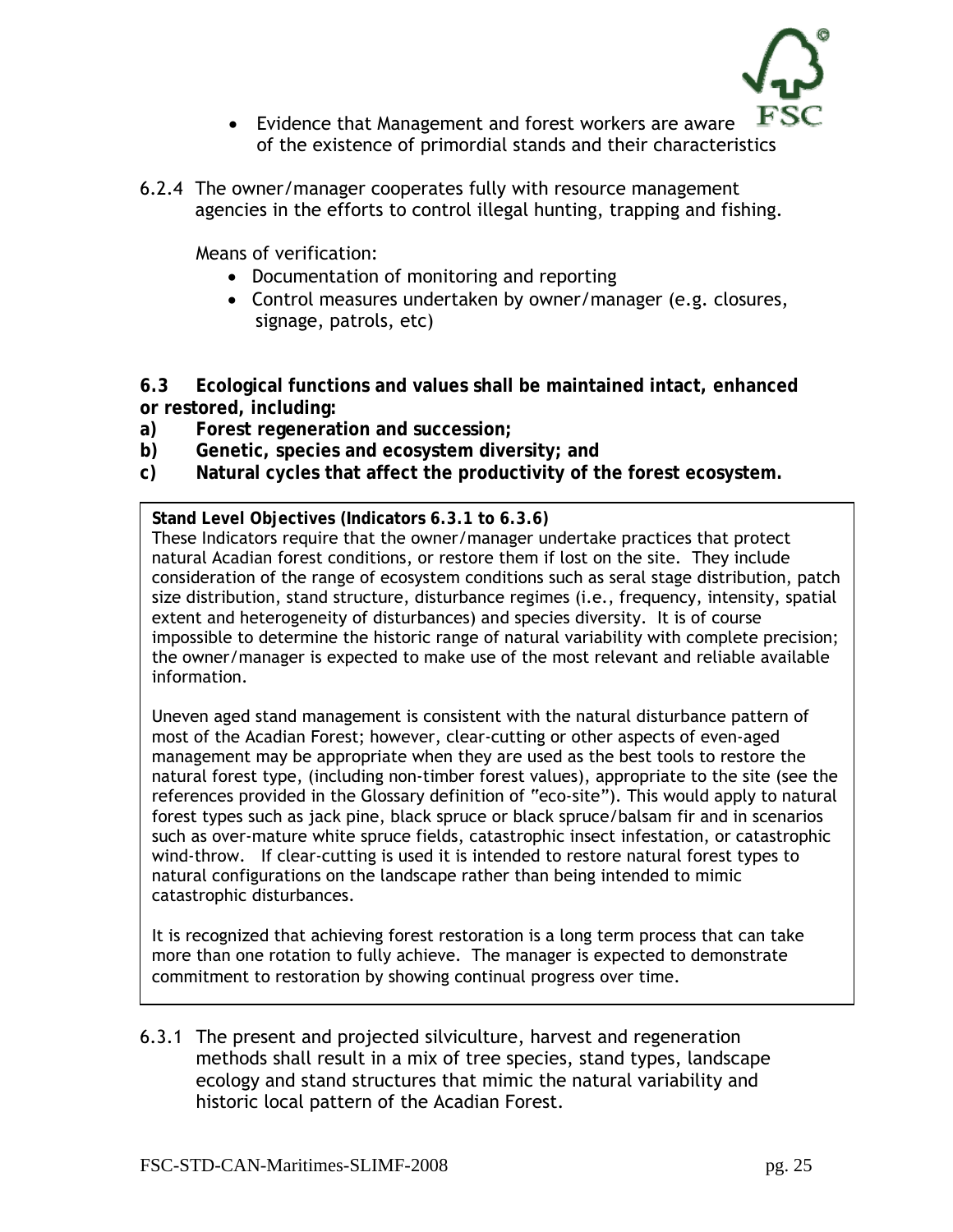

- Current and projected forest inventories consistent with or (in the case of forest restoration) moving towards the descriptions referenced in the definition of "eco-site" in the Glossary
- 6.3.2 Silvicultural and harvesting practices shall result in canopy closure levels that are consistent with the natural disturbance pattern o the eco-site.

Means of verification:

- Owner/manager's awareness of the natural range of canopy closure and steps taken to remain within the natural range
- 6.3.3 Silviculture practices result in age, diameter, species and height class distributions that are within the range of natural variability.

Means of verification:

- Tree selection guidelines and silviculture techniques that foster the maintenance of age/diameter/height class distributions that are consistent with the range of natural variability
- Evidence that an appropriate range of age / diameter/height class distributions of tree species is maintained
- Silvicultural prescriptions that mimic the pattern, size, and distribution of natural disturbance patterns appropriate to the eco-site
- 6.3.4 Coarse woody debris in the form of large fallen trees, large logs and snags of various sizes is maintained in each stand sufficient to maintain wildlife habitat attributes and forest ecosystem productivity through the regeneration period.

Means of verification:

• Post-harvest surveys

Guidelines for managing coarse woody debris to meet wildlife objectives can be found in the "Forest Management Guidelines to Protect Native Biodiversity in the Fundy Model Forest," available online at: [http://www.unbf.ca/forestry/centers/cwru/opening.htm.](http://www.unbf.ca/forestry/centers/cwru/opening.htm)

6.3.5 Harvesting, site preparation, and other forest operations should be undertaken in a manner that minimizes site and soil damage and soil nutrient loss.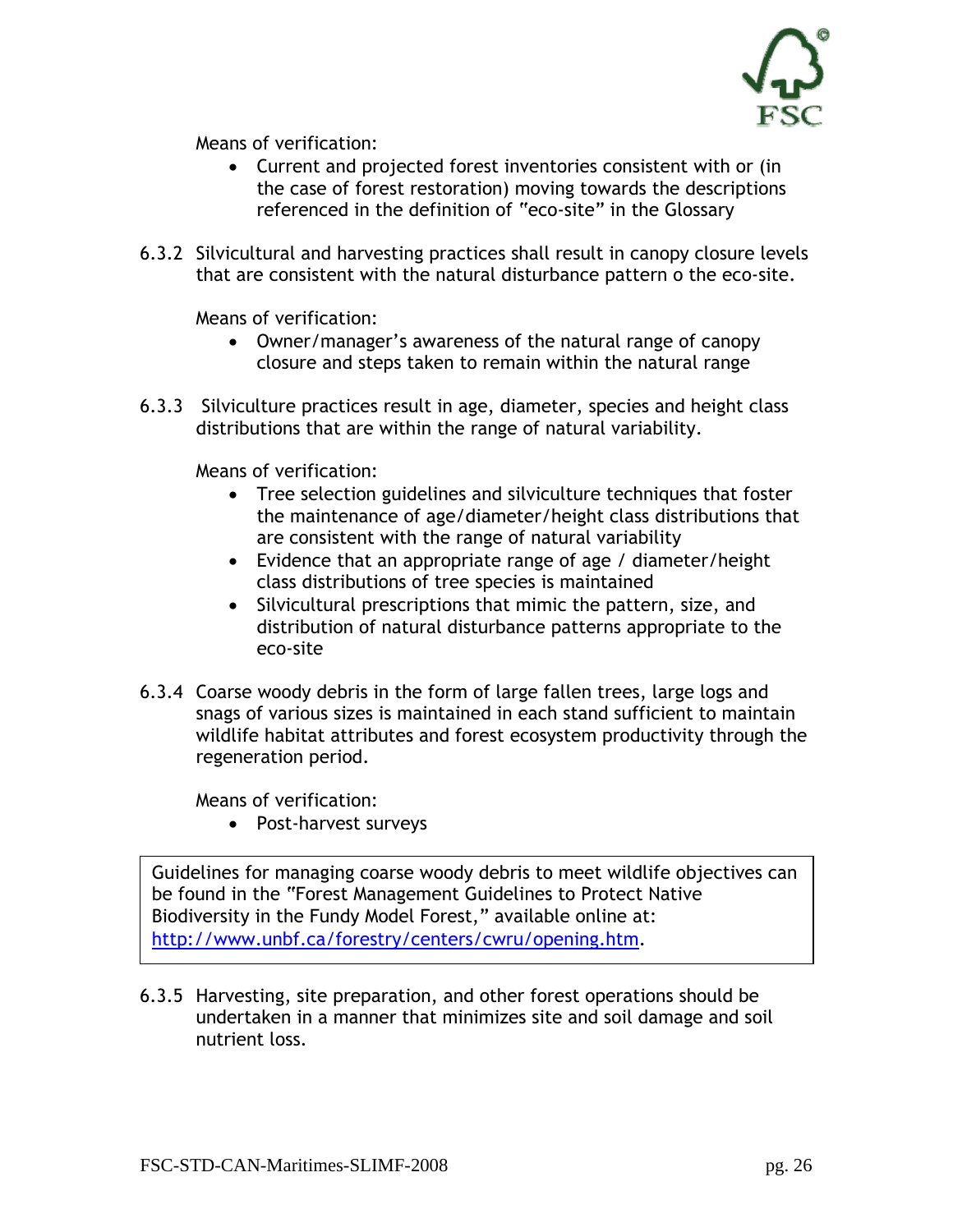

- Harvest prescriptions and site-specific standard operating procedures (dealing with rutting, machinery, landings, siltation, soil organic matter and nutrients, etc)
- Site preparation prescriptions and standard operating procedures.
- Post harvest monitoring
- 6.3.6 The rationale for all decisions to plant tree seedlings (instead of relying on natural regeneration) shall be well defended and documented in the management plan.

Means of verification:

- Silvicultural prescriptions based on a good understanding of precolonization and natural forest types and dominant natural disturbance regimes
- Where planting occurs, use of seed sources that are genetically appropriate to the site

**Landscape-scale Objectives** 

6.3.7 The owner/manager shall strive to approximate spatial patterns and distributions of forest communities representative of natural forest characteristics for the landscape level.

Indicators 6.3.7 and 6.3.8 apply to low intensity forests and large groups of small forests, but do not apply to individual small forests or small groups.

6.3.8 Forest fragmentation is minimized and connectivity is maintained or restored between important wildlife habitats and key landscape features such as HCVFs, late seral stage forests and protected areas.

Means of verification:

- A plan, developed with expert scientific input, or a portion of the management plan that is dedicated to the maintenance of landscape connectivity
- Evidence in operational plans/documents that the connectivity plan is being implemented
- Discussions with local ecologists and biologists
- 6.3.9 Local seed sources shall be maintained by ensuring that viable populations remain at the landscape level.

Means of verification:

• Evidence of consideration of the population dynamics of tree species (e.g. viable population size, frequency of good seed years,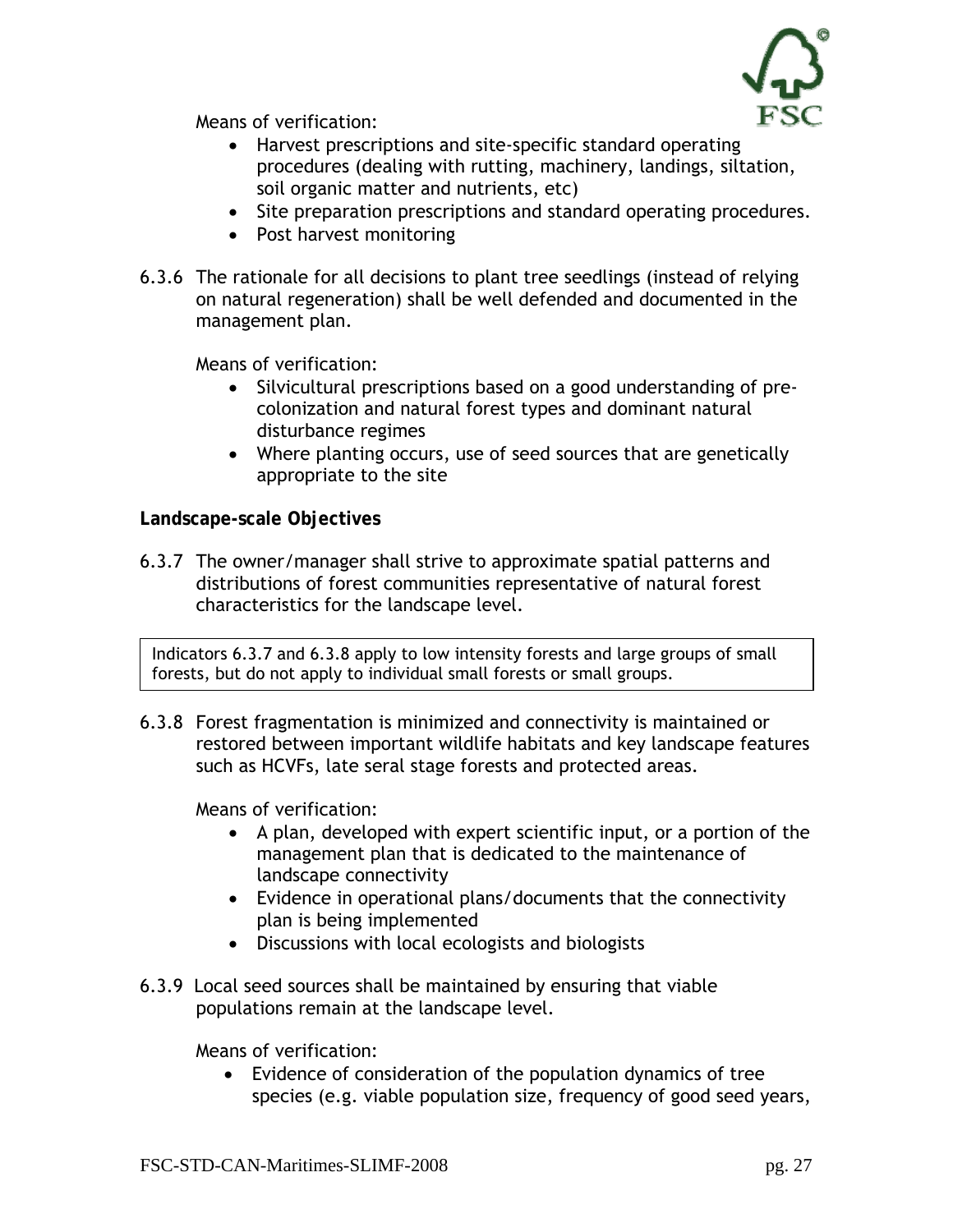

seed dispersal characteristics, germination/uptake conditions, etc.) in silvicultural and harvesting prescriptions

6.3.10 Specific wild life habitat objectives shall be set and adequate habitat levels must be maintained and developed.

Means of verification:

• Habitat objectives, including consideration of interior forest species, old forest dependent species, vulnerable, threatened or endangered species, and keystone/indicator species (including aquatic species), are specified in the management plan and are being implemented

Indicator 6.3.10 applies to low intensity forests and large groups of small forests, but does not apply to individual small forests or small groups.

#### **Intent: Wildlife Habitat Objectives**

Criterion 6.2 addresses the requirements pertaining to species that are "at risk" in some way (endangered, threatened, rare, vulnerable or under investigation). Indicator 6.3.10 provides more general requirements to set and maintain habitat objectives for other important species. There are a number of reasons why it may be appropriate to set habitat objectives in a forest management plan (a focal, umbrella or keystone species, a species of particular social significance, etc), but the owner/manager is expected to consider available information relevant to that management unit when identifying habitat objectives under this Indicator, and provide a rationale in the management plan.

6.3.11 Management plans are in place and are implemented to protect water quality in watersheds and to prevent unnatural fluctuations in water temperature and discharge.

**6.4 Representative samples of existing ecosystems within the landscape shall be protected in their natural state and recorded on maps, appropriate to the scale and intensity of operations and the uniqueness of the affected resources.** 

6.4.1 Existing ecosystems on the forest management unit are inventoried according to classification systems in use in the Province and documented on management plan maps.

Indicators 6.4.1 and 6.4.2 apply to low intensity forests and to large groups of small forests, but they do not apply in the case of individual small forests and small groups. In these cases the intent of Criterion 6.4 will be addressed in the course of meeting requirements under Principle 9.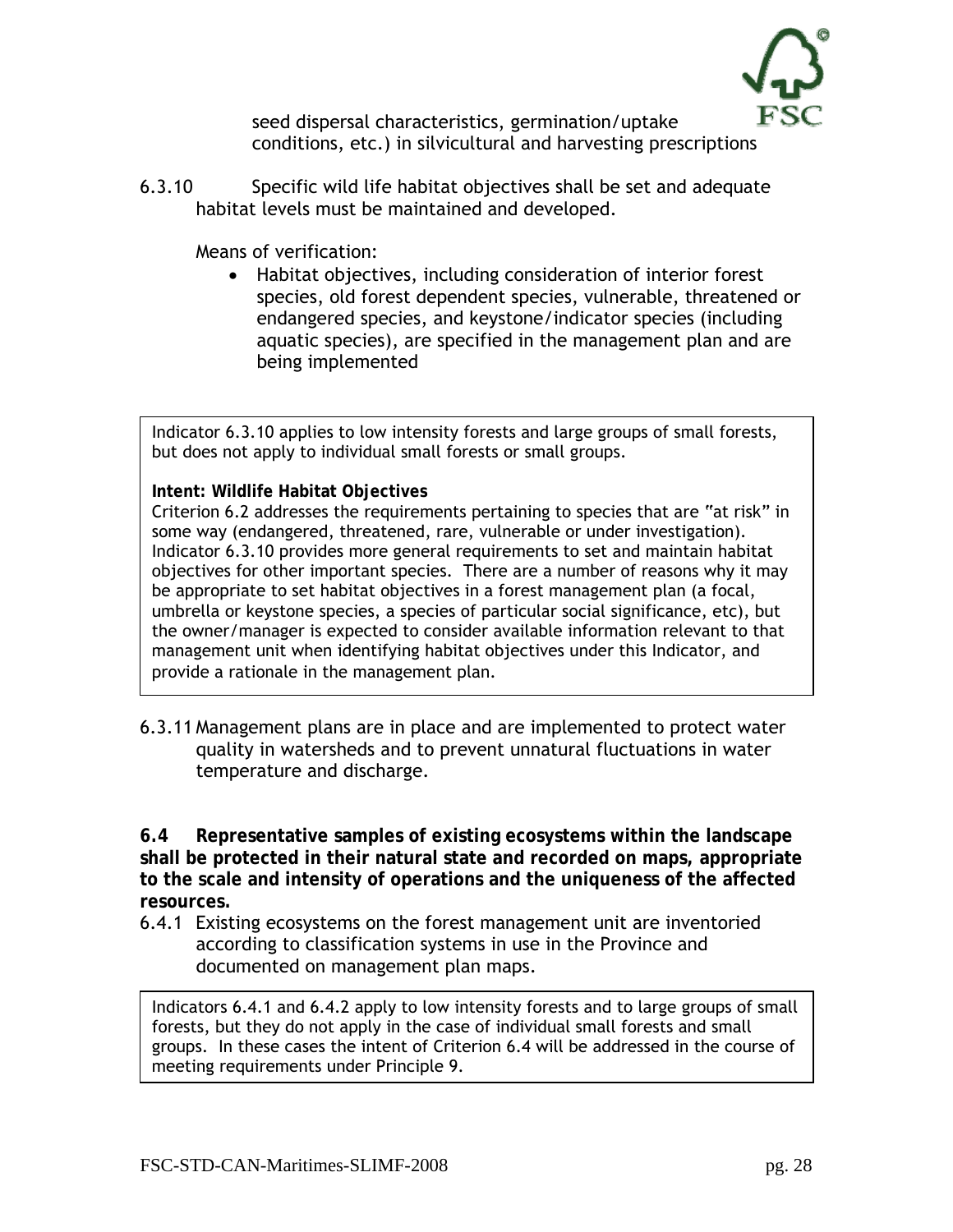

- 6.4.2 Representative samples of ecosystems that are present on the management unit and underrepresented in protected areas on the landscape are designated in the management plan and on maps and protected in their natural state.
- 6.4.3 The owner/manager should actively support multi-stakeholder initiatives that include government, industrial and private landowners, and nongovernment agencies to establish systems of protected areas in the region of the landholding.

- Landowner/manager's use of gap analysis or other appropriate methodology to address the need for protected areas
- Evidence that the landowner/manager can demonstrate support of multi-stakeholder initiatives to establish a protected areas system in the region of the landholding(s) both in principle and in practice
- Evidence that the landowner/manager has either acted alone to ensure that the protected areas approach to representing regional ecological diversity has been applied on the landholding, and/or has collaborated with neighbouring landowners to this end
- **6.5 Written guidelines shall be prepared and implemented to control erosion; minimize forest damage during harvesting, road construction and all other mechanical disturbances; and protect water resources.**
- 6.5.1 Road construction and maintenance must be conducted so as to minimize damage to the forest and water areas.

- Road systems designed to minimize loss of productive forest land and to minimize erosion
- Haul roads, landings and main skid trails designed, planned and laid out prior to tree selection and logging activities
- Evidence that the area of property that is covered by skid trails, roads, and landings is considered and minimized
- Trail systems that avoid wet spots, seeps, poorly drained areas, and intermittent streams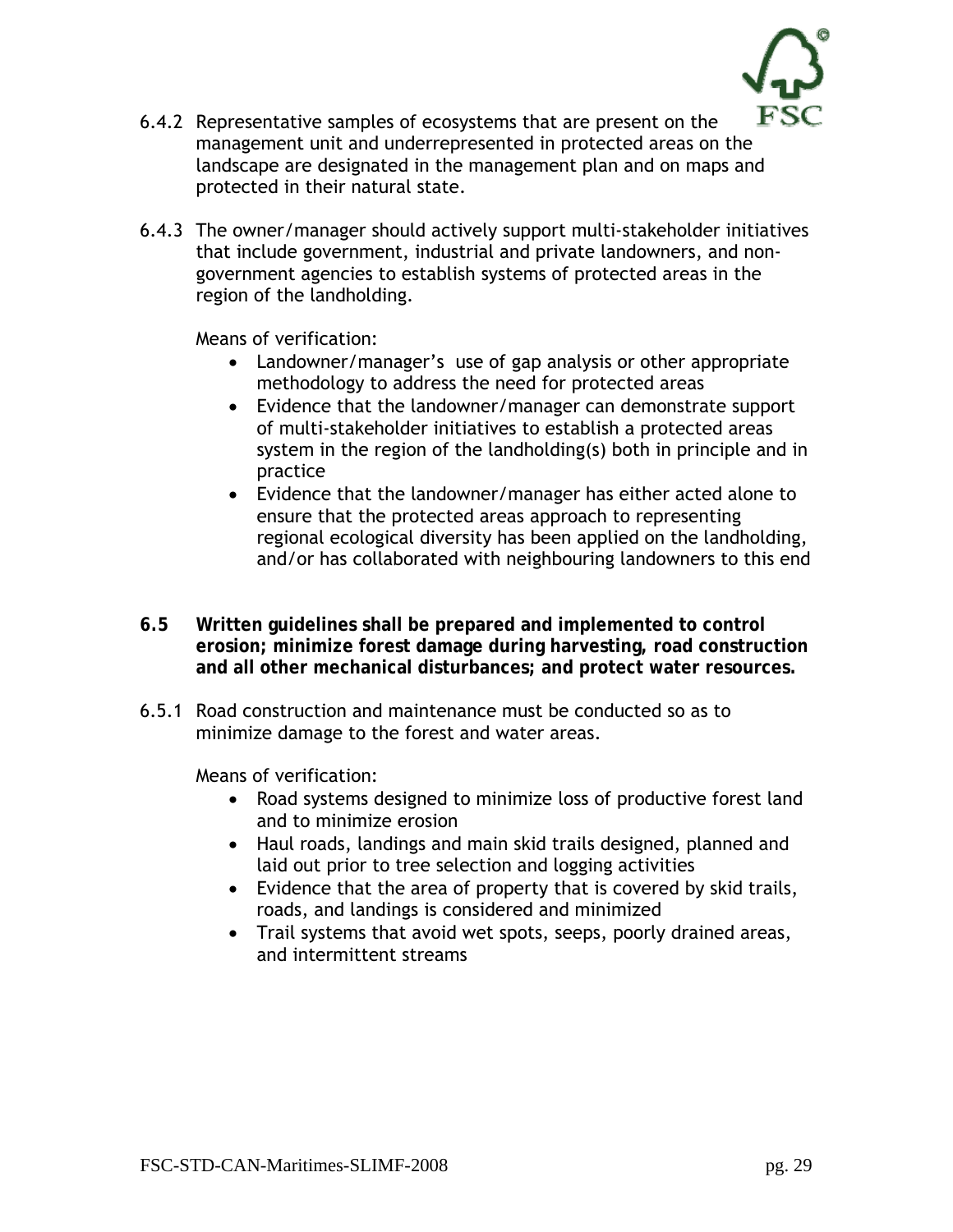

**Intent for Indicators 6.5.2, 6.5.3, 6.5.4 and 6.5.5:** Riparian and wetland protection is an important characteristic of good forestry, but establishing specific on-the-ground performance requirements is made difficult by the wide variety of field situations, the continually evolving knowledge base and the diverse legal requirements across the three Maritimes provinces. This standard addresses riparian and wetland protection in the following three Indicators, which collectively will ensure that the owner/manager is taking adequate steps to maintain water quality throughout the management unit.

- **6.5.2** calls particular attention to the need to comply with all provincial requirements.
- 6.5.3 specifies that rovincial requirements are to be implemented on private lands, even those that are legally required only on Crown lands. Auditors need to verify compliance with these requirements in the field.
- **6.5.4** requires owner/managers to become informed about recognized best management practices, and to implement those that are relevant in the management unit, taking into consideration site conditions, operability, etc. Recognizing that knowledge about best management practices continually evolves, it is expected that the owner/manager will at a minimum consider the riparian guidelines in the "Forest Management Guidelines to Protect Native Biodiversity in the Fundy Model Forest," available online at:

[http://www.unbf.ca/forestry/centers/cwru/opening.htm.](http://www.unbf.ca/forestry/centers/cwru/opening.htm)

- **6.5.5** requires owner/managers to explicitly and publicly describe the specific requirements that are being implemented on the management unit, highlighting the importance of transparency and accountability with respect to riparian protection.
	- 6.5.2 The owner/manager shall comply with all provincial regulations, policies, guidelines and license conditions pertaining to riparian and wetland protection during harvesting and road construction, including those set forth in Appendix D.

Means of verification:

- Compliance records
- Field inspection
- 6.5.3 On private lands the owner/manager shall implement the riparian and wetland protection measures as set forth in Appendix D that apply on public lands in that Province.

- Compliance records
- Field inspection
- 6.5.4 The owner/manager is implementing relevant best management practices pertaining to the protection of water quality.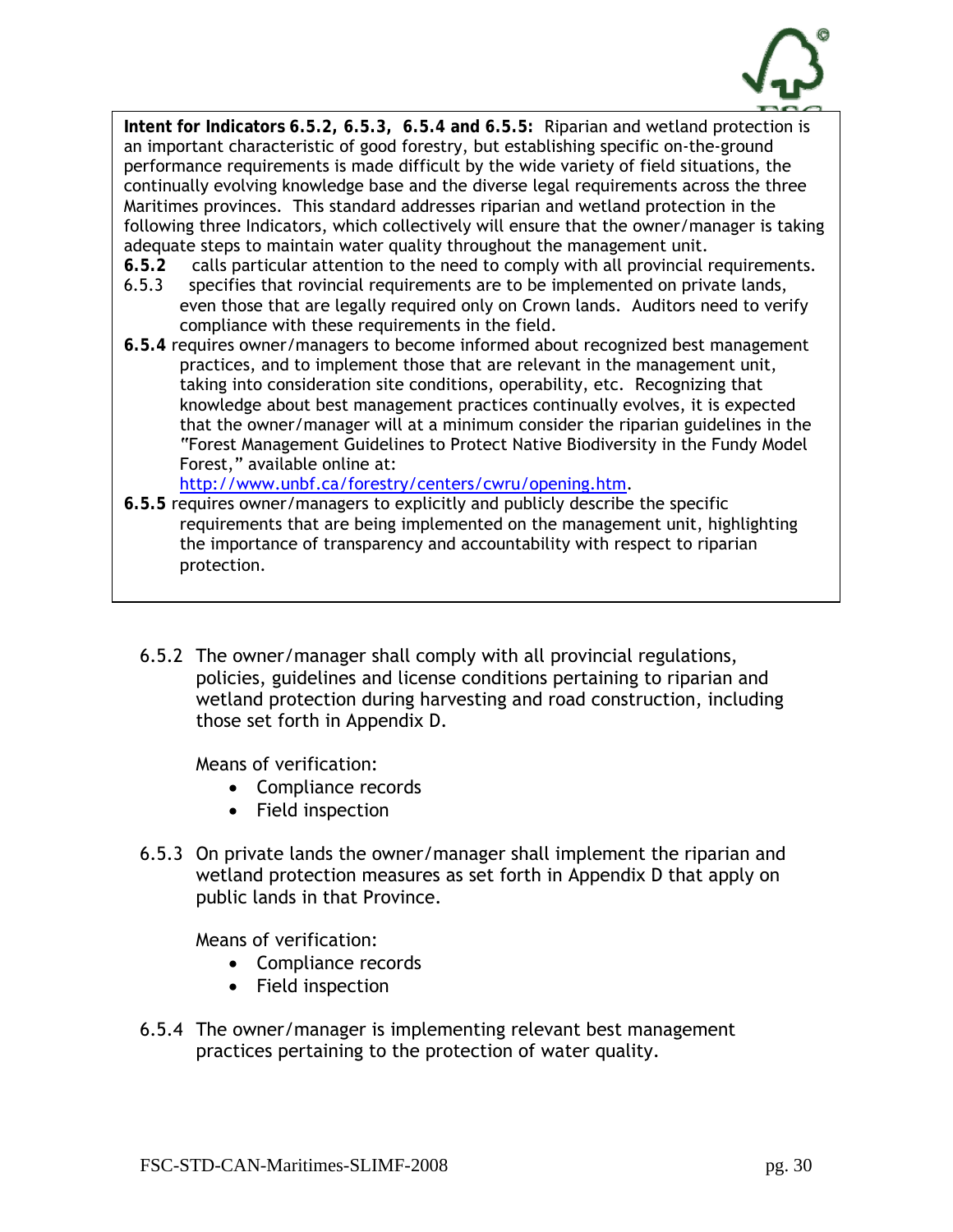

• Documentation of best practices that have been considered, and a written rationale for why any provincially recognized best management practices are deemed to be inapplicable in the management unit

**6.6 Management systems shall promote the development and adoption of environmentally friendly non-chemical methods of pest management and strive to avoid the use of chemical pesticides. World Health Organization Type 1A and 1B and chlorinated hydrocarbon pesticides; pesticides that are persistent, toxic or whose derivatives remain biologically active and accumulate in the food chain beyond their intended use; as well as any pesticides banned by international agreement, shall be prohibited. If chemicals are used, proper equipment and training shall be provided to minimize health and environmental risks.** 

The term "**pesticide"** refers to all substances designed to protect desired trees from harmful organisms. Pesticides include fungicides, herbicides and insecticides, and can be chemical or biological. The term "pesticide" is used here because (1) it is used in the FSC P&C and glossary and (2) the alternative term "biocide" has other legal definitions and restrictions, and includes some household cleaning agents. Where the standard refers to a narrower range or type of pesticides the following terms are used: **biological control agents** are living organisms used to eliminate or regulate the population of other living organisms (e.g. Bt, application of fungi to control undesired regeneration);

**chemical pesticides (herbicides or insecticides)** are synthetic chemical substances used to kill unwanted plants, insects or other organisms (e.g., Roundup, Fenitrothion); **highly hazardous pesticides** are chemical pesticides that have been identified in policy documents by FSC International as generally prohibited for use on FSC certified management units (e.g., DDT).

All Indicators in this Criterion (i.e., 6.6.1 to 6.6.6 inclusive) apply to the use of chemical herbicides, and all requirements must be met. Relevant Indicators governing the use of chemical insecticides and fungicides are 6.6.1, 6.6.3, 6.6.5 and 6.6.6. The use of non-chemical biological control agents is addressed in 6.6.1 and 6.6.5, as well as in Criterion 6.8. **The Indicators should be read together, and no Indicator supersedes the need to comply with the other relevant Indicators.** 

- 6.6.1 The applicant has developed and is implementing an integrated pest management program, which includes:
	- a) a commitment to attaining pesticide-free forest management;
	- b) a target date for the timely elimination of the use of chemical herbicides on the management unit; and
	- c) interim targets and objectives for the reduction of chemical herbicide use.

 A summary of the program, including the targets and objectives, is included in the Public Summary (7.1).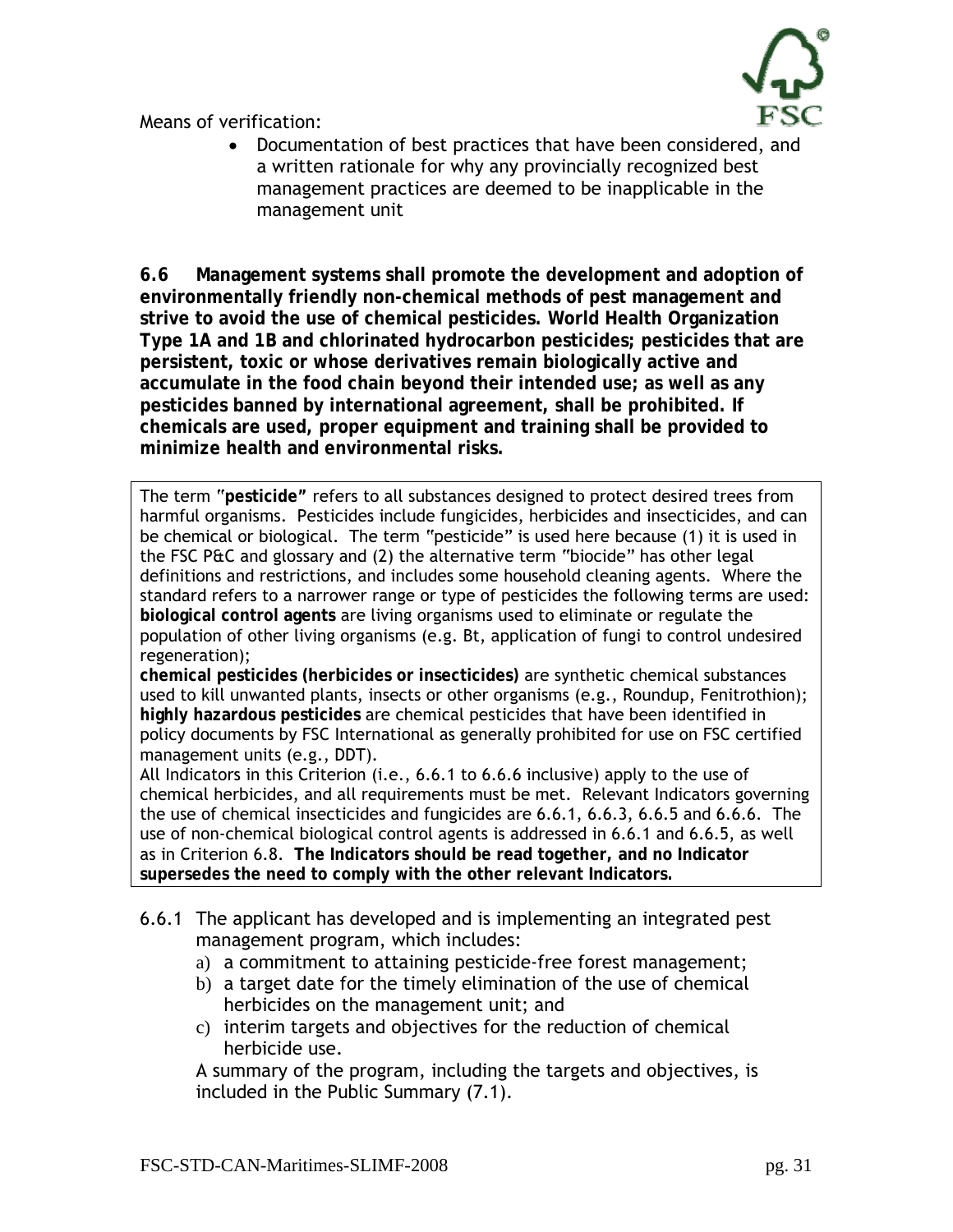

- An IPM plan that focuses on alternatives to pesticides
- A written and public plan to phase out all chemical herbicide use, including a phase-out date and interim targets for reduced herbicide use
- 6.6.2 The manager is effectively implementing the targets and objectives described in 6.6.1 and demonstrates continuous reduction of chemical herbicide use on the management unit.

Means of verification:

- Data on pesticides used, compared with targets and objectives
- 6.6.3 Chemical pesticides are used only when their use is essential to meet silvicultural objectives as described and limited in 6.6.4, to control major insect outbreaks or to control invasive exotic species, and when non-chemical management practices are:
	- a) not available; or
	- b) ineffective in achieving silvicultural objectives; or
	- c) prohibitively expensive, taking into account environmental and social costs, risks and benefits.

 If chemicals are used, the manager uses the least environmentally damaging formulation and application method practical.

Means of verification:

- Written evaluations of non-chemical approaches to pest management
- Information, especially peer-reviewed data, that has been reviewed by the applicant regarding the toxicology of pesticides used
- 6.6.4 The use of chemical herbicides is further limited to:
	- a) plantations, subject to the provisions of Criterion 10.7 and the overall limitations on the extent of plantations permissible within the management unit;
	- b) stand establishment on cutblocks that were created prior to FSC certification, and with a phaseout period of no more than two years from the date of initial certification; and
	- c) as a last resort, to maintain, enhance or restore forest ecological functions and ecological values as described in Criterion 6.3, with a written and publicly available rationale for each such use.

Means of verification:

• Written rationale for any use of chemical herbicides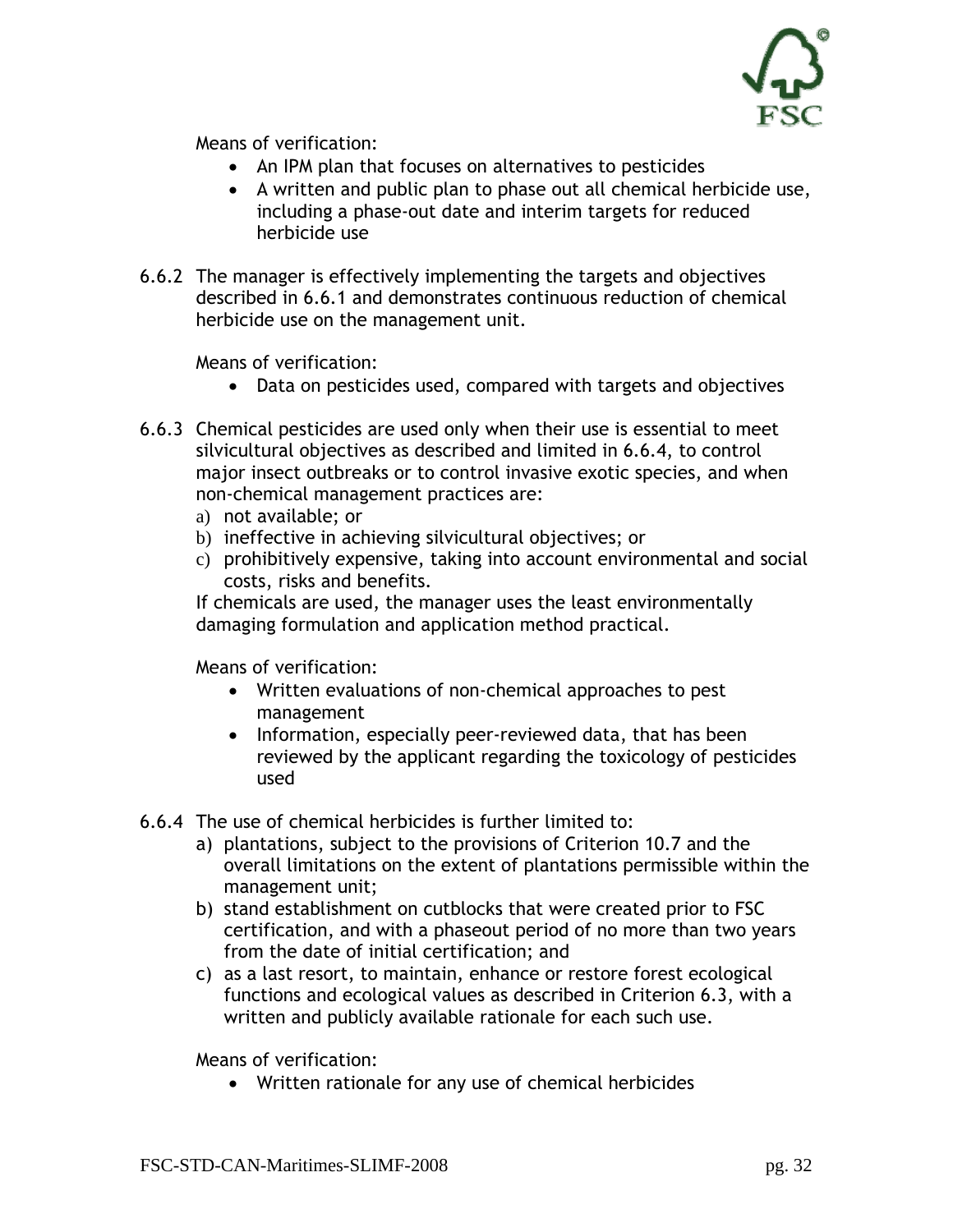

- Publicly communicated rationale for any ecological justification for chemical herbicide use
- 6.6.5 The manager makes publicly available detailed and timely information about the total amount of pesticide use each year on the management unit, including data on at least one year prior to initial certification.

- Volume applied, by pesticide type
- Hectares sprayed, by pesticide type
- 6.6.6 Highly hazardous pesticides as determined by FSC International are not used.

Refer to Appendix E for a list of pesticides determined by FSC International to be highly hazardous pesticides.

**6.7 Chemical, containers, liquid and solid non-organic wastes including fuel and oil shall be disposed of in an environmentally appropriate manner at off-site locations.** 

- 6.7.1 Chemical, containers, liquid and solid non-organic wastes including fuel and oil shall be disposed of in an environmentally appropriate manner at off-site locations.
- 6.7.2 Biodegradable oil and other biodegradable products should be used when available and cost-effective.
- 6.7.3 An active recycling program is in place for used motor and machine oil and plastic products.

Means of verification:

- Recycling policy
- Disposal records

**6.8 Use of biological control agents shall be documented, minimized, monitored, and strictly controlled in accordance with national laws and internationally accepted scientific protocols. Use of genetically modified organisms shall be prohibited.** 

Note that 6.6.1a (integrated pest management) and 6.6.5 (documentation of pesticide use) apply to all pesticides, including biological control agents.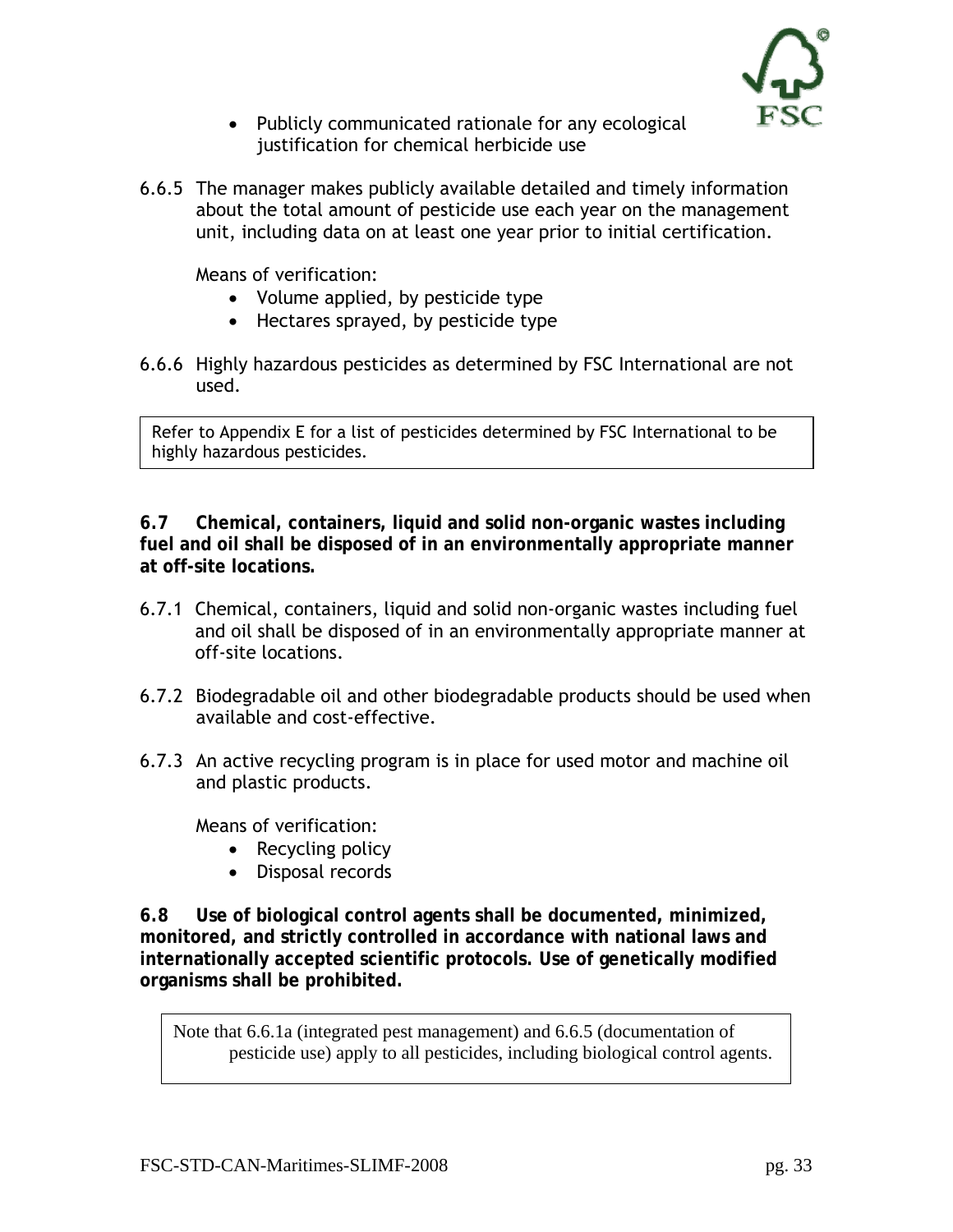

- 6.8.1 Biological control agents (e.g., Bt) are used only where alternative pest control methods are:
	- a) not available; or
	- b) ineffective in achieving silvicultural objectives; or
	- c) prohibitively expensive, taking into account environmental and social costs, risks and benefits.

- Documented rationale for use of biological control agents
- Application records
- 6.8.2 The impacts and effectiveness of the use of biological control agents are monitored.

Means of verification:

- Effects monitoring records of biological control agents.
- Field inspection

6.8.3 Genetically modified organisms shall not be used.

**6.9 The use of exotic species shall be carefully controlled and actively monitored to avoid adverse ecological impacts.** 

- 6.9.1 Exotic tree species shall not be introduced unless the owner/manager provides clear evidence that:
	- a) there is a known risk and low risk of invasion or adverse effects on surrounding habitat;
	- b) it is not introduced into areas identified as of High Conservation Value under Principle 9;
	- c) it is limited to no more than 5% of the management unit;
	- d) there is not more than 50ha of contiguous area of exotic species within an age class; and
	- e) the exotic species are not concentrated in a particular eco-site type.

- A risk assessment undertaken by the manager regarding the introduction of the species, which at a minimum verifies: displacement of native communities, hybridization with native species, and introduction of pathogens
- Evidence, provided by the manager, that the exotic tree species is compatible with the ecosystem
- Documented evidence, provided by the manager, that no displacement, hybridization or introduction of pathogens has occurred as a result of introducing an exotic species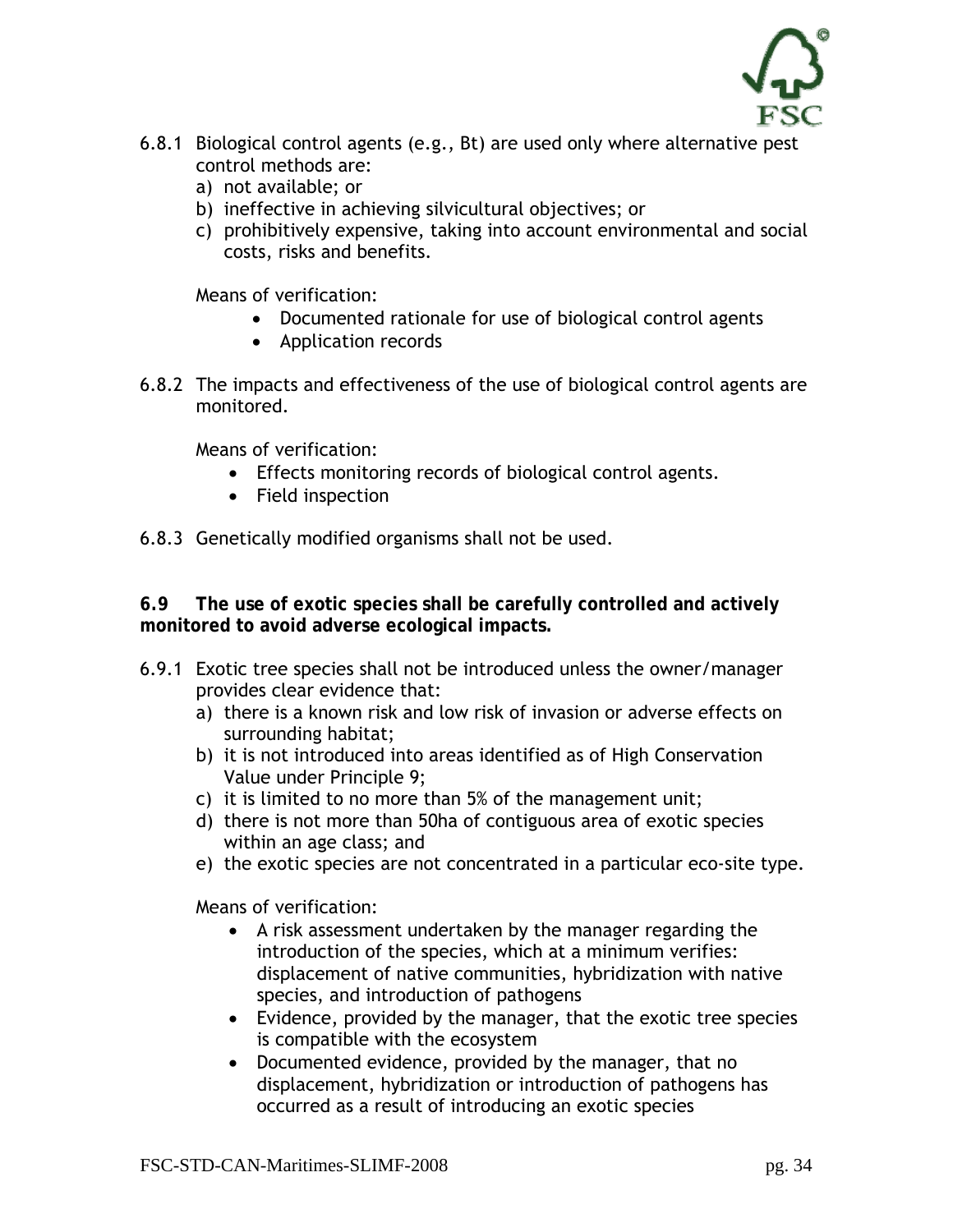

- Management plans and field evidence indicating that exotic planting is limited to less than 5% of the management unit and is not concentrated in a single eco-type
- 6.9.2 The use of any exotic species is monitored for efficacy, invasiveness, unusual mortality, disease or insect outbreak, and adverse ecological impacts.

- Monitoring program
- Monitoring results

**6.10 Forest conversion to plantations or non-forest land uses shall not occur, except in circumstances where conversion:** 

- **a) entails a very limited portion of the forest management unit; and**
- **b) does not occur on high conservation value forest areas; and**

**c) will enable clear, sustainable, additional, secure long-term conservation benefits across the forest management unit.** 

- 6.10.1 Forest conversion to plantations or non-forest land uses shall not occur, except in circumstances where conversion:
	- a) does not take place in areas identified as of High Conservation Value Forests under Principle 9;
	- b) is limited to no more than 5% of the management unit;
	- c) is limited to no more than 50ha of contiguous area of plantation conversions within an age class; and
	- d) is not concentrated in a single eco-site type.
- 6.10.2 Management actions are undertaken to convert unused non-forest areas (landings, gravel pits, camps, roads, trails, former agricultural lands) back to forest.

Means of verification:

• Field inspection that demonstrates re-establishment efforts.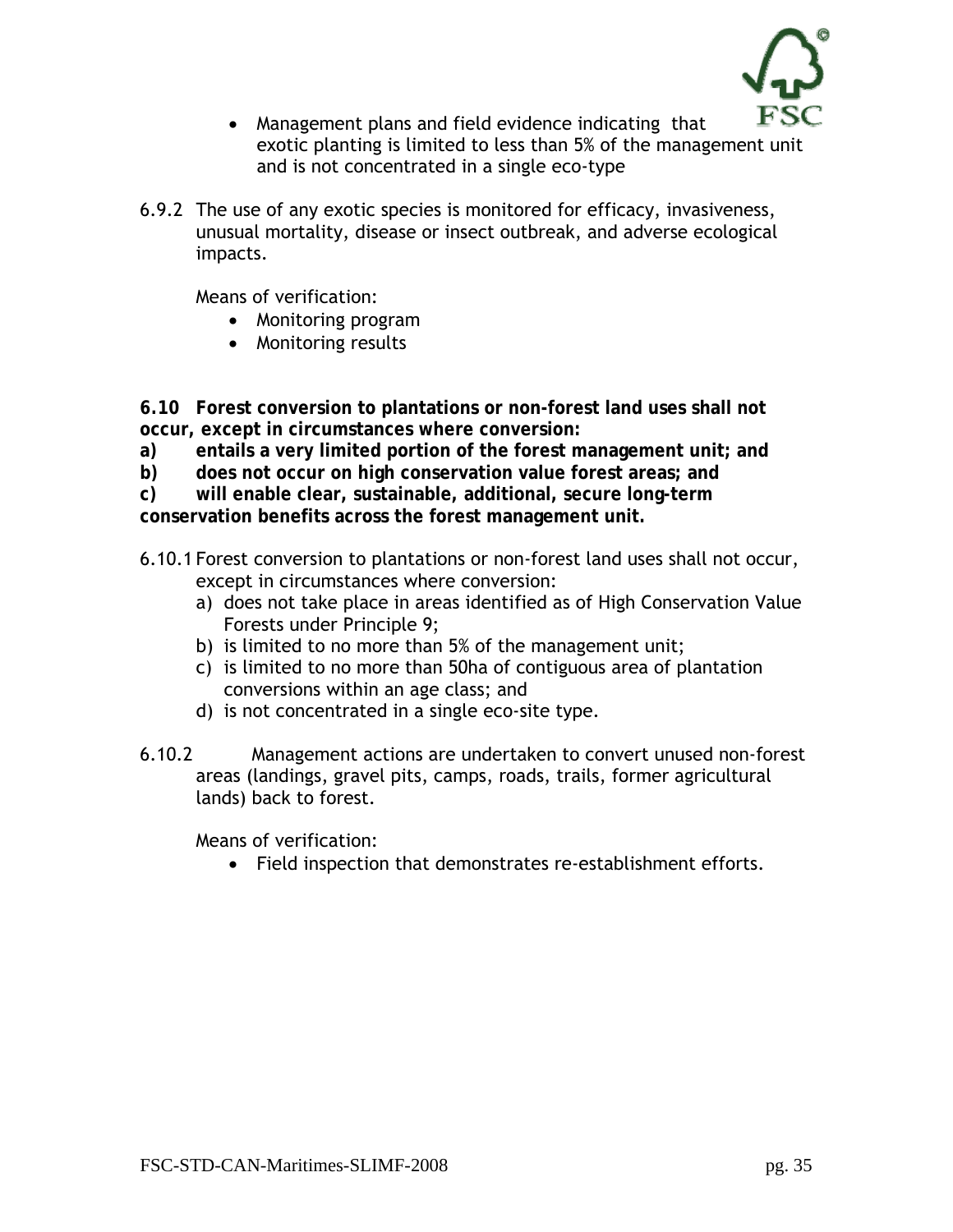

#### Principle 7: Management Plan

**A management plan – appropriate to the scale and intensity of the operations – shall be written, implemented and kept up to date. The longterm objectives of management, and the means of achieving them, shall be clearly stated**.

**7.1 The management plan and supporting documents shall provide:** 

- **a) Management objectives;**
- **b) Description of the forest resources to be managed, environmental limitations, land use and ownership status, socio-economic conditions, and a profile of adjacent lands;**
- **c) Description of silvicultural and/ or other management system, based on the ecology of the forest in question and information gathered through resource inventories;**
- **d) Rationale for rate of annual harvest and species selection;**
- **e) Provisions for monitoring of forest growth and dynamics;**
- **f) Environmental safe guards based on environmental assessments;**
- **g) Plans for the identification and protection of rare, threatened and endangered species;**
- **h) Maps describing the forest resource base including protected areas, planned management activities and land ownership; and**
- **i) Description and justification of harvesting techniques and equipment to be used.**

SLIMF operations have flexibility in how they demonstrate compliance with the requirements of 7.1, understanding that some elements of the management plan (e.g. inventories, monitoring, etc) may be addressed through less formal means than would be the case in large operations.

7.1.1 The vision and objectives of the owner/forest manager shall be articulated clearly to employees, contractors, and made available to suppliers, customers and the interested public.

- Management plan statement of landowner vision and objectives
- Assessment (in the management plan) of the challenges and opportunities on the management unit relative to the stated vision and objectives
- 7.1.2 The owned/managed lands, and the adjacent lands, shall be described and mapped in adequate detail to provide the information necessary for making management decisions in accord with the other sections of this document.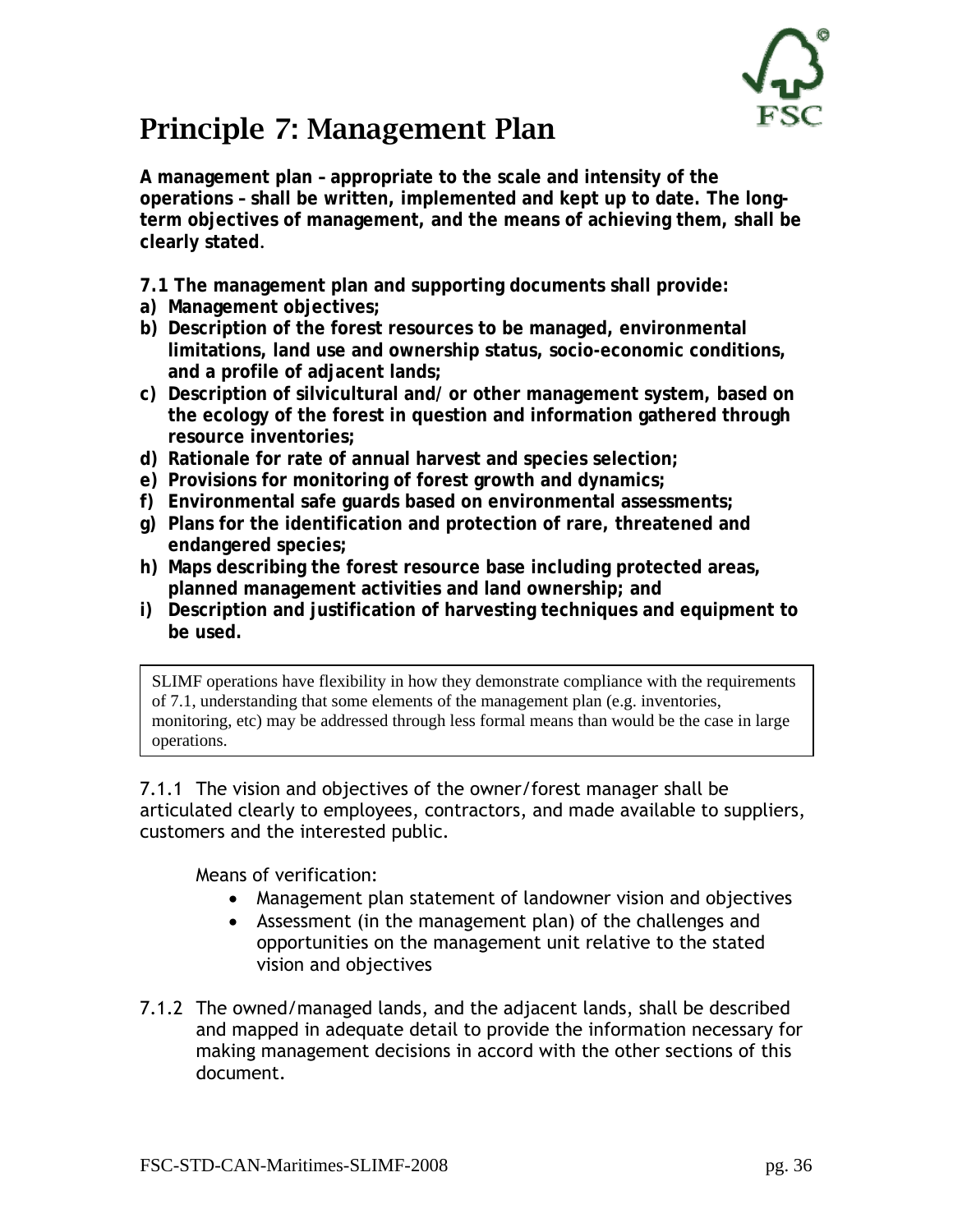

Means of verification:

- Management plan detailing the history of ownership and management, (as much as reasonably can be known by the owner/manager)
- 7.1.3 The management plans shall document the owner's management strategies and prescriptions for meeting silvicultural and management objectives within the context of the forest's long-term sustainability.
- 7.1.4 Areas of special ecological significance, including habitat of vulnerable, rare, threatened, and endangered species, primordial Acadian forest, areas with unusually high species diversity, or exceptional cultural significance shall be clearly marked on maps with buffer areas and management options described as appropriate to the scale and sensitivity of the cultural or ecological feature.

Means of verification:

- Procedures for identifying and safeguarding vulnerable, rare, threatened, and endangered species, and their habitat, included in the management plan, in accordance with 6.2
- 7.1.5 The management plan shall document measures for the protection of identified sites of significant cultural, spiritual, or aesthetic value.

Means of verification:

- Procedures for identifying and safeguarding identified sites of significant cultural, spiritual, or aesthetic value included in the management plan
- 7.1.6 For all lands which do not have the physical or functional characteristics of the natural forest for that site (see references in the Glossary definition of "eco-site"), a restoration plan shall be included in the management plan which considers various options and which moves the site toward a condition more characteristic of an appropriate natural forest type.
- 7.1.7 Written guidelines and specification for avoiding damage to ecosystems (e.g. in road building and harvesting) shall be comprehensive, readily available and understandable to field personnel. The greater landscape context of individual stands shall be taken into account when prescribing activities.

Means of verification:

• Guidelines and specification for avoiding damage to ecosystems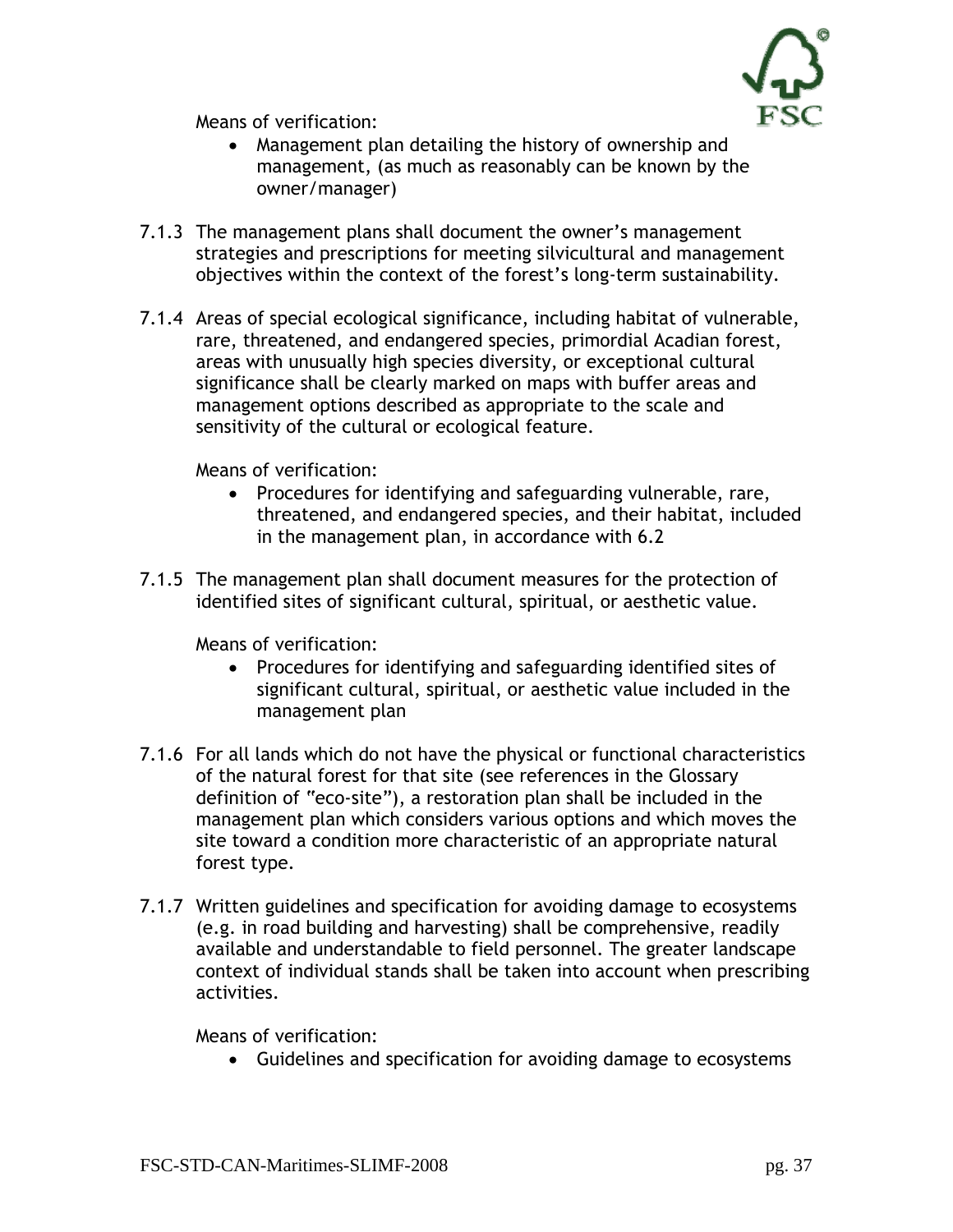

- 7.1.8 On management units larger than 500 hectares the management plan shall include a landscape level plan which the owner/manager has initiated or participated in, in accordance with the requirements of Criterion 4.4. If the management unit is less than 500 hectares, the owner/manager shall participate where opportunity exists to the development of landscape level forest planning in the local community. Plans shall take into consideration landscape-level restoration objectives at local and regional scales, including habitat connectivity for species that have large home ranges.
- 7.1.9 The management plan shall include the assumptions and rationale for the harvest level determinations made in accordance with the requirements of Criterion 5.6, incorporating historical information, research findings and traditional wisdom, as appropriate.
- 7.1.10 The predictable future influence of pests, pathogens and noncommercial species on allowable harvests, timber values, stocking etc. shall be taken into account and prepared for in the management plan.
- 7.1.11 Access and harvest schedules and cycles, as well as harvesting techniques and technologies, shall be described and justified.

#### **Intent for 7.1.11**

Harvest schedules are typically prepared on a shorter cycle than the management plan, so this information is not required to be included in the management plan but it should be available and up to date.

7.1.12 The management plan shall include a strategy for monitoring forest changes and assessing the environmental and social impacts of forest management.

7.1.12 applies to large groups, but it does not apply to low intensity forests, to individual small forests or to small groups.

**7.2 The management plan shall be periodically revised to incorporate the results of monitoring or new scientific and technical information, as well as to respond to changing environmental, social and economic circumstances.** 

7.2.1 Indicators of progress relative to objectives shall be identified and an effective and thorough plan for monitoring these indicators shall be in place.

7.1.12 applies to large groups, but it does not apply to low intensity forests, to individual small forests or to small groups.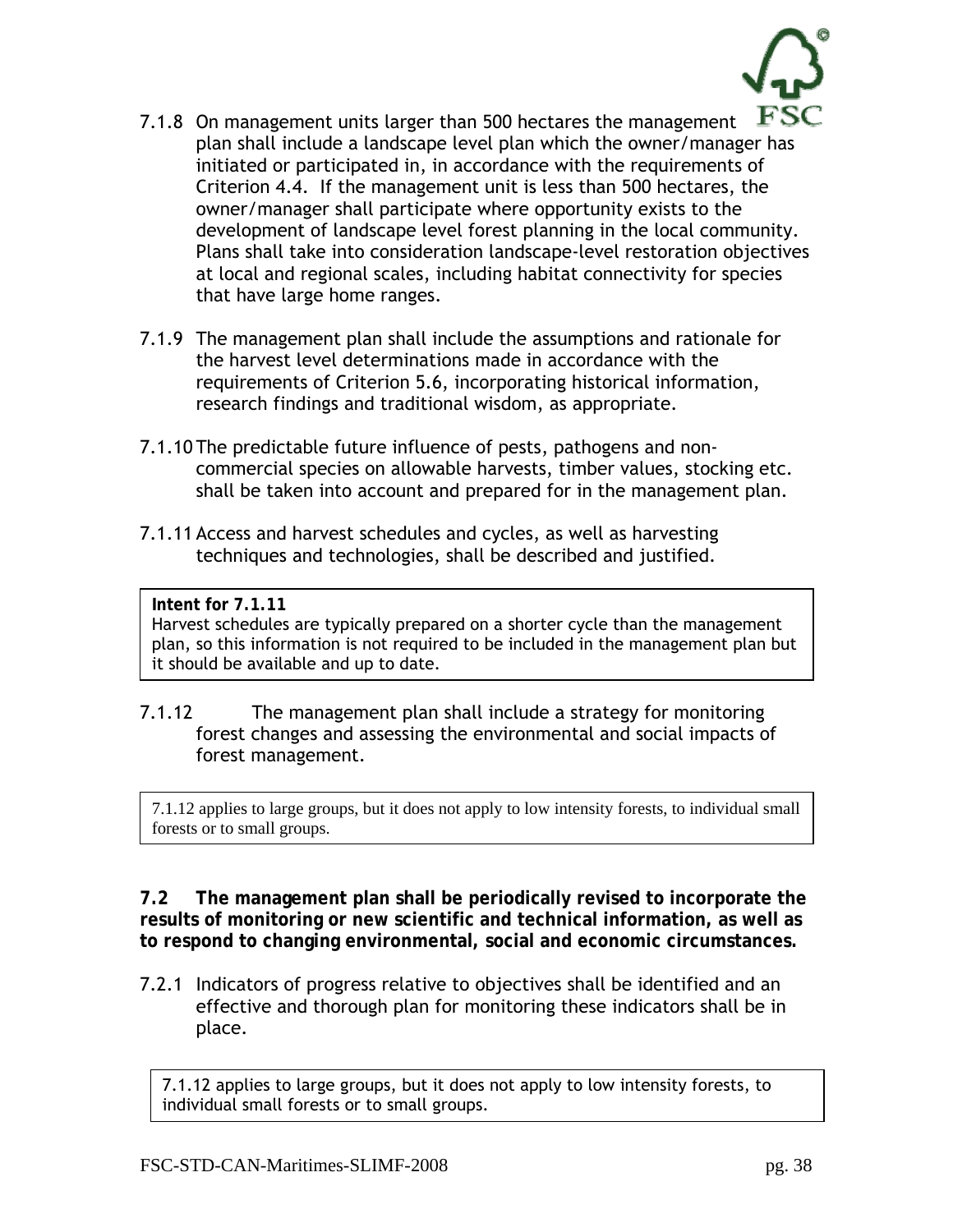

7.2.2 Management plans shall be current and be revised at least every  $\mathbb{F}$ . five years to incorporate the results of the monitoring described in Principle 8.

**7.3 Forest workers shall receive adequate training and supervision to ensure proper implementation of the management plan.** 

7.3.1 Forest workers shall receive adequate training and supervision to ensure proper implementation of the management plan.

Means of verification

- Training requirements specific to jobs/job categories.
- Awareness and understanding of the operational requirements for implementing the plan shown by the applicant and forest workers.
- Forest workers demonstrate appropriate level of knowledge and skill required for implementation of the plan.

**7.4 While respecting the confidentiality of information, forest managers shall make publicly available a summary of the primary elements of the management plan, including those listed in Criterion 7.1.** 

7.4.1 A summary of the management plan, including all elements referred to in 7.1, shall be made available to the public.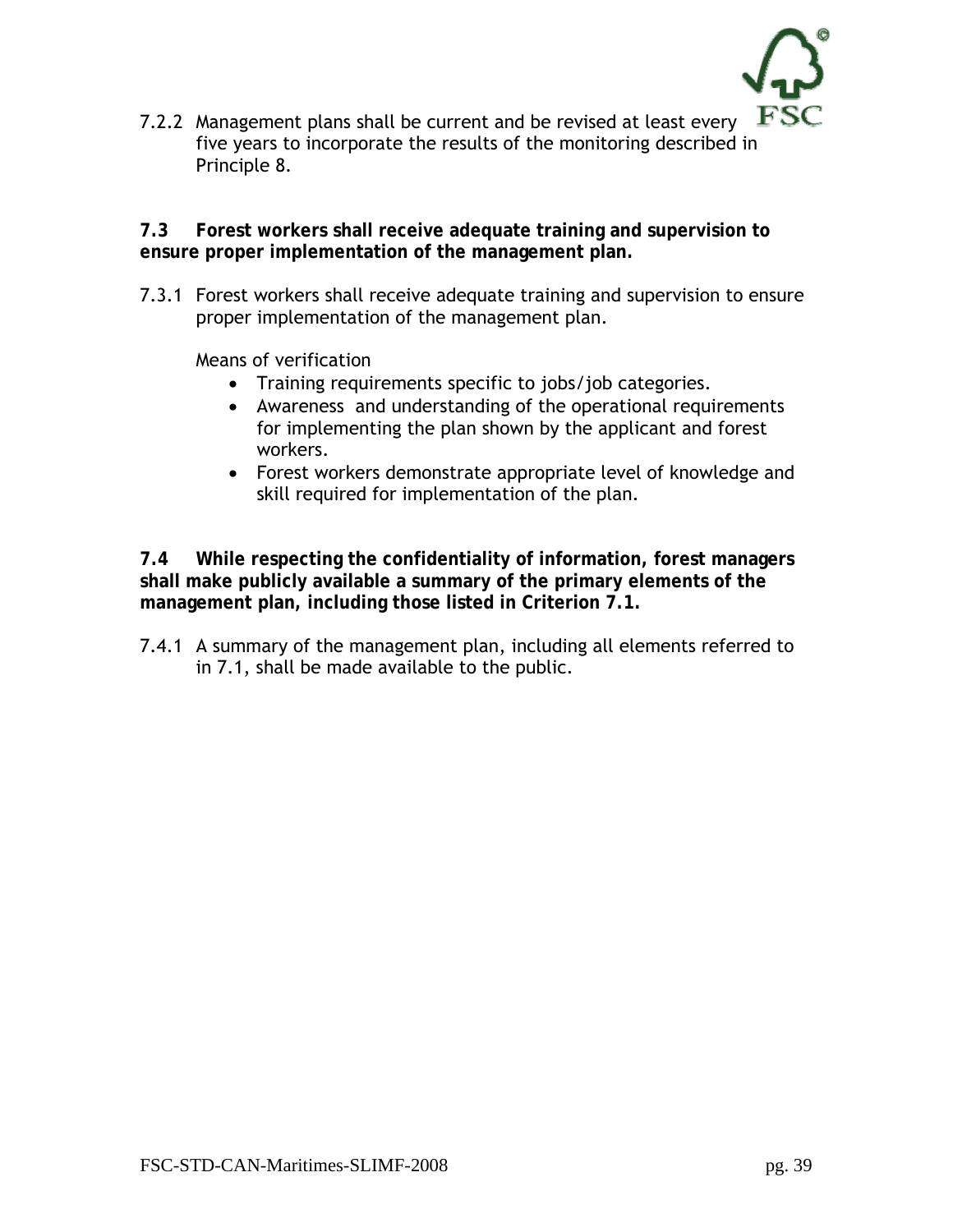

# Principle 8: Monitoring and Assessment

**Monitoring shall be conducted – appropriate to the scale and intensity of forest management – to assess the condition of the forest, yields of forest products, chain of custody, management activities and their social and environmental impacts**.

Owner/managers – especially on small operations – will generally make use of existing information gathered by other agencies and/or organizations to demonstrate compliance with this Principle, rather than undertaking intensive monitoring programs on their own. The compilation of existing information will ordinarily be supplemented by annual site visits.

**8.1 The frequency and intensity of monitoring should be determined by the scale and intensity of forest management operations as well as the relative complexity and fragility of the affected environment. Monitoring procedures should be consistent and replicable over time to allow comparison of results and assessment of change.** 

- 8.1.1 A documented monitoring program that outlines the frequency, intensity, and rationale for monitoring is implemented with the following characteristics:
	- a) consistent and replicable monitoring procedures;
	- b) monitoring of the performance of the owner/manager and the owner/managers employees and contractors, including compliance with Standard Operating Procedures and contract specifications;
	- c) identification of staff members or others with responsibility for implementing monitoring programs; and,
	- d) procedures for taking corrective actions where non-compliances are identified.

Means of verification:

- Documented monitoring program
- Records of monitoring activities

**8.2 Forest management should include the research and data collection needed to monitor, at a minimum, the following indicators:** 

**(a) yield of all forest products harvested;** 

**(b) growth rates, regeneration and condition of the forest;** 

**(c) composition and observed change in the flora and fauna;(d)** 

**environmental and social impacts of harvesting and other operations;** 

**(e) costs, productivity, and efficiency of forest management.**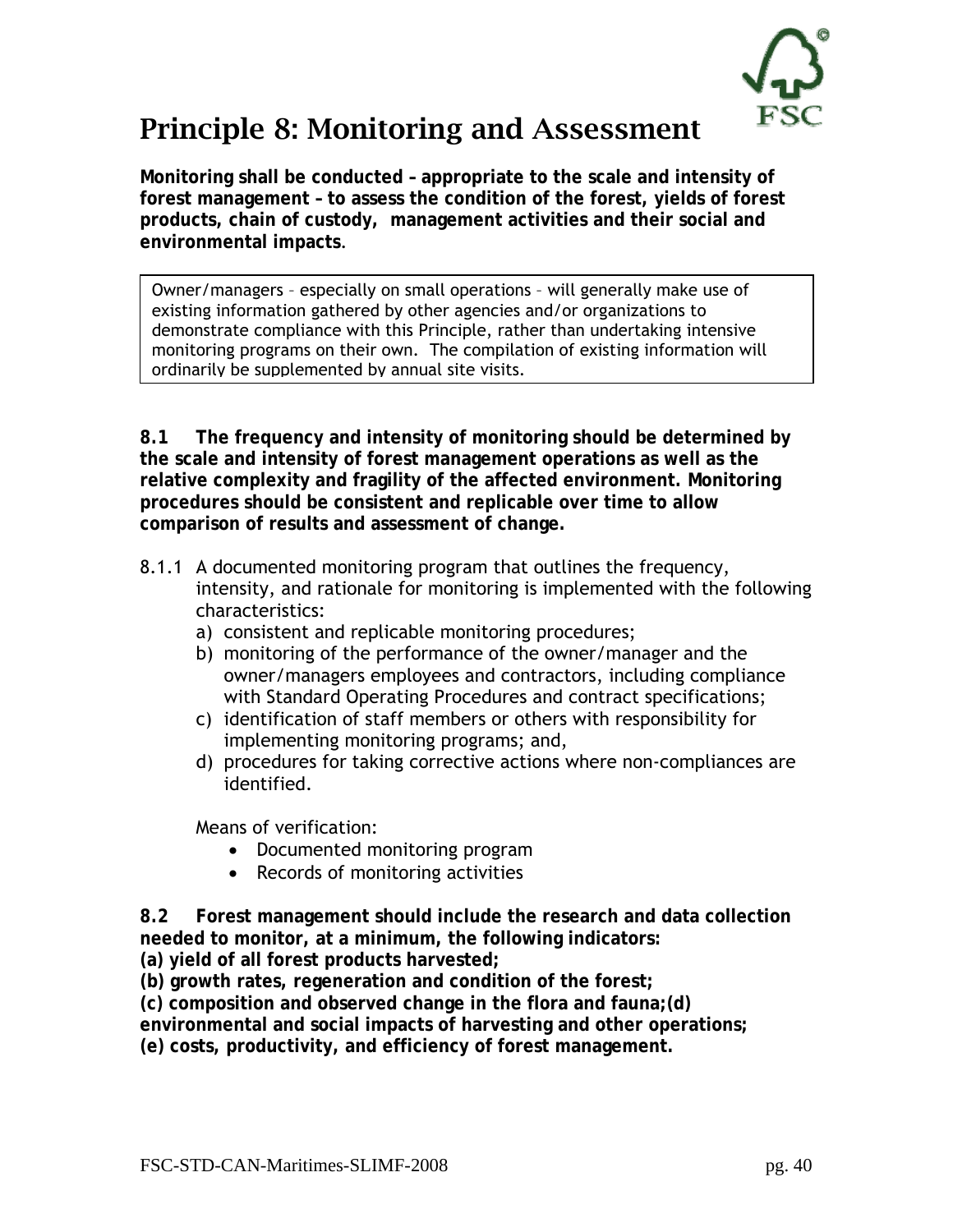

- 8.2.1 Data are collected concerning:
	- a) yield of all forest products harvested;
	- b) growth rates, regeneration, forest health, productivity and condition of the forest;
	- c) composition and observed changes in the flora and fauna (including rare, threatened, and endangered listed species), and seral stages, as a result of forest operations;
	- d) designated watershed condition, water quality, road condition and drainage structures;
	- e) environmental and social impacts of harvesting and other operations; and,
	- f) costs, productivity and efficiency of forest management.
- 8.2.2 Owner/managers should monitor species at risk as well as protected units on their property, wherever possible in collaboration with other landowners and government agencies.

Means of verification:

- Evidence that the owner/manager is aware of species at risk that may be present on the property
- Data collected concerning natural populations and communities in protected areas

**8.3 Documentation shall be provided by the forest manager to enable monitoring and certifying organizations to trace each forest product from its origin, a process known as the "chain of custody".** 

8.3.1 A documented procedure shall be implemented for identifying all products leaving the forest so that the recipient can easily determine the forest of origin.

Means of verification:

- Documented procedure
- Evidence of implementation

**8.4 The results of monitoring shall be incorporated into the implementation and revision of the management plan.** 

- 8.4.1 (Does not apply to SLIMFs)
- 8.4.2 The results of monitoring are incorporated into forest management as well as periodic revisions of the management plan, policy, and procedures.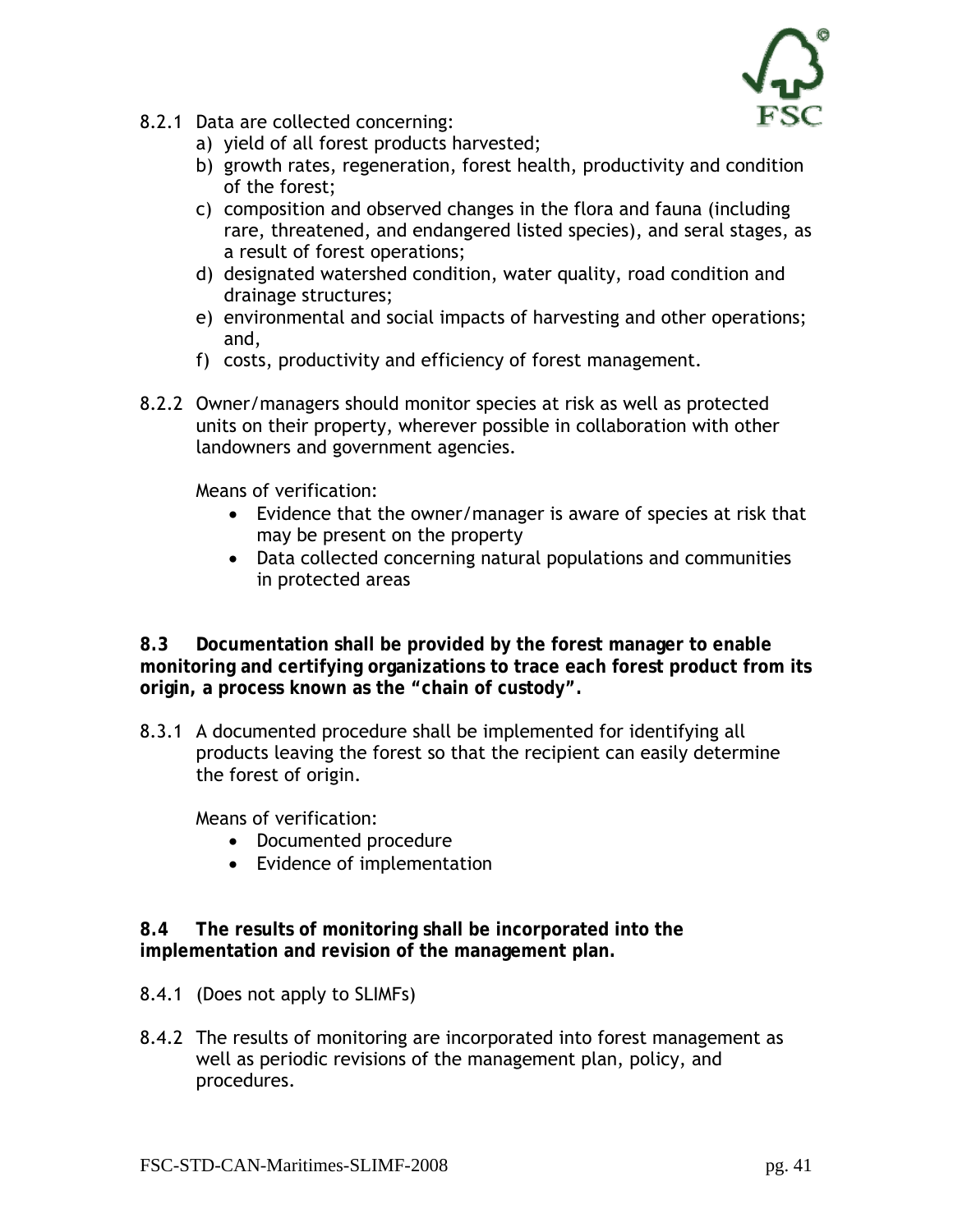

Means of verification:

• Revisions to the management plan, policy, and procedure.

**8.5 While respecting the confidentiality of information, forest managers shall make publicly available a summary of the results of monitoring indicators, including those listed in Criterion 8.2.** 

8.5.1 A regular summary is compiled of the results of monitoring activities on the indicators listed in 8.2, and is made publicly available.

Means of verification:

- Summary of results
- Evidence of public-availability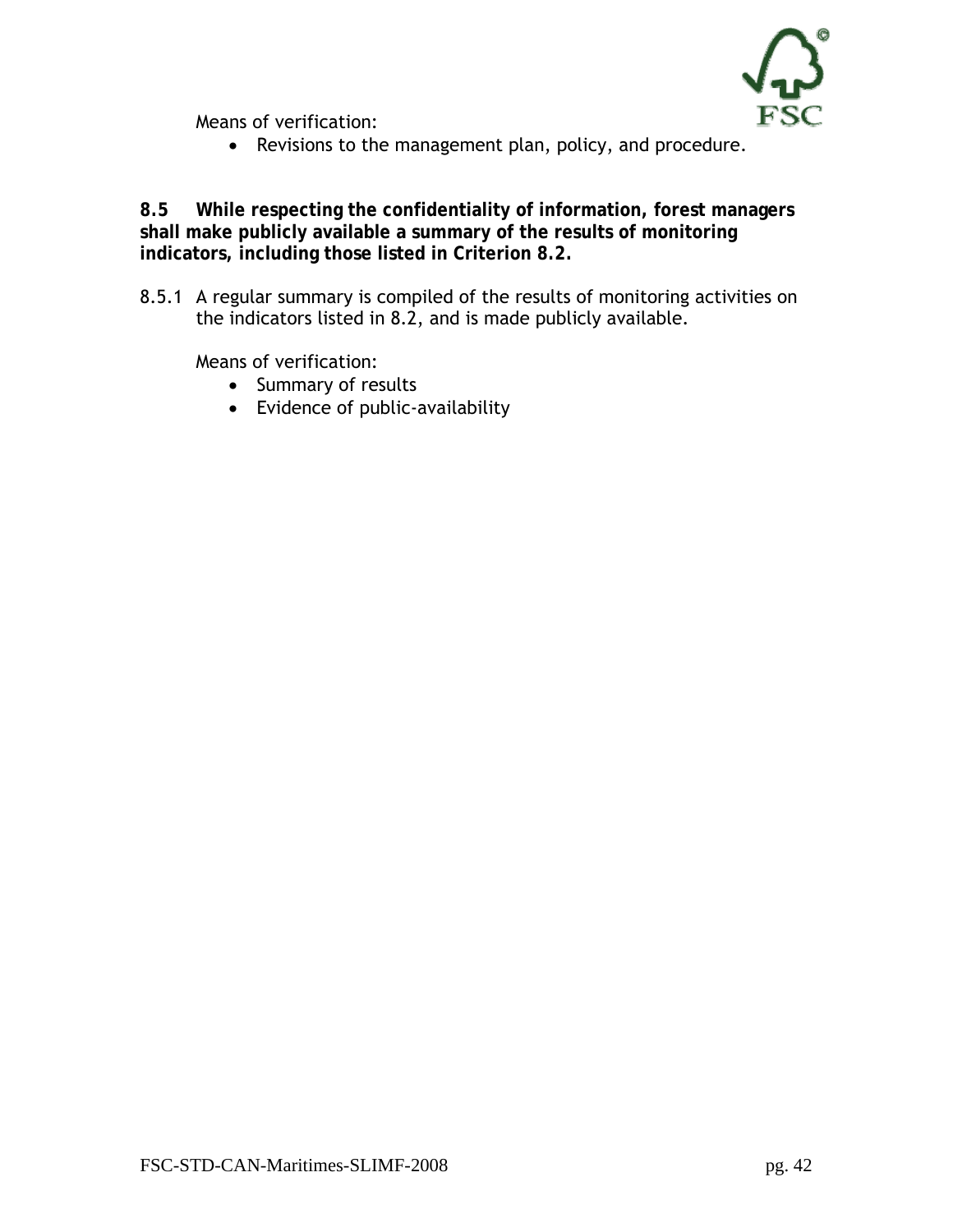

### Principle 9: Maintenance of High Conservation Value Forests

**Management activities in high conservation value forests shall maintain or enhance the attributes which define such forests. Decisions regarding high conservation value forests shall always be considered in the context of precautionary approach.** 

**9.1 Assessment to determine the presence of the attributes consistent with High Conservation Value Forests will be completed, appropriate to the scale and intensity of forest management.** 

9.1.1 Using the assessment framework in Appendix F, the owner/manager determines the presence of the attributes consistent with High Conservation Value Forests.

Means of verification:

- Documentation of an assessment that has been carried out
- The HCVF assessment

#### **The HCVF Assessment Tool**

The HCVF Assessment Tool that is included in Appendix F provides a structured set of questions that can help in determining whether a particular forest contains HCVF attributes. The mere presence of HCVF attributes does not automatically mean that the forest is to be considered a High Conservation Value Forest; the owner/manager will need to assess the uniqueness, distinctiveness and value of the attributes in collaboration with affected and interested parties and qualified experts.

9.1.2 Primordial forests, where they are present on the management unit, shall be identified as High Conservation Value Forests.

The external advice referred to in 9.1.3 can be obtained in a wide variety of ways, including from a Group Resource Manager or from a local expert in some aspect relevant to high conservation value forests.

- 9.1.3 The owner/manager shall obtain external advice in order to carry out this assessment.
- 9.1.4 The owner/manager shall make the assessment document(s), associated maps, and external review report available to the public.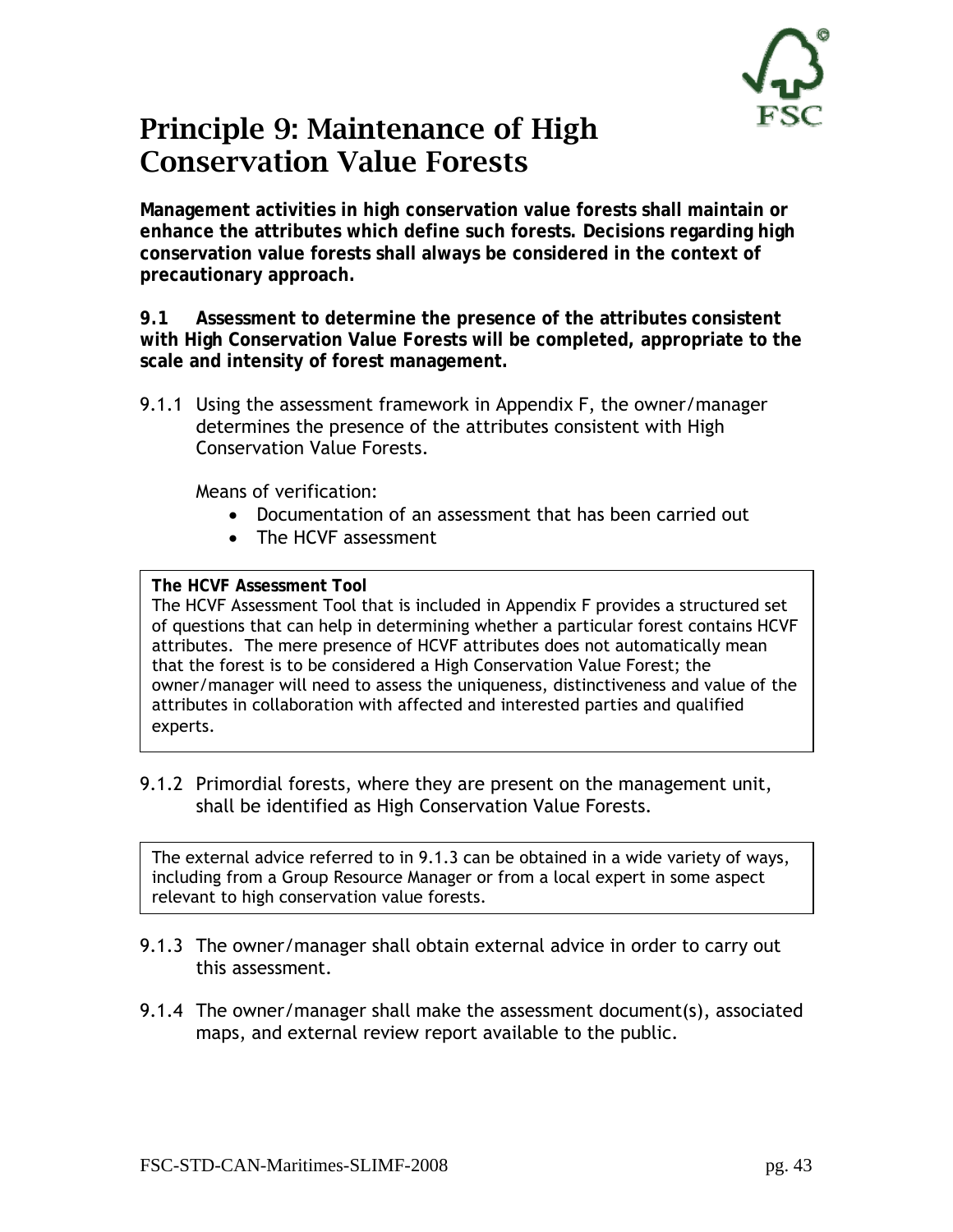

**9.2 The consultative portion of the certification process must place emphasis on the identified conservation attributes, and options for the maintenance thereof.** 

9.2.1 The owner/manager includes consideration of high conservation value aspects in the course of meeting the requirements under Criterion 4.4.

**9.3 The management plan shall include and implement specific measures that ensure the maintenance and/or enhancement of the applicable conservation attributes consistent with the precautionary approach. These measures shall be specifically included in the publicly available management plan summary.** 

- 9.3.1 The management plan and supporting documents include specific strategies to ensure the maintenance and/or enhancement of the High Conservation Values identified in 9.1.1.
- 9.3.2 The measures included in 9.3.1 shall be included in the public summary (7.4), without compromising confidentiality or risk to the identified features and values.
- 9.3.3 The owner/manager implements the measures and strategies outlined in 9.3.1.
- 9.3.4 Conservation zones shall be established in primordial forests and identified on maps, and shall not be harvested.

**9.4 Annual monitoring shall be conducted to assess the effectiveness of the measures employed to maintain or enhance the applicable conservation attributes.** 

9.4.1 Annual monitoring shall be conducted to assess the effectiveness of the measures employed to maintain or enhance the applicable conservation attributes.

Means of verification:

• Records of monitoring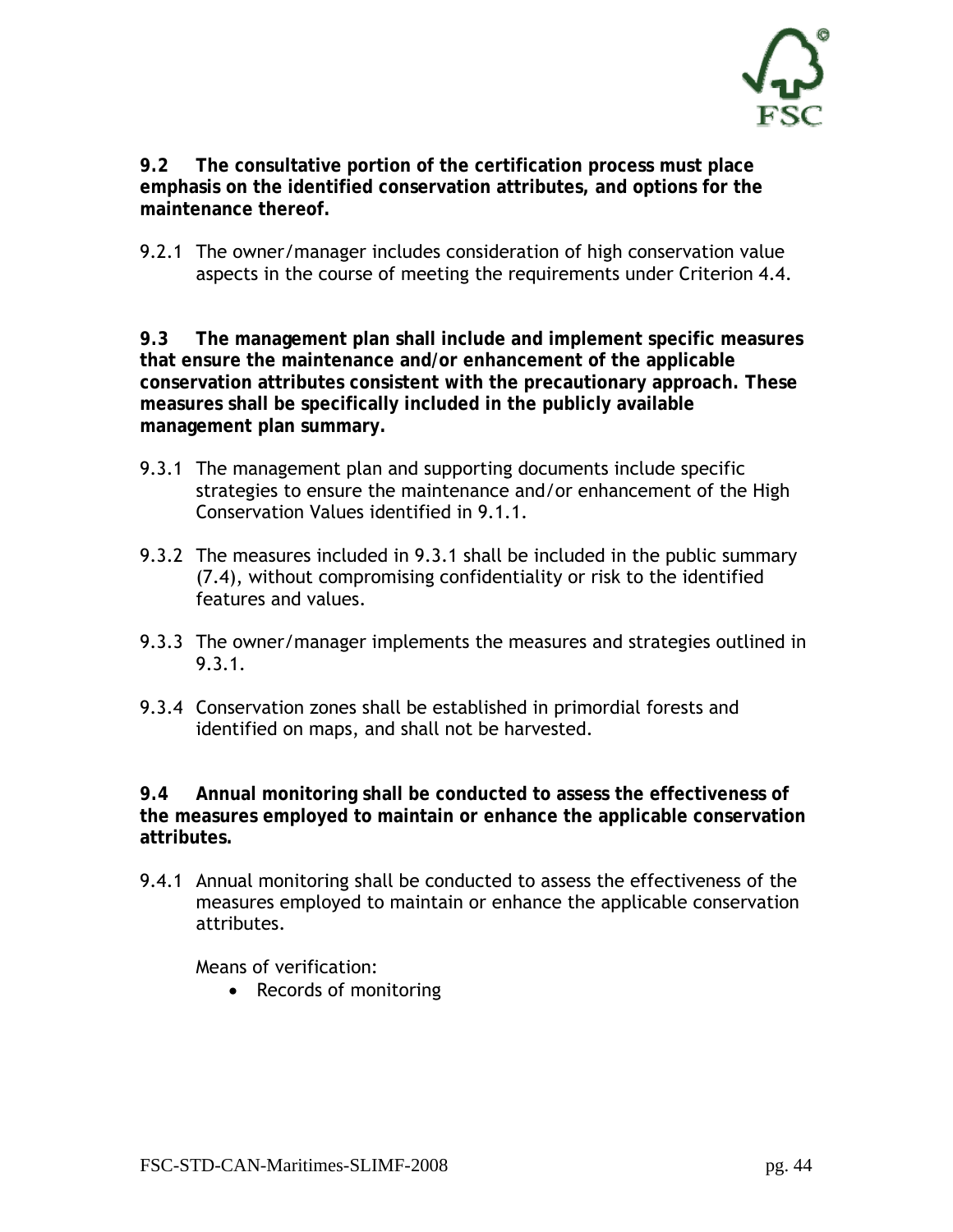

## Principle 10: Plantations

**Plantations shall be planned and managed in accordance with Principles and Criteria 1-9, and Principle 10 and its criteria. While plantations can provide an array of social and economic benefits, and can contribute to satisfying the world's need for forest products, they should complement the management of, reduce pressures on and promote the restoration and conservation of natural forests.** 

**Plantations in the Maritimes** 

Plantations occur where high intensity silviculture is practiced, but it does not follow that all areas subjected to intensive silvicultural treatments are plantations. Plantations are characterized as areas undergoing "non-natural" succession. As it is referred to here, this results in some or all of the following stand characteristics being maintained in a highly altered state, or even eliminated:

• Tree species diversity (especially deciduous species. and/or other noncommercial spp.);

• Stand diversity (e.g., patchiness, presence of small openings, variability in tree species diversity, density and/or canopy layers);

• Stand structures and associated habitats resulting from pathogens or physical damage (e.g., forked stems, hollow boles, dead tops);

• Early successional habitats (e.g., berry patches, areas dominated by brush and herbaceous species)

• Presence of mature and old trees; and,

• Coarse woody debris.

In other words, plantations are highly managed treed areas with few natural characteristics. They exist for timber production purposes and are not managed to provide other values or amenities on the planted sites.

The standard recognizes plantations in three contexts: 1) existing lands that are subject to intensive forestry; 2) circumstances in which natural forest is converted to plantations, subject to the limitations described in Criterion 6.10; and 3) new plantations established through afforestation, when previously non-forested land (e.g., farm land) is converted into forest. (Although not all areas afforested necessarily result in plantations, this discussion is limited to those areas which do.)

The total area of land managed as plantations is limited in this standard to no more than 10% of the management unit. The restoration and natural forest management objectives in this Principle should be understood in this context, and in consideration of the ways that intensive forest management can help to generate conservation benefits elsewhere on the management unit.

**10.1 The management objectives of the plantation, including natural forest conservation and restoration objectives, shall be explicitly stated in the management plan, and clearly demonstrated in the implementation of the plan.**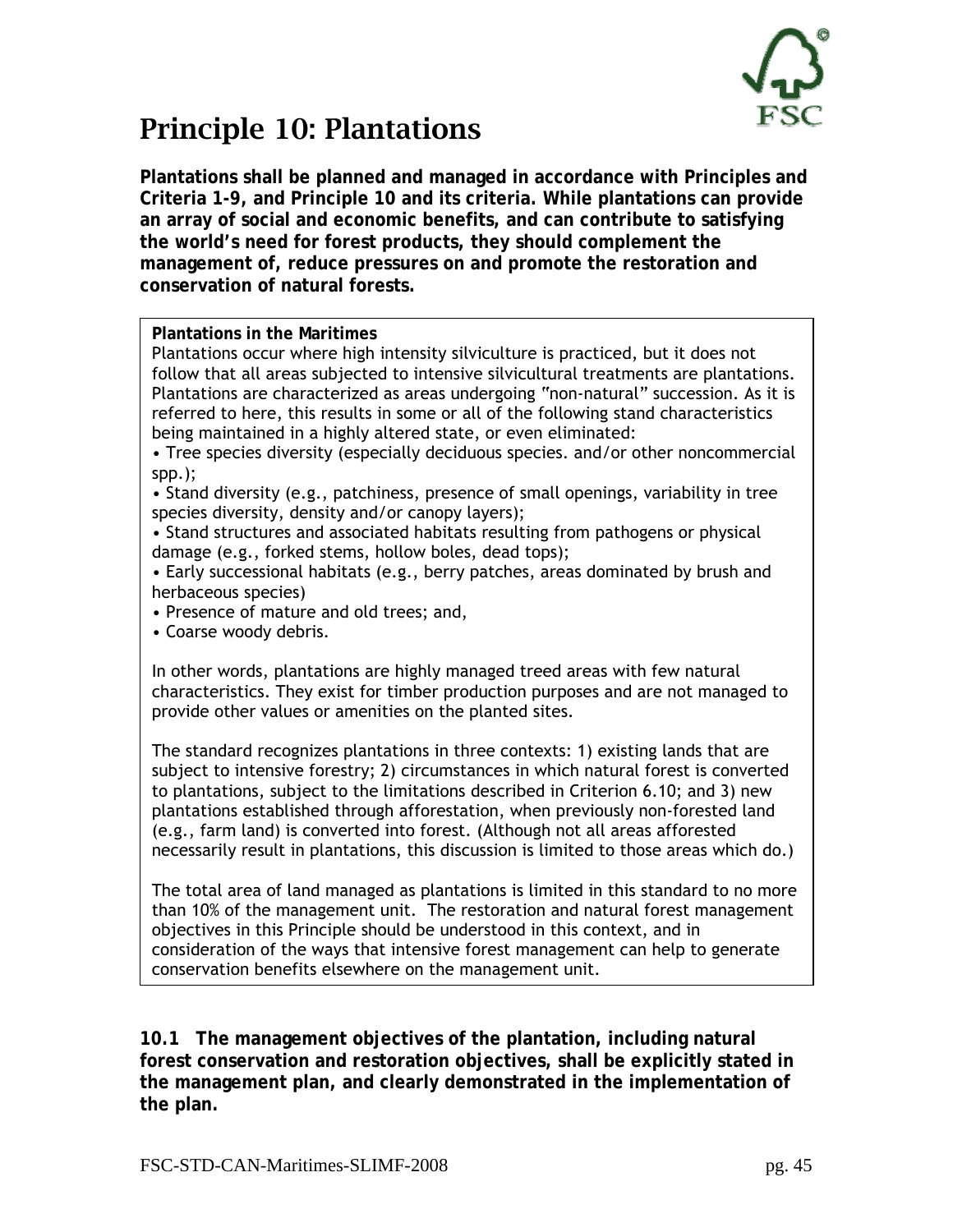

- 10.1.1 The management plan contains goals and objectives for the management and harvest of plantations, including relevant and spatially explicit natural forest conservation and restoration objectives.
- 10.1.2 The total area of plantations shall not exceed 10% of the management unit.
- 10.1.3 The objectives referred to in 10.1.1 are implemented.

**10.2 The design and layout of plantations should promote the protection, restoration and conservation of natural forests, and not increase pressures on natural forests. Wildlife corridors, streamside zones and a mosaic of stands of different ages and rotation periods shall be used in the layout of the plantation, consistent with the scale of the operation. The scale and layout of plantation blocks shall be consistent with the patterns of forest stands found within the natural landscape.** 

- 10.2.1 The location, management and extent of plantation areas are consistent with landscape level biodiversity objectives.
- 10.2.2 In proportion to the scale of operations, plantation blocks contain features that enhance ecological values, including but not limited to, shoreline and riparian areas, and, if applicable, wildlife corridors and a range of age classes and tree species.

**10.3 Diversity in the composition of plantations is preferred, so as to enhance economic, ecological and social stability. Such diversity may include the size and spatial distribution of management units within the landscape, number and genetic composition of species, age classes and structures.** 

10.3.1 Plantation areas shall be planned and managed in a manner that contributes to site level and landscape level diversity.

Means of verification:

- Diversity of size and spatial distribution of plantation areas within the landscape
- Number and genetic composition of species, age classes and structures of plantations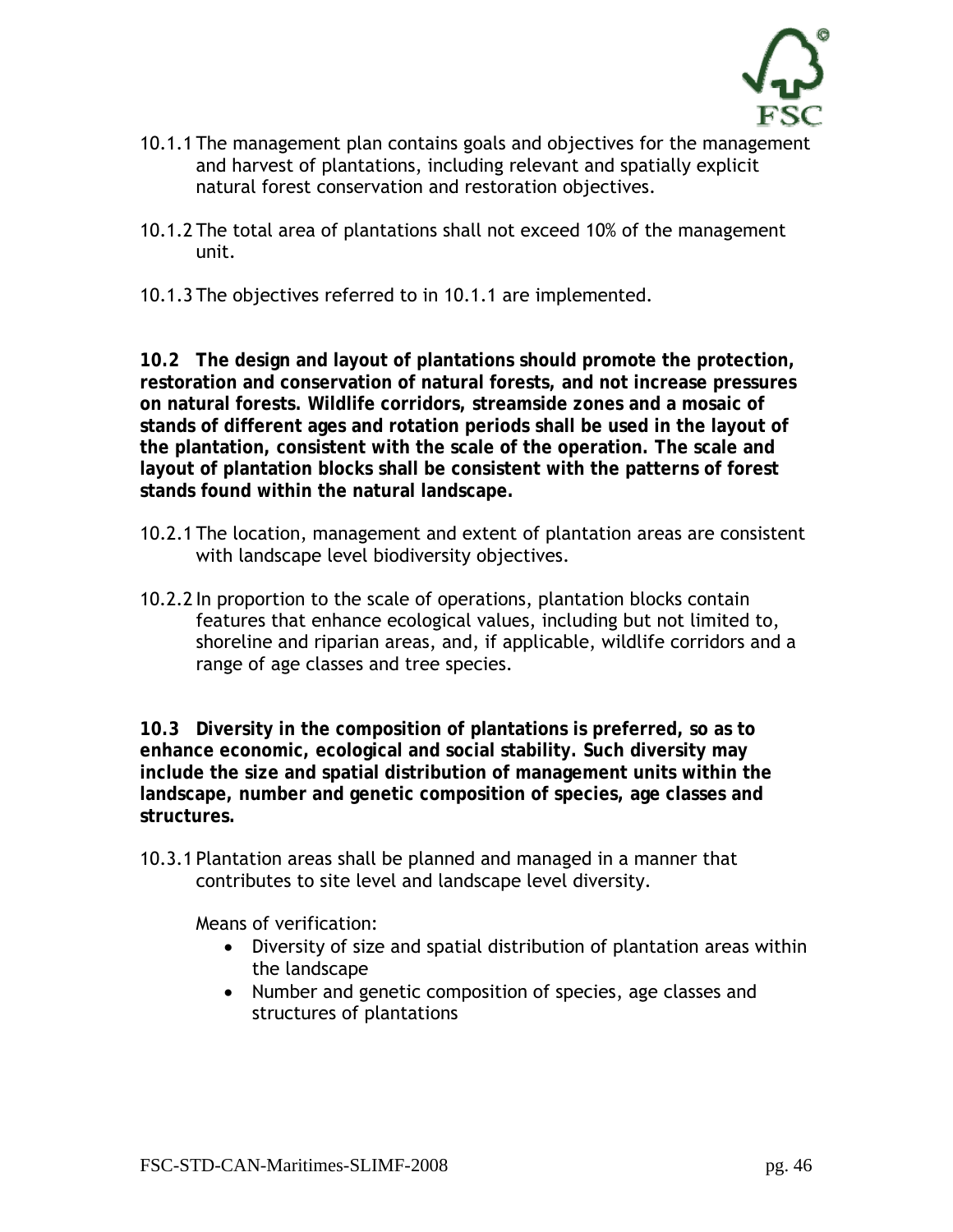

**10.4 The selection of species for planting shall be based on their overall suitability for the site and their appropriateness to the management objectives. In order to enhance the conservation of biological diversity, native species are preferred over exotic species in the establishment of plantations and the restoration of degraded ecosystems. Exotic species, which shall be used only when their performance is greater than that of native species, shall be carefully monitored to detect unusual mortality, disease, or insect outbreaks and adverse ecological impacts.** 

- 10.4.1 The management plan shall include a rationale for the selection of all species used in plantations, including their overall site suitability and a justification for the use of any non-native species.
- 10.4.2 The use of exotic tree species in plantations is subject to the limitations described in 6.9.1 and 6.9.2.

**10.5 A proportion of the overall forest management area, appropriate to the scale of the plantation and to be determined in regional standards, shall be managed so as to restore the site to a natural forest cover.** 

10.5.1 The total area of plantations shall not exceed 10% of the management unit.

The portion of the management unit that is not plantation (i.e., at least 90% of the total area of the management unit) shall be managed so as to maintain, enhance or restore natural forest cover according to the requirements under Criterion 6.3.

 **10.6 Measures shall be taken to maintain or improve soil structure, fertility, and biological activity. The techniques and rate of harvesting, road and trail construction and maintenance, and the choice of species shall not result in long term soil degradation or adverse impacts on water quality, quantity or substantial deviation from stream course drainage patterns.** 

10.6.1 The management plan shall include a rationale for the selection of all species used in plantations, including their overall site suitability and a justification for the use of any non-native species.

10.6.2 Preparation of a site for planting shall:

- a) consider and mitigate adverse effects on soil structure, fertility and biological activity;
- b) include appropriate and effective erosion control measures; and
- c) not alter watercourses.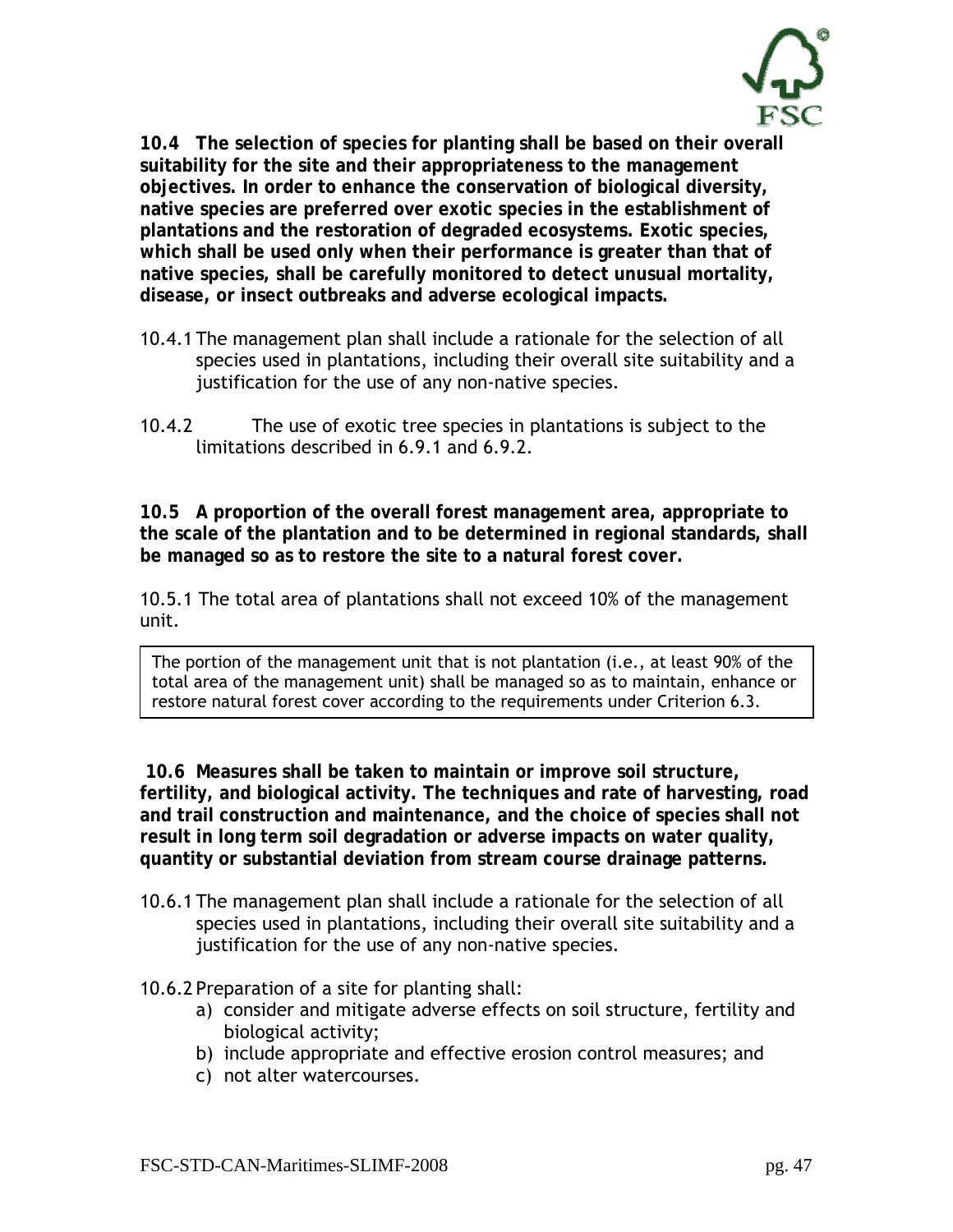

Means of verification:

• No evidence of adverse effects on soil structure, fertility, biological activity, erosion, or alteration of watercourses.

**10.7 Measures shall be taken to prevent and minimize outbreaks of pests, diseases, fire and invasive plant introductions. Integrated pest management shall form an essential part of the management plan, with primary reliance on prevention and biological control methods rather than chemical pesticides and fertilizers. Plantation management should make every effort to move away from chemical pesticides and fertilizers, including their use in nurseries. The use of chemicals is also covered in Criteria 6.6 and 6.7** 

All of the requirements in 6.6 (chemical pesticides and integrated pest management), 6.7 (biological control agents) and 6.9 (exotic and invasive species) apply across the entire management unit, including on plantations.

- 10.7.1 The risk of damage to plantations by wind, fire, pests, and disease should be minimized through measures that include management for a diverse forest across the management unit in terms of age/height, species, structure and genetics. Means of verification:
	- Sources of information to validate planting design and restoration plan
	- Evidence of consistent application of the design and plan
- 10.7.2 The owner/manager should avoid the use of fertilizers and nursery stock that has been treated with chemicals.

**10.8 Appropriate to the scale and diversity of the operation, monitoring of plantations shall include regular assessment of potential on-site and off-site ecological and social impacts, (e.g. natural regeneration, effects on water resources and soil fertility, and impacts on local welfare and social wellbeing), in addition to those elements addressed in principles 8, 6, and 4. No species should be planted on a large scale until local trials and/or experience have shown that they are ecologically well-adapted to the site, are not invasive, and do not have significant negative ecological impacts on other ecosystems. Special attention will be paid to social issues of land acquisition for plantations, especially the protection of local rights of ownership, use, or access.** 

10.8.1 The management and impacts of plantations (on-site and off-site) are monitored in accordance with the provisions of Principle 8.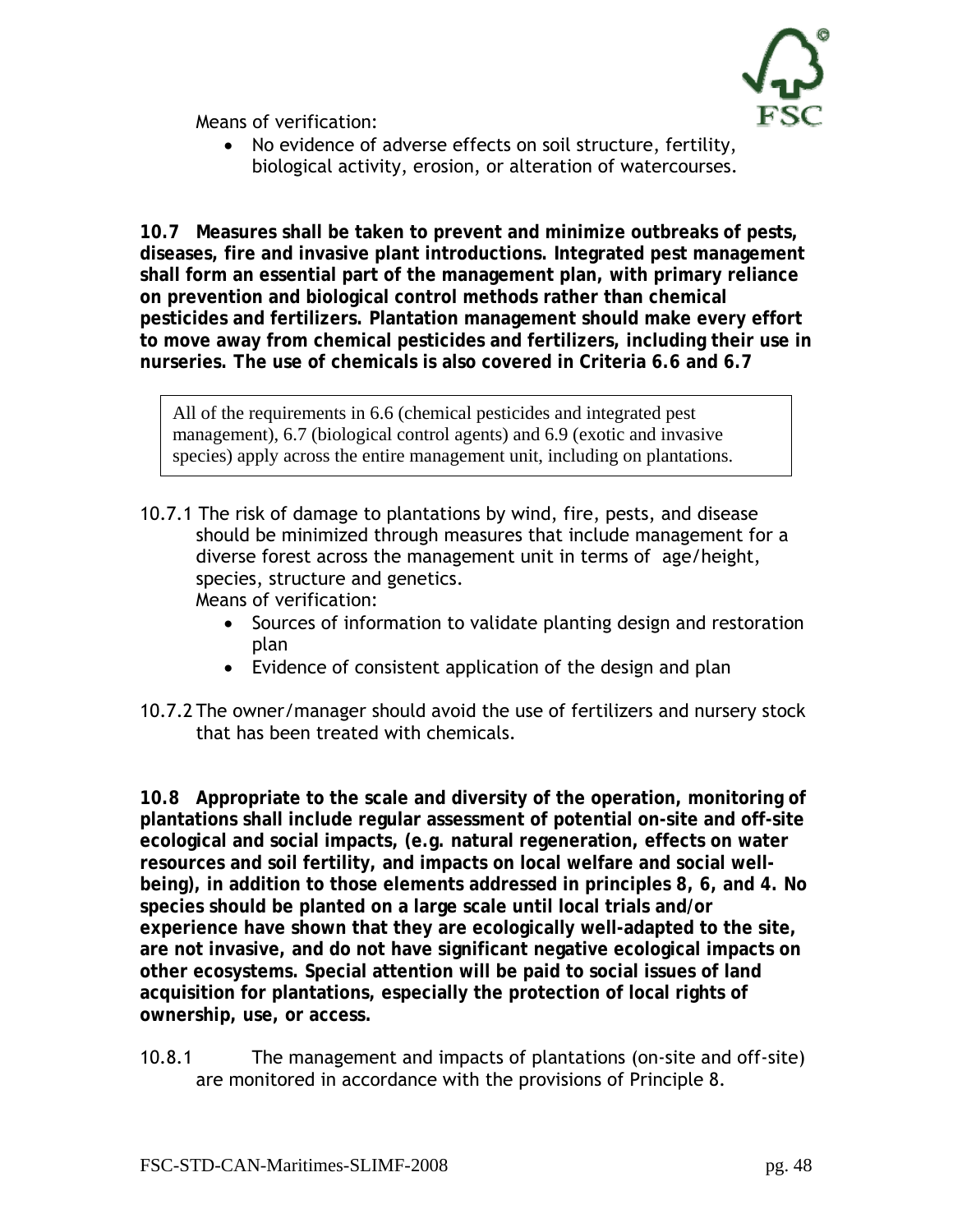

- 10.8.2 On management units where the total area of plantations is greater than 1000 hectares, a monitoring program shall include a specific focus on the impacts of the plantation(s) on:
	- a) natural regeneration;
	- b) water resources;
	- c) soil fertility;
	- d) local welfare; and
	- e) social well-being.

#### **Intent: Monitoring of plantations**

All plantation sites must be monitored in accordance with the various provisions of Principle 8. Where the total area of plantations on a particular forest management unit is greater than 1000 hectares it will be necessary for the owner/manager to specifically monitor the impacts on plantations, rather than relying on aggregate monitoring across the entire forest management unit.

10.8.3 Before exotic species are planted on an operational basis the owner/manager ensures that field trials have been conducted in the region, sufficient to ensure full compliance with all aspects of Indicator 10.4.1.

Means of verification:

• Field trial results

**10.9 Plantations established in areas converted from natural forests after November 1994 normally shall not qualify for certification. Certification may be allowed in circumstances where sufficient evidence is submitted to the certification body that the owner/manager is not responsible directly or indirectly for such conversion.** 

#### **Intent, 10.9**

There is an inconsistency in the FSC's required criteria related to plantations. Criterion 6.10 allows for limited conversion of natural forests to plantations, whereas Criterion 10.9 states that areas converted from natural forests to plantations after November 1994 will not normally qualify for certification. This standard recognizes that limited forest conversion to plantations shall be permitted where there are conservation benefits, consistent with Criterion 6.10. Therefore, in instances where there is a conflict between the requirements of these two criteria, Criterion 6.10 has precedence.

10.9.1 The prior land use and, if applicable, forest type(s) present on lands which are now under plantations are documented. The year or estimated year of conversion is reported.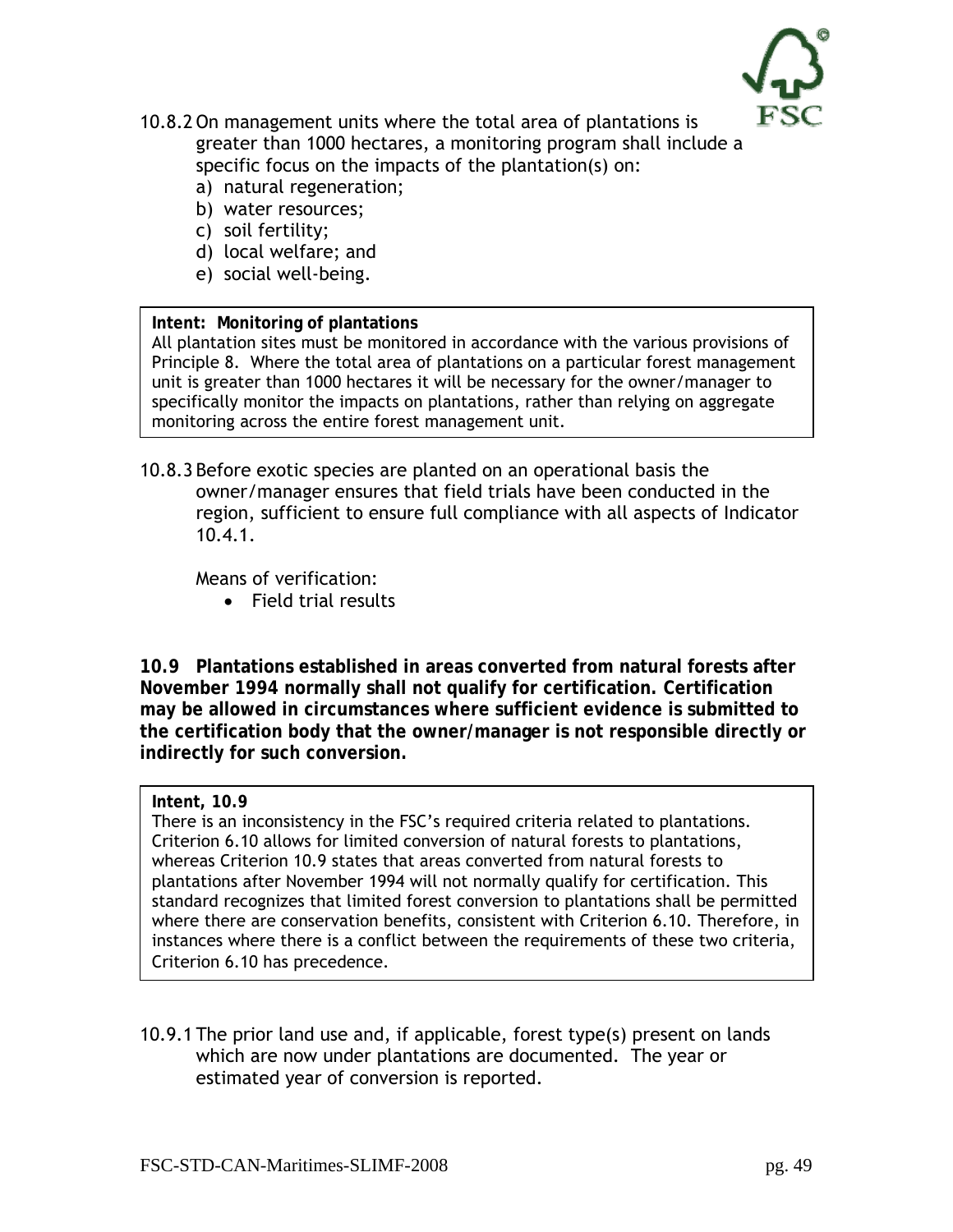

Means of verification:

- Historic land use records
- Correspondence files
- 10.9.2 For plantations established in areas converted from natural forest after November 1994, the manner and reason for conversion is documented, and is consistent with the requirements of 6.10.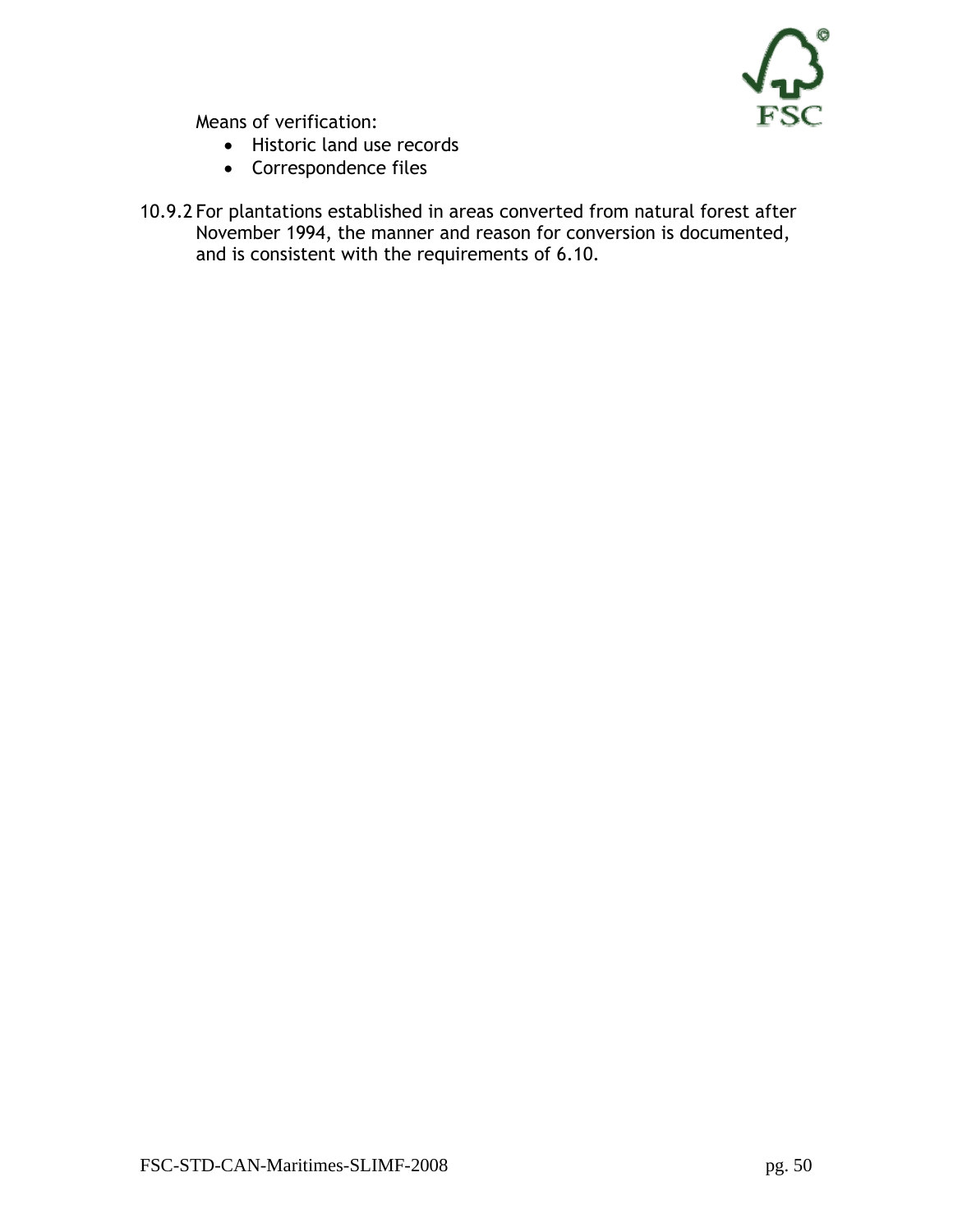

### Appendix A: Applicable Provincial and Federal Requirements

**New Brunswick** 

Water Course Buffer Zone Guidelines for Crown Land Forestry Activities, developed by the NB Department of Natural Resources and Energy, 1996, updated 1999

See Appendix D for a summary of these requirements.

Forest Management Manual for Crown Lands, developed by the Department of Natural resources and Energy, 1994

> This document contains requirements and standards for practices, annual reports and operating plans for Crown Land Licensees.

Crown Lands and Forests Act & Amendments, 1980

This is a legal document describing the use of New Brunswick's Crown Lands.

New Brunswick Occupational Health and Safety Act, Regulation 91-91. Part 7 - requirements for protective equipment Part 21 -- Logging and Silviculture Operations,

These regulations cover the following: protective equipment; chain saws, brush saws, and clearing saws; safe operation of powered mobile equipment; hauling logs; woods roads; and loading operations.

#### **Nova Scotia**

Forest/ Wildlife Guidelines and Standards for Nova Scotia. 1998. Department of Natural Resources.

Forests Act, 1989. Amended 1992, 1998.

Legal document directed towards the use and forest management planning process of Crown and private land forests. It includes sections regarding the protection of wildlife, habitats, watercourses and wetlands. See Appendix D for a summary of the riparian protection requirements.

#### Crown Lands Act, 1989

Legal document regarding the use of Crown lands including forest management, leasing and licensing arrangements (i.e. stumpage rates), and wildlife and outdoor recreation considerations in forest management. Land Information, Surveys, Roads, Special Areas, Wildlife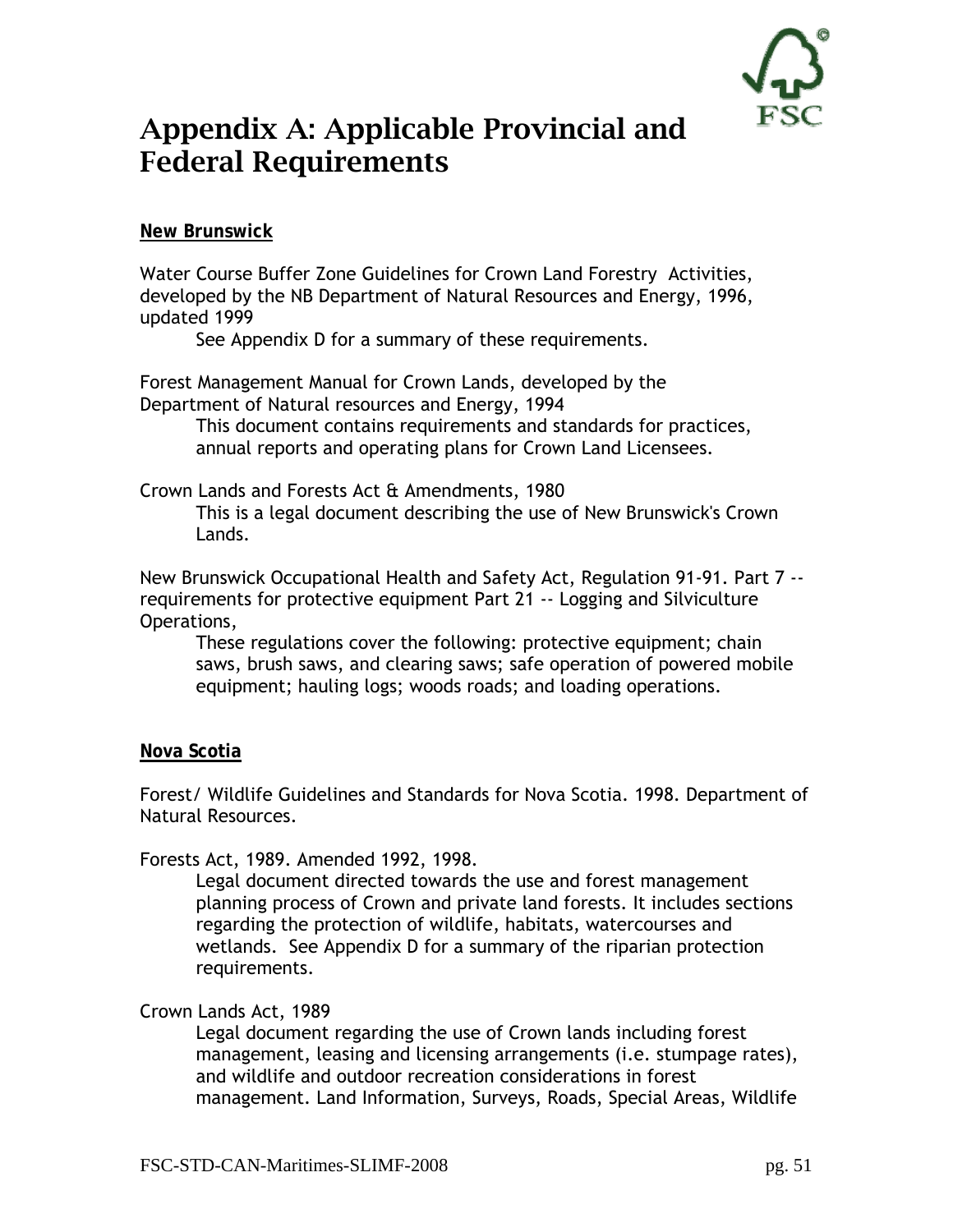

Management, Protective Measures, Fuelwood, License Agreements, Scaling Standards

Wildlife Act, 1989, amended 1990, 1993, 1995-96

Legislation to (a) develop and implement policies and programs for wildlife designed to maintain diversity of species at levels of abundance to meet management objectives; and,(b) integrate appropriate protective measures into policies for use on Crown lands and in guidelines for forest management and other programs on privately owned land to ensure adequate habitat for established populations of wildlife. Habitat Conservation Fund, Wildlife Management Area, Wildlife Park, Habitat for Endangered or Threatened Species, Hunting and Fishing: Licenses and Tags.

Wilderness Areas Protection Act, 1998.

Legislation to (a) maintain and restore the integrity of natural processes and biodiversity; (b) protect representative examples of natural landscapes and ecosystems; (c) protect outstanding, unique, rare and vulnerable natural features and phenomena; (d) provide reference points for determining the effects of human activity on the natural environment; (e) protect and provide opportunities for scientific research, environmental education and wilderness recreation; and (f) promote public consultation and community stewardship in the establishment and management of wilderness areas.

#### Endangered Species Act, 1998.

Legislation regarding the protection, designation of endangered species. Species at Risk Conservation Fund, Working Group, Protection, Listing, Recovery Plans

#### Worker's Compensation Act, 1994-1995.

Eligibility and Claim for Compensation, Permanent Impairment Benefit, Earnings Replacement Benefit, Survivor Benefits, Review of Compensation, Duties of Employees and Employers, Medical Aid, Rehabilitation, Accident Fund and Assessments, Liability and Collection

Occupational Health and Safety Act, 1996.<br>Accident Fund, Employer's, Contractor's and Employee's Precautions and<br>Duties, Occupational Health and Safety Advisory Council, Occupational<br>Health and Safety Policy Requirements,

Natural Products Act, 1989.

Legal document regulating the marketing of certain natural products in<br>Nova Scotia, including maple products and forest products.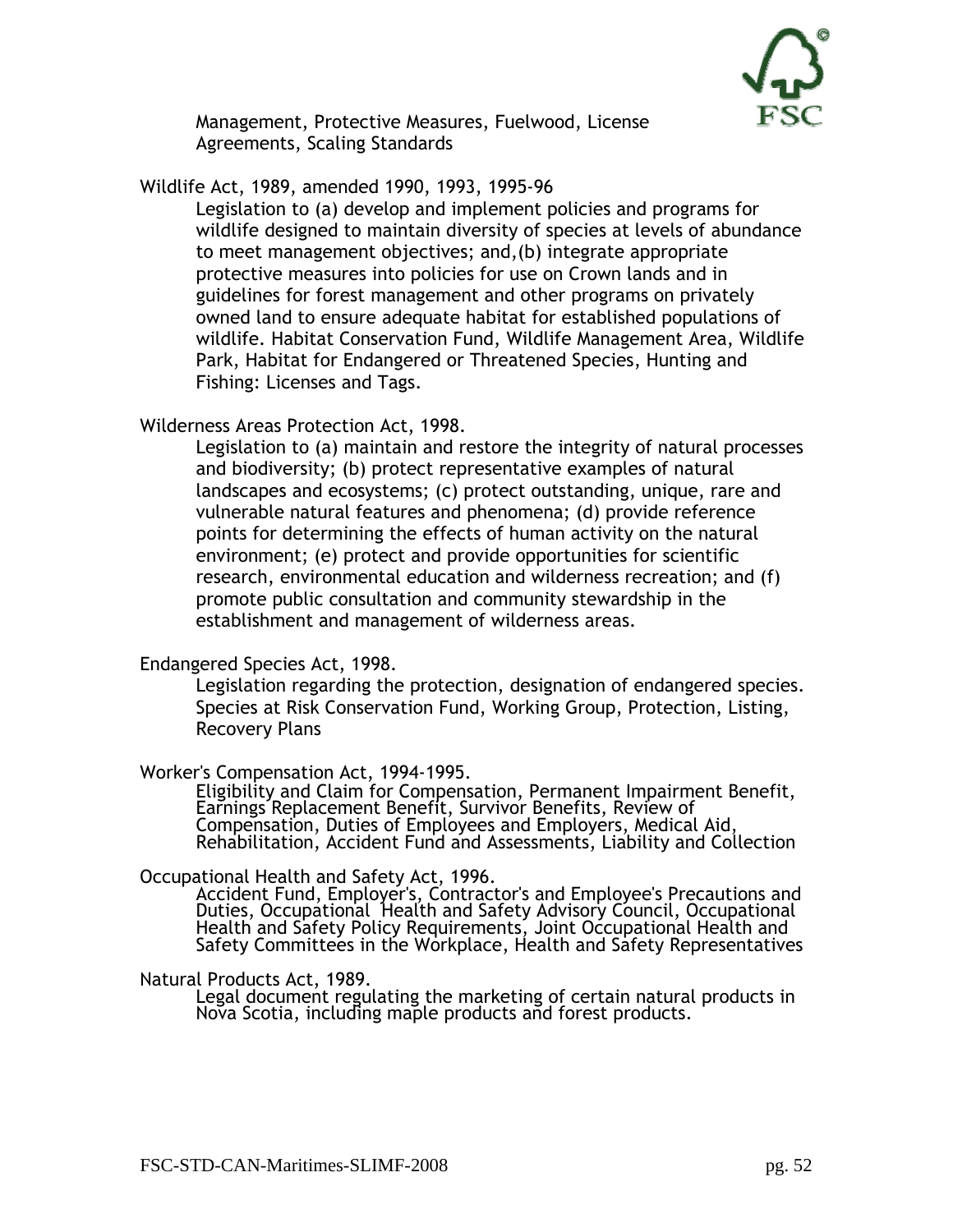

#### **Prince Edward Island**

- PEI Forest Management Act & Amendments: Forest Policy, Inventory, Forest Management, Crown Forest land, Forest harvesting, Scaling & Grading, Forest Conservation, Disease Control, Fire Protection, Forest Improvement Advisory Council, Forest Renewal program regulations.
- Occupational Health & Safety Act: Part 41 Forest Operations Safety,<br>Protective Clothing, Chain Saw Operation, Vehicle Operation, Loading,<br>Safety Precautions, Skidding Equipment.
- Environmental Protection Act: Environmental Advisory Council, Environmental Coordinating Committee, Environmental Management Division, Environment Management Division, Environment Officers, Environmental Impact Assessment, Watercourse Permits, Littering, Spills.
- Workers Compensation Act: Accidents, Compensation, Effect of Act in Law,<br>Medical Aid & Rehabilitation, Workers Compensation Board, Wage Loss<br>benefits, Review & Appeals, Accident Fund & Assessment, Liability.
- Wildlife Conservation Act: Conservation Officers, Endangered, Threatened or Vulnerable Species, Migratory Birds, Permits, Licenses, Angling, Prohibited Activities, Enforcement Activities.
- Fish & Game Protection Act: Licenses, Wildlife Trapping, Fur Dealers, Hunting, Firearm Safety, Game Farms, Fishing, Wildlife Management Areas.

#### **Federal**

*Constitution Act (Canada)***, 1867 to 1982 and subsequent amendments** Delivery Agent: Department of Justice, Canada [Link to Act](http://laws.justice.gc.ca/en/const/index.html) 

*Canadian Environmental Protection Act Consolidated Statutes of Canada, Chapter C.15*

Delivery Agent: Environment Canada [Link to Act](http://laws.justice.gc.ca/en/C-15.31/24440.html) 

- *Fisheries Act (Canada), Consolidated Statutes of Canada, Chapter F.14* Delivery Agent: Department of Fisheries and Oceans (DFO) [Link to Act](http://laws.justice.gc.ca/en/F-14/52103.html)
- *Forestry Act (Canada), Consolidated Statutes of Canada, Chapter F-30* Delivery Agent: Natural Resources Canada - Canadian Forest Service [Link to Act](http://laws.justice.gc.ca/en/F-30/53450.html)

*Income Tax Act R.S.C. 1985, Chapter 1 (5th Supp.)***, updated to December 31, 2000**

Delivery Agent: Revenue Canada [Link to Act](http://laws.justice.gc.ca/en/I-3.3/56904.html)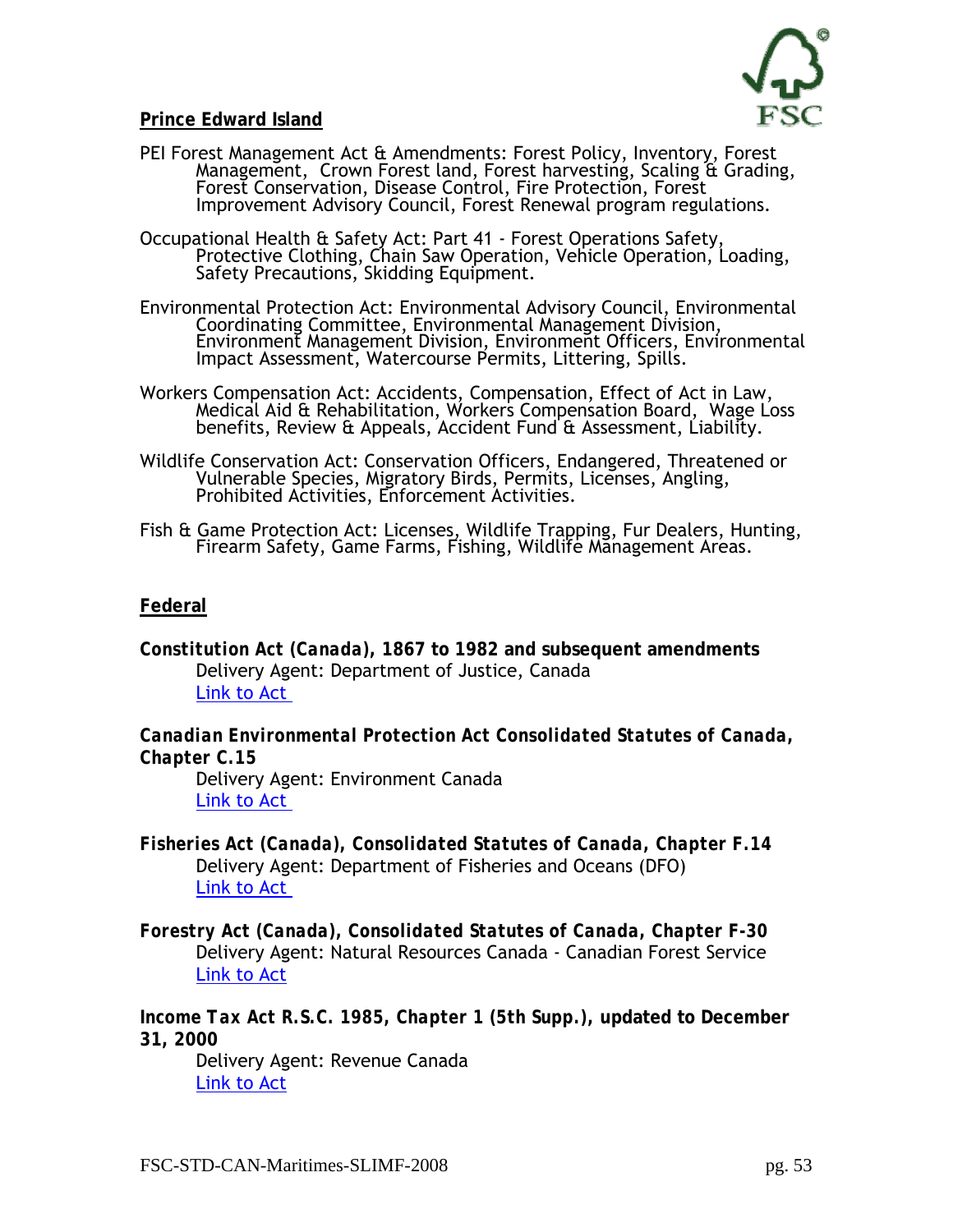

*Pest Control Products Act, Consolidated Statutes of Canada, Chapter P.9* 

Delivery Agent: Health Canada, Pest Management Regulatory Agency [Link to Act](http://laws.justice.gc.ca/en/P-9/79987.html)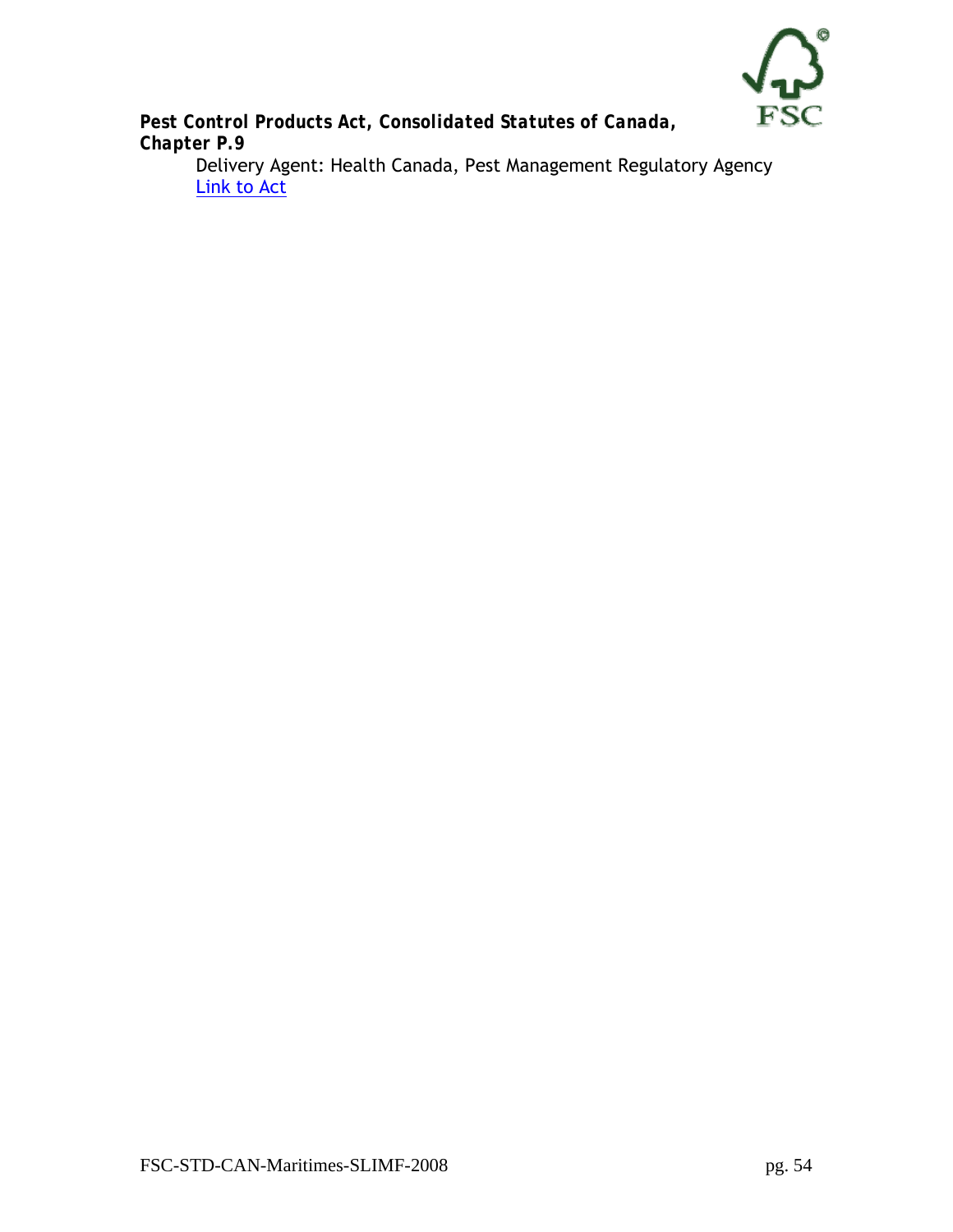### Appendix B: Applicable International Agreements

#### **Links to these international agreements may be found at:**

**http://www.oag.bvg.gc.ca/domino/env\_commitments.nsf/homepage (for environmental agreements); and** 

**http://www.ilo.org/public/english/standards/norm/sources/rats\_pri.htm (human rights and labour agreements)** 

#### **International Labour Organization**

The ILO formulates international labour standards in the form of Conventions and recommendations setting minimum standards of basic labour rights: freedom of association, the right to organize, collective bargaining, abolition of forced labour, equality of opportunity and treatment, and other standards regulating conditions across the entire spectrum of work related issues. It provides technical assistance primarily in the fields of vocational training and vocational rehabilitation; employment policy; labour administration; labour law and industrial relations; working conditions; management development; cooperatives; social security; labour statistics and occupational safety and health. It promotes the development of independent employers' and workers' organizations and provides training and advisory services to those organizations. Within the UN system, the ILO has a unique tripartite structure with workers and employers participating as equal partners with governments in the work of its governing organs.

Binding international agreements relevant to FSC Principle 4 are:

ILO 87: Freedom of association and protection of rights to organize convention

- ILO 98: Rights to organize and collective bargaining convention
- ILO 100: Equal remuneration convention
- ILO 111: Discrimination convention
- ILO 131: Minimum wage fixing convention
- ILO 155: Occupational safety and health convention

Following a Board decision the FSC requires from all certificate holders to comply with a

number of ILO conventions, *even if the country has not ratified the convention*. ILO labour Conventions that have an impact on forestry operations and practices are:

- 29, 87, 97, 98, 100, 105, 111, 131, 138, 141, 142, 143, 155, 169 and 182; and
- **The ILO Code of Practice on Safety and Health in Forestry Work.**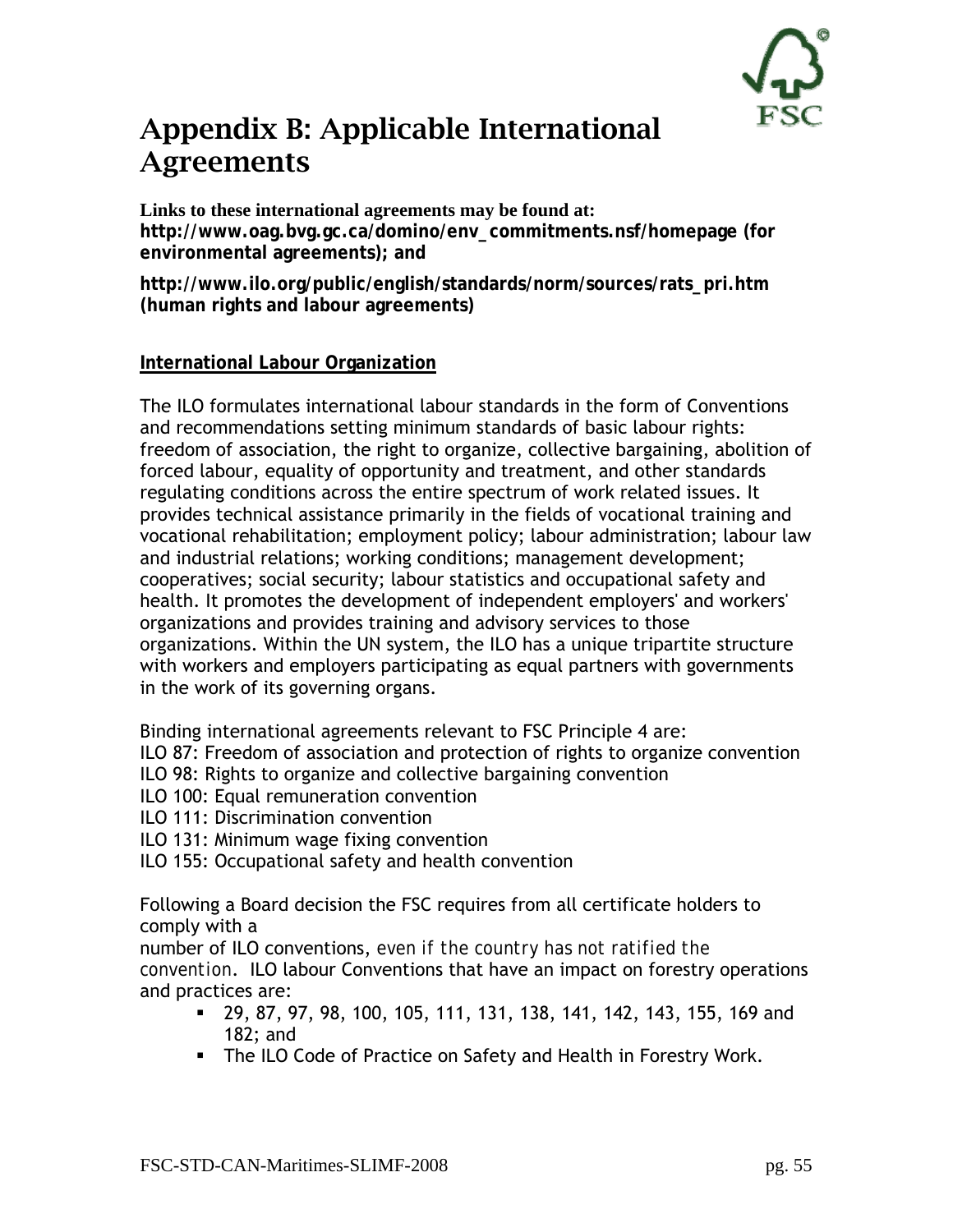

**Responsibilities of Applicants:** The applicant respects the ILO international labour standards.

#### **Convention on International Trade in Endangered Species**

Known as CITES, the Convention on International Trade in Endangered Species of Wild Fauna and Flora, entered into force on 1 July 1975 and now has a membership of 145 countries. These countries act by banning commercial international trade in an agreed list of endangered species and by regulating and monitoring trade in others that might become endangered. (Convention Text).

CITES' aims are major components of Caring for the Earth, a Strategy for Sustainable Living, launched in 1991 by UNEP - the United Nations Environment Programme, IUCN - The World Conservation Union and WWF - the World Wildlife Fund.

**Responsibilities of Applicants:** Applicants should respect federal and provincial laws relating to CITES provisions pertaining to listed species

#### **Convention on Biological Diversity**

The CBD has three objectives: 1) the conservation of biological diversity; 2) the sustainable use of biological resources; and 3) the fair and equitable sharing of the benefits arising out of the use of genetic resources.

**Responsibilities of applicants:** The Government of Canada ratified the UN Convention on Biological Diversity in consultation with provincial and territorial governments. By complying with relevant legislation, as well as guidelines for conducting forest operations, applicants contribute to Canada's response to this convention. Compliance with Principles 6, 7, and 8 of this Standard also furthers the objectives of this convention.

#### **Framework Convention on Climate Change**

The overall objective of the framework is to stabilize greenhouse gas concentrations in the atmosphere at a level that would prevent dangerous human interference with the climate system.

**Responsibilities of applicants**: Forestry has the potential to both positively and negatively impact greenhouse gas emissions. Actions that the applicant can take to contribute to the objectives of this convention include: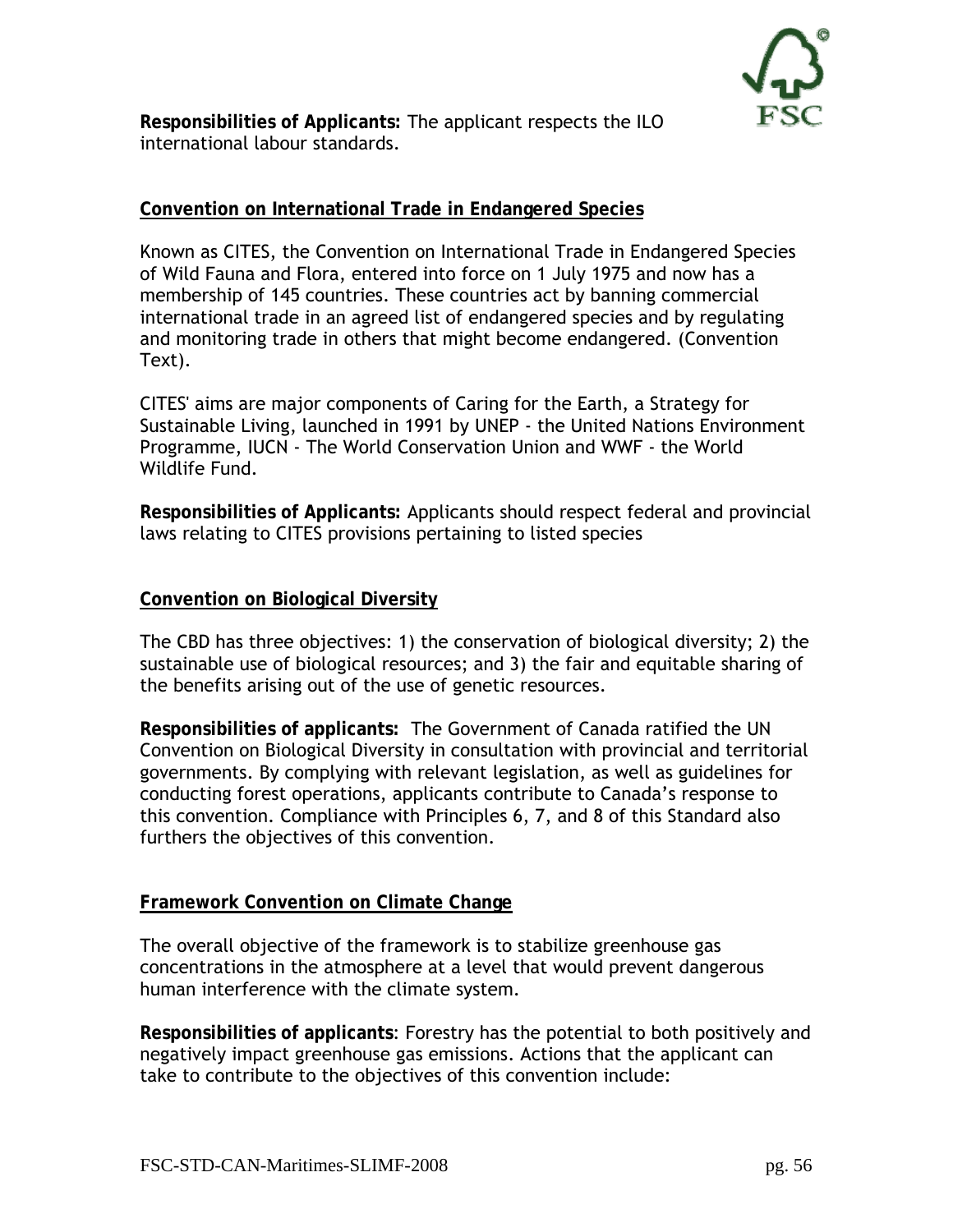

- Developing a carbon budget which indicates that the management unit is a net carbon sink; and,
- Taking steps to encourage net carbon uptake and reduce carbon emissions such as: complying with Criterion 6.10 (prohibiting conversion of forests to non-forested lands), minimizing soil disturbance as required under Criterion 6.5, and ensuring effective and prompt renewal/regeneration as required under Criteria 6.3, 6.5, and 8.2.

### **Convention for the Protection of the World Cultural and Natural Heritage**

This convention establishes mechanisms for the collective conservation and presentation of cultural and natural heritage of universal value.

**Responsibilities of applicants:** Although other forest areas may fit the definition of "natural heritage" as set out in the convention, to date the Federal Government has only nominated Parks for designation under the convention and as such, FSC certification will not take place there. The applicant will respect the intent of this convention by complying with the requirements for the identification and protection of cultural values as outlined under Principle 3 and 5 of this standard.

#### **Ramsar Convention On Wetlands Of International Importance, Especially As Waterfowl Habitat**

The Convention on Wetlands, signed in Ramsar, Iran, in 1971 is an intergovernmental treaty that provides a framework for national action and international cooperation for the conservation and wise use of wetlands and their resources.

**Responsibilities of applicants:** Responsibilities for complying with this convention lie with the federal government. Provincial regulations contribute to Canada's ability to meet the objectives of the convention. By complying with provincial guidelines for wetland protection, applicants contribute to meeting Canada's responsibilities with respect to this convention.

#### **Migratory Birds Convention**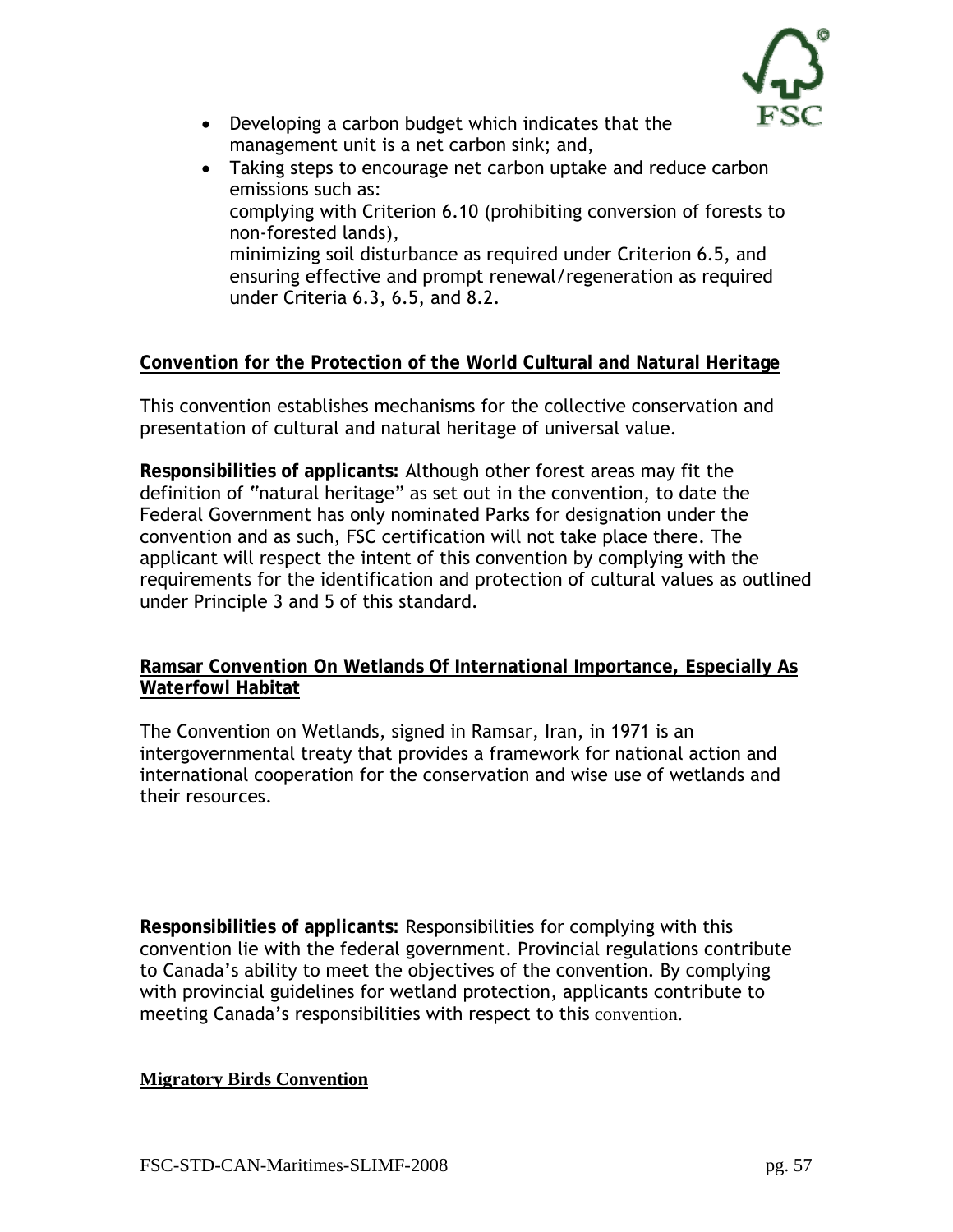

The Migratory Birds Convention was signed between the United States and Great Britain (Canada) in 1916 with a stated purpose to "…save from indiscriminate slaughter and of insuring the preservation of such migratory birds as are either useful to man or are harmless". The Convention was updated in 1995 and ratified in 1999 to enable Canada and the U.S. to better work together to manage bird populations, regulated their take, protect the lands and waters on which they depend, and share research and survey information.

**Responsibilities of applicants:** Applicants should respect the intent of this convention by complying with the Migratory Birds Convention Act. Particular attention should focus on managing forestry activities to account for the habitat needs of priority bird populations, as identified through the North American Bird Conservation Initiative.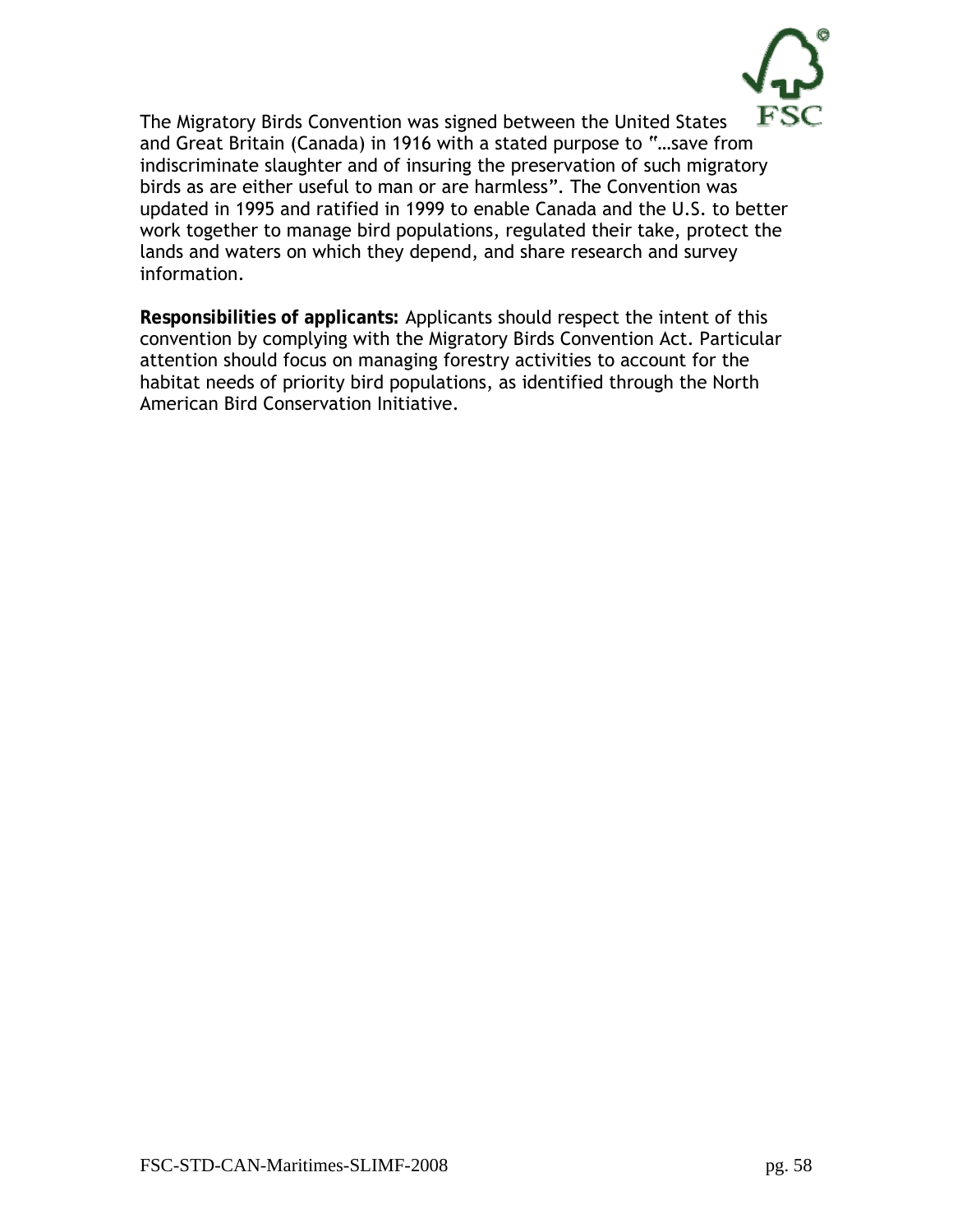

### Appendix C: Sources of information for listings of Species at Risk

Owners/managers should use the most current listing of Species at Risk, and these lists are regularly updated. For further information on current listings of species at risk please refer to the following sources:

- **Federal:** Listings by the Committee on the Status of Endangered Wildlife in Canada can be found at<http://www.speciesatrisk.gc.ca/>
- **New Brunswick:** Endangered flora and fauna are listed in New Brunswick Regulation 96-26 under the Provincial Endangered Species Act, which can be found at<http://www.gnb.ca/0062/PDF-regs/96-26.pdf>

**Nova Scotia:** Listings are maintained by the Nova Scotia Department of Natural Resources, and are available at <http://www.gov.ns.ca/natr/wildlife/endngrd/>. Further information on species recovery plans can be found at <http://www.speciesatrisk.ca/>

**Prince Edward Island:** Species at risk may be designated by regulation under section 7 of the Wildlife Conservation Act [\(http://www.gov.pe.ca/law/statutes/pdf/w-04\\_1.pdf\)](http://www.gov.pe.ca/law/statutes/pdf/w-04_1.pdf)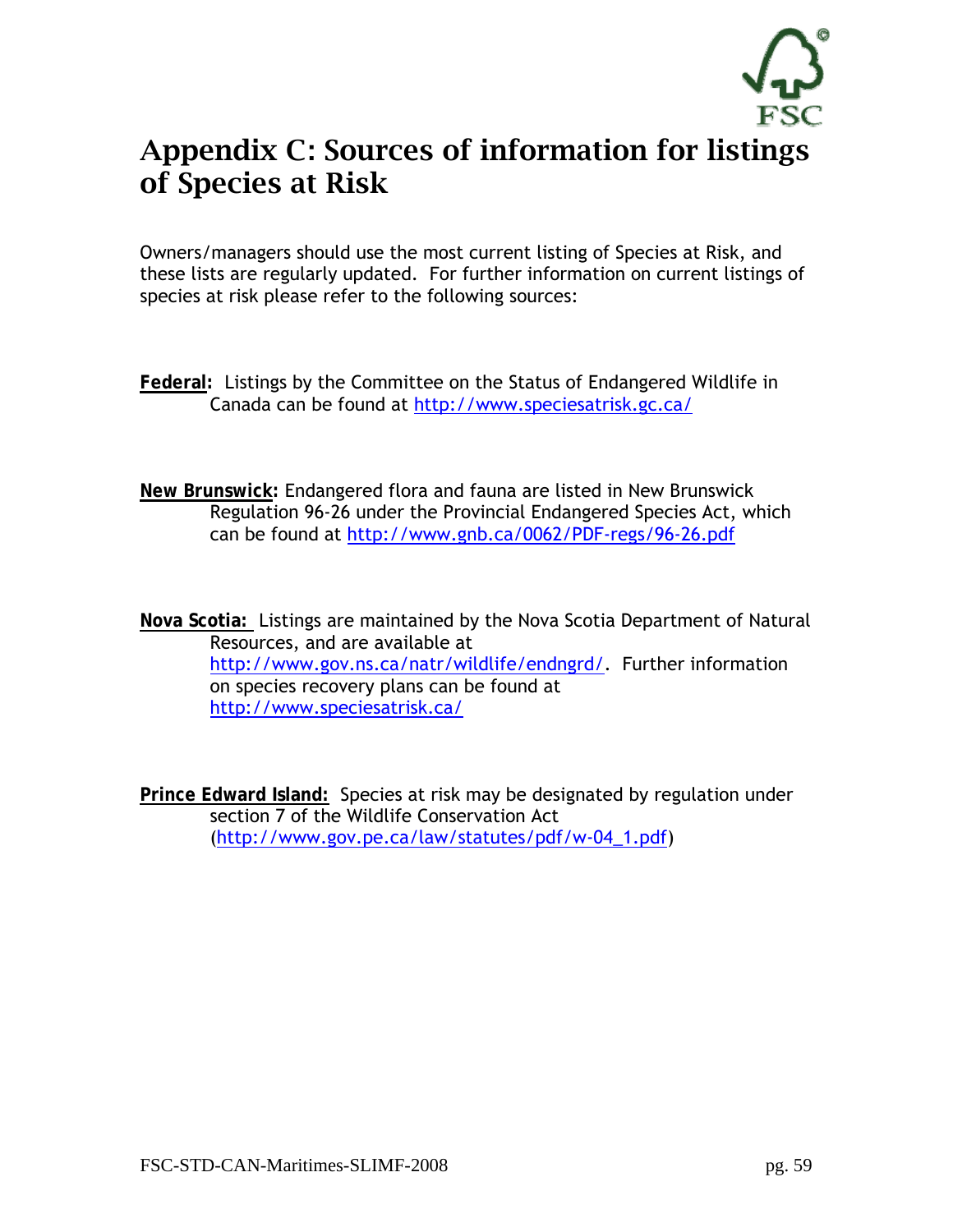

### Appendix D: Provincial Riparian Requirements

Note: The summaries included in this appendix are not intended to replace the need for forest managers to consider the actual and current regulations that affect their operations.

#### **New Brunswick**

New Brunswick has a complex series of rules for the management of "buffer zones". The *Clean Water Act*<sup>[1](#page-59-0)</sup> is the main piece of legislation that regulates that management of water resources, which is administered by the Department of the Environment

The two main policies that govern the management of buffer zones are: a) the *Forest Management Manual for New Brunswick Crown Lands[2](#page-59-1)* ; and, b) the *Watercourse Alteration Technical Guidelines for New Brunswick[3](#page-59-2)* .

In addition, the *Watershed Protected Area Designation Order*[4](#page-59-3) (WsPADO) under the *Clean Water Act* has a provision for the protection of 30 designated watersheds throughout the province, which serve as municipal surface water drinking supply sources. Water Classification is an emerging program from the Department of Environment, which will establish regulations for the management of all water resources (streams, rivers and lakes) in the province over the next few years.

#### **Definitions**

 $\overline{a}$ 

The following definitions apply to the various acts and policies relevant to forestry activities adjacent to watercourses and wetlands in New Brunswick:

"buffer" is a barrier of permanent vegetation, either forest or other vegetation, between

waterways and land uses such as agriculture or urban development, designed to intercept and filter out pollution before it reaches the surface water resource.

<span id="page-59-1"></span><sup>2</sup> *Forest Management Manual for New Brunswick Crown Land*, [http://www.gnb.ca/0078/reports/Interim\\_Forest\\_Management\\_Manual-e.pdf#pagemode=bookmarks](http://www.gnb.ca/0078/reports/Interim_Forest_Management_Manual-e.pdf#pagemode=bookmarks) (March 12, 2006).

<span id="page-59-0"></span><sup>&</sup>lt;sup>1</sup> *Clean Water Act*, S.N.B. 1989, c. C-6.1, available online at <http://www.gnb.ca/0062/PDF-acts/c-06-1.pdf> (March 12, 2006).

<span id="page-59-2"></span><sup>&</sup>lt;sup>3</sup> Watercourse Alterations Technical Guidelines for New Brunswick (Fredericton: Department of the Environment and Local Government, undated), available online at http://www.gnb.ca/0009/0371/0005/index.htm (March 16, 2006). 4 *Watershed Protected Area Designation Order,* N.B. Reg. 2001-83, available online at

<span id="page-59-3"></span><http://www.gnb.ca/0062/PDF-regs/2001-83.pdf> (March 10, 2006).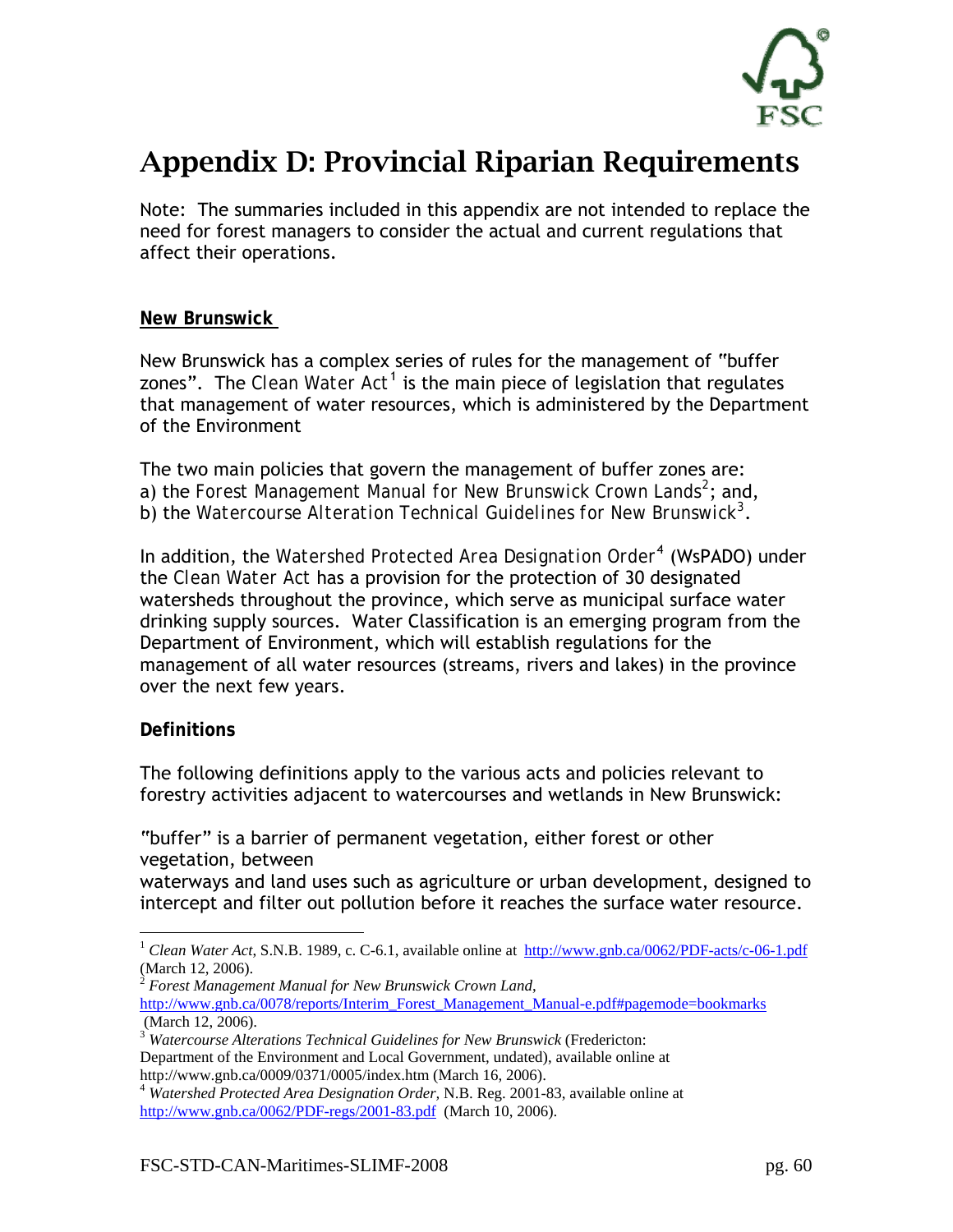

A natural boundary of standing timber and / or other vegetation left between watercourses and road right-of-ways or harvest block boundaries.

"fish habitat" is defined as a stream with continuous flow and a streambed of mineral soil and with fish present or inhabiting a connected stream in close proximity." (from *Forest Management Manual for New Brunswick Crown Land*, p. 51)

"protected area" is defined in the WsPADO as a Protected Area A, a Protected Area B or a Protected Area C

"road" is defined in the WsPADo as the entire width between the boundary lines of every highway, street, road, lane or alley when any part of them is used for the passage or parking of vehicles, and includes the bridges on a road and overpasses and underpasses.

"selection cut" is defined in the WsPADO as to cut trees that

- a) a well-distributed stand of trees and other vegetation is maintained
- b) the trees cut are limited to 10 centimetre or more in diameter at 1.36 metres above ground level, and
- c) no openings greater than 300 square metres are created in the forest canopy

"watercourse" means the full width and length, including the bed, banks, sides and shoreline, or any part, of a river, creek, stream, spring, brook, lake, pond, reservoir, canal, ditch or other natural or artificial channel open to the atmosphere, the primary function of which is the conveyance or containment of water whether the flow be continuous or not; $5$ 

"wetland" means land that

*(a)* either periodically or permanently, has a water table at, near or above the land's surface or that is saturated with water, and

*(b)* sustains aquatic processes as indicated by the presence of hydric soils, hydrophytic vegetation and biological activities adapted to wet conditions<sup>[6](#page-60-1)</sup>.

#### Designated watersheds

Designated watersheds receive a 75-metre buffer management zone on certain lakes and

streams that have been specifically identified in the Watershed Protected Area Designation Order as Protected Areas B. This extended buffer zone applies on both public and private forestlands within the designated watersheds.

 $\overline{a}$ 

<span id="page-60-0"></span><sup>5</sup> *Clean Water Act*, s. 1. 6 *Clean Water Act*, s. 1.

<span id="page-60-1"></span>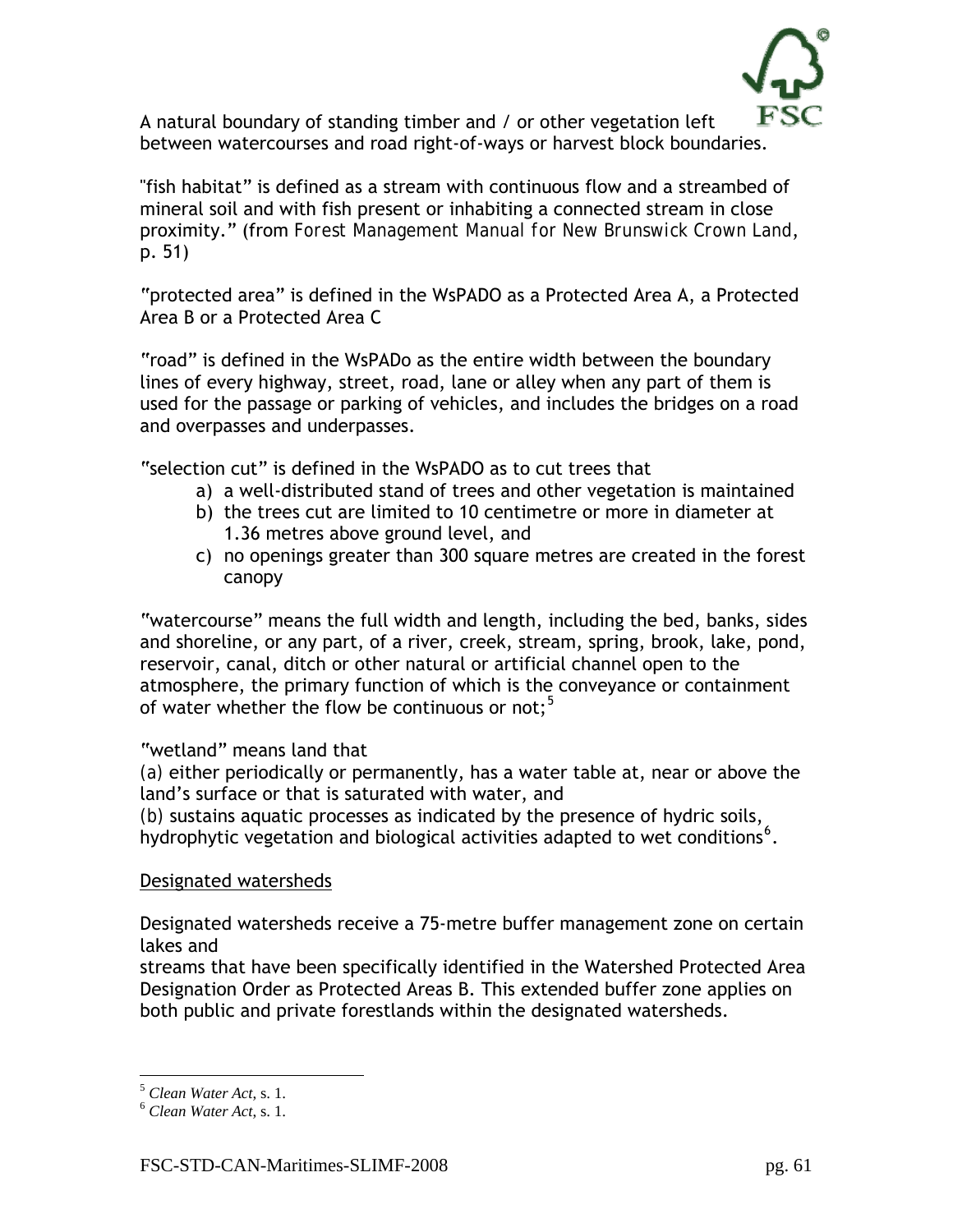In the setback zones, selective cutting is controlled based on the proximity to public

water supply intakes:

a) within one-kilometer upstream of a public water supply intake, logging of up to 30 percent of the pre-existing riparian forest's basal area is permitted once every 5 years between 30 and 75 meters away from the identified water body; and,

b) further than 1 kilometer upstream of a public water supply intake and between 15 and 75 meters away from the identified water body, either:

- i. logging of up to 30 percent of the pre-existing riparian forest's basal area is permitted
- ii. logging is permitted once every 5 years or as prescribed by a registered professional forester in a forest management  $plan.^7$  $plan.^7$

Furthermore, selection cutting in the buffer zones may take place only from Nov. 1 to the next following March 31 in designated watersheds north of 46 degrees north latitude and from Jan 1. to the next following March 31 at or south of 46 degrees latitude. The later timeframe includes the designated watersheds for the villages of Bath and Perth Andover.

Road construction associated with forestry activities in designated watersheds is permitted only at watercourse crossings that have been approved by the Minister of the Department of the Environment and must adhere to the applicable provisions in the WsPADO (Section 6(n)). These provisions describe how to build appropriate off-take ditches, sediment basins, riprap stabilizers, shoulder widths, roadbeds water bars, borrow pits, ditches and culverts.

**Clean Water Act and Watercourse regulations** 

The *Clean Water Act* and the *Watercourse and Wetland Alteration Regulation[8](#page-61-1)* establishe a legal 30-metre buffer zone on watercourses where the channel width is ≥ 0.5 meters wide and on wetlands ≥ 1 hectare in size or associated with a watercourse, which applies to both private and public forest lands in New Brunswick. On Crown land, management zones may be extended to 60 metres when one of the following two criteria apply:

a) the slope of the bank of the watercourse is greater than 25 percent; or, b) there is determined to be a high-wind throw hazard within the proposed 30 meter

buffer.<sup>[9](#page-61-2)</sup>

 $\overline{a}$ 

<span id="page-61-1"></span><span id="page-61-0"></span><sup>&</sup>lt;sup>7</sup> *Watershed Protected Area Designation Order*, Schedule b, s. (6)<br><sup>8</sup> *Watercourse and Wetland Alteration Regulation*, N.B. Reg. 90-80, available online at <http://www.gnb.ca/0062/PDF-regs/90-80.pdf> (February 28, 2006). [9](http://www.gnb.ca/0062/PDF-regs/90-80.pdf) *Forest Management Manual for New Brunswick Crown Land*, p. 51

<span id="page-61-2"></span>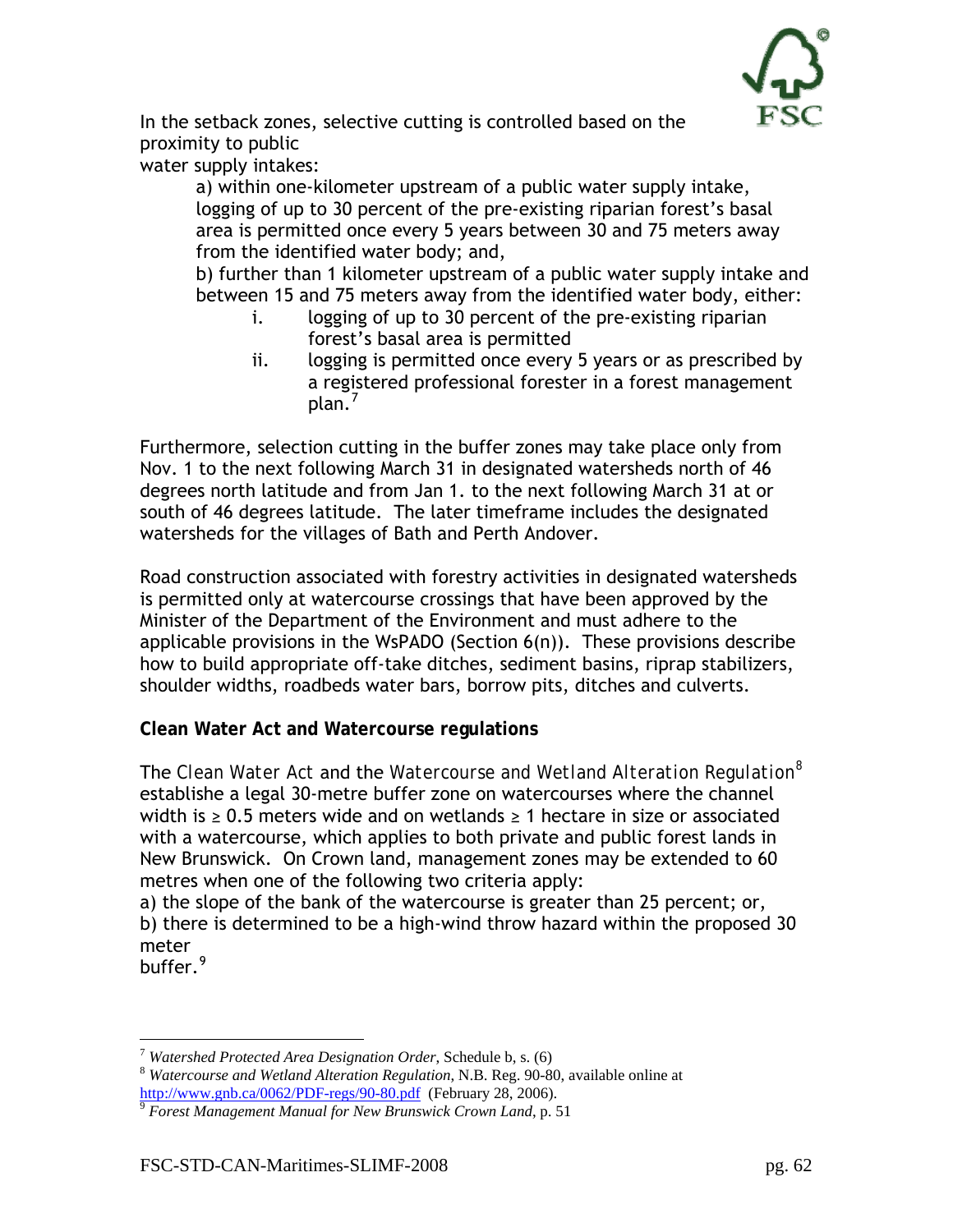

A Watercourse and Wetland Alteration Permit is required for selective logging of 30 percent of riparian forests within the 30 meter buffer (expandable to 60 m). Management zones are to be managed according to the following requirements:

- a) up to 30% of the fibre volume can be removed from buffer zones every [10](#page-62-0) years<sup>10</sup>;
- b) maintain a minimum basal area of 18 cubic metres per hectare;
- c) maintain a crown closure of greater than 50 percent;
- d) maintain a source of large trees (greater than 40 centimetres in diameter-at-breast height), cavity nesting trees and snag trees. (note: b, c, and d only apply to Crown land)

On smaller drainages (<600 hectares), a 15 meter management zone may be approved through annual operating plans for Crown land licenses.

The *Forest Management Manual for New Brunswick Crown Land* states that streams with a channel width of less than 0.5 metres that do not contain fish or are not in close proximity to a stream that is inhabited by fish, regardless of the applicable drainage area (small drainage vs. large drainage), receive a 3 metre management zone. If the small stream is considered "fish habitat," a 15 metre management zone is applied.

 $\overline{a}$ 

<span id="page-62-0"></span><sup>10</sup> *Watercourse Alteration Guidelines for New Brunswick*, p. 79.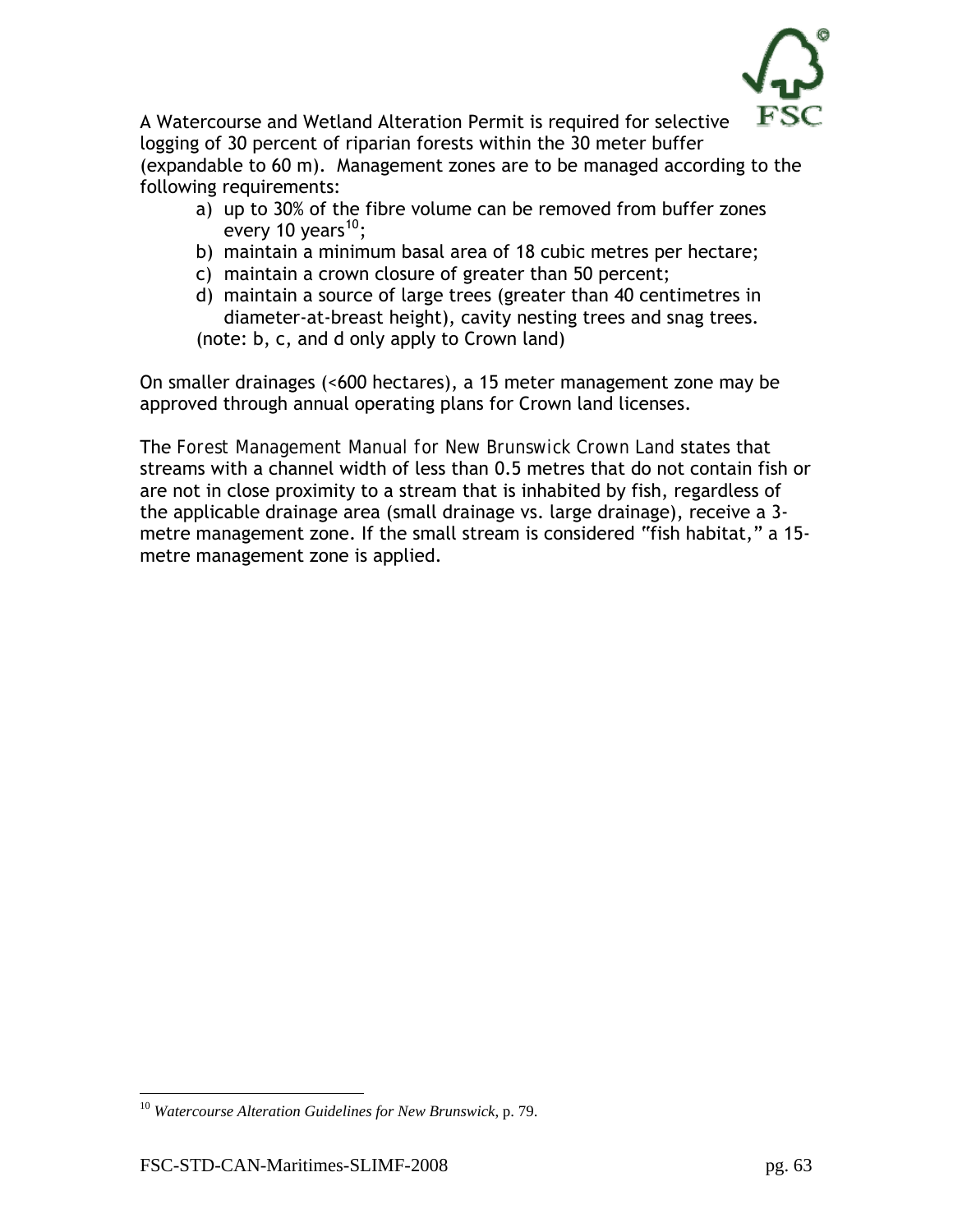

### Source: *Forest Management Manual for Crown Land* – Interim, pg. 51

| Buffer<br>Zone<br>Objective                                                                                                                                                                                                                                                                                                                                                                                                                                                                                                                                                                                                                                                                                                                                                                                                                                                                                                                                                                                                                                                                                                                                                                                                                                                                                                                                                                                                                                                                                          | <b>Buffer Width Modifiers</b>                                                                                                                                                           |                                        | No<br>Travel<br>Zone<br>Width <sup>1</sup><br>(m) | Buffer<br>Zone<br>Width <sup>2</sup><br>(m) |                                                                 | Vegetative Structure Description                                                                  |  |
|----------------------------------------------------------------------------------------------------------------------------------------------------------------------------------------------------------------------------------------------------------------------------------------------------------------------------------------------------------------------------------------------------------------------------------------------------------------------------------------------------------------------------------------------------------------------------------------------------------------------------------------------------------------------------------------------------------------------------------------------------------------------------------------------------------------------------------------------------------------------------------------------------------------------------------------------------------------------------------------------------------------------------------------------------------------------------------------------------------------------------------------------------------------------------------------------------------------------------------------------------------------------------------------------------------------------------------------------------------------------------------------------------------------------------------------------------------------------------------------------------------------------|-----------------------------------------------------------------------------------------------------------------------------------------------------------------------------------------|----------------------------------------|---------------------------------------------------|---------------------------------------------|-----------------------------------------------------------------|---------------------------------------------------------------------------------------------------|--|
|                                                                                                                                                                                                                                                                                                                                                                                                                                                                                                                                                                                                                                                                                                                                                                                                                                                                                                                                                                                                                                                                                                                                                                                                                                                                                                                                                                                                                                                                                                                      | Channel Width $< 0.5$ m                                                                                                                                                                 |                                        | 3                                                 | 3                                           |                                                                 | Leave non-merchantable trees and shrubs.                                                          |  |
|                                                                                                                                                                                                                                                                                                                                                                                                                                                                                                                                                                                                                                                                                                                                                                                                                                                                                                                                                                                                                                                                                                                                                                                                                                                                                                                                                                                                                                                                                                                      | Fish Habitat <sup>3</sup>                                                                                                                                                               |                                        | 3                                                 | 15                                          |                                                                 | Same as for Channel Width $\geq 0.5$ m                                                            |  |
| Water                                                                                                                                                                                                                                                                                                                                                                                                                                                                                                                                                                                                                                                                                                                                                                                                                                                                                                                                                                                                                                                                                                                                                                                                                                                                                                                                                                                                                                                                                                                | Channel Width $\geq 0.5$ m                                                                                                                                                              |                                        |                                                   |                                             |                                                                 |                                                                                                   |  |
| Ouality<br>and<br>A quatic                                                                                                                                                                                                                                                                                                                                                                                                                                                                                                                                                                                                                                                                                                                                                                                                                                                                                                                                                                                                                                                                                                                                                                                                                                                                                                                                                                                                                                                                                           | Bank Slope                                                                                                                                                                              | $0$ to 5 %                             | 15                                                | $154$ to 30                                 |                                                                 |                                                                                                   |  |
|                                                                                                                                                                                                                                                                                                                                                                                                                                                                                                                                                                                                                                                                                                                                                                                                                                                                                                                                                                                                                                                                                                                                                                                                                                                                                                                                                                                                                                                                                                                      |                                                                                                                                                                                         | 6 to 24 %                              | 15                                                | 30                                          | Vegetation<br>Type:                                             | Conifer or deciduous shrubs or trees                                                              |  |
| Habitat                                                                                                                                                                                                                                                                                                                                                                                                                                                                                                                                                                                                                                                                                                                                                                                                                                                                                                                                                                                                                                                                                                                                                                                                                                                                                                                                                                                                                                                                                                              |                                                                                                                                                                                         | $> 25 \%$                              | 30                                                | 60                                          | Development<br>Stage:                                           | $\geq$ Mature                                                                                     |  |
| $Code = WQ$                                                                                                                                                                                                                                                                                                                                                                                                                                                                                                                                                                                                                                                                                                                                                                                                                                                                                                                                                                                                                                                                                                                                                                                                                                                                                                                                                                                                                                                                                                          |                                                                                                                                                                                         | High wind-throw potential <sup>5</sup> |                                                   | $30$ to 60 $ST7$                            | CC/Ht/BA:                                                       | $CC \ge 50\%$ , Ht $\ge 10$ m, BA $\ge 18$ m <sup>2</sup> /ha                                     |  |
| Applies to all<br>natural                                                                                                                                                                                                                                                                                                                                                                                                                                                                                                                                                                                                                                                                                                                                                                                                                                                                                                                                                                                                                                                                                                                                                                                                                                                                                                                                                                                                                                                                                            | Critical Fish Habitat <sup>6</sup>                                                                                                                                                      |                                        | 30                                                | 30 to 60 ST                                 | Special<br><b>Features:</b>                                     | Manage to maintain a supply of trees<br>$\geq$ 40 cm DBH, cavity trees and<br>snag trees.         |  |
| watercourses                                                                                                                                                                                                                                                                                                                                                                                                                                                                                                                                                                                                                                                                                                                                                                                                                                                                                                                                                                                                                                                                                                                                                                                                                                                                                                                                                                                                                                                                                                         | Waterfowl Production Wetland <sup>8</sup>                                                                                                                                               |                                        | 15                                                | 30 ST                                       |                                                                 |                                                                                                   |  |
|                                                                                                                                                                                                                                                                                                                                                                                                                                                                                                                                                                                                                                                                                                                                                                                                                                                                                                                                                                                                                                                                                                                                                                                                                                                                                                                                                                                                                                                                                                                      | Provincially Significant Wetland <sup>9</sup>                                                                                                                                           |                                        | 30                                                | 30 to 60 ST                                 |                                                                 |                                                                                                   |  |
|                                                                                                                                                                                                                                                                                                                                                                                                                                                                                                                                                                                                                                                                                                                                                                                                                                                                                                                                                                                                                                                                                                                                                                                                                                                                                                                                                                                                                                                                                                                      | NBDELG Designated Watershed <sup>10</sup>                                                                                                                                               |                                        | 15                                                | 75                                          |                                                                 |                                                                                                   |  |
| Wildlife<br>Travel<br>Corridor<br>$Code = TS or$<br>TW                                                                                                                                                                                                                                                                                                                                                                                                                                                                                                                                                                                                                                                                                                                                                                                                                                                                                                                                                                                                                                                                                                                                                                                                                                                                                                                                                                                                                                                               | Summer Travel Corridor                                                                                                                                                                  |                                        | see WQ                                            | 60 to 90                                    | Vegetation<br>Type:<br>Development<br>Stage:<br>Ht/Stocking:    | Conifer or deciduous shrubs or trees<br>$\geq$ Sapling<br>$Ht \ge 2$ m; Stocking $\ge 80$ %       |  |
|                                                                                                                                                                                                                                                                                                                                                                                                                                                                                                                                                                                                                                                                                                                                                                                                                                                                                                                                                                                                                                                                                                                                                                                                                                                                                                                                                                                                                                                                                                                      | Winter Travel Corridor                                                                                                                                                                  |                                        | see WO                                            | 60 to 90 ST                                 | Vegetation<br>Type:<br><b>Development</b><br>Stage:<br>CC/Ht/BA | Conifer trees<br>$\geq$ Immature<br>$CC \ge 50\%$ , Ht $\ge 10$ m, BA $\ge 18$ m <sup>2</sup> /ha |  |
|                                                                                                                                                                                                                                                                                                                                                                                                                                                                                                                                                                                                                                                                                                                                                                                                                                                                                                                                                                                                                                                                                                                                                                                                                                                                                                                                                                                                                                                                                                                      | Travel corridors along brooks and streams should be $\leq 60$ m wide.                                                                                                                   |                                        |                                                   |                                             |                                                                 |                                                                                                   |  |
| A quatic<br>Recreation<br>and                                                                                                                                                                                                                                                                                                                                                                                                                                                                                                                                                                                                                                                                                                                                                                                                                                                                                                                                                                                                                                                                                                                                                                                                                                                                                                                                                                                                                                                                                        | Travel corridors along rivers and lakes should be $\leq 90$ m wide.<br>High-use Recreational Waters<br>(Regional Designation)<br>Listed Recreational Waters<br>(Provincial Designation) |                                        | see WO                                            | 30 to 60 ST                                 | Same as for WQ Channel Width $\geq 0.5$ m                       |                                                                                                   |  |
| <b>Aesthetics</b><br>$Code = AR$                                                                                                                                                                                                                                                                                                                                                                                                                                                                                                                                                                                                                                                                                                                                                                                                                                                                                                                                                                                                                                                                                                                                                                                                                                                                                                                                                                                                                                                                                     |                                                                                                                                                                                         |                                        | see WO                                            | 30 to 90 ST                                 |                                                                 |                                                                                                   |  |
| No travel zone applies to wheeled or tracked vehicles and extends inland the specified distance from the waterside edge of alders or willows.<br>$\mathbf{1}$<br>Buffer zone width extends inland the specified distance starting from the waterside edge of woody shrub vegetation $\geq 2$ m in height and<br>$\mathbf{2}$<br>provides ≥ 50 % crown closure (i.e. sparse shrub cover does not count).<br>3<br>Fish habitat is a watercourse with continuous flow and a streambed of mineral soil and with fish present or inhabiting a connected stream in<br>close proximity.<br>15 m wide buffer zones can only be applied to watercourses that drain < 600 ha.<br>4<br>Wind throw potential is a qualitative rating of the likelihood of trees being blown down by wind events common for the area. The following<br>5.<br>factors contribute to "high" wind throw potential: buffer dominated by shallow rooted species (e.g. balsam fir, black spruce, red spruce, larch,<br>white birch, and black ash), moderate to poorly drained soils, clayey soils, buffer edge perpendicular to winds.<br>Critical fish habitat consists of significant spawning or nursery area designated by DNR.<br>6<br>7<br>ST designates a buffer zone that shall extend inland for the specified distance stating from the boundary of a wetland or waterside edge of trees.<br>8<br>Waterfowl production wetland is a wetland that supports cavity-nesting waterfowl and shall have a 30 m standing timber buffer to provide a |                                                                                                                                                                                         |                                        |                                                   |                                             |                                                                 |                                                                                                   |  |

#### Table 3. Watercourse buffer zone standards.

source of cavity trees. Provincially significant wetland is a wetland formally listed by DNR and shall have 30 to 60 m standing timber buffer (based upon protection 9 needs) with a 30 m no intervention and no travel zone.<br>10 Designated watersheds supply drinking water and are protected by regulations of the DELG.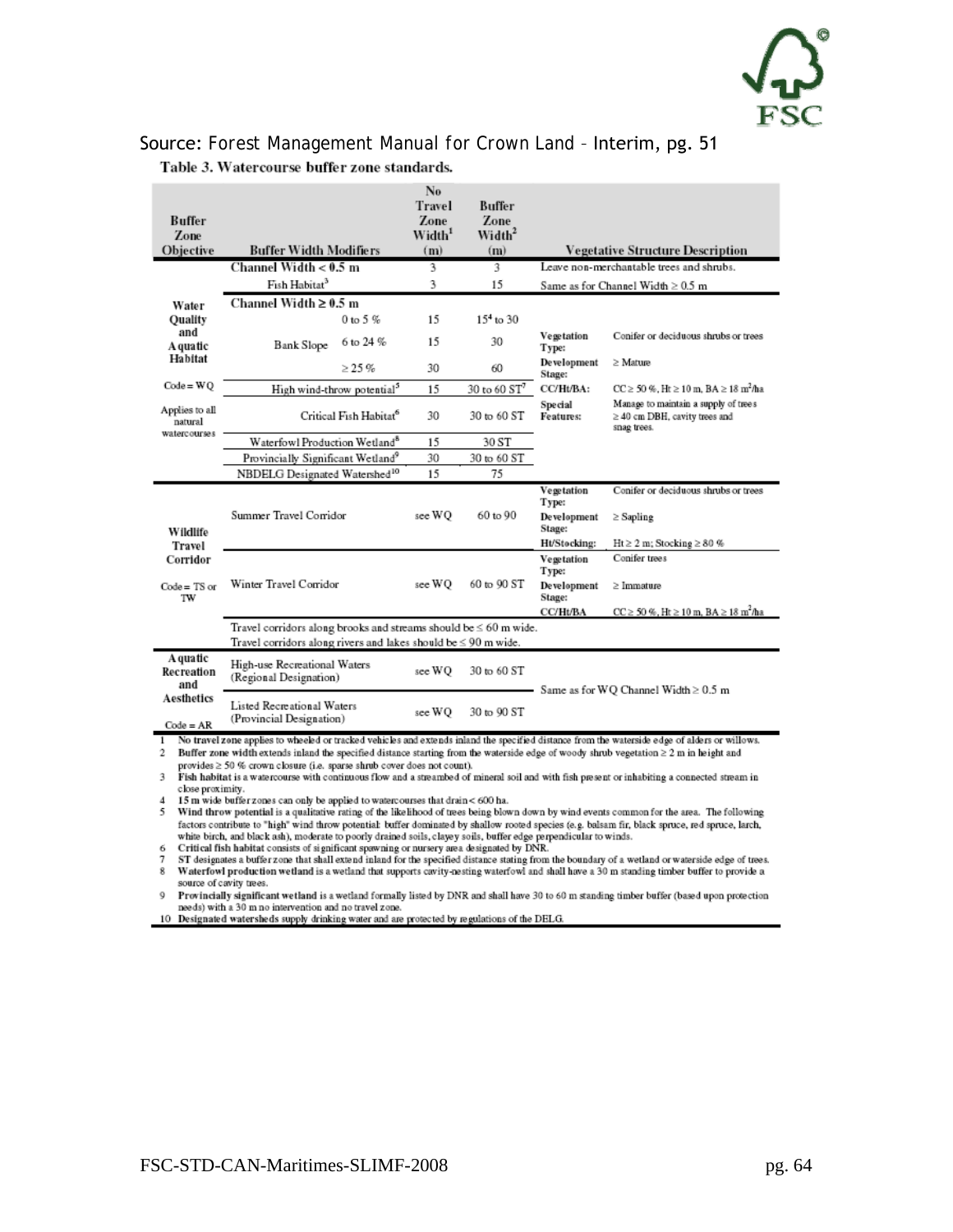

#### **Nova Scotia**

 $\overline{a}$ 

Nova Scotia has uniform rules for the management of all special management zones, the term used when referring to forested riparian zones. The *Forest Act[11](#page-64-0), section 40 – Wildlife Habitat and Watercourses Protection Regulation[12](#page-64-1)* outlines the requirements for these special management zones, which is administered by the provincial Department of Natural Resources.

In addition, the *Environment Act[13](#page-64-2)* has a provision for the protection of designated watersheds that are important for water supply. There are a total of nine watersheds designated in Nova Scotia with varying degrees of protection for water quality<sup>[14](#page-64-3)</sup>.

The following definitions apply to the *Wildlife Habitat and Watercourses Protection Regulation* in Nova Scotia:

"basal area" means the surface area of the cross-section of the trunks of the standing trees, measured at a height of 1.3 m from the ground;

"bed" means that portion of a watercourse within a defined flow channel containing predominantly mud, silt, sand, gravel or rock;

"forestry operator" means a person who harvests or permits the harvest of primary forest products or who conducts or permits a silviculture operation or related program on forest land and includes, but is not limited to

- (i) an owner, occupier, lessee, or tenant of forest land, and
- (ii) a producer or buyer of forest products, as defined in the Act,
- (iii) and an agent, contractor or anyone otherwise acting on behalf of such a person;

"harvest" means a forestry operation that removes primary forest products from an area of forest land, but does not include the removal of Christmas trees or a forestry operation whose primary purpose is to convert the land to a nonforestry use;

Clause 2(e) amended: O.I.C. 2002-609, N.S. Reg. 166/2002.

<span id="page-64-2"></span><http://www.canlii.org/ns/regu/rns/20030221/n.s.reg.138-> 2001/whole.html (February 16, 2006).<br><sup>[13](http://www.canlii.org/ns/regu/rns/20030221/n.s.reg.138-)</sup> *Environment Act*, S.N.S. 1994-95, c. 1, s. 106, available online at http://www.gov.ns.ca/legi/legc/index.htm (February 16,

<span id="page-64-0"></span><sup>11</sup> *Forests Act,* R.S.N.S. 1989, c. 179, s. 1, available online at http://www.canlii.org/ns/sta/csns/ 20030214/r.s.n.s.1989c.179/whole.html (June 28, 2004).

<span id="page-64-1"></span><sup>&</sup>lt;sup>12</sup> Wildlife Habitat and Watercourses Protection Regulation, N.S. Reg. 138/2001, s. 2 [hereinafter *WatercoursesProtection Regulation*], available online at

<span id="page-64-3"></span><sup>&</sup>lt;sup>14</sup> The Forbes Lake Watershed (N.S. Reg. 106/2003 and N.S. Reg. 107/2003), James River Watershed

<sup>(</sup>N.S. Reg. 218/88), Lake Major Watershed (N.S. Reg. 57/86 and N.S. Reg. 154/92), Mill Lakes

Watershed (N.S. Reg. 264/86), North Tyndal Watershed (N.S. Reg. 200/92), Pockwock Lake Watershed (N.S. Reg. 12/95), Port Hawkesbury Watershed (N.S. Reg. 116/85) and the Shubenacadie

Watershed (N.S. Reg. 62/2002) available online at http://www.gov.ns.ca/just/regulations/rxaa-l.htm#env (February 12, 2006).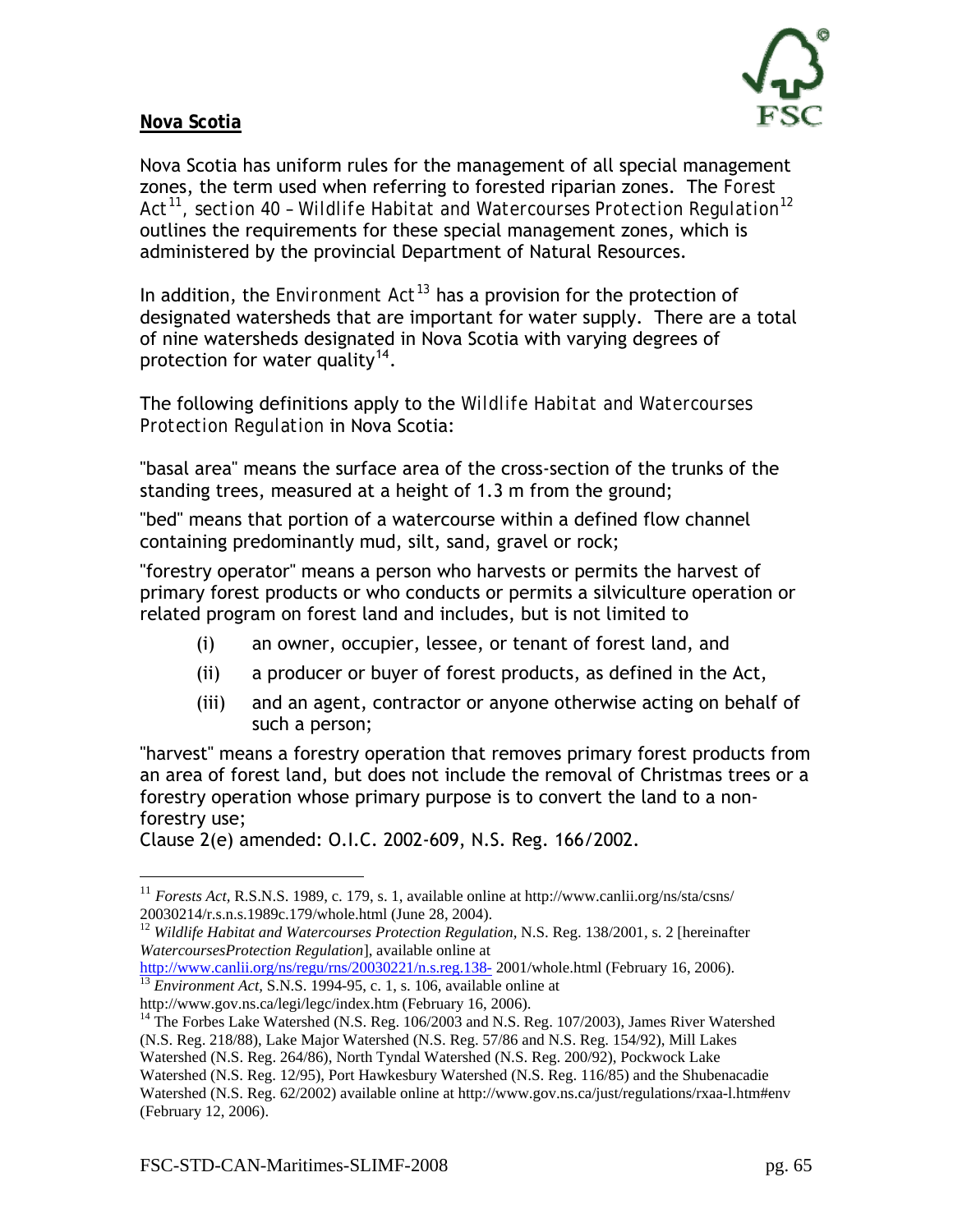

"marsh" means an area of permanent standing or slow moving water that is vegetated in whole or in part with aquatic or hydrophytic plants;

"special management zone" means an area of forest required to be established adjacent to a watercourse in accordance with Sections 5 and 6 to protect the watercourse and bordering wildlife habitat from the effects of forestry operations;

"vehicle" means a vehicle propelled or driven otherwise than by muscular power, whether or not the vehicle is registered pursuant to the *Motor Vehicle Act*;

"watercourse" means the bed and shore of a river, stream, lake, creek, pond, marsh, estuary or salt-water body that contains water for at least part of each year.<sup>[15](#page-65-0)</sup>

A 20 m special management zone is to be established along watercourses who's width is equal to or greater than 50 cm and are situated on or adjacent to forest land where forestry operations are to be carried out. Should the average slope be greater that 20% within the 20m special management zone, said zone shall be increased by 1m for each additional 2% of slope to a maximum of 60m.<sup>[16](#page-65-1)</sup> The average width of a watercourse shall be determined by measuring the width of the bed of the watercourse at 10 approximately equidistant locations extending along the entire portion of the watercourse situated within or adjacent to the forest land where a forestry operation is carried on.<sup>[17](#page-65-2)</sup>

Within a special management zone a forest operator shall not: (a) permit the use of, use or operate a vehicle for forestry operations within 7 m of the watercourse;

(b) reduce the basal area of living trees to less than 20  $m^2$  per hectare; or

(c) create an opening in the dominant tree canopy larger than 15 m at its greatest dimension.

One exception to the travel rule within special management zones is the operation of a vehicle for the purpose of watercourse crossing approved by the Department of Environment and Labour<sup>[18](#page-65-3)</sup>

For watercourses less than 50cm, no forestry operator shall permit the use of a vehicle for forestry operations within 5m of the watercourse, except for the above noted exception for watercourse crossings.<sup>[19](#page-65-4)</sup>

Within all special management zones understory vegetation and noncommercial trees are to be retained to the fullest extent possible. Operators

<span id="page-65-0"></span><sup>&</sup>lt;sup>15</sup> Wildlife Habitats and Watercourses Protection Regulation, s. 2.

<span id="page-65-2"></span><span id="page-65-1"></span><sup>&</sup>lt;sup>16</sup> Wildlife Habitats and Watercourses Protection Regulation, ss. 6(1) & 6(2).<br><sup>17</sup> Wildlife Habitats and Watercourses Protection Regulation, s. 5.<br><sup>18</sup> Wildlife Habitats and Watercourses Protection Regulation, ss. 3 & 4

<span id="page-65-3"></span>

<span id="page-65-4"></span> $19$  Wildlife Habitats and Watercourses Protection Regulation, s. 7.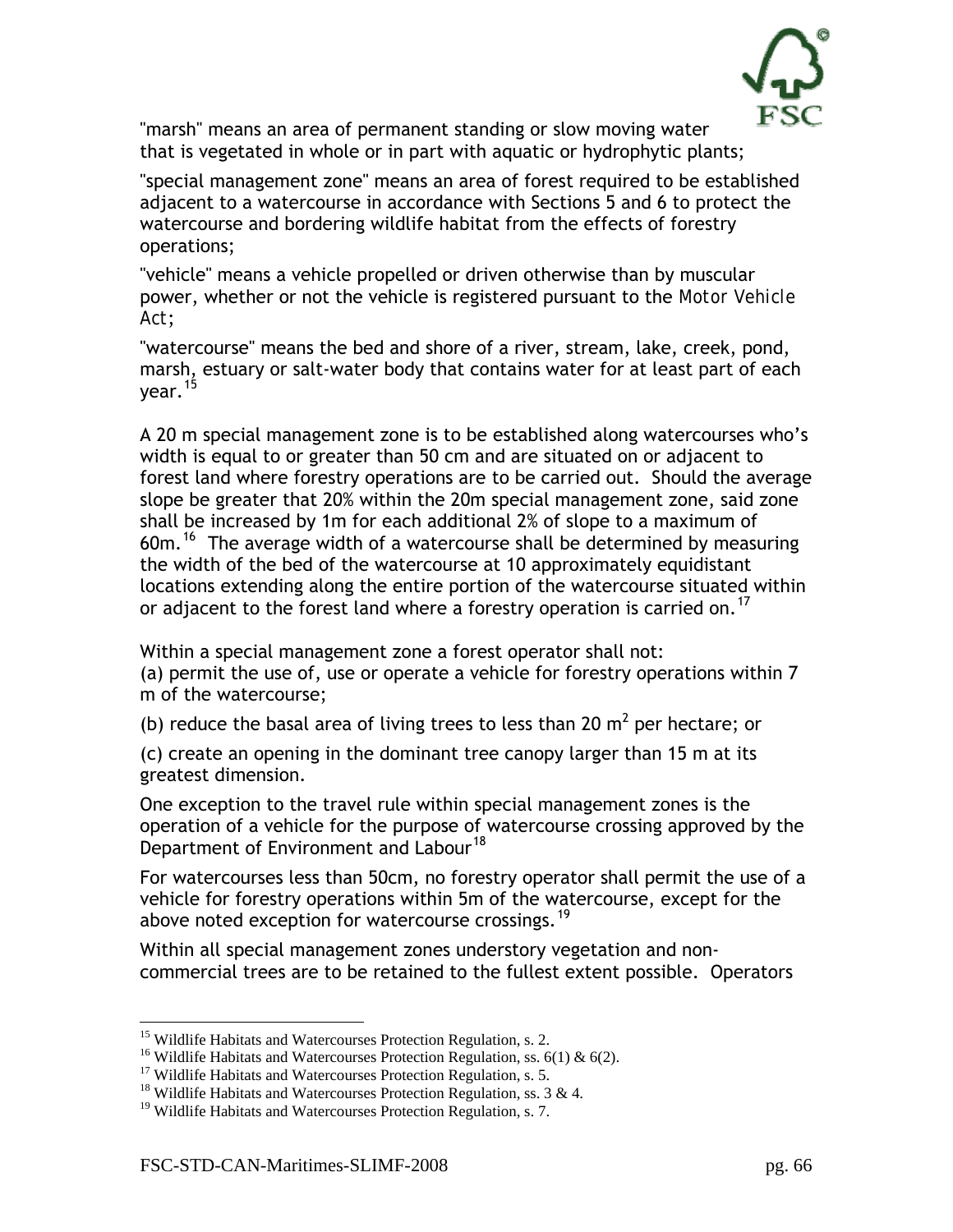

are not allowed to conduct any operation within 20 m of the watercourse that will result in sediment getting into the watercourse.<sup>[20](#page-66-0)</sup>

#### **Prince Edward Island**

Prince Edward Island has uniform rules for the management of all forested riparians, which is applied to banks of streams, lakes and wetlands in the same manner, whether on private or public lands. The governing legislation is the *Environmental Protection Act[21](#page-66-1)*, which is the responsibility of the Department of Fisheries, Aquaculture and Environment.

#### **Definitions**

The following definitions apply to the Environmental Protection Act and riparian forests in Prince Edward Island:

"buffer zone" means a buffer zone required to be established and maintained under this section or section 11.2;

"forested land" means land on which the dominant vegetative cover is trees or shrubs;

"watercourse" means a watercourse that

- (i) has a defined sediment bed and flow-defining banks that connect with a larger watercourse; or
- (ii) exhibits a continuous flow of water during any 72-hour period from July 1 to October 31 of any year;

"watercourse boundary" means the top edge of the bank or slope that defines, under normal high water conditions, the course of water flow or the edge of standing water in a watercourse;

"wetland" means a wetland identified as open water, deep marsh, shallow marsh or salt marsh as defined in the 1990 Prince Edward Island Wetland Inventory $^{22}$  $^{22}$  $^{22}$ 

In relation to watercourses the Act is fairly specific regarding allowed uses and areas of travel. There is a no travel zone within 10 metres of the watercourse boundary or wetland boundary, which extends to any of the following alterations:

- (a) constructing a control dam, river diversion or drainage diversion;
- (b) draining, pumping, dredging, excavating, or removing soil, water, mud, sand, gravel, aggregate of any kind, or litter from any watercourse or wetland;

 $\overline{a}$ 

<span id="page-66-0"></span><sup>&</sup>lt;sup>20</sup> Wildlife Habitats and Watercourses Protection Regulation, ss. 8 & 9.

<span id="page-66-1"></span> $21$  Environmental Protection Act RS.P.E.I., C. E-9. Available online at

http://www.gov.pe.ca/law/statutes/pdf/e-09.pdf (February 14, 2005).

<span id="page-66-2"></span> $22$  Environmental Protection Act, s. 1.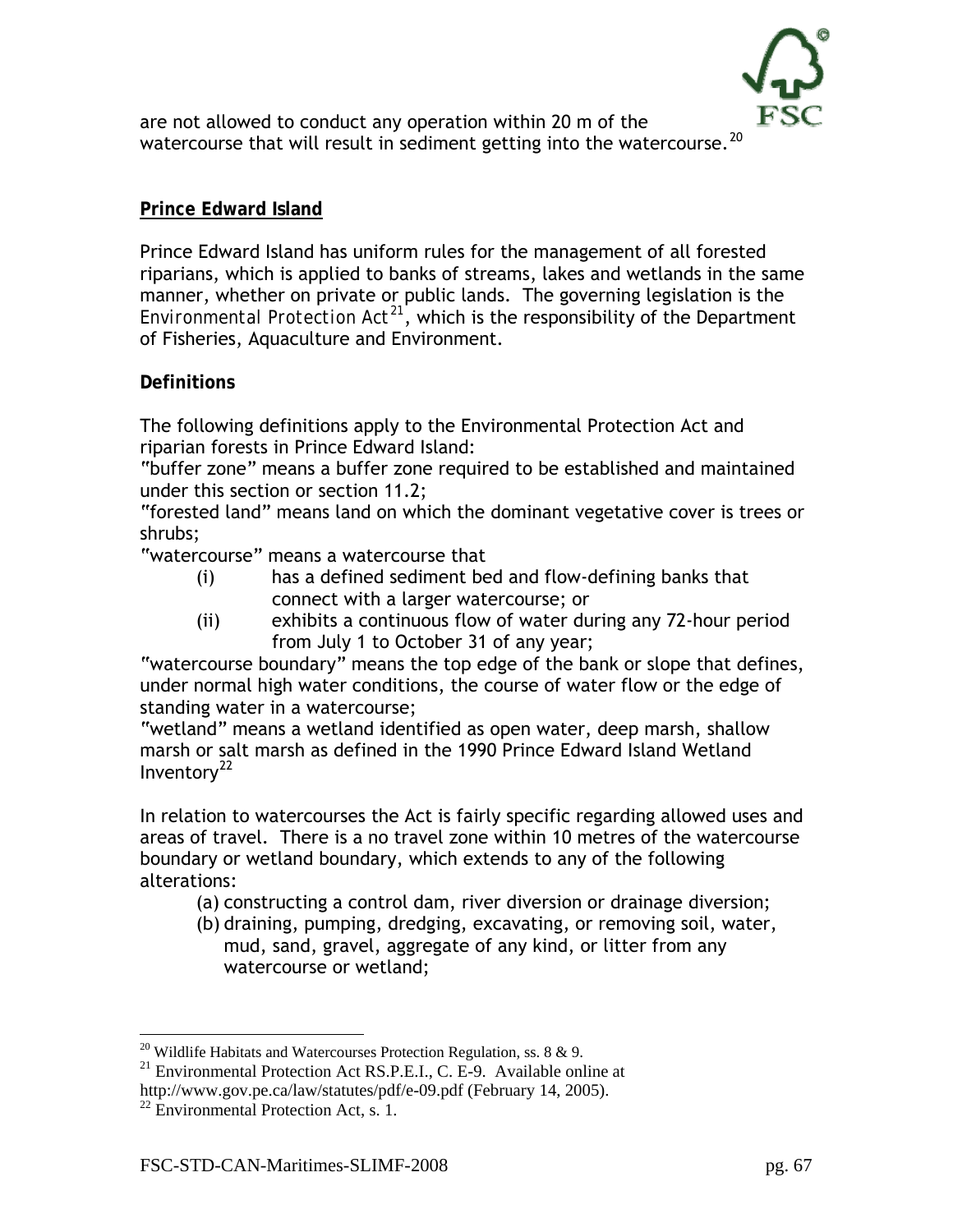

- (c) deliberately dumping, infilling, or depositing in any watercourse or on any wetland any soil, water, stones, sand, gravel, mud, rubbish, litter or material of any kind;
- (d) placing or removing structures, including wharves, breakwaters, slipways, or placing or removing obstructions, including bridges,culverts, or dams;
- (e) operating machinery on the bed of a watercourse or wetland;
- *(f)* disturbing the ground, either by excavating or depositing earthen or other material, in or on a watercourse or wetland; and
- *(g)* carrying out any type of instream activity, including debris removal, habitat development, or placement of instream structures.  $23$

The Minister does have the power to appoint a watercourse alteration advisory committee to review applications for watercourse or wetland alteration permits and to advise the Minister on proposed watercourse and wetland alteration projects.<sup>[24](#page-67-1)</sup>

The Act states that all forest owners shall establish and maintain forested riparian zones on all forested land owned by that person that is adjacent to a watercourse or wetland. When dealing with a landlocked pond or a perimeter coastline forested riparian zones shall be established and maintained on the strip of forested land on the upland side of, and immediately adjacent to, a watercourse boundary or a wetland boundary.<sup>[25](#page-67-2)</sup>

Forested riparian zones shall be:

- a) 20 metres in width where the slope within 20 metres of the watercourse or wetland boundary is 9% or less; and
- b) 30 metres in width where the slope within 30 metres of the watercourse or wetland boundary is greater than  $9\%$ . <sup>[26](#page-67-3)</sup>

Activities not permitted within the riparian forest zone are as follows:

- (a) apply pesticides using the broadcast method or for nonsilvicultural purposes;
- (b) construct road ditches or road ditch run outs within 15 metres of a watercourse or wetland boundary;
- (c) expose barren soil except as permitted in accordance with this Act or for site preparation for planting trees or shrubs; or
- (d) except as permitted by subsection (4.1), operate, or permit to be operated, heavy equipment in a forested riparian zone within 10 metres of the watercourse or wetland boundary. $27$

 $\overline{a}$  $23$  Environmental Protection Act, s. 10(2).

<span id="page-67-1"></span><span id="page-67-0"></span> $24$  Environmental Protection Act, s. 11.

<span id="page-67-2"></span><sup>&</sup>lt;sup>25</sup> Environmental Protection Act, s. 11.3 (1).

<span id="page-67-3"></span> $26$  Environmental Protection Act, s. 11.3 (5).

<span id="page-67-4"></span><sup>&</sup>lt;sup>27</sup> Environmental Protection Act, s. 11.3 (6).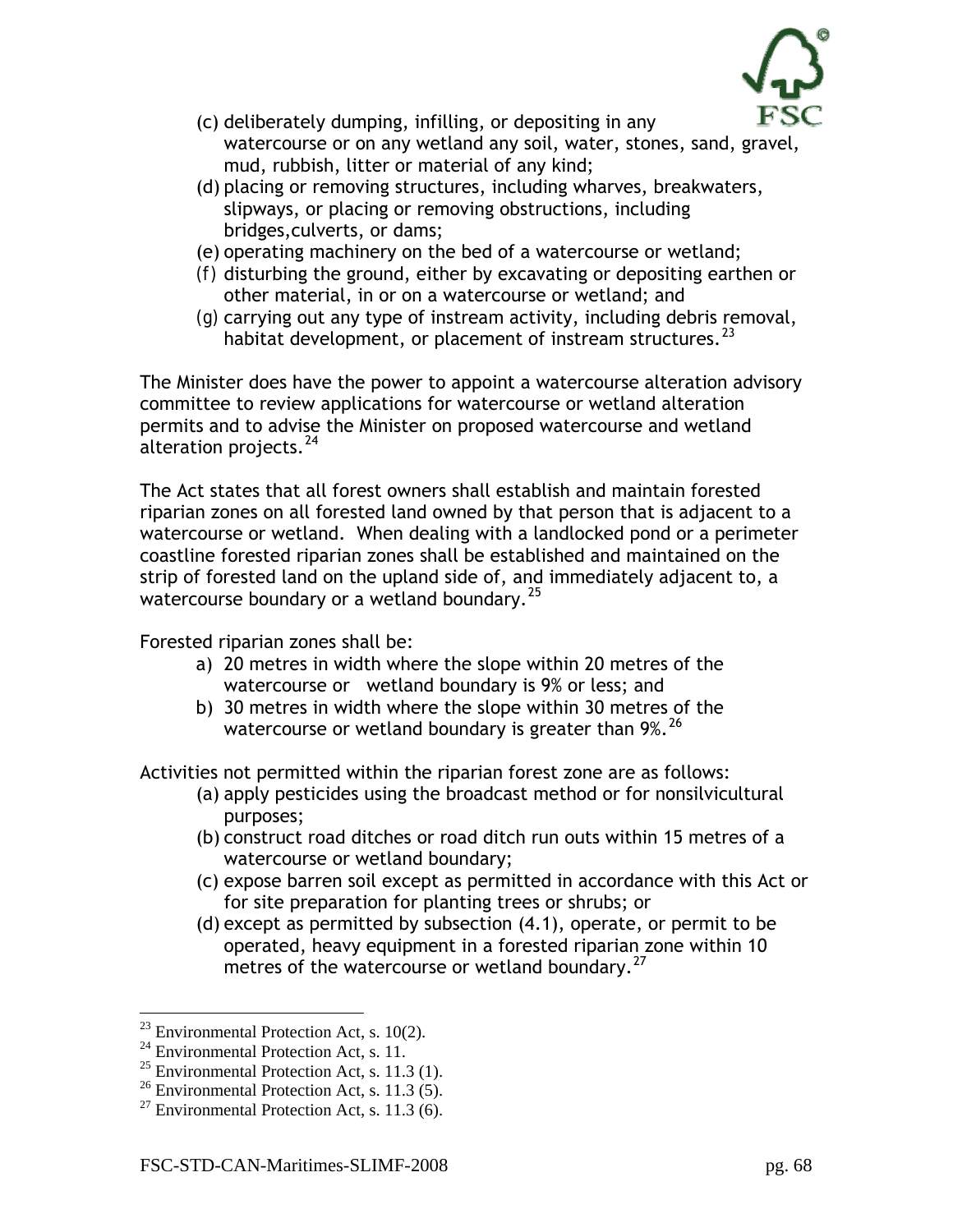

When harvesting does occur in a forested riparian zone no person shall cut or remove, within a ten-year period, more than one-third of the live trees having a stem diameter, measured at or less than 20 centimetres above ground level, of

(a) between 10 and 30 centimetres, or

*(b)* 30 centimetres or greater<sup>[28](#page-68-0)</sup>.

All trees harvested from within a forested riparian zone shall be cut or removed by means of a selection harvest. Exceptions to the restrictions may be granted with the written permission of the Minister.<sup>[29](#page-68-1)</sup>

Forested riparian zones may not be converted to any other use than forest production, except for the construction of highways and access roads. This is allowed if

- (a) the construction is authorized by a permit from the Minister; and
- (b) the length of disturbed area in the riparian zone along the stream is kept to the minimum required to ensure compliance with the safety and design standards applicable to the construction.<sup>[30](#page-68-2)</sup>

 $\overline{a}$ 

 $^{28}$  Environmental Protection Act, s. 11.4 (1).

<span id="page-68-1"></span><span id="page-68-0"></span><sup>&</sup>lt;sup>29</sup> Environmental Protection Act, ss. 11.4  $(2)$  and (4).

<span id="page-68-2"></span> $30$  Environmental Protection Act, s. 11.3 (4.1)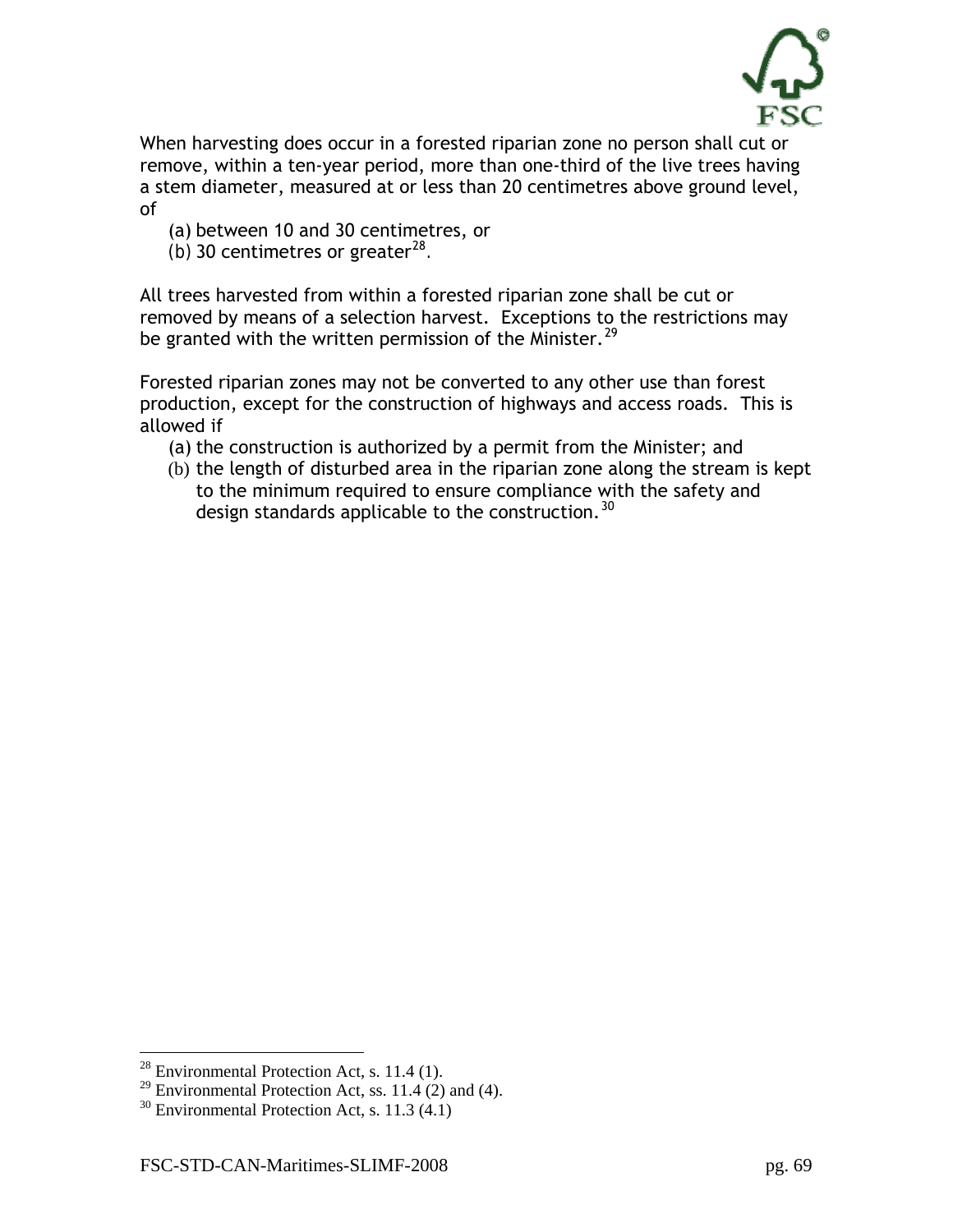

# Appendix E: Highly Hazardous Pesticides

Indicators and thresholds for the identification of 'highly hazardous' pesticides This list is effective as of January 2006 but is currently under review. For an up-to-date list contact FSC International at http://www.fsc.org/en/

| Criterion (derived<br>from FSC    | Indicator                             | Threshold for inclusion on FSC list<br>of 'highly hazardous pesticides' |  |  |  |  |  |
|-----------------------------------|---------------------------------------|-------------------------------------------------------------------------|--|--|--|--|--|
| Principles and                    |                                       |                                                                         |  |  |  |  |  |
| Criteria, 2002)                   |                                       |                                                                         |  |  |  |  |  |
| Quantitative or semi-quantitative |                                       |                                                                         |  |  |  |  |  |
| Acute toxicity to                 | WHO toxicity class (active            | If acute oral LD50 for rats $\leq 200$                                  |  |  |  |  |  |
| mammals                           | ingredients)                          | mg/kg b.w.                                                              |  |  |  |  |  |
|                                   | Acute toxicity (oral LD50 for rats)   | WHO toxicity class 1a, 1b.                                              |  |  |  |  |  |
|                                   | (Acute) reference dose (RfD)          |                                                                         |  |  |  |  |  |
| Acute toxicity to                 | Aquatic toxicity (LC50)               | If LC50 < 50 ug/l (microgrammes                                         |  |  |  |  |  |
| aquatic organisms                 |                                       | per liter)                                                              |  |  |  |  |  |
| Chronic toxicity to<br>mammals    | Reference dose                        | If RfD < $0.01$ mg/kg day                                               |  |  |  |  |  |
| Persistence in soil               | Half-life in soil or water (DT50)     | If DT50 $\geq$ 100 d, 'strongly                                         |  |  |  |  |  |
| or water                          |                                       | persistent'                                                             |  |  |  |  |  |
| Bio-magnification,                | Octanol-water partition               | If KOW > $1000$ i.e. $log(KOW) > 3$                                     |  |  |  |  |  |
| bio-accumulation                  | coefficient (KOW) or bio-             |                                                                         |  |  |  |  |  |
|                                   | concentration factor (BCF) or bio-    |                                                                         |  |  |  |  |  |
|                                   | accumulation factor (BAF)             |                                                                         |  |  |  |  |  |
| Carcinogenicity                   | IARC carcinogen; US EPA<br>carcinogen | If listed in any category below                                         |  |  |  |  |  |
|                                   |                                       | (a) International Agency for                                            |  |  |  |  |  |
|                                   |                                       | Research on Cancer (IARC) within                                        |  |  |  |  |  |
|                                   |                                       | Group 1: 'The agent (mixture) is                                        |  |  |  |  |  |
|                                   |                                       | carcinogenic to humans', or within                                      |  |  |  |  |  |
|                                   |                                       | Group 2A: 'The agent (mixture) is                                       |  |  |  |  |  |
|                                   |                                       | probably carcinogenic to humans'                                        |  |  |  |  |  |
|                                   |                                       | (IARC 2004);                                                            |  |  |  |  |  |
|                                   |                                       | (b) US Environmental Protection                                         |  |  |  |  |  |
|                                   |                                       | Agency (EPA) defined as a chemical                                      |  |  |  |  |  |
|                                   |                                       | that is within Group A: 'Human                                          |  |  |  |  |  |
|                                   |                                       | carcinogen' (US EPA 1986);                                              |  |  |  |  |  |
|                                   |                                       |                                                                         |  |  |  |  |  |
|                                   |                                       | (c) US EPA defined as a chemical                                        |  |  |  |  |  |
|                                   |                                       | that can 'reasonably be expected to                                     |  |  |  |  |  |
|                                   |                                       | be carcinogenic to humans'<br>(chemicals categorised by EPA into        |  |  |  |  |  |
|                                   |                                       | Group B2, see below)                                                    |  |  |  |  |  |
| Endocrine                         | EDC listed by the US EPA and NTP      | If classified as EDC by US NTP or                                       |  |  |  |  |  |
| disrupting chemical               |                                       | <b>EPA</b>                                                              |  |  |  |  |  |
| (EDC)                             |                                       |                                                                         |  |  |  |  |  |
| Mutagenicity to                   | (not specified any further)           | If mutagenic to any species of                                          |  |  |  |  |  |
| mammals                           |                                       | mammals                                                                 |  |  |  |  |  |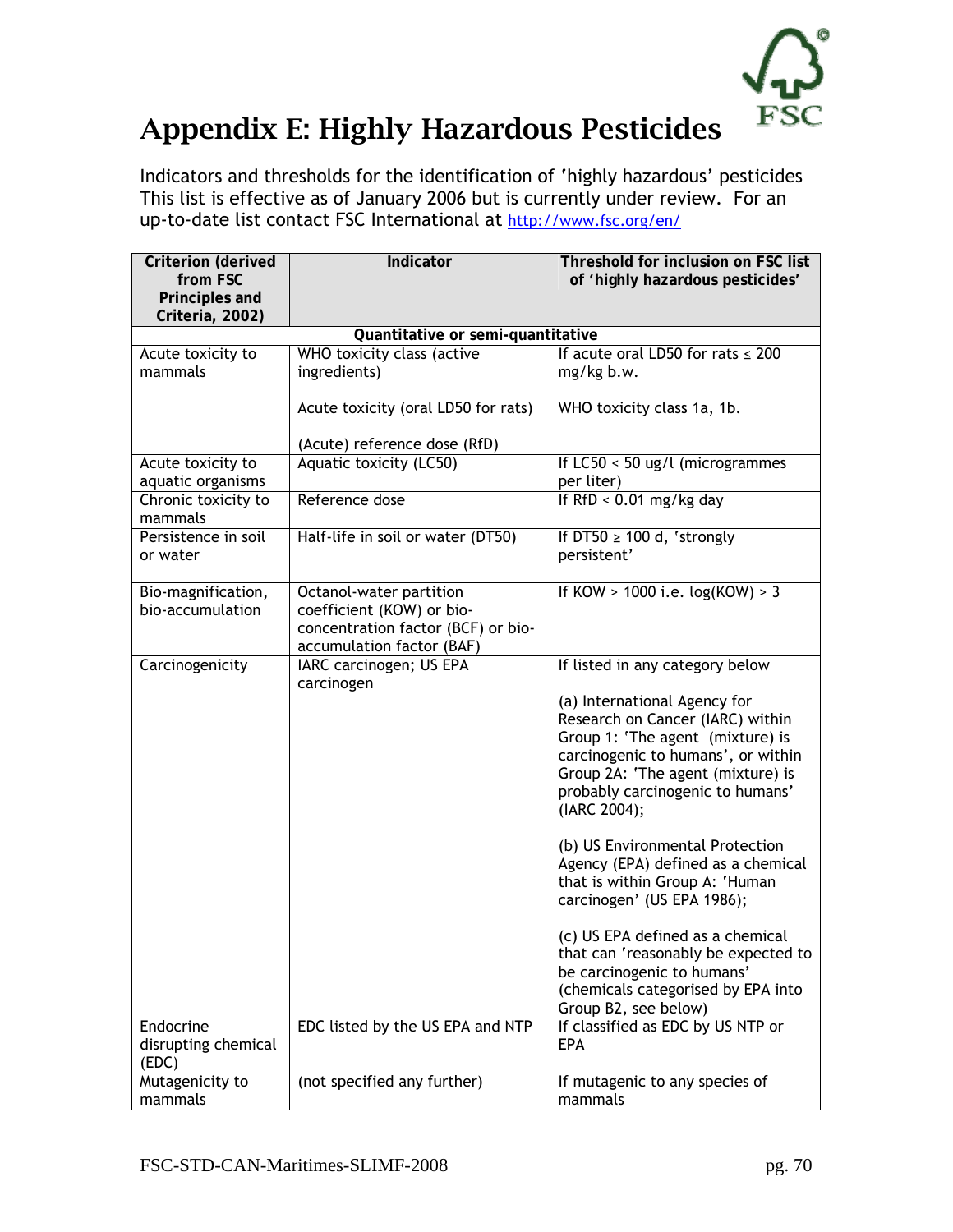| Criterion (derived<br>from FSC<br>Principles and<br>Criteria, 2002) | Indicator                                                                                                                                                                                                                                                                                                                                                                                                      | Threshold for inclusion on FSC list<br>of 'highly hazardous pesticides'                                                                                                                                                                                                                                                                                                                                                                                                                         |
|---------------------------------------------------------------------|----------------------------------------------------------------------------------------------------------------------------------------------------------------------------------------------------------------------------------------------------------------------------------------------------------------------------------------------------------------------------------------------------------------|-------------------------------------------------------------------------------------------------------------------------------------------------------------------------------------------------------------------------------------------------------------------------------------------------------------------------------------------------------------------------------------------------------------------------------------------------------------------------------------------------|
|                                                                     | Qualitative                                                                                                                                                                                                                                                                                                                                                                                                    |                                                                                                                                                                                                                                                                                                                                                                                                                                                                                                 |
| Specific chemical<br>class                                          | Chlorinated hydrocarbon<br>(definition from Radosevich et al,<br>$2002$ :<br>Compounds which contain only<br>carbon, hydrogen and one or more<br>halogen, AND/OR<br>organic molecules with hydrogen<br>and carbon atoms in a linear or<br>ring carbon structure, containing<br>carbon-bonded chlorine, which<br>may also contain oxygen and/or<br>sulphur, but which do not contain<br>phosphorus or nitrogen. | If chemical meets definition from<br>Radosevich et al, 2002.<br>Note: the 2002 policy includes the<br>statement that "not all<br>organochlorines exceed the stated<br>thresholds for toxicity, persistence<br>or bioaccumulation, and they are<br>not included in this list of<br>prohibited pesticides, but they<br>should be avoided".<br>However, the current list of 'highly<br>hazardous' pesticides does not<br>include organochlorines unless they<br>are excluded on the basis of other |
|                                                                     |                                                                                                                                                                                                                                                                                                                                                                                                                | indicators.                                                                                                                                                                                                                                                                                                                                                                                                                                                                                     |
| Heavy metals:                                                       | Lead (Pb), cadmium (Cd), arsenic<br>(As) and mercury (Hg)                                                                                                                                                                                                                                                                                                                                                      | If pesticide contains any heavy<br>metal as listed                                                                                                                                                                                                                                                                                                                                                                                                                                              |
| Dioxins (residues or<br>emissions)                                  | Equivalents of 2,3,7,8-TCDD                                                                                                                                                                                                                                                                                                                                                                                    | If contaminated with any dioxins at<br>a level of 10 part per trillion<br>(corresponding to10 ng/kg) or<br>greater of tetrachlorodibenzo-p-<br>dioxin (TCDD) equivalent, or if it<br>produces such an amount of]<br>dioxin[s] when burned                                                                                                                                                                                                                                                       |
| International<br>legislation                                        | Banned by international<br>agreement                                                                                                                                                                                                                                                                                                                                                                           | If banned by international<br>agreement                                                                                                                                                                                                                                                                                                                                                                                                                                                         |

 $\sum_{i=1}^{n}$ 

 $\ddot{\phantom{0}}$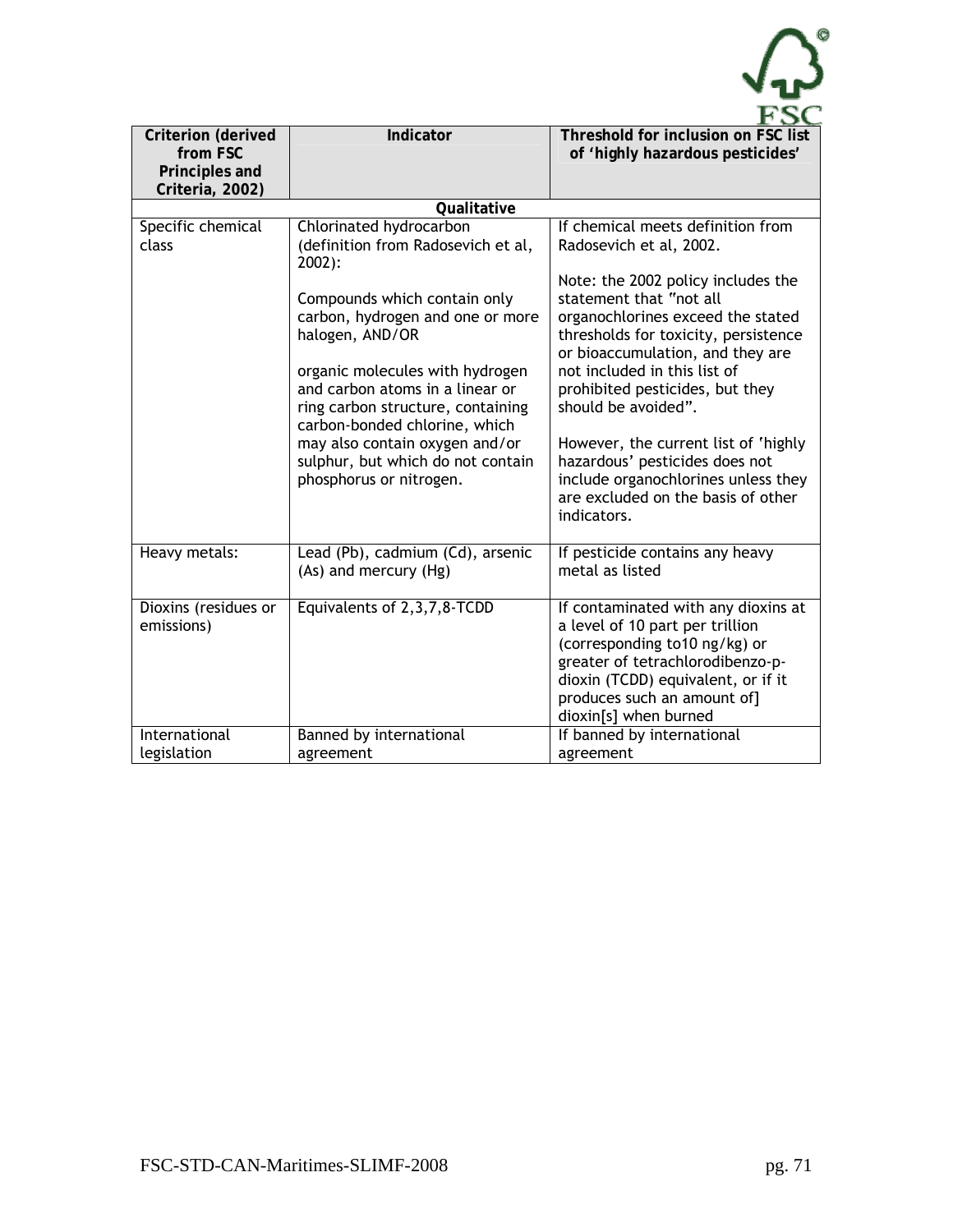### Appendix F: High Conservation Value Forest Assessment Framework

This framework is designed to be used in order to help identify potential High Conservation Value Forests (HCVF) in the context of achieving certification to FSC Canada's Maritimes Standard. It is based on a framework originally developed by ProForest and since that time it has been applied in many forest regions around the world.

The framework is organized as a table covering six categories derived from the definition of HCVFs from the FSC standards. The six categories are:

- **Category 1:** Forest areas containing globally, regionally or nationally significant **concentrations of biodiversity values** (e.g., endemism, endangered species, refugia);
- **Category 2:** Forest areas containing globally, regionally or nationally significant **large landscape level forests**, contained within, or containing the management unit, where viable populations of most if not all naturally occurring species exist in natural patterns of distribution and abundance;
- **Category 3:** Forest areas that are in or contain **rare, threatened or endangered ecosystems**;
- **Category 4:** Forest areas that provide basic **services of nature in critical situations** (e.g., watershed protection, erosion control);
- **Category 5:** Forest areas **fundamental to meeting basic needs of local communities** (e.g., subsistence, health); and,
- **Category 6:** Forest areas **critical to local communities´ traditional cultural identity** (areas of cultural, ecological, economic or religious significance identified in cooperation with such local communities).

Each category has a question or questions (the left-hand column below) that aim to identify whether the management unit contains any of the values relevant to each category. Negative answers to these questions mean that the forest operation likely does not include High Conservation Values (HCV) in that category. Positive answers lead to further investigation. The right-hand column explains the rationale for the conservation of the particular value.

Guidance material prepared for use in FSC Canada's Boreal and B.C. standards include two additional columns. The third column (Possible Sources) provides sources of information on these values (e.g., COSEWIC lists in Canada, Conservation Data Centre lists, etc.). The fourth column (Criteria and Guidance for Assessing HCVs) is used if the response to any of the first series of questions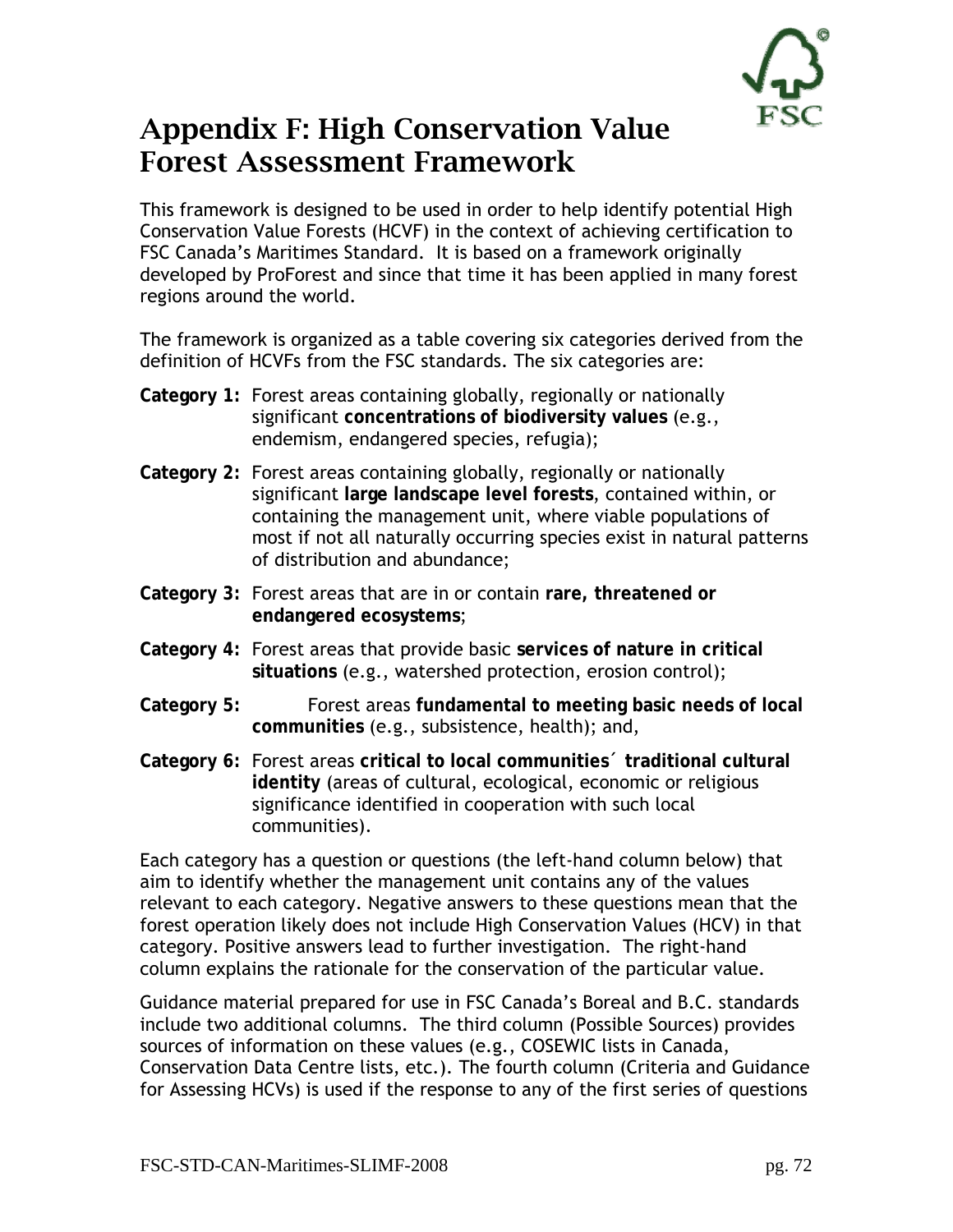

(Item column) is positive. It includes a series of sub-questions to assist the applicant in determining whether the evidence supports a HCVF designation. FSC Canada encourages certification applicants to consult the more detailed guidance in those standards, and expects to publish guidance material along these lines but particularly relevant to the Maritimes provinces in 2007.

| Item                                                                                                                                                                                                                                                                                                                                                                                                                                             | Rationale                                                                                                                                                                                                                                                       |
|--------------------------------------------------------------------------------------------------------------------------------------------------------------------------------------------------------------------------------------------------------------------------------------------------------------------------------------------------------------------------------------------------------------------------------------------------|-----------------------------------------------------------------------------------------------------------------------------------------------------------------------------------------------------------------------------------------------------------------|
| Category 1) Forest areas containing globally, regionally or nationally significant concentrations of<br>biodiversity values (e.g., endemism, endangered species, refugia)                                                                                                                                                                                                                                                                        |                                                                                                                                                                                                                                                                 |
| 1. Does the forest contain species at risk or<br>potential habitat of species at risk as listed by<br>international, national or territorial/provincial<br>authorities?                                                                                                                                                                                                                                                                          | Ensures the maintenance of vulnerable and/or<br>irreplaceable elements of biodiversity.                                                                                                                                                                         |
| 2. Does the forest contain a globally, nationally or<br>regionally significant concentration of endemic<br>species?                                                                                                                                                                                                                                                                                                                              | Ensures the maintenance of vulnerable and/or<br>irreplaceable elements of biodiversity.                                                                                                                                                                         |
| 3. Does the forest include critical habitat<br>containing globally, nationally or regionally<br>significant seasonal concentration of species (one<br>or several species, e.g., concentrations of wildlife<br>in breeding sites, wintering sites, migration sites,<br>migration routes or corridors -latitudinal as well as<br>altitudinal, watershed level forests or riparian<br>forests associated with high value fisheries habitat<br>$)$ ? | Addresses wildlife habitat requirements critical to<br>maintaining population viability (regional "hot<br>spots").                                                                                                                                              |
| 4. Does the forest contain critical habitat for<br>regionally significant species (e.g., species<br>representative of habitat types naturally occurring<br>in the management unit, focal species, species<br>declining regionally, including concentrations of<br>aquatic species whose habitat is dependent on<br>riparian forest or watershed condition)?                                                                                      | Population and meta-population viability                                                                                                                                                                                                                        |
| 5. Does the forest support concentrations of<br>species at the edge of their natural ranges or<br>outlier populations?                                                                                                                                                                                                                                                                                                                           | Relevant conservation issues include vulnerability<br>against range contraction and potential genetic<br>variation at range edge. Outlier and edge of range<br>populations may also play a critical role in<br>genetic/population adaptation to global warming. |
| 6. Does the forest lie within, adjacent to, or<br>contain a conservation area:<br>a) designated by an international authority,<br>b) legally designated or proposed by relevant<br>federal/provincial/ territorial legislative body, or<br>c) identified in regional land use plans or<br>conservation plans.                                                                                                                                    | Ensures compliance with the conservation intent of<br>a conservation area and that regionally significant<br>forests are evaluated for consistency with the<br>conservation intent.                                                                             |
| Category 2) Forest areas containing globally, regionally or nationally significant large landscape<br>level forests, contained within, or containing the management unit, where viable populations of                                                                                                                                                                                                                                            |                                                                                                                                                                                                                                                                 |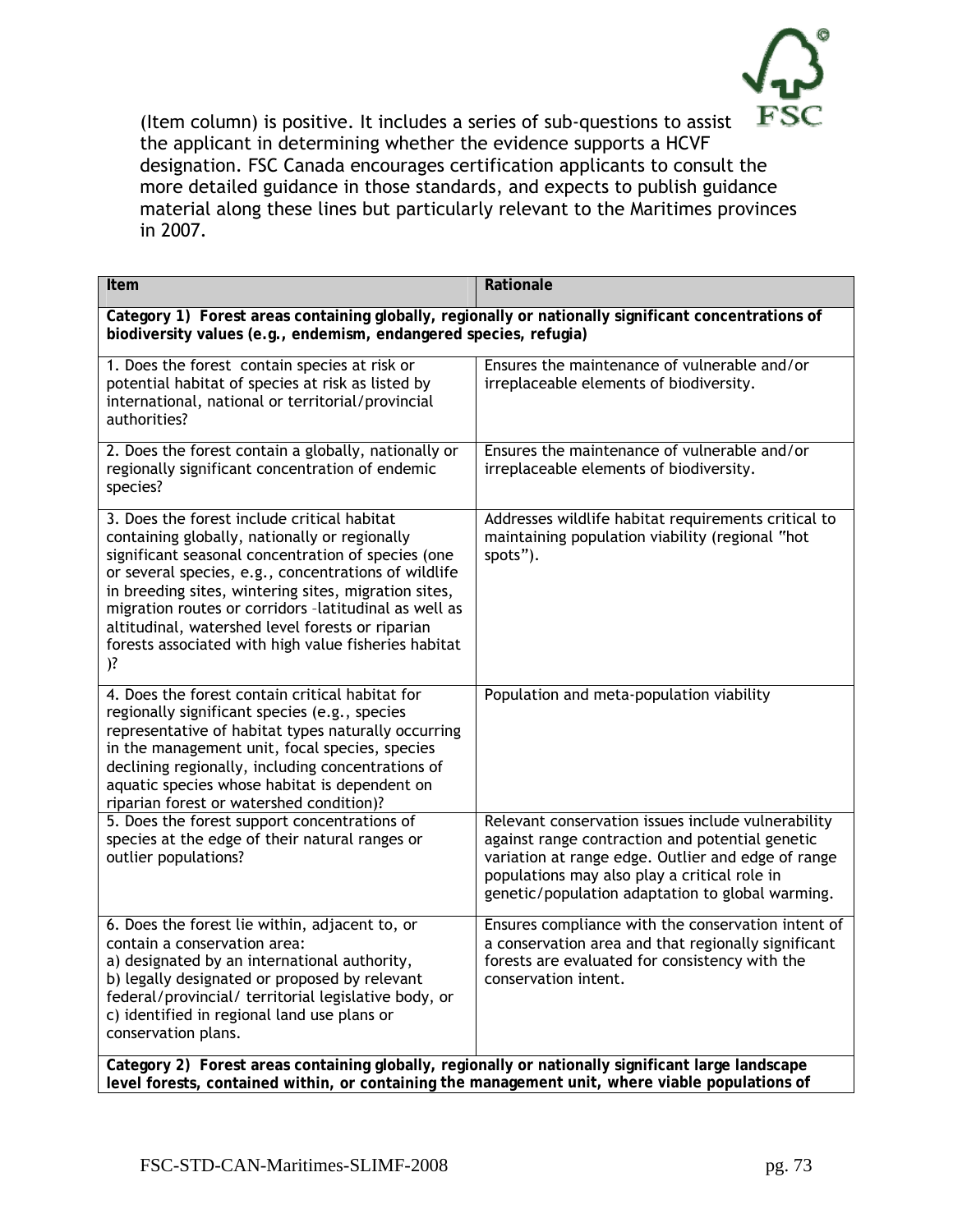

| <b>TOX</b>                                                                                          |
|-----------------------------------------------------------------------------------------------------|
| most if not all naturally occurring species exist in natural patterns of distribution and abundance |
|                                                                                                     |

| 7. Does the forest constitute or form part of a<br>globally, nationally or regionally significant forest<br>landscape that includes populations of most native<br>species and sufficient habitat such that there is a                                                               | The forest must not only be large enough to<br>potentially support most or all native species, but<br>long-term, large-scale natural disturbances can<br>take place without losing their resilience to                                                  |  |
|-------------------------------------------------------------------------------------------------------------------------------------------------------------------------------------------------------------------------------------------------------------------------------------|---------------------------------------------------------------------------------------------------------------------------------------------------------------------------------------------------------------------------------------------------------|--|
| high likelihood of long-term species persistence?                                                                                                                                                                                                                                   | maintain the full range of ecosystem processes and<br>functions (i.e., naturally functioning landscape).                                                                                                                                                |  |
| Category 3) Forest areas that are in or contain rare, threatened or endangered ecosystems                                                                                                                                                                                           |                                                                                                                                                                                                                                                         |  |
| 8. Does the forest contain naturally rare ecosystem<br>types?                                                                                                                                                                                                                       | These forests contain many unique species and<br>communities that are adapted only to the<br>conditions found in these rare forest types.                                                                                                               |  |
| 9. Are there ecosystem types or ecosystem type<br>conditions within the forest or ecoregion that have<br>significantly declined, or under sufficient present<br>and/or future development pressures that they will<br>likely become rare in the future (e.g., old seral<br>stages)? | Vulnerability and meta-population viability.<br>Naturally occurring seral stage distributions are an<br>essential element of habitat management<br>This indicator includes anthropogenically rare<br>forest ecosystem types (e.g., late seral forests). |  |
| 10. Are there ecosystems, that are poorly<br>represented in protected areas, and likely to<br>become rare in an intact state due to ongoing<br>human activities?                                                                                                                    | Maintenance of benchmarks or controls are<br>essential to responsible management                                                                                                                                                                        |  |
| 11. Are large landscape level forests (i.e., large<br>unfragmented forests) rare or absent in the forest<br>or ecoregion?                                                                                                                                                           | In regions or forests where large functioning<br>landscape level forests are rare or do not exist<br>(highly fragmented forest), many of the remnant<br>forest patches require consideration as potential<br>HCVs (i.e., best of the rest).             |  |
| 12. Are there nationally /regionally significant<br>diverse or unique forest ecosystems, forests<br>associated with unique aquatic ecosystems?                                                                                                                                      | Vulnerability; species diversity; significant<br>ecological processes.                                                                                                                                                                                  |  |
| Category 4) Forest areas that provide basic services of nature in critical situations (e.g., watershed<br>protection, erosion control)                                                                                                                                              |                                                                                                                                                                                                                                                         |  |
| 13. Does the forest contribute to maintaining the<br>quality, quantity and seasonal timing for water<br>flows that are a source of drinking water,<br>irrigation water or water for a critical economic<br>activity?                                                                | The potential impact to human communities is so<br>significant as to be 'catastrophic' leading to<br>significant loss of productivity, or sickness and<br>death, and there are no alternative sources of<br>drinking water.                             |  |
| 14. Are there forests that provide a significant<br>ecological service in mediating flooding and/or<br>drought, controlling stream flow regulation, and<br>water quality?                                                                                                           | Forest areas play a critical role in maintaining<br>water quantity and quality and the service<br>breakdown has catastrophic impacts or is<br>irreplaceable.                                                                                            |  |
| 15. Are there forests critical to erosion control?                                                                                                                                                                                                                                  | Soil, terrain or snow stability, including control of<br>erosion, sedimentation, landslides, or avalanches.                                                                                                                                             |  |
| 16. Are there "interface" forests that play a<br>significant role determining the potential spread of<br>wildfires into developed areas, or other areas<br>where fire would be harmful?<br>Category 5) Forest areas fundamental to meeting basic needs of local communities (e.g.,  | Management of interface forests can significantly<br>affect the potential spread of wildfires                                                                                                                                                           |  |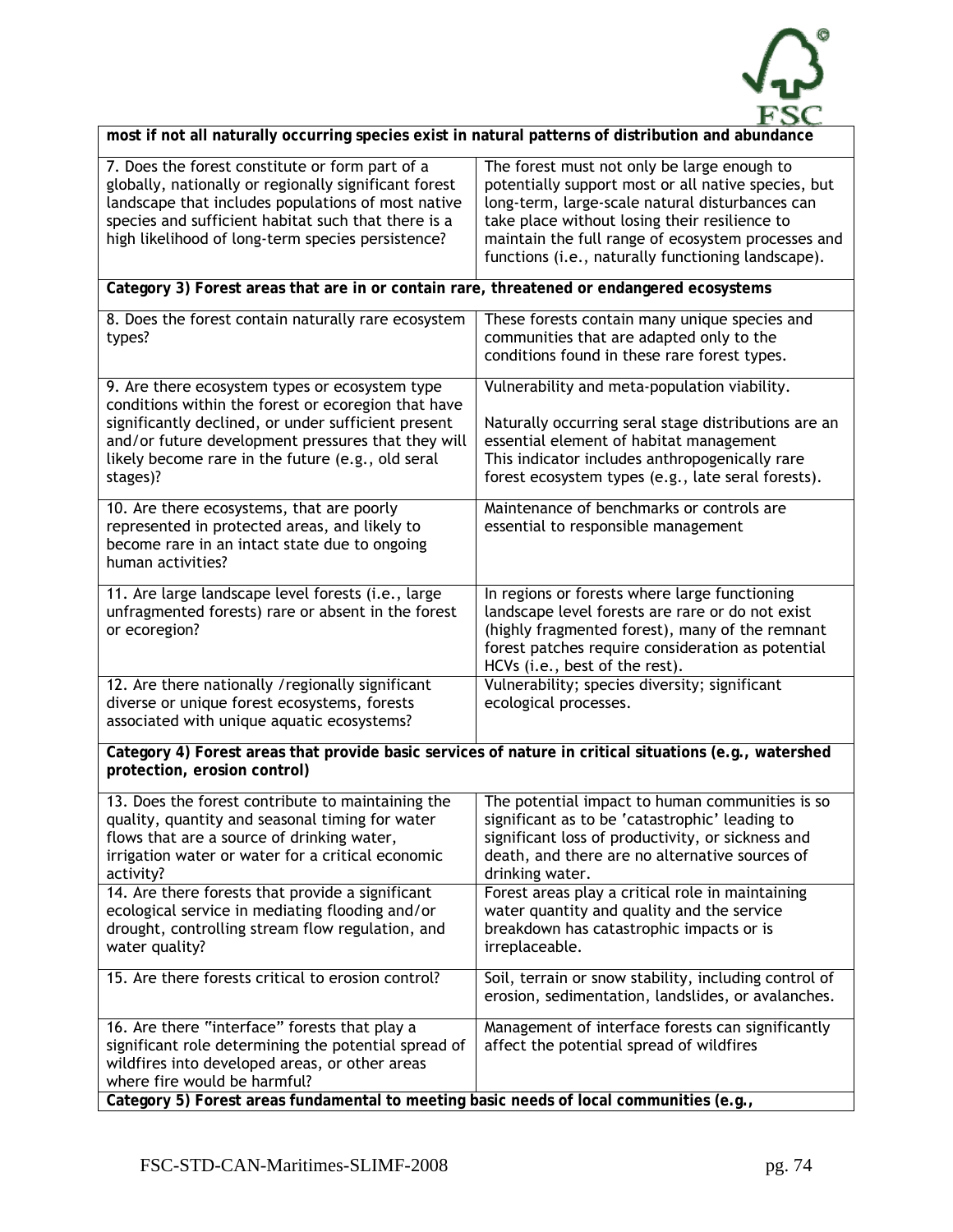

| subsistence, health) |
|----------------------|

| 17. Are there local communities that use the<br>forest? (This should include both people living<br>inside the forest area and those living adjacent to<br>it as well as any group that regularly visits the<br>forest.) Is anyone within the community making<br>use of the forest for basic needs/ livelihoods?<br>(Consider food, medicine, fodder, fuel, building<br>and craft materials, water, income). | There is a distinction being made between the use<br>by individuals (e.g, traplines) and where use of<br>the forest is fundamental for local communities. |  |  |
|--------------------------------------------------------------------------------------------------------------------------------------------------------------------------------------------------------------------------------------------------------------------------------------------------------------------------------------------------------------------------------------------------------------|-----------------------------------------------------------------------------------------------------------------------------------------------------------|--|--|
| Category 6) Forest areas critical to local communities' traditional cultural identity (areas of<br>cultural, ecological, economic or religious significance identified in cooperation with such local<br>communities)                                                                                                                                                                                        |                                                                                                                                                           |  |  |
| 18. Is the traditional cultural identity of the local<br>community particularly tied to a specific forest<br>area?                                                                                                                                                                                                                                                                                           |                                                                                                                                                           |  |  |
| 19. Is there a significant overlap of values<br>(ecological and/or cultural) that individually did<br>not meet HCV thresholds, but collectively<br>constitute HCVs?                                                                                                                                                                                                                                          | Consideration of several spatially overlapping<br>values is important in optimizing conservation<br>management.                                           |  |  |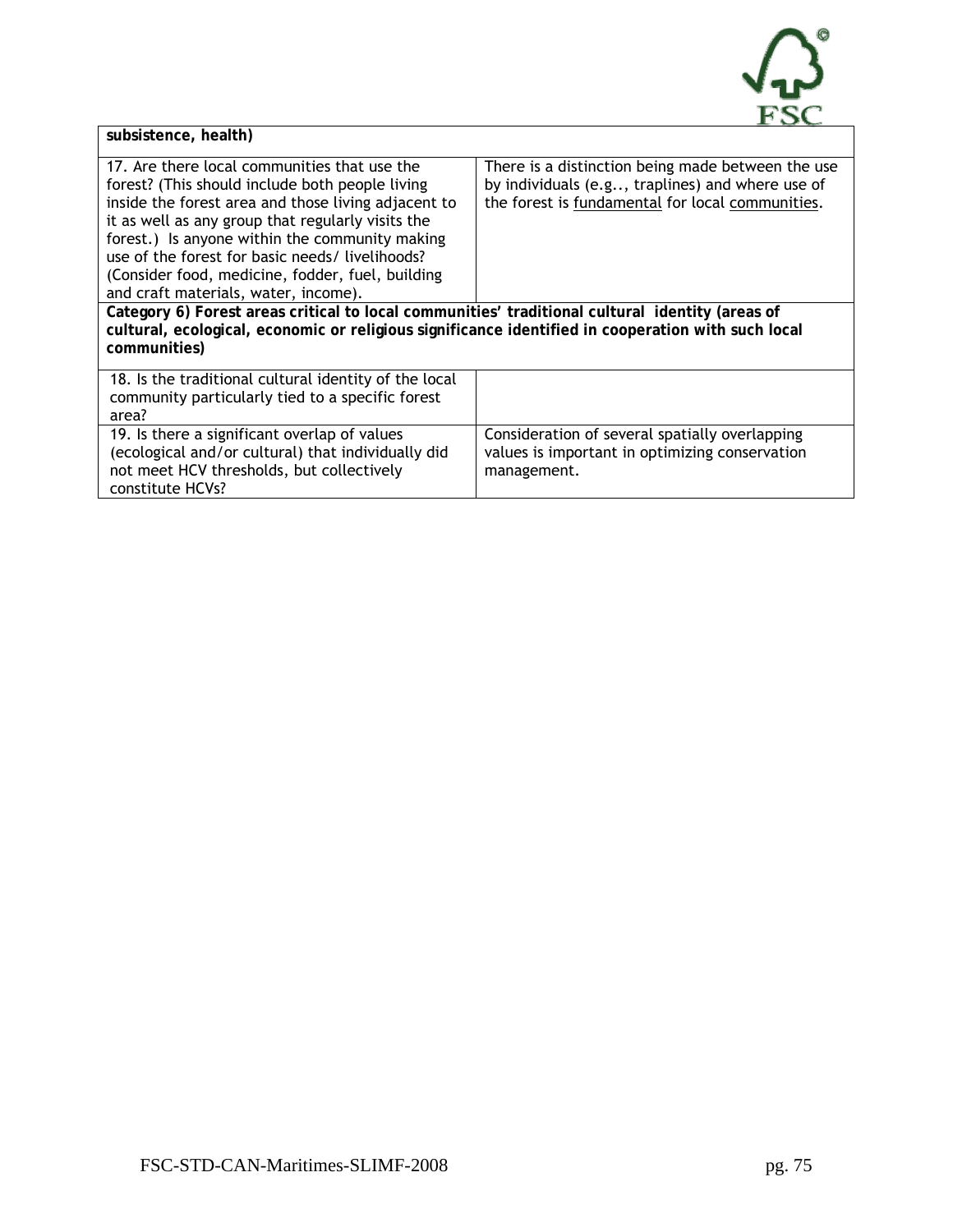

## Appendix G: Glossary

**Aboriginal peoples:** as defined in the Constitution Act of 1982 Aboriginal Peoples include "Indians, Inuit and Métis". "Indians" are recognized in Canada as "Bands" with a "Chief and Council". There are two types of "band councils" recognized in Canada; "elected councils" (according to rules laid out in the Indian Act) and "custom councils". "Indian bands" are also referred to as "First Nations" in Canada. "Métis" are recognized in Canada, although identity and membership criteria are vague.

**Aboriginal rights:** A practice, custom or tradition integral to the distinctive culture of the aboriginal group claiming the right. Often aboriginal rights, including site specific rights, can be made out even if title cannot. Aboriginal rights are collectively held rights. The federal government has primary treaty and fiduciary duties, responsibilities and obligations for "Indians and lands reserved for the Indians", but the provinces are also Crown governments and as such, also have some derivative duties, responsibilities and obligations towards "Indians and lands reserved for Indians". The courts in Canada have recognized the Métis as having some limited Aboriginal rights to site specific activities such as hunting rights. The legal framework related to Indigenous Peoples in Canada, including the roles and responsibilities with respect to Aboriginal rights of non-governmental bodies such as private corporations, is constantly evolving.

**adaptive management:** An approach to organizing management so that explicit hypotheses are tested as management activities proceed. A monitoring program tracks outcomes and, depending on how and why actual outcomes differ from expected outcomes, the management approach is reviewed and adjusted.

**affected community**: A human community that is affected by the activities on the forest being considered for certification. This will likely include all local communities as well as communities with forest product processing facilities that obtain a high proportion of their furnish from the forest.

**afforestation**: The action of converting non-forest land to forest land, which may occur by natural regeneration, seeding, or planting.

**age-class:** A distinct group of trees or portion of the growing stock of a forest recognized on the basis of being of similar age.

**assessment of environmental impacts:** Technical assessments of the manner and extent to which proposed or undertaken management activities affect the environment directly and indirectly. The assessment methodologies used must be scientifically sound. The scope of an assessment is typically outlined at the start of the project so that the project has some well-defined boundaries.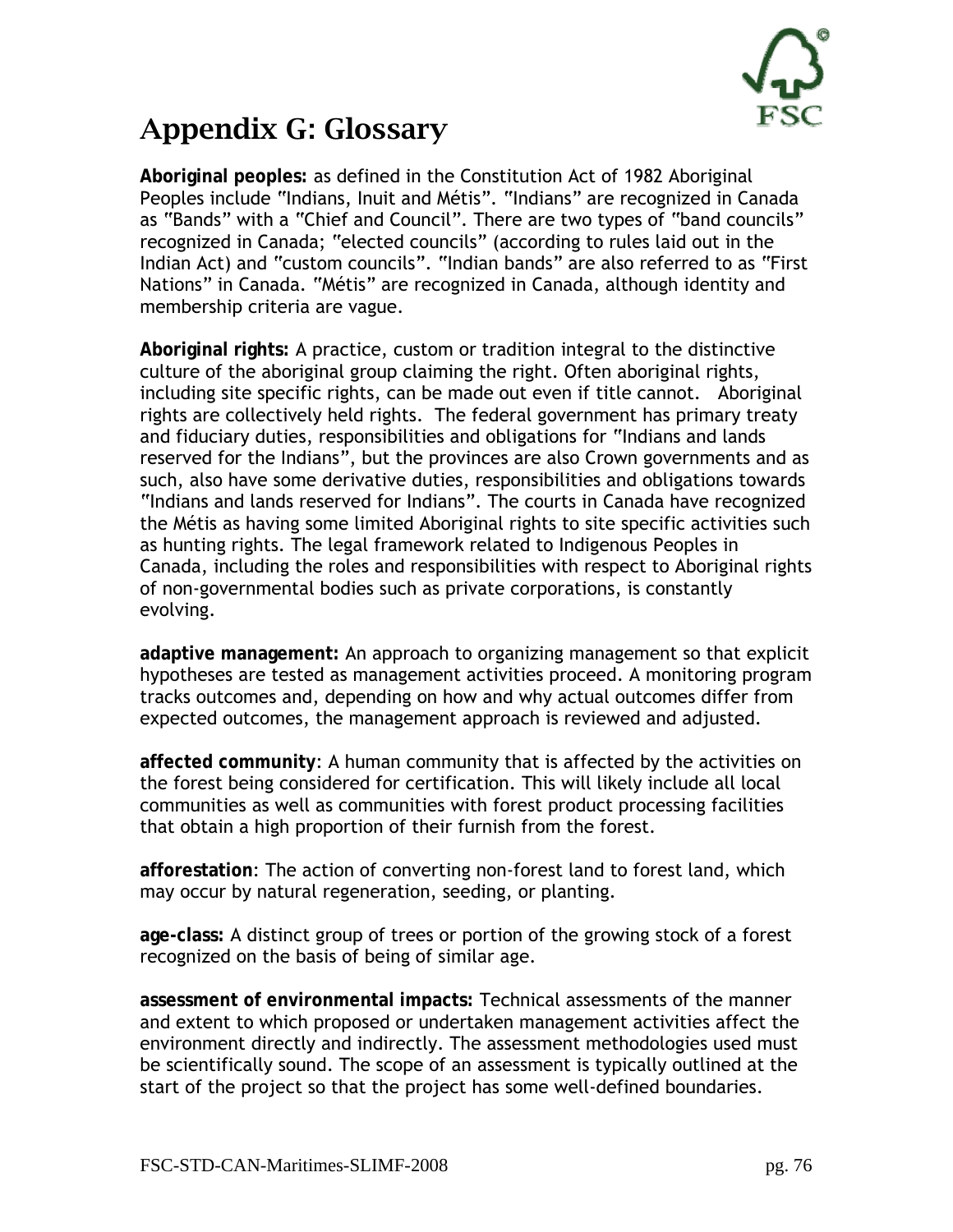

These may include physical, temporal, political, cultural and financial limits within the project mandate. Aspects of the environment typically included in assessments are site impacts (on soil, and site attributes), community impacts (on local wildlife and ecological communities), and landscape impacts (on the broader forest ecosystem).

**benchmark:** Reference points or data regarding the state or condition of a value of interest at a specific point in time. Benchmarks in this standard often refer to the state of the forest and provide a basis for comparing its future state (either simulated or actual).

**biological control agents:** Living organisms used to eliminate or regulate the population of other living organisms.

**biological diversity values:** The intrinsic, ecological, genetic, social, economic, scientific, educational, cultural, recreational and aesthetic values of biological diversity and its components. (See Convention on Biological Diversity, 1992)

**biological diversity:** The variability among living organisms from all sources including, inter alia, terrestrial, marine and other aquatic ecosystems and the ecological complexes of which they are a part; this includes diversity within species, between species and of ecosystems. (See Convention on Biological Diversity, 1992)

**Bt:** Bacillus thuringiensis – a live microorganism that is used as an insecticide to kill unwanted insects. In forestry it is used to kill members of the lepidopteran (butterfly and moth) family, especially spruce budworm whose larval and caterpillar stages can cause significant damage and mortality to trees.

**buffer:** A strip or area of vegetation that is left (often unharvested) or managed to reduce the impact of a treatment or action on neighbouring areas.

**canopy closure:** The extent to which the upper layer of foliage in a stand or forested area prohibits the passage of sunlight to lower levels, or screens the view of the sky. Also used as an index of competition between adjacent dominant and co-dominant trees.

**chain of custody:** The channel through which products are distributed from their origin in the forest to their end-use.

**chemical pesticide:** A synthetic chemical pesticide produced by a manufacturing process.

**chemicals:** The range of fertilizers, insecticides, herbicides, fungicides and hormones which are used in forest management.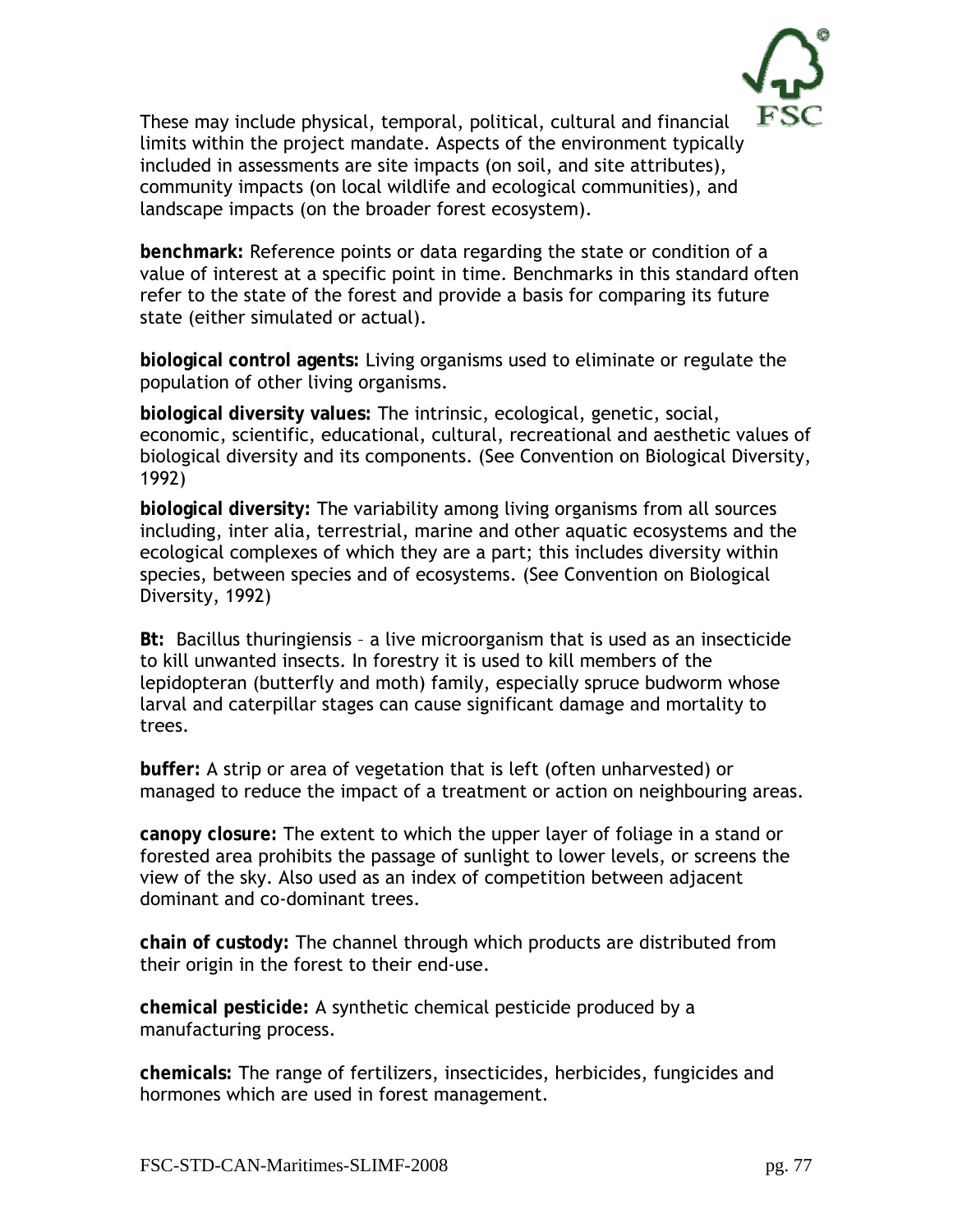

**clearcutting:** a silvicultural system in which an entire stand of trees is cleared from an area at one time. Clearcutting results in the establishment of a new even-aged stand of trees which can be naturally or artificially created.

**coarse woody debris:** Logs, stumps, and tree limbs on the forest floor in various states of decomposition. Coarse woody debris provides habitat for many wildlife species.

**community:** 1. A body of persons or nations having a common history or common social or economic or political interests. 2. An assemblage of plants, animals (including humans) and other organisms that live and interact with each other within a particular environment ultimately depending upon each other for existence.

**compaction:** An increase in the bulk density (mass per unit volume) and a decrease in soil porosity resulting from applied loads, vibration or pressure. It is undesirable for plant growth since the compacted soil has insufficient pore space to allow effective diffusion of gases and liquids necessary to permit or maintain root development and nutrient uptake in plants.

**compliance:** Adherence to laws, regulations, policies, or treaties of Canada, one of Canada's provinces or territories, regional jurisdictions and municipalities. Also used with respect to adherence to a forest management plan or operating plan.

**connectivity:** The degree to which different habitat patches or environments are linked by single or multiple corridors of vegetation that provide habitat suitable for dispersal or seasonal movement of particular species, or the migration between ecosystems in response to long-term environmental change. Conditions necessary for connectivity and its effectiveness will depend on the specific purpose of the connectivity and the requirements of species or ecosystems considered.

**contractor:** An individual other than an employee or company retained, to perform specific tasks, by the entity seeking certification.

**conversion:** the substantial or severe modifications of the physiognomy, structure and dynamics of a forest, as a result of management activities, resulting in a significant reduction in the complexity of the forest system; or the transformation of a forest into permanently non-forested area.

**COSEWIC:** Committee on the Status of Endangered Wildlife in Canada.

**critical habitat:** An ecosystem or particular ecosystem element occupied or used by a species, or local population, that is necessary for their maintenance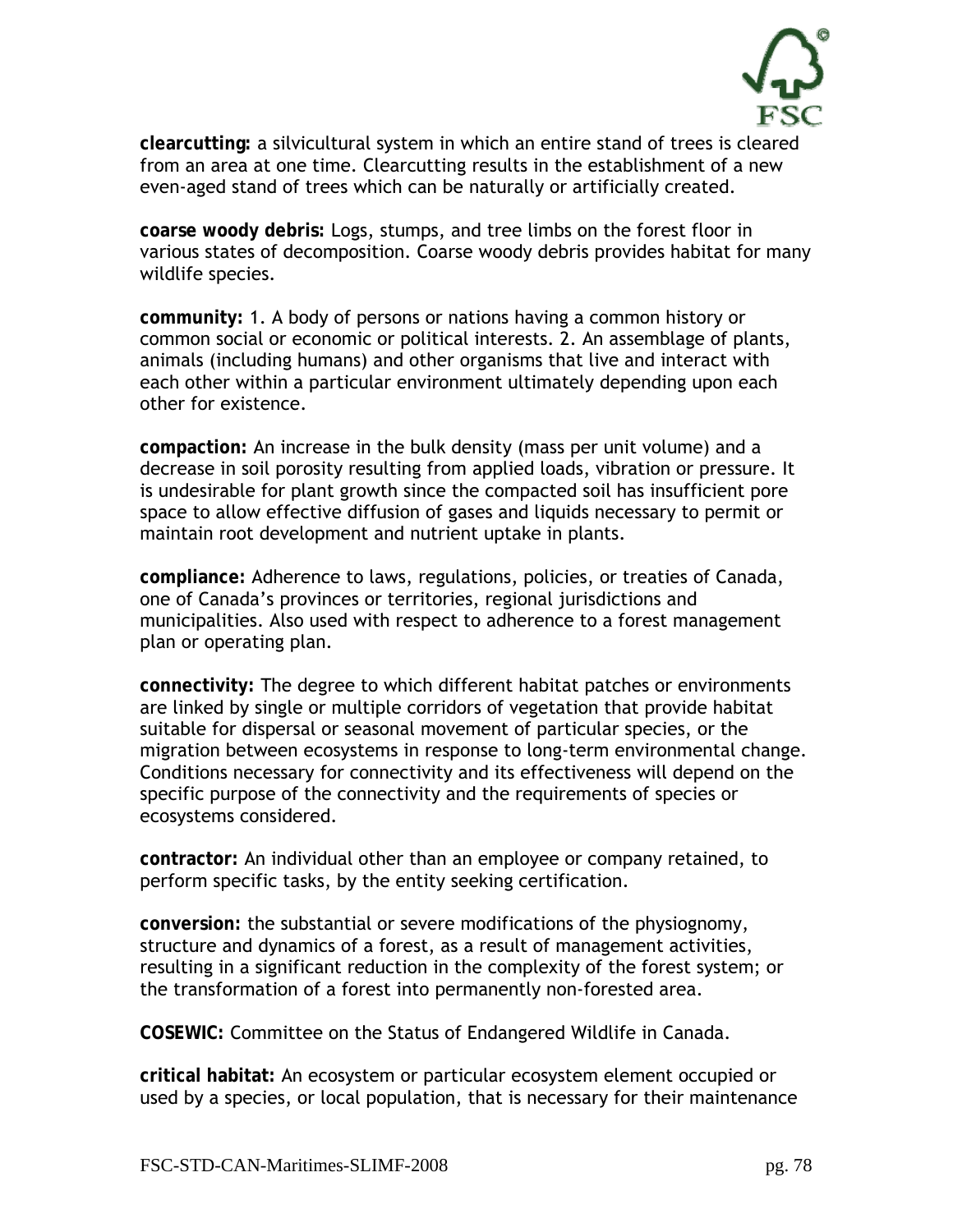

and/or long-term persistence, and where appropriate, recovery of a species or population.

**Criterion (pl. criteria):** A means of judging whether or not a Principle (of forest stewardship) has been fulfilled.

**culturally sensitive areas:** areas of traditional use such as trapping, fishing, hunting, or berry picking; or areas of outstanding scenic value, recreational or wilderness potential; or areas from which ceremonial materials such as sweet grass and medicinals are gathered.

**culturally significant areas:** areas that include, but are not restricted to, areas of spiritual or religious value such as burial sites, spirit caves, vision quest areas, ceremonial grounds; lands containing unique historical, archaeological and architectural sites; and areas of specific claim or comprehensive claim.

**customary rights:** Rights which result from a long series of habitual or customary actions, constantly repeated, which have, by such repetition and by uninterrupted acquiescence, acquired the force of a law within a geographical or sociological unit.

**deforestation** - The action of converting forest land to non-forest land. Deforestation implies a permanent conversion of land use; an area of mature forest that is harvested and will be renewed back to forest is not considered to be deforested.

**degraded forest stand:** a forest stand that has suffered damage to natural composition, structures, and functions to such an extent that population levels and diversity of organisms have been changed in an unnatural manner, or where structures required for ecological processes and populations in later temporal phases have been removed and/or will not be regenerated due to human disturbance.

**directly affected persons:** groups or people (both men and women) who consider themselves directly affected by the proposed and current operations, who reside in communities within or adjacent to the management unit, or have legal or customary rights in the management unit.

**dispute:** A dispute exists when the parties have exhausted consultative avenues to resolve their differences and the following occurs: a person or persons whose rights or interests are directly affected by the forest manager's activities gives written notice to the manager, indicating that they wish to pursue a dispute resolution process and specifying which rights or interests are affected, by which management activities, in which location, and what modifications are considered appropriate to avoid or mitigate impacts on the rights or interests; OR, the manager gives written notice to the disputant, in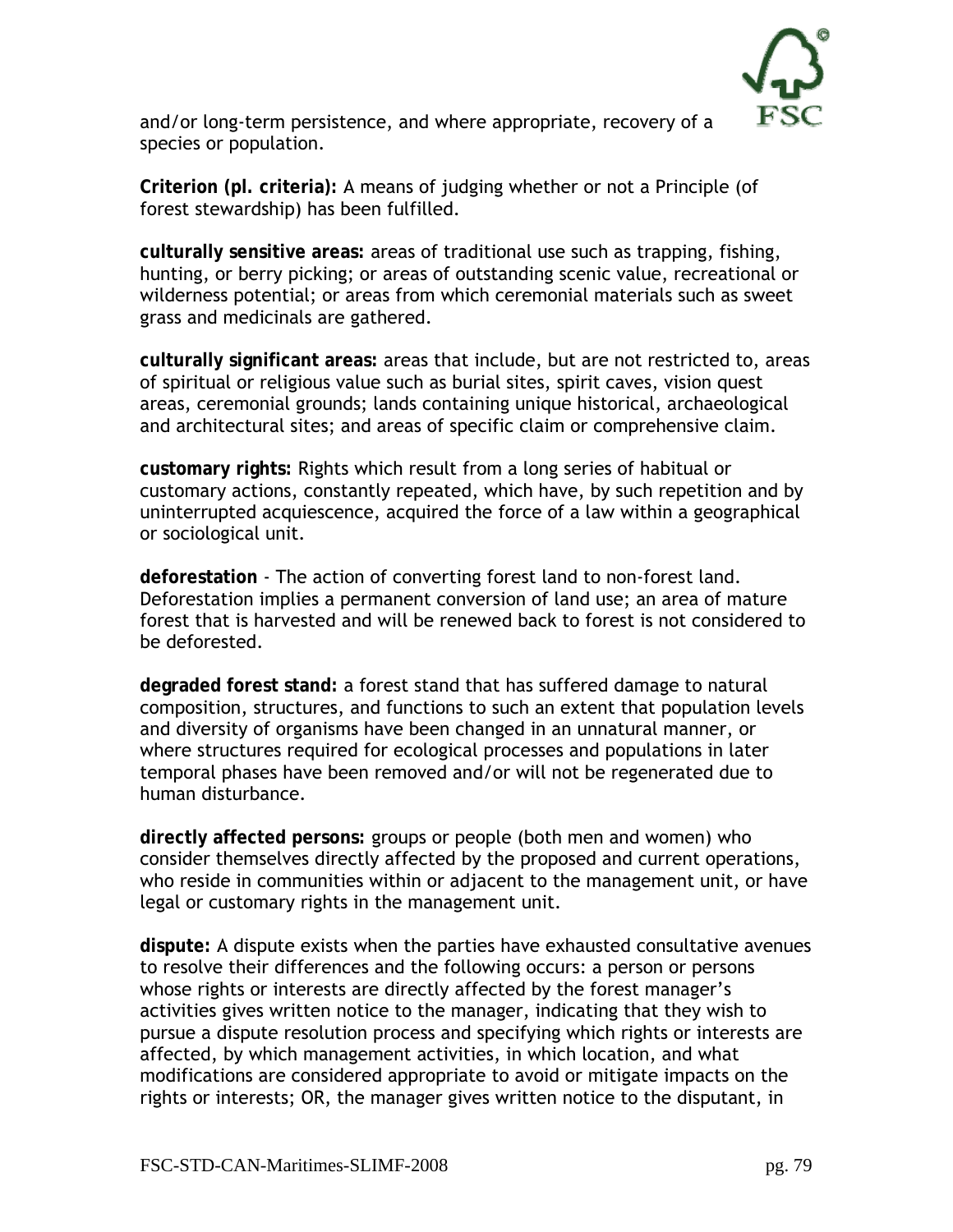

order to trigger the dispute resolution process and bring closure to the disagreement.

**disturbance:** A disruption in the growth and development of an individual, population or community due to natural or anthropogenic factors such as herbivory, forest fires, road building, disease infestation, or tree harvesting.

**ecological integrity:** the quality of a natural, unmanaged or managed ecosystem in which the natural ecological processes are sustained, with genetic, species, and ecosystem diversity assured for the future.

**ecological land classification:** a classification scheme used to delineate differing scales of landscape, or ecosystems, based on factors such as climate, physiography, and vegetation. See the definition of "eco-site" for references to ecological land classification systems in use in each province.

**ecoregion:** unit of ecological classification characterized by macroclimate conferred by elevation, broad-scale aspect, and proximity to oceans as these affect solar radiation and degree of maritime climatic influence.

**eco-site:** a unit of ecological classification which is characterized primarily by soil conditions. Interpretations to be used in this standard should be consistent with current definitions in use in that particular province.

- **New Brunswick:** New Brunswick's ecological land classification system is currently in final draft and will soon be available on the web. Until then, contact the Ecological Land Classification Program, Policy and Planning Branch, Department of Natural Resources, P.O. Box 6000, Fredericton, NB, 506-453-2684.
- **Nova Scotia:** At the website maintained by the Nova Scotia Department of Natural Resources

[\(http://www.gov.ns.ca/natr/forestry/ecosystem/elcpg1.htm](http://www.gov.ns.ca/natr/forestry/ecosystem/elcpg1.htm)) one can zoom into ecological land classifications at three scales: Ecoregion, Ecodistrict and Ecosection.

**Prince Edward Island:** General geographical information is available at [http://www.peilandonline.com](http://www.peilandonline.com/). Finer forest community classifications have been done by Dr. Sobey and published in a series of reports available from the Forests, Fish and Wildlife Division, PEI Department of Environment, Energy and Forestry, P.O. Box 2000, Charlottetown PEI, C1A-7N8, phone 902-368-4700.

**ecosystem:** A community of all plants and animals and their physical environment, functioning together as an interdependent unit.

**ecosystem functions:** the many and varied biotic and abiotic processes that make an ecosystem functional, changing, and interactive (e.g., biogeochemical processes, nutrient cycling, decomposition, regeneration, and succession).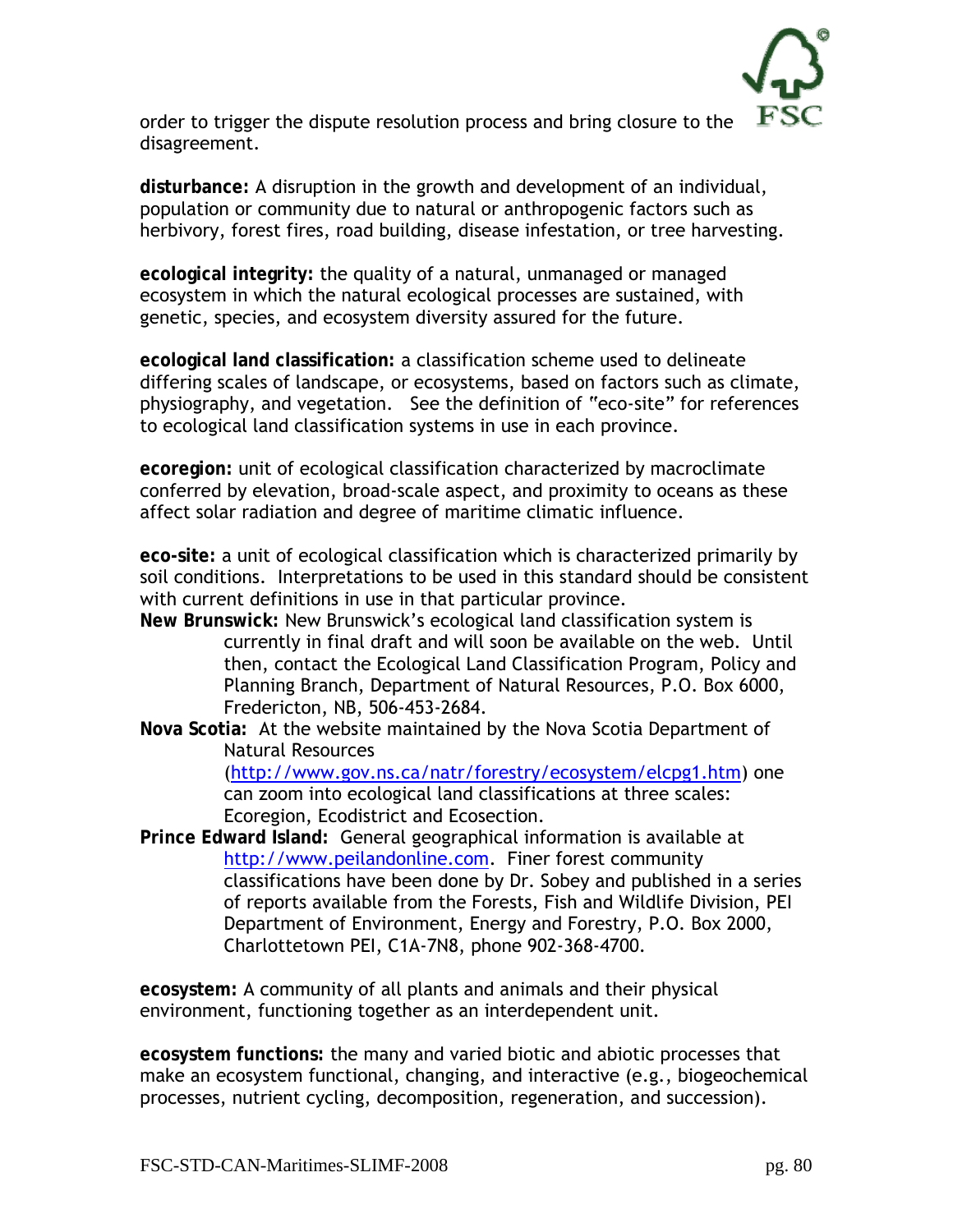

**employee:** An individual for whom any of the following apply:

- a staff member of the entity seeking certification;
- one who draws a salary from the entity seeking certification;
- one who is on the payroll of the entity, either in a full-time, parttime, or seasonal capacity; and/or,
- one for whom the entity withholds and remits income taxes in accordance with national and provincial laws.

**endangered species :** any species which is in danger of extinction throughout all or a significant portion of its range.

**ephemeral stream**: A stream that flows briefly only in direct response to precipitation in the immediate locality and whose channel is at all times above the water table.

**environmental impact assessment:** the actual technical assessment work that leads to the production of an environmental impact statement. The technical methodologies used must be scientifically sound, and explainable and defensible in a court of law. The scope of the assessment is typically outlined at the start of the project so that the project has some well-defined boundaries. These may include physical, temporal, political, cultural and financial limits within the project mandate.

**even-aged stand:** a stand of trees in which the age differences among trees are small, usually less than 10 to 20 years, or 30 percent of the rotation age in stands more than 100 years old. Even-aged stands result from disturbances occurring at one point in time, such as wildfires, a clearcut, a seed tree cut, a shelterwood cut or coppicing.

**exotic species:** an introduced species not native or endemic to the area in question.

**expert:** 1. An individual whose knowledge or skill is specialized and profound as the result of much practical or academic experience. 2. A recognized authority on a topic by virtue of the body of relevant material published on the topic, their stature within the professional community, and the broadlyrecognized accumulated related experience. 3. An individual who posses a wealth of experience on a topic such as may be accumulated through practical means including the accumulation of traditional knowledge.

**First Nations:** See "Aboriginal peoples"

**forest**: 1. A plant community dominated by trees and other woody vegetation, growing more or less closely together. 2. An area managed for the production of timber and other forest products or maintained under woody vegetation for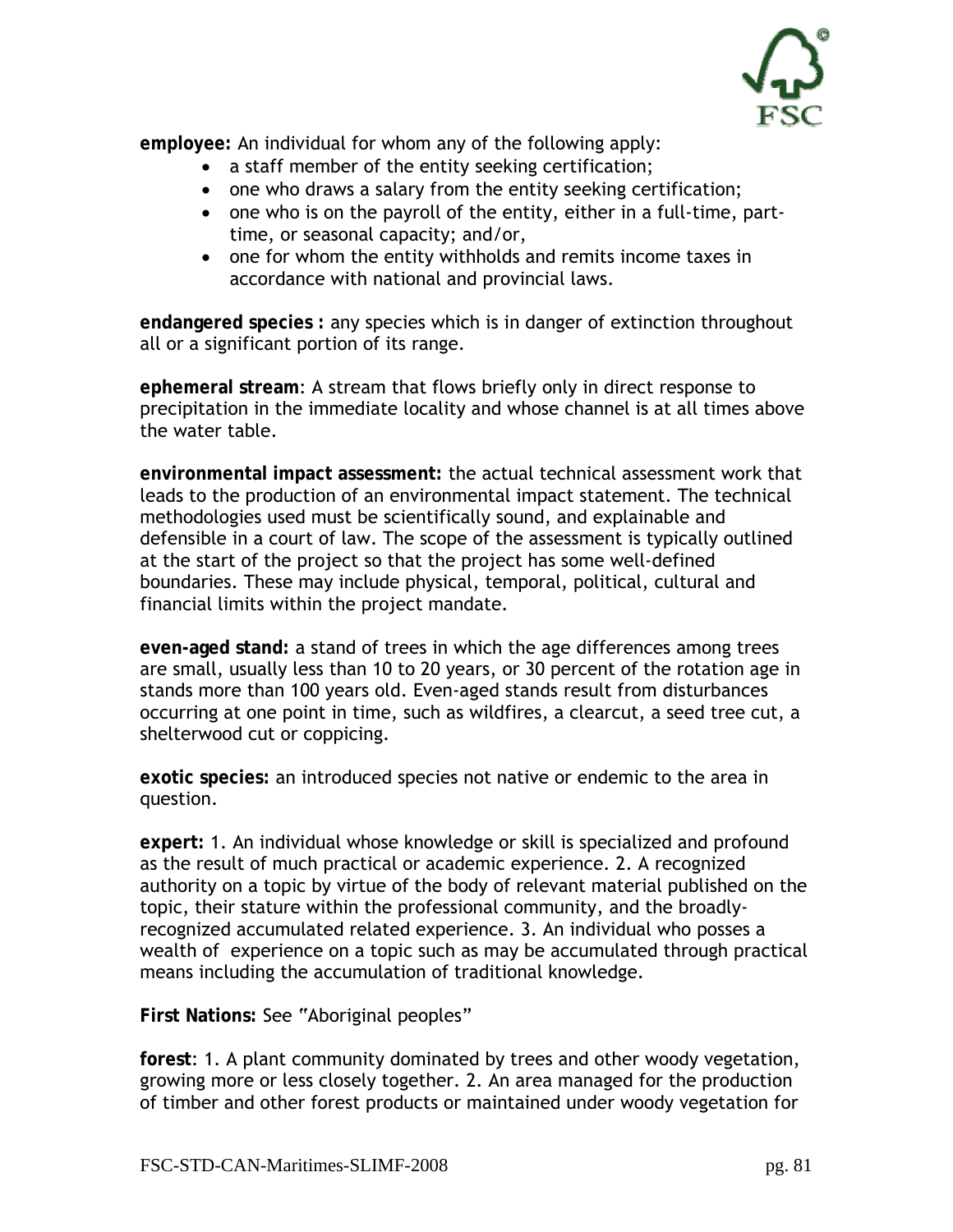

such indirect benefits as protection of site or recreation. 3. An aggregate of stands.

**forest management activities:** Any or all of the operations, processes or procedures associated with managing a forest, including, but not limited to: planning, consultation, harvesting, access construction and maintenance, silvicultural activities (i.e., planting, site preparation, tending), monitoring, assessment, and reporting.

**forest management unit (FMU):** a clearly defined forest area with mapped boundaries, managed by a single managerial body to a set of explicit objectives which are expressed in a self-contained multiyear management plan.

**forest product**: A product made from wood or timber. The terms "forest product" and "non-timber forest product" are mutually exclusive.

**forest structures:** physical aspects of the forest, including tree size, canopy composition, quantity and quality of deadwood, ephemeral herbaceous species, corticulous bryophyte species, density of wildlife trees, fungi, avian community, age structure, forest height, etc.

**forest workers:** All employees of the forest manager's firm and those of contractors, subcontractors, and overlapping or third-party license holders that work on forest management activities (e.g., planning, road-building, on-site processing, hauling, etc.).

**gap analysis:** an assessment of the protection status of biodiversity in a specified region, which looks for gaps in the representation of species or ecosystems in protected areas.

**genetically modified organisms:** biological organisms which have been induced by various means to consist of genetic structural changes.

**Golet:** a scoring system that rates wetlands potential for waterfowl production. Wetlands greater than or equal to 0.25 ha are given scores ranging from 60- 118. The highest scores are given to wetlands that are large in size, productive, in proximity to other wetlands, and interspersed with open water.

**habitat:** 1. those parts of the environment (aquatic, terrestrial, atmospheric) often typified by a dominant plant form or physical characteristic, on which an organism depends, directly or indirectly, in order to carry out its life processes. 2. the specific environmental conditions in which organisms thrive in the wild.

**High Conservation Value Forest (HCVF):** High Conservation Value Forests are those that that possess one or more of the following attributes:

a. Forest areas containing globally, regionally or nationally significant :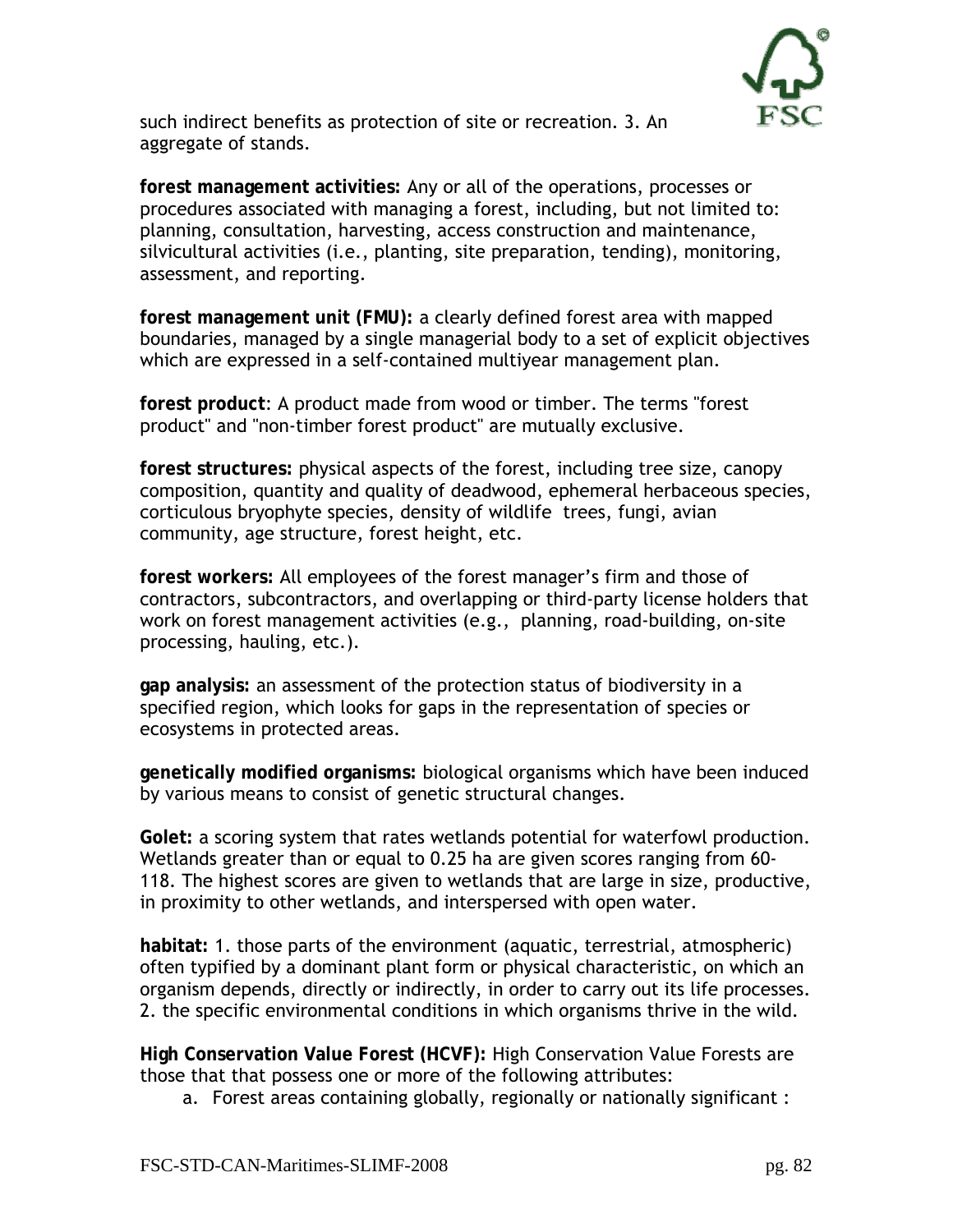

- i. Concentrations of biodiversity values (e.g., endemism, endangered species, refugia); and/or
- ii. Large landscape level forests, contained within, or containing the management unit, where viable populations of most (if not all) naturally occurring species exist in natural patterns of distribution and abundance.
- b. Forest areas that are in or contain rare, threatened or endangered ecosystems.
- c. Forest areas that provide basic services of nature in critical situations (e.g., watershed protection, erosion control).
- d. Forest areas fundamental to meeting basic needs of local communities (e.g., subsistence, health) and/or critical to local communities' traditional cultural identity (areas of cultural, ecological, economic or religious significance identified in cooperation with such local communities).

**Indicator:** a quantitative or qualitative variable which can be measured or descried, and which provides a means of judging whether a forest management unit complies with the requirements of an FSC Criterion. Indicators and the associated thresholds thereby define the requirements for responsible forest management at the level of the forest management unit and are the primary basis of forest evaluation.

**Indigenous lands and territories**: The total environment of the lands, air, water, sea, sea-ice, flora and fauna, and other resources which Indigenous Peoples have traditionally owned or otherwise occupied or used. (U.N. Draft Declaration on the Rights of Indigenous Populations: Part VI). In Canada, Indigenous lands and territories are broader than Indian reserves and Métis settlements. For Indians, "lands and territories" means "Aboriginal title and treaty territories".

**Indigenous people:** "The existing descendants of the peoples who inhabited the present territory of a country wholly or partially at the time when persons of a different culture or ethnic origin arrived there from other parts of the world, overcame them and by conquest, settlement, or other means reduced them to a non-dominant or colonial situation; who today live more in conformity with their particular social, economic and cultural customs and traditions than with the institutions of the country of which they now form a part, under State structure which incorporates mainly the national, social and cultural characteristics of other segments of the population which are predominant." (Working definition adopted by the UN Working Group on Indigenous Peoples). In the context of the Maritimes standard the term "Aboriginal people" is used; see the specifically Canadian definition of that term.

**insecticide:** Chemical or biological agent used to kill insects.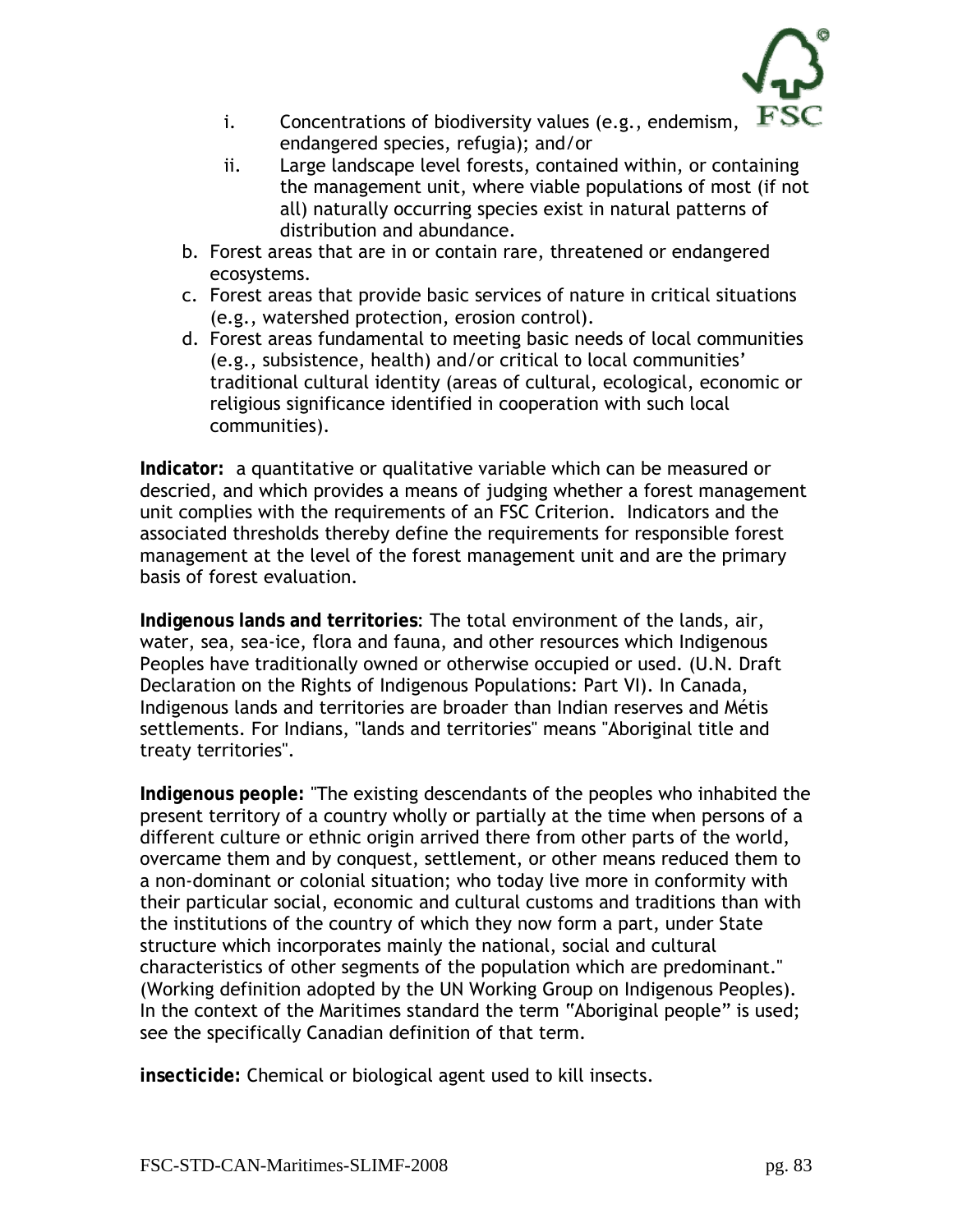

**integrated pest management (IPM):** An ecological method of pest control that relies on a combination of operational approaches, including direct and indirect methods, to reduce damage to the forest rather than relying on direct spraying of pesticides to eliminate the pests. An important goal of IPM is to minimize environmental impacts of pest management activities. IPM techniques may include the use of natural predators and parasites, genetically resistant hosts, environmental modifications, and when necessary and appropriate, chemical pesticides.

**interior forest species:** species of plants or animals that are adapted to and depend upon the conditions associated with a closed-canopy forest ecosystem unaffected by edge conditions. Forest interior birds tend to require large tracts of forest habitat for nesting and foraging.

**landscape:** A geographical mosaic composed of interacting ecosystems resulting from the influence of geological, topographical, soil, climactic, biotic and human interactions in a given area.

**landscape level:** At a spatial scale above a single plant community or forest stand and below a region (See also definition of Landscape).

**late seral stage:** A late stage in succession (the process of community development after disturbance) where the forest canopy starts to open up, and the amount of vertical and horizontal structural diversity increases. The time since disturbance at which a late seral stage could be said to exist varies from forest unit to forest unit.

**local community:** Any (human) community that is on or adjacent to the forest that is being audited for certification.

**local laws:** Includes all legal norms given by bodies of government whose jurisdiction is less than the national level, such as provincial and municipal norms.

**local seed source:** A source of seed for planting which is adapted to the environmental conditions of the area in question; for well-studied species, a local seed source would be in the same ecoregion as the planting site, with seed zones established by common garden and genetic testing. For other tree species for which testing has not been carried out, a local seed source is from an area having similar climatic conditions and elevation as the area to be planted.

**long term:** The time-scale of the forest owner or manager as manifested by the objectives of the management plan, the rate of harvesting, and the commitment to maintain permanent forest cover. The length of time involved will vary according to the context and ecological conditions, and will be a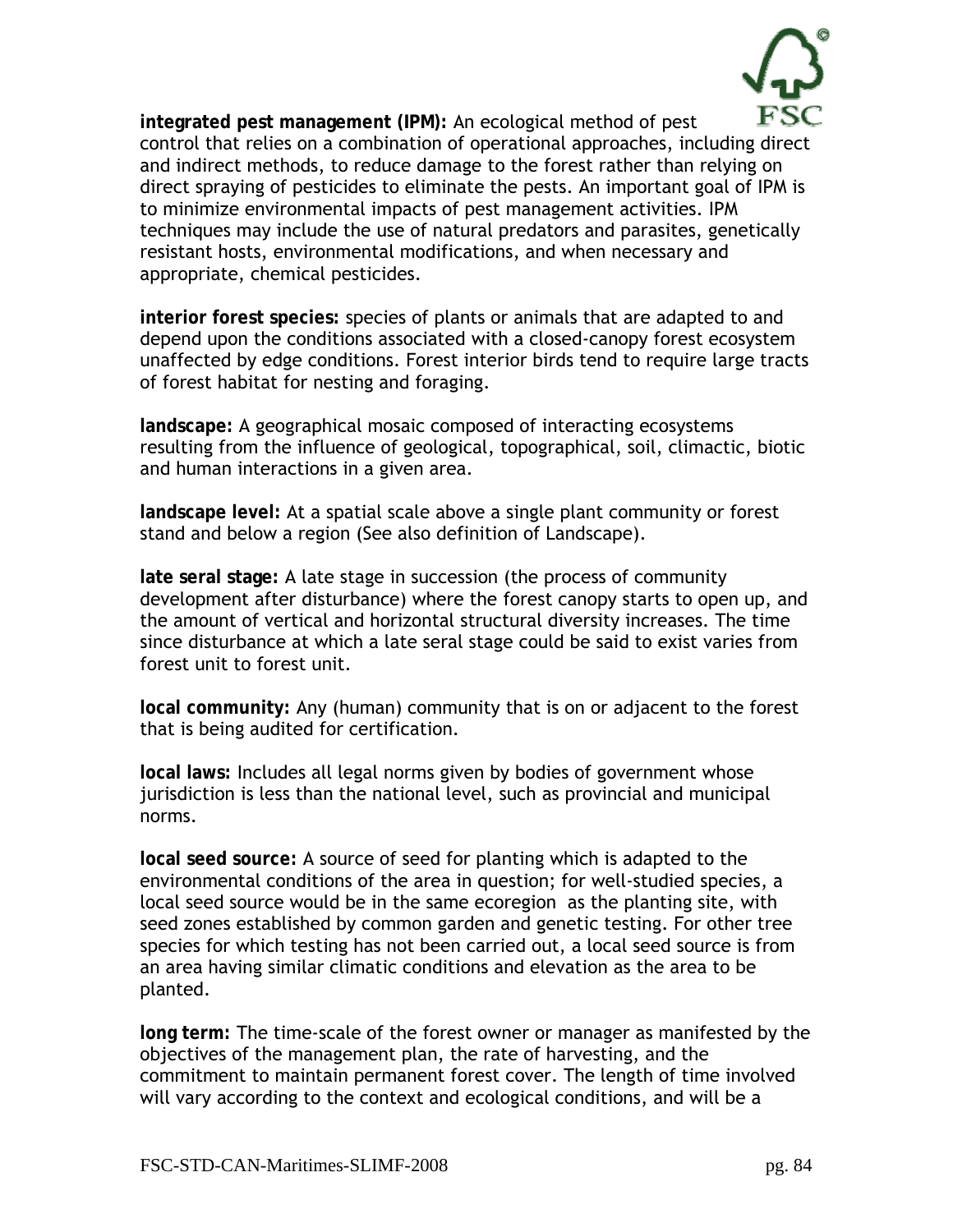

function of how long it takes a given ecosystem to recover its natural structure and composition following harvesting or disturbance, or to produce mature or primary conditions.

**management plan:** 1. The management plan as required under Principle 7 of this Standard. 2. The document or integrated series of documents which set out the strategic and operational direction for a forest. Management plans for industrial forests typically lay out management direction for periods of up to 20 years, but are renewed generally at 5 to 10 year intervals. Annual plans identify the nature of operations to be conducted within a single year. For smaller or private forests there is considerable variation in the temporal extent of management plans.

**management unit:** See "forest management unit".

**means of verification:** A potential source of information or evidence that allows an auditor to evaluate compliance with an indicator. Means of verification noted in this standard are suggested or useful means by which to assess indicators, but are not mandatory.

**Native values**: The First Nations way of harvesting resources without jeopardizing the integrity, diversity, or productivity of the environment. Native values generate from the knowledge passed from generation to generation incorporating a circular thought process demonstrating interconnectivity and respect for all life forms. Native values are developed from the following principles:

- 1. The Earth is Mother.
- 2. Knowledge is powerful only if shared.
- 3. The spiritual world is not distant from the earth.
- 4. Responsibility is the best practice.
- 5. Everything is connected to everything.
- 6. There is harmony.

**natural forest:** forest areas where many of the principal characteristics and key elements of native ecosystems such as complexity, structure and diversity are present as defined by FSC-approved national and regional standards of forest management.

**non-commercial species:** tree species that within a stand whose yields, if harvested, would be too small to include in volume assessments. Such species may yield commercial volumes for specialized end uses, such as furniture-grade wood or firewood.

**non-timber forest products:** All forest products except timber, including other materials obtained from trees, such as resins and leaves, as well as any other plant and animal products.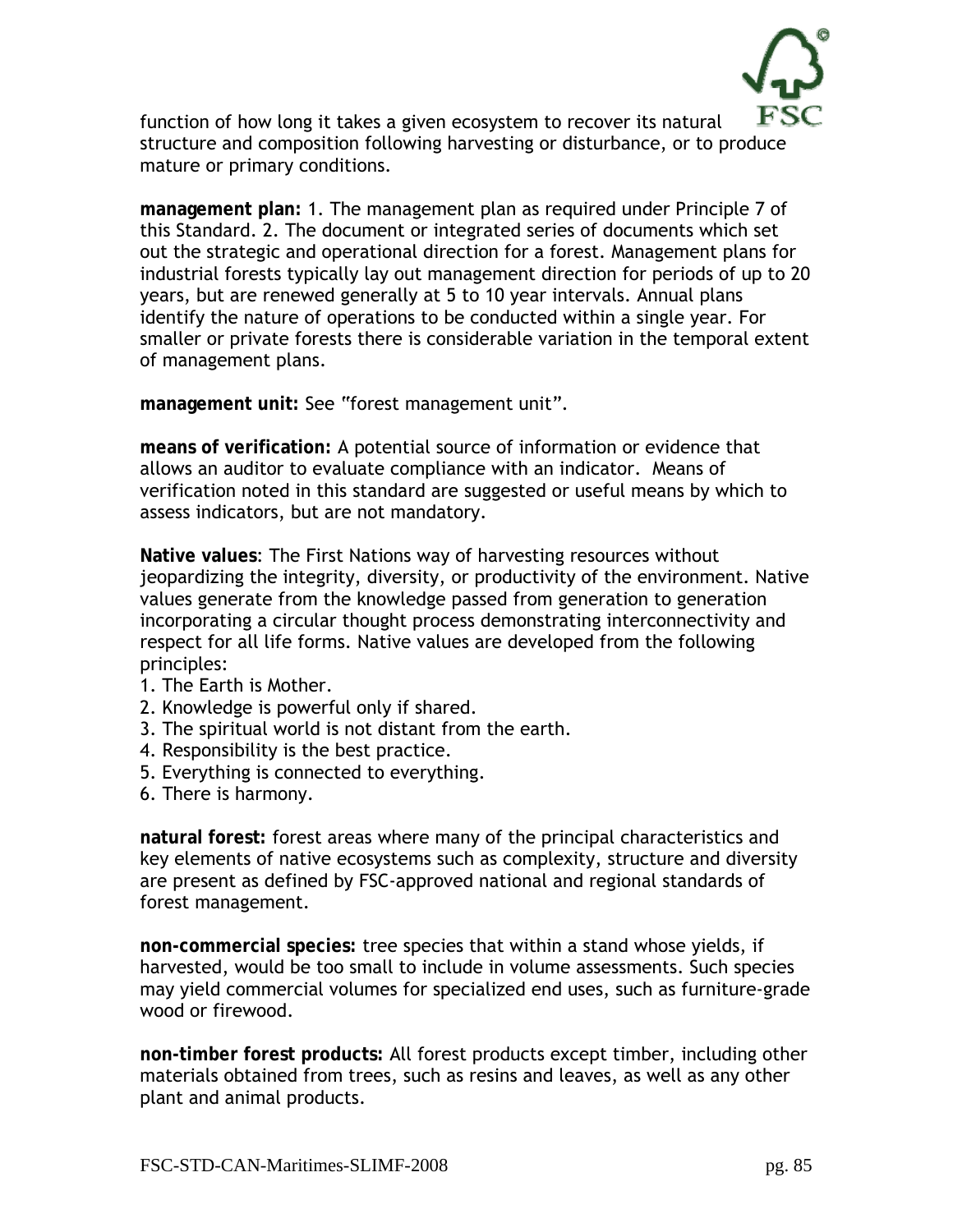

**owner/manager:** the people responsible for the operational management of the forest resource and of the enterprise, as well as the management system and structure, and the planning and field operations.

**pest:** Organisms which are harmful or perceived as harmful and as prejudicing the achievement of management goals or the desired yields or profite. Some pests, especially introduced exotics, may also pose serious ecological threats, and suppression may be recommended. They include animal pests, plant weeds, pathogenic fungi and other micro-organisms (FSC-POL-30-601 FSC Chemical Pesticides Policy July 2002-07).

**pesticide:** Any substance, preparation or organism (including insecticides, herbicides and fungicides) prepared or used in protecting plants or wood or other plant products from harmful organisms; in rendering such organisms harmless; and controlling organisms with harmful or unwanted effects. (The term pesticide is used here (instead of e.g. biocide) because 1) it is used in the FSC P&C and 2) the term biocide has other legal definitions and restrictions, and includes some household cleansing products).

**plantation:** Forest areas lacking most of the principal characteristics and key elements of native ecosystems, as defined by FSC approved national and regional standards of forest stewardship, which result from the human activities of planting, sowing or intensive silvicultural treatments. As the term is used in this standard in the Maritimes, plantations exist when some or all of the following stand characteristics are maintained in a highly altered state or even eliminated:

- a) tree species diversity (especially deciduous species and/or other noncommercial species);
- b) stand diversity (e.g., patchiness, presence of small openings, variability in tree species diversity, density and/or canopy layers);
- c) stand structures and associated habitats resulting from pathogens or physical damage (e.g., forked stems, hollow boles, dead tops);
- d) early successional habitats (e.g., berry patches, areas dominated by brush and herbaceous species)
- e) presence of mature and old trees; and
- f) coarse woody debris.

**precautionary approach:** An approach that tends to refrain from actions where the outcome is not known. In a forest management context it refers to situations in which a forest manager will often be required to act with incomplete knowledge of cause and effect relationships, and therefore a precautionary approach includes the following:

a) The manager avoids actions that may lead to irreversible changes to ecosystem function and resilience;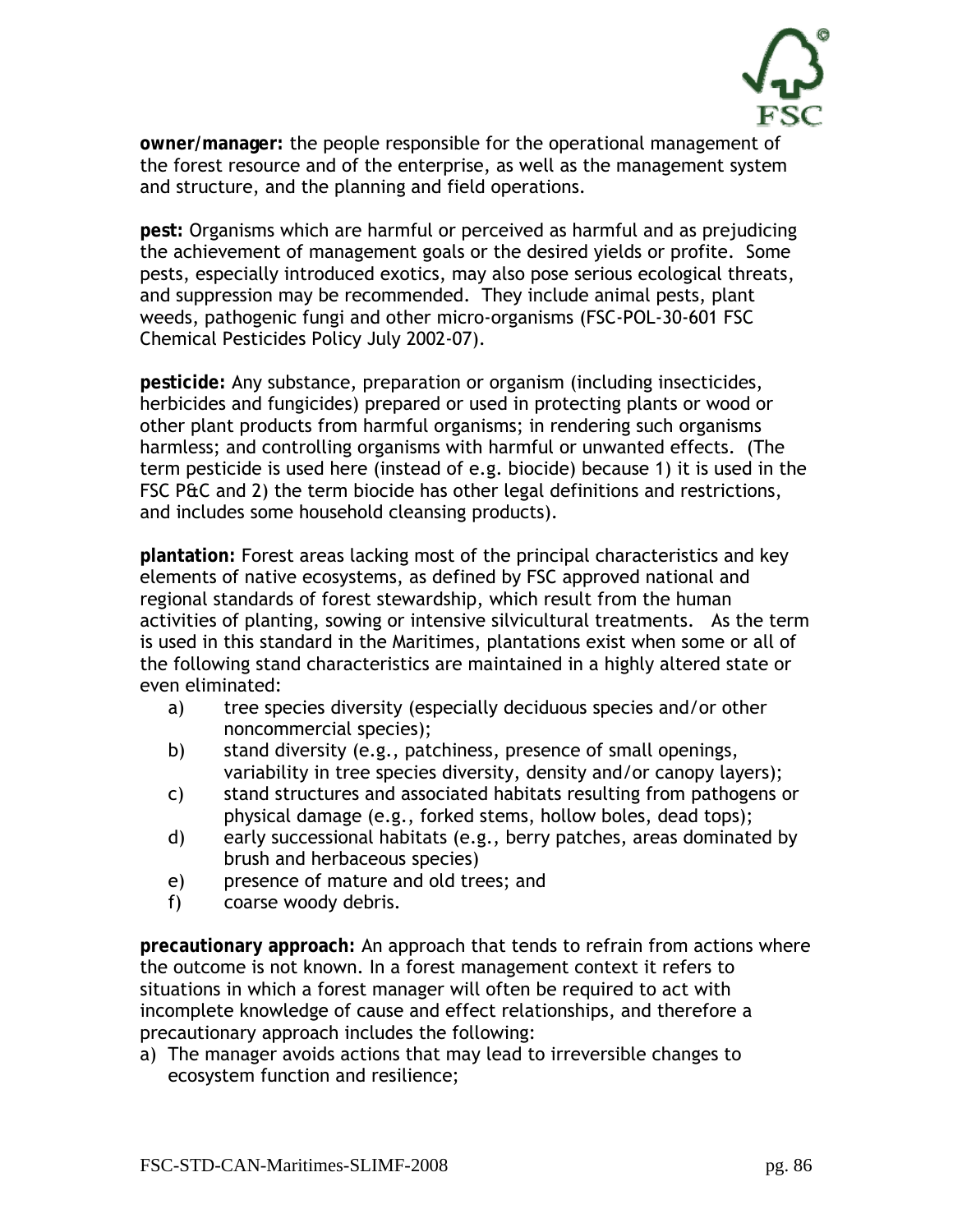

- b) Alternative management strategies are developed and evaluated, including the alternative of no management intervention, to identify alternatives that are least likely to impair the viability of the species or ecosystem;
- c) The onus is on the manager to demonstrate that proposed management activities are not likely to impair ecosystem function and resilience;
- d) When previously unanticipated threats to ecosystem integrity are identified or knowledge of ecosystem processes increases, the manager takes timely, efficient and effective corrective actions; and,
- e) The manager remains mindful of the needs of future generations.

**primary forest:** an ecosystem characterized by an abundance of mature trees, relatively undisturbed by human activity. Human impacts in such forest areas have normally been limited to low levels of hunting, fishing and harvesting of forest products, and in some cases, to low density, shifting agriculture with prolonged fallow periods.

**primordial forest:** forest having the following structural characteristics:

- a) an abundance of old trees, recognizable by the asymmetrical shapes, relatively long trunks free of low branches (i.e., in-forest as opposed to open-grown shapes), deeply furrowed or plated bark, signs of heartwood decay, large prominent root structures, flattened crowns with protruding dead limbs, large thick limbs, and trunks often showing a twist that develops with age;
- b) fallen logs in all stages of decomposition, crisscrossing the forest floor and lying in and across stream beds, covered by moss and lichens;
- c) plentiful snags (standing dead trees);
- d) canopy gaps, large and small, formed from trees that have fallen;
- e) undulating forest floor, expressed in randomly scattered pits and mounds where trees have fallen over and decomposed;
- f) majority of tree species that fall into the late succession class and a conspicuous absence of multiple-stemmed trees; and
- g) minimal of signs of human disturbance.

**Principle:** An essential rule or element; in FSC's case, of forest stewardship.

**protected area:** generally an area protected by legislation, regulation, or landuse policy to control human occupancy or activity. Protection can be of many different forms. The International Union for the Conservation of Nature (IUCN) identified six main categories of protected areas.

**protected area network:** The total network of places and locations protected by various means within a forest or an area, including riparian reserves, habitat reserves, parks, and all other protected areas.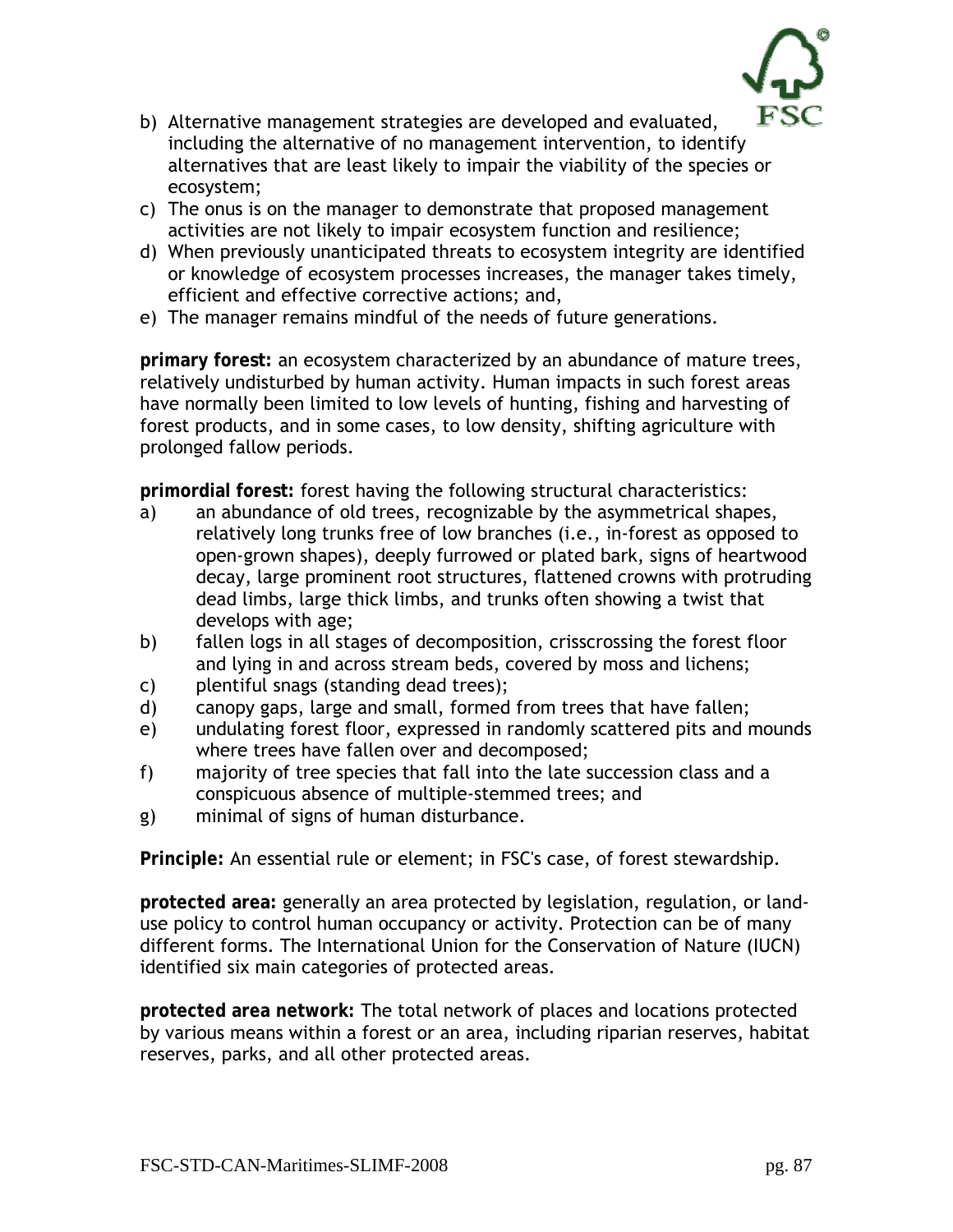

**protected reserves:** Mapped areas designated by the manager for long-term protection from development. Harvesting and road building are generally prohibited in reserves, except where used as part of a restoration plan (e.g. fuel reduction in association with controlled burning in firemaintained ecosystems), or to meet the objectives for specific reserves (e.g. fire control, removal of invasive species).

**public participation process:** A formal process of public involvement. A public participation process ordinarily involves a defined membership, established ground rules, opportunities for interaction among participants and the provision for ongoing involvement. It may involve establishing a new process, building on an existing process or reviving and adapting a previously existing process.

**representation:** inclusion within a reserve network of the full spectrum of biological and environmental variation, including genotypes, species, ecosystems, habitats and landscapes.

**residual structure:** Elements such as living trees (individuals or patches), snags, cavity trees, downed woody debris and plants, that are left behind following a harvest operation to maintain the biological legacies of the stand.

**restoration:** a process of returning ecosystems or habitats to their original structure and species composition. Restoration requires a detailed knowledge of the (original) species, ecosystem functions, and interacting processes involved.

**riparian area**: 1. The area related to the bank or shore of a water body. 2. The area of forest having qualities influenced by proximity to a water body.

**secondary forest:** the ecosystems that regenerate from a substantial disturbance due to natural (flood, fire, windstorm, severe insect or disease infestation) or anthropogenic (land clearing, or extensive or intensive logging) causes, characterized by a scarcity of mature trees and an abundance of pioneer species and a dense understory of saplings and herbaceous plants. Although secondary forests frequently peak in terms of biomass accumulation well-within one felling cycle, the transition to primary forests usually requires several rotation lengths, depending upon the severity of the original disturbance. Irreversible transformation of the underlying soil and nutrient cycle brought about by chronic or intense use may render it impossible for the original, primary forest type to return.

**secondary species:** species that are not dominant in a forest canopy.

**semi-natural forest:** forest areas where some of the principal characteristics and key elements of native ecosystems, such as complexity, structure and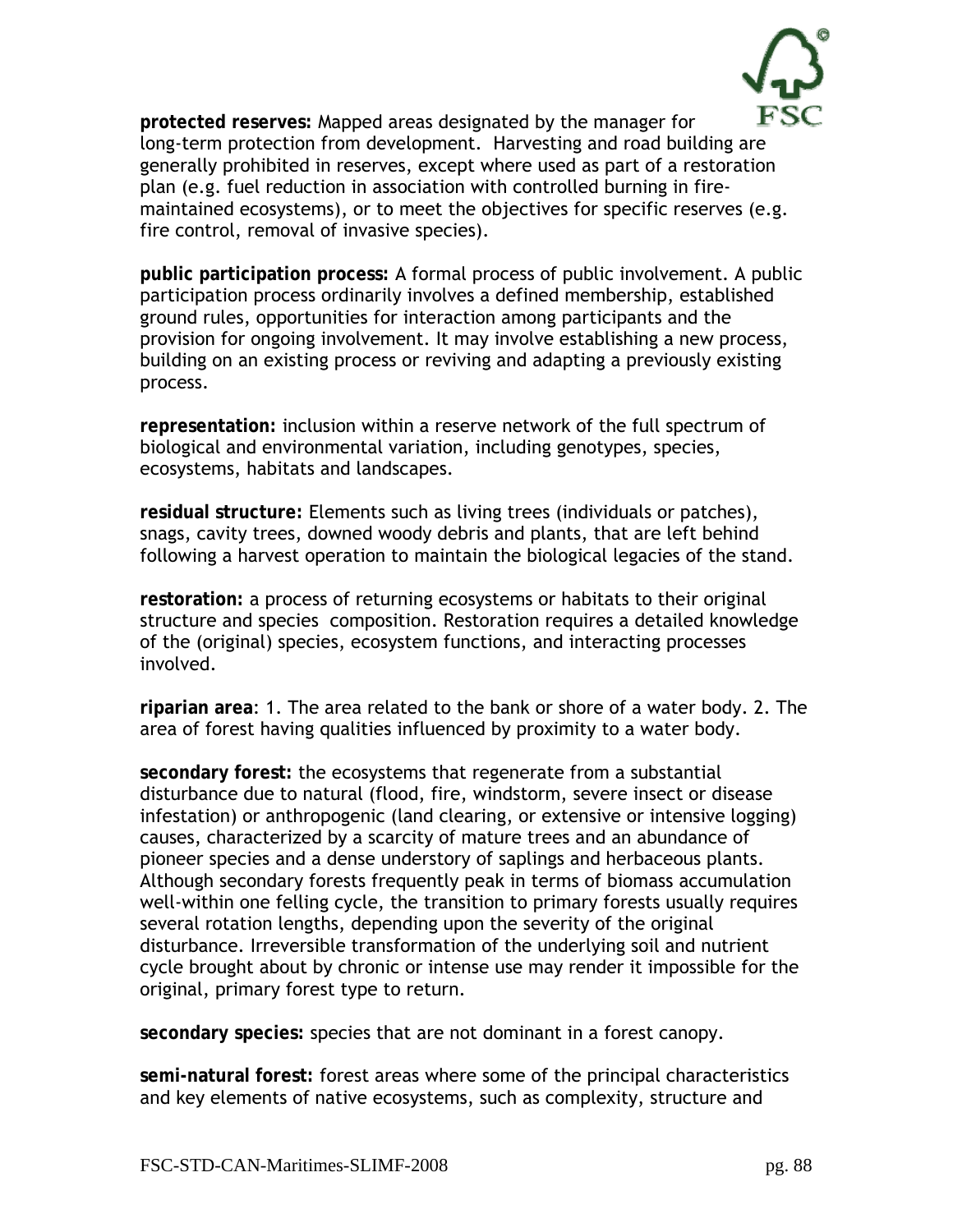

diversity are present, given the physical parameters of climate, geology, hydrology and successional patterns.

**sensitive sites:** sites with soils prone to erosion and/or nutrient loss as a result of normal management activities or natural disturbances. Sensitivity may be linked to human activity, disruption of water flow, alteration of stand structure or composition, or some other factor. For conducting forest operations, sensitive sites often include areas with steep slopes, shallow soils, or easily rutted soils.

**shade tolerant species:** plant species that have evolved to grow well in shade. Typically, these species grow in the understory, thus shade-tolerant species often dominate a climax forest type (e.g., hemlock, beech, sugar maple)

**silviculture:** the technique of producing and tending a forest by manipulating its establishment, composition and growth to best fulfill the objectives of the owner. This may, or may not, include timber production.

**site:** an area of land, especially with reference to its capacity to produce vegetation as a function of environmental factors (climate, soil, biology, etc.).

**site preparation:** the disturbance of the forest floor and topsoil to create suitable conditions for artificial of natural regeneration.

**snag:** a standing dead tree or a standing section of a tree stem.

**species at risk:** although this term is also used by COSEWIC, in this standard it is used in a more generic sense to refer to all species about which concern exists regarding their viability at regional, provincial, or a national scale and/or which were formerly referred to as rare, threatened or endangered. For further information on current listings of species at risk please refer to Appendix C.

**species diversity:** the variety of different organisms at the species taxonomic level.

**stand:** a community of trees possessing sufficient uniformity in composition, constitution, age, arrangement or condition to be distinguishable from adjacent communities.

**stand level considerations:** management considerations appropriately addressed at the stand level, including disturbance regime, tree size, deadwood quality and quantity, species composition, species abundance, age structure.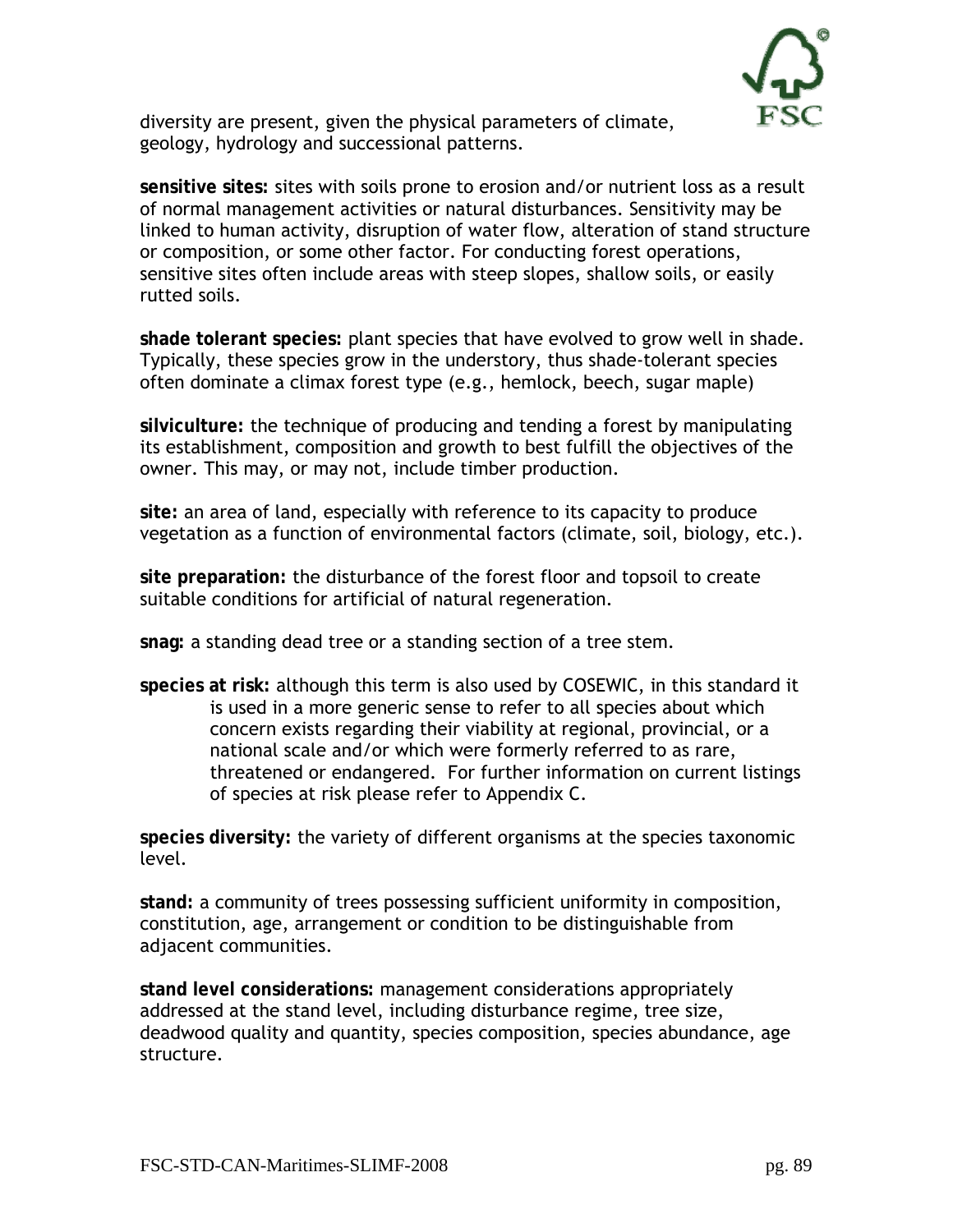

**standard operating procedure:** a standardized and codified manner of conducting a particular management operation or activity. Within the practice of forest management, standard operating procedures may exist for such operations as road construction, culvert installation, chain-saw use, skidder operations, aerial application of herbicides, etc.

**structural diversity:** the diversity of forest structure, both vertical and horizontal, that provides for a variety of forest habitats for plants and animals. The variety results from layering or tiering of the canopy and die-back, death, and ultimate decay of trees. In aquatic habitats, structural diversity results from the presence of a variety of structural features such as logs and boulders, that create a variety of habitats.

**structure:** 1 in forestry generally, the various horizontal and vertical physical elements of the forest 2. In landscape ecology, the spatial inter-relationships between ecosystems including energy fluxes, distribution of materials and species relative to the sizes, shapes, numbers, kinds and configurations of the ecosystems. 3. The distribution of trees in a stand or group by age, size or crown classes (e.g. all even-aged, uneven-aged, regular, and irregular structures).

**succession:** a series of dynamic changes in ecosystem structure, function and species composition over time as a result of which one group of organisms succeeds another through stages leading to a potential natural community or climax stage.

**threatened species** - any species which is likely to become endangered within the foreseeable future throughout all or a significant portion of its range.

**traditional access** - open to non-commercial use by people from local communities where there is a history of such use. Examples of uses would include berry picking, fiddle-heading, fishing, hunting, hiking, and bird watching.

**traditional ecological knowledge:** knowledge that Aboriginal people have accumulated over countless generations of intimate contact with all aspects of local ecosystems, including plants, animals and other natural phenomena. (National Aboriginal Forestry Association)

**tree**: a tree is considered to be a woody perennial plant that grows to a height of at least 4.5m.

**under-represented species:** species which would be expected to be present at higher frequency under natural conditions than is the case today.